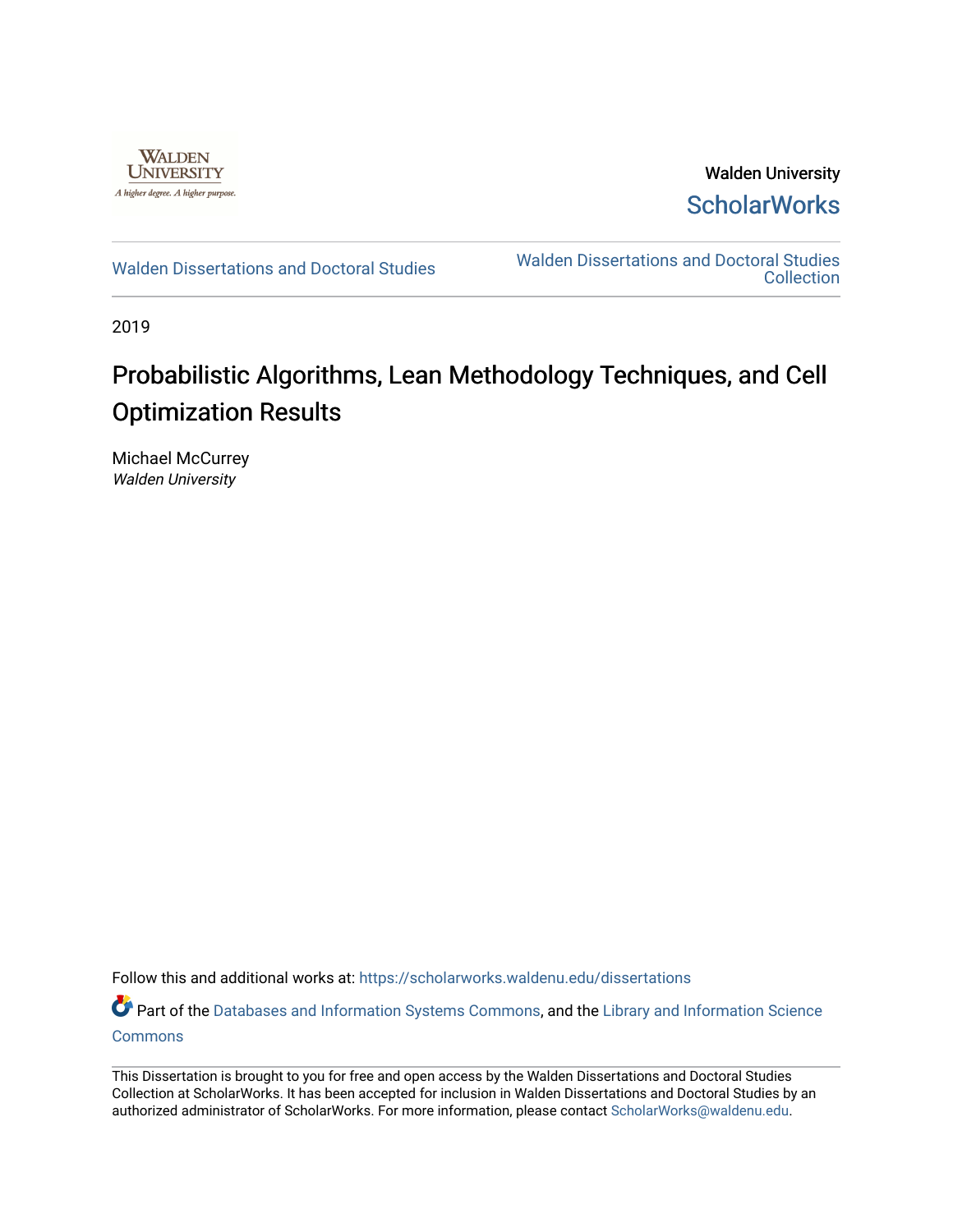# **Walden University**

College of Management and Technology

This is to certify that the doctoral study by

Michael McCurrey

has been found to be complete and satisfactory in all respects, and that any and all revisions required by the review committee have been made.

Review Committee Dr. Steven Case, Committee Chairperson, Information Technology Faculty Dr. Bob Duhainy, Committee Member, Information Technology Faculty Dr. Charlie Shao, University Reviewer, Information Technology Faculty

> Chief Academic Officer and Provost Sue Subocz, Ph.D.

> > Walden University 2019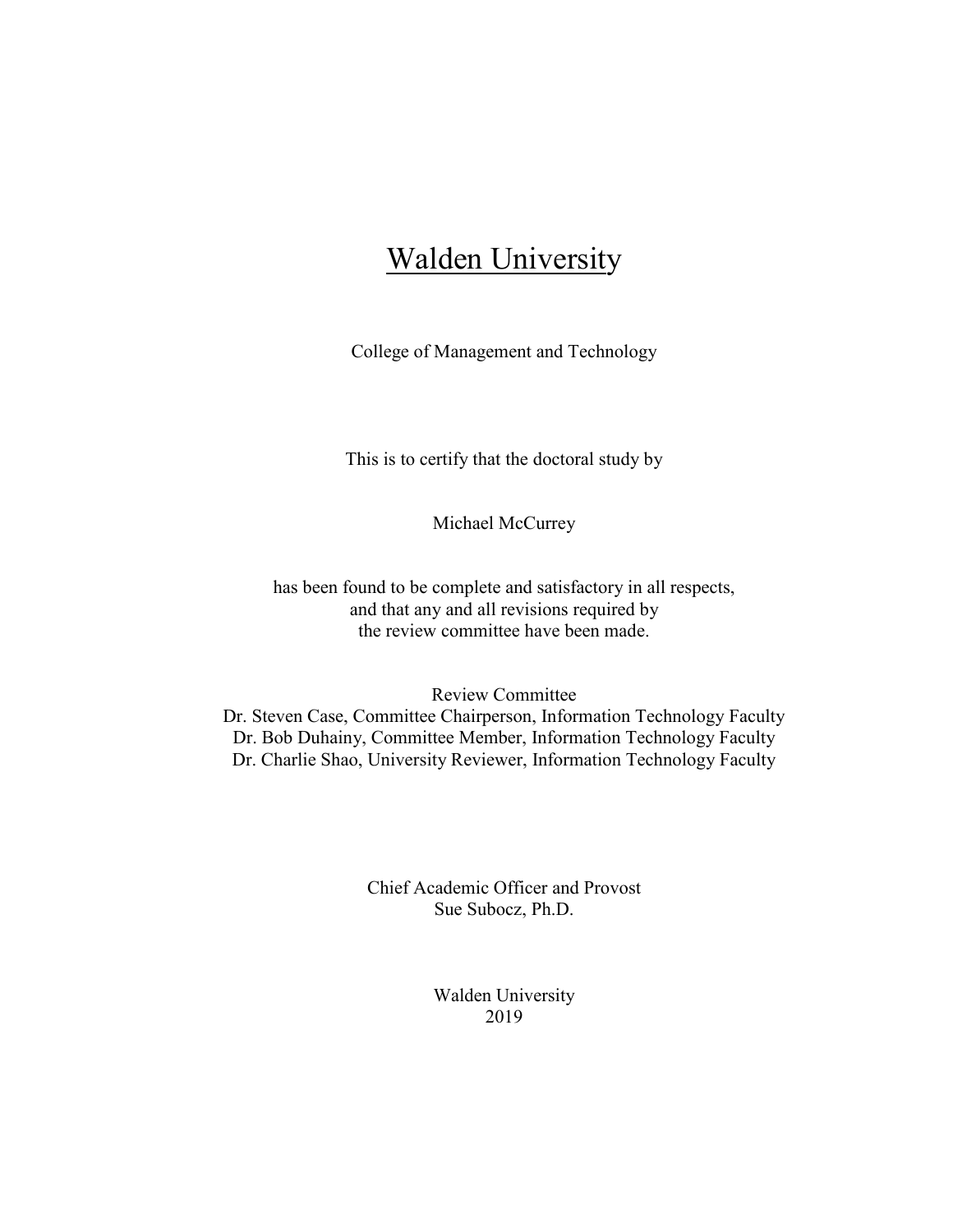#### Abstract

Probabilistic Algorithms, Lean Methodology Techniques, and Cell Optimization Results

by

Michael McCurrey

MS, Walden University, 2015 MBA, Ottawa University, 2013 BA, Ottawa University, 2011

Doctoral Study Submitted in Partial Fulfillment of the Requirements for the Degree of Doctor of Information Technology

Walden University

December 2019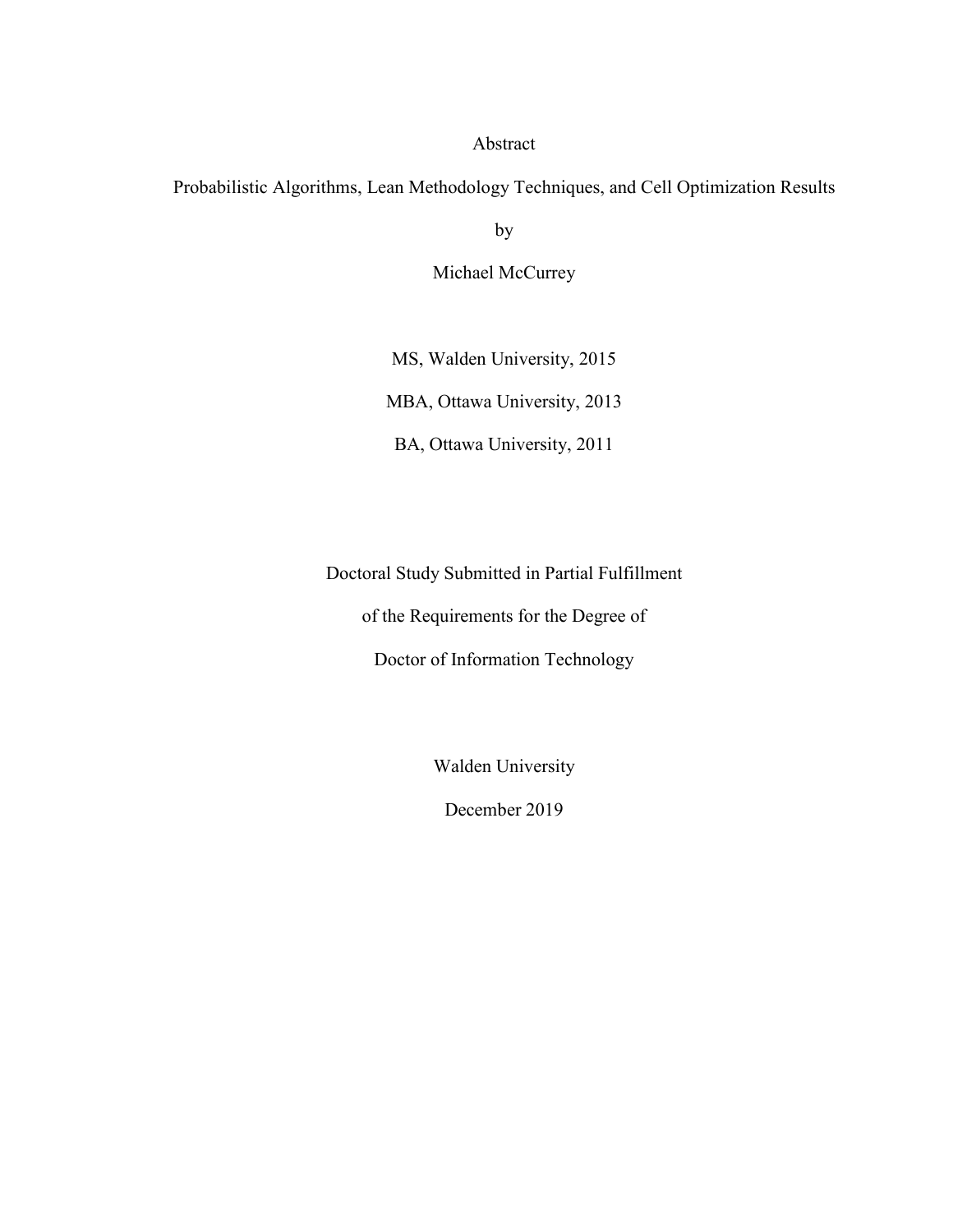Abstract

There is a significant technology deficiency within the U.S. manufacturing industry compared to other countries. To adequately compete in the global market, lean manufacturing organizations in the United States need to look beyond their traditional methods of evaluating their processes to optimize their assembly cells for efficiency. Utilizing the task-technology fit theory this quantitative correlational study examined the relationships among software using probabilistic algorithms, lean methodology techniques, and manufacturer cell optimization results. Participants consisted of individuals performing the role of the systems analyst within a manufacturing organization using lean methodologies in the Southwestern United States. Data were collected from 118 responses from systems analysts through a survey instrument, which was an integration of two instruments with proven reliability. Multiple regression analysis revealed significant positive relationships among software using probabilistic algorithms, lean methodology, and cell optimization results. These findings may provide management with information regarding the skillsets required for systems analysts to implement software using probabilistic algorithms and lean manufacturing techniques to improve cell optimization results. The findings of this study may contribute to society through the potential to bring sustainable economic improvement to impoverished communities through the implementation of efficient manufacturing solutions with lower capital expenditures.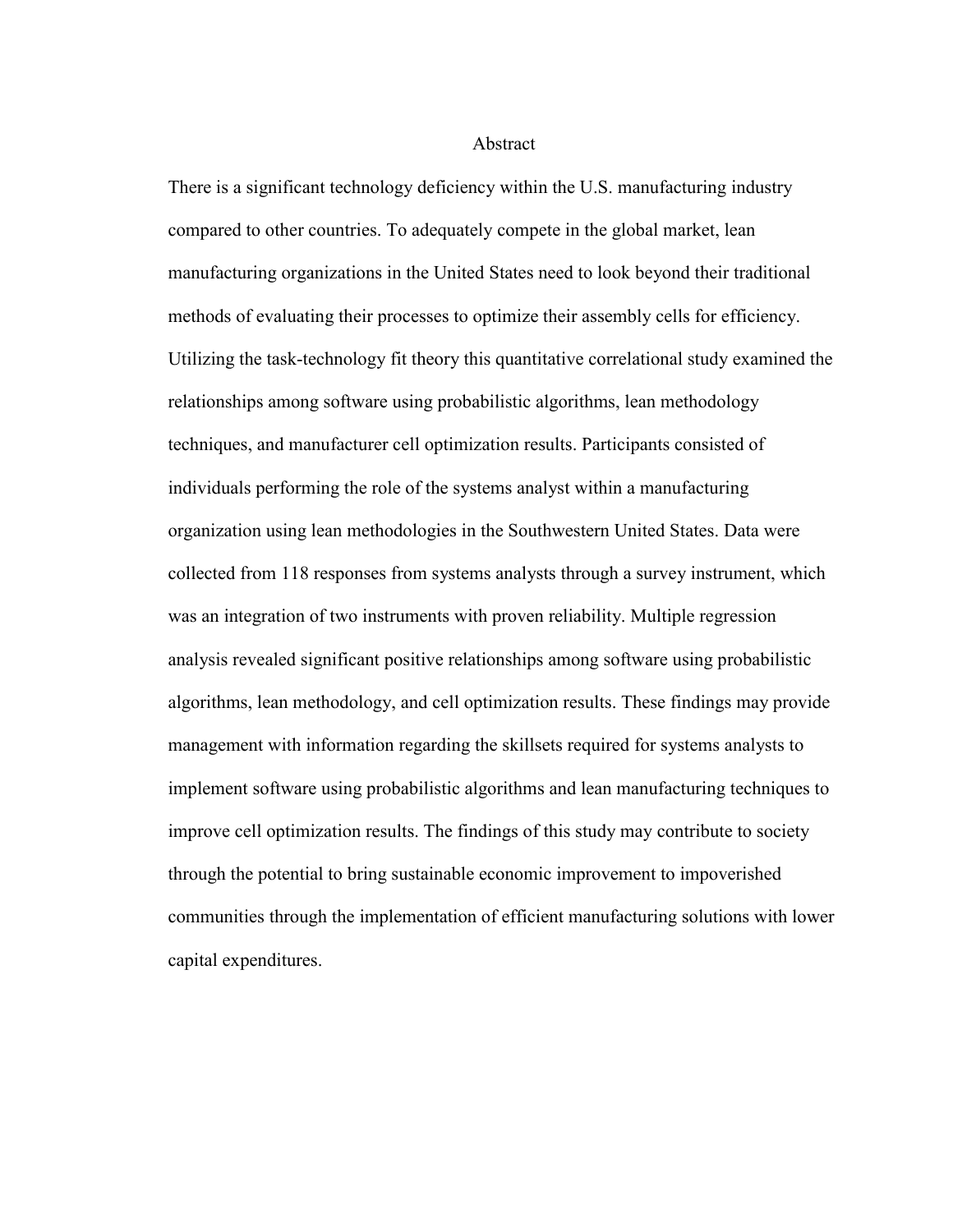Probabilistic Algorithms, Lean Methodology Techniques, and Cell Optimization Results

by

Michael McCurrey

MS, Walden University, 2015 MBA, Ottawa University, 2013 BA, Ottawa University, 2011

Doctoral Study Submitted in Partial Fulfillment of the Requirements for the Degree of Doctor of Information Technology

Walden University

October 2019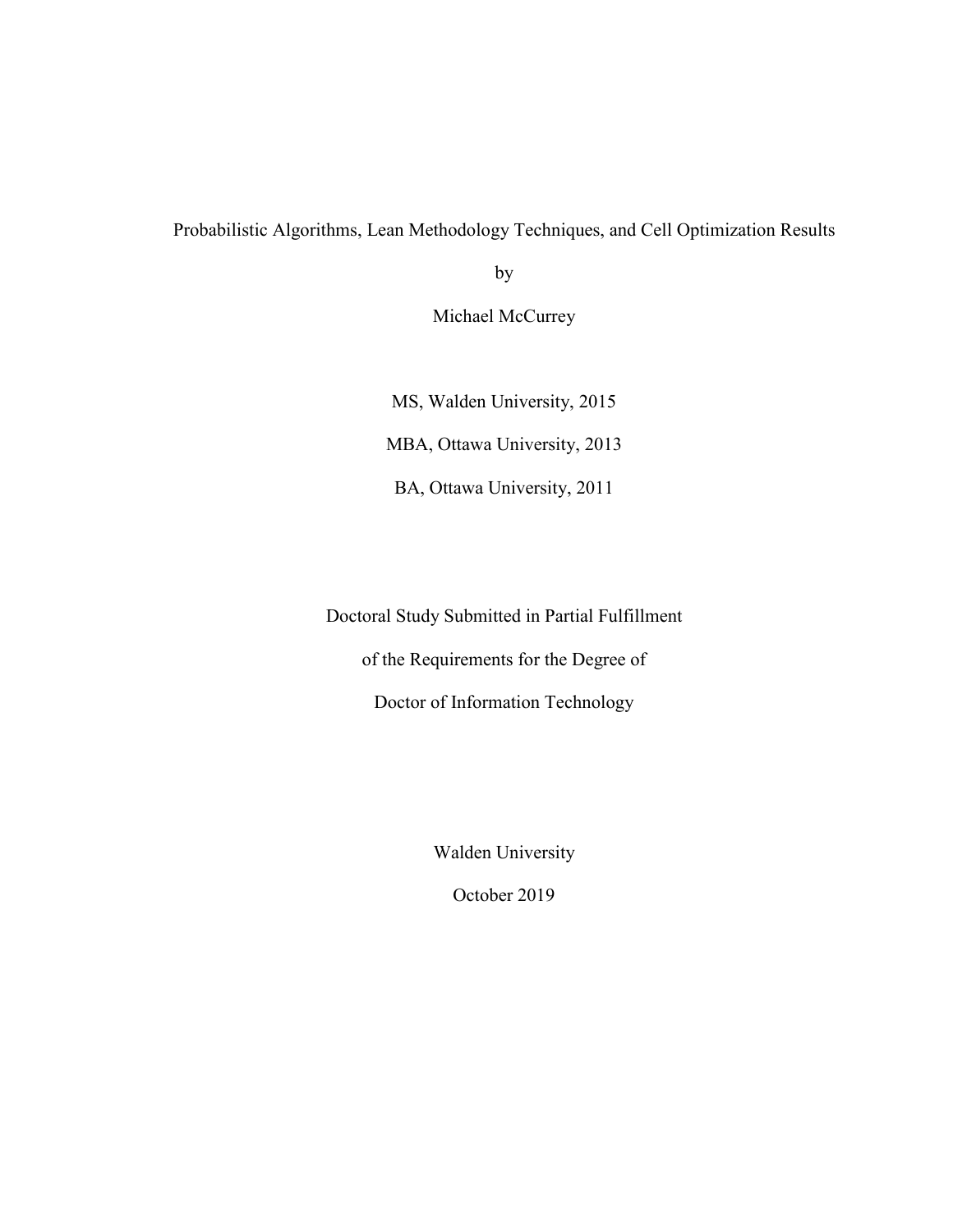#### Acknowledgments

First, I want to give thanks to God for making all things possible. I would like to thank Dr. Steven Case for his patience, mentorship, support, and guidance during the course of my doctoral study. Without his patience and encouragement, it would have been very difficult to complete this doctoral journey, especially during some personal challenges when I simply wanted to give up. I would also like to thank my second committee member, Dr. Duhainey, for his valuable comments and feedback toward making my study complete. Finally, I would like to acknowledge and thank my mother and father for giving me the inspiration to persevere when things became complicated.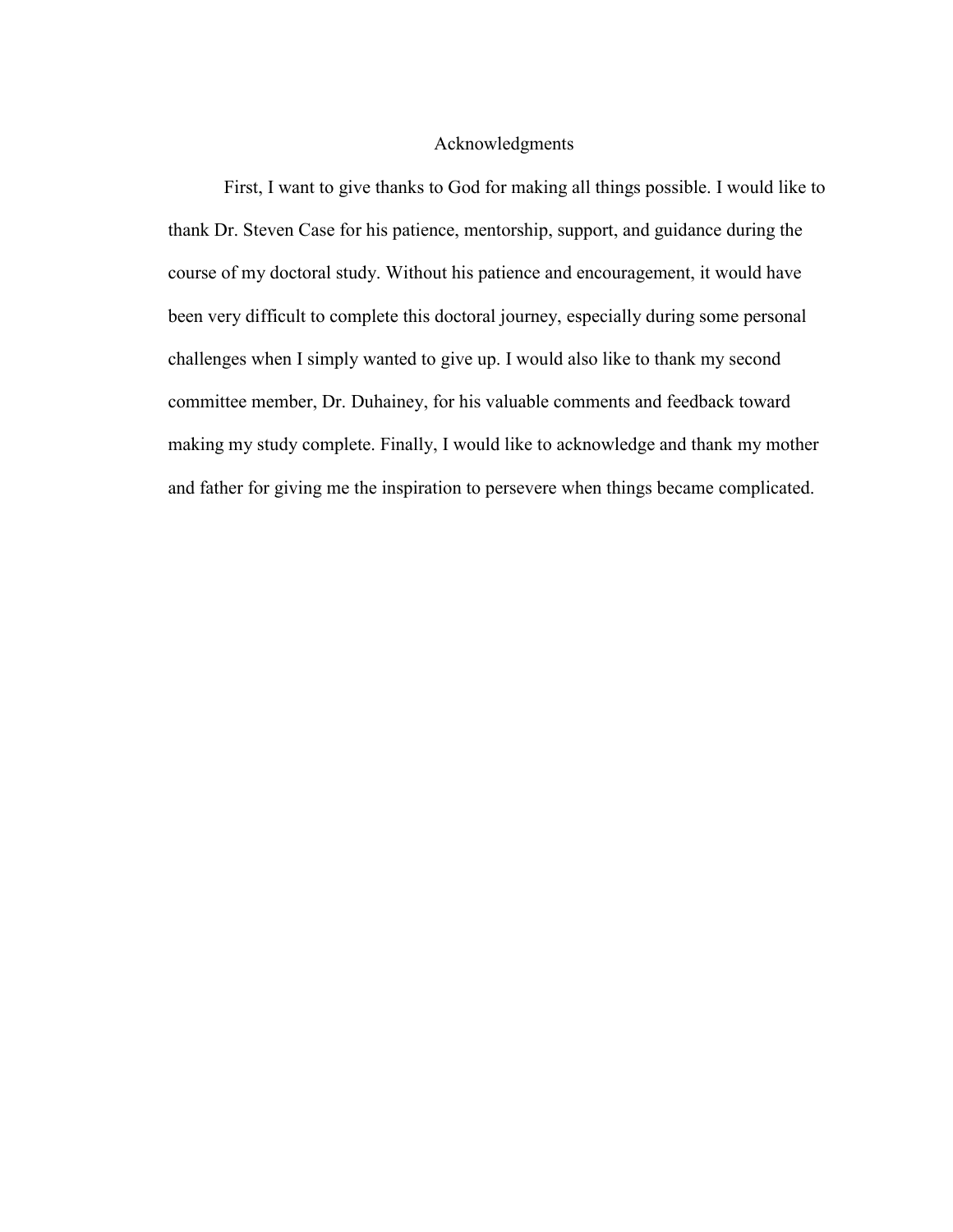### Table of Contents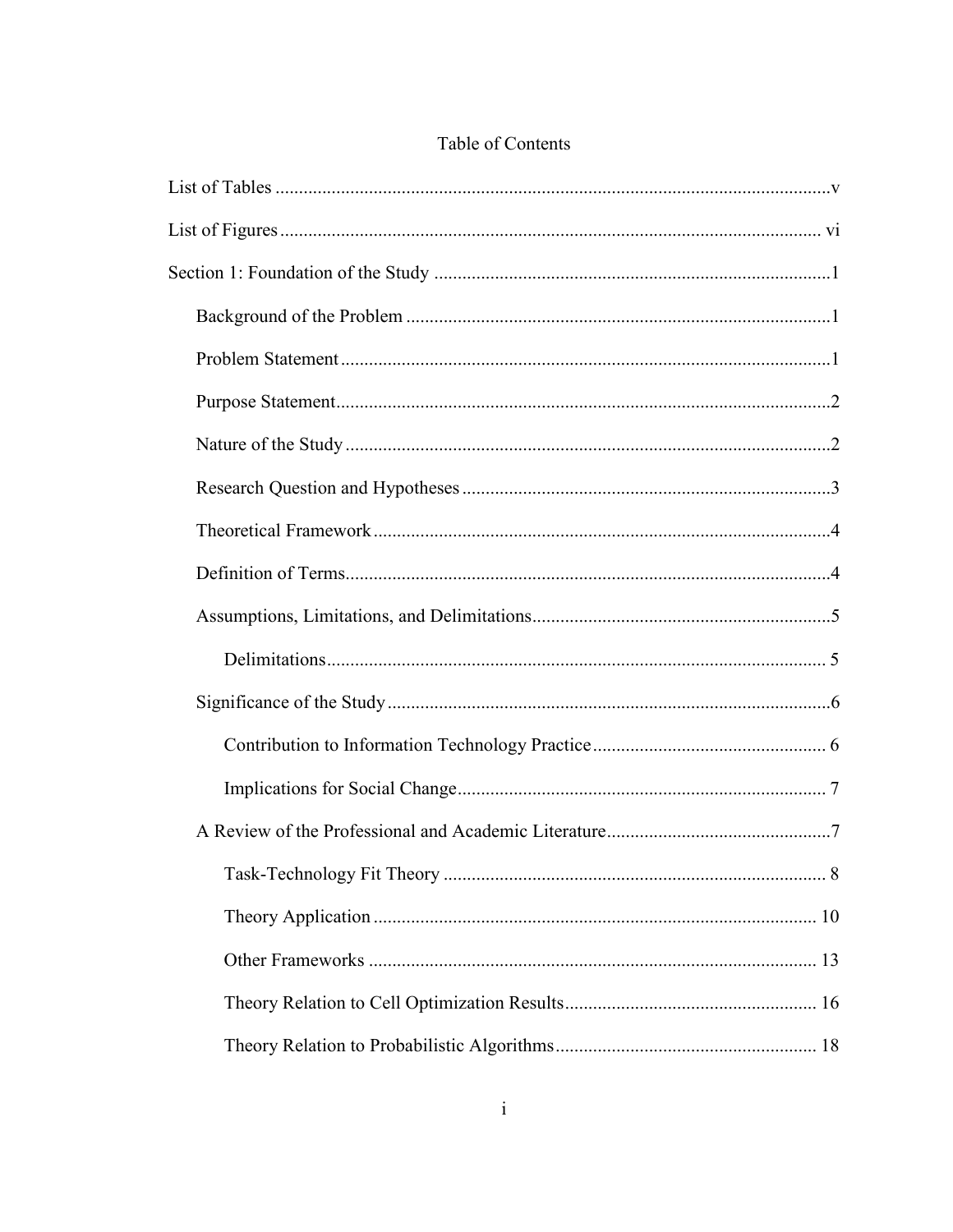| 41 |
|----|
|    |
|    |
|    |
|    |
|    |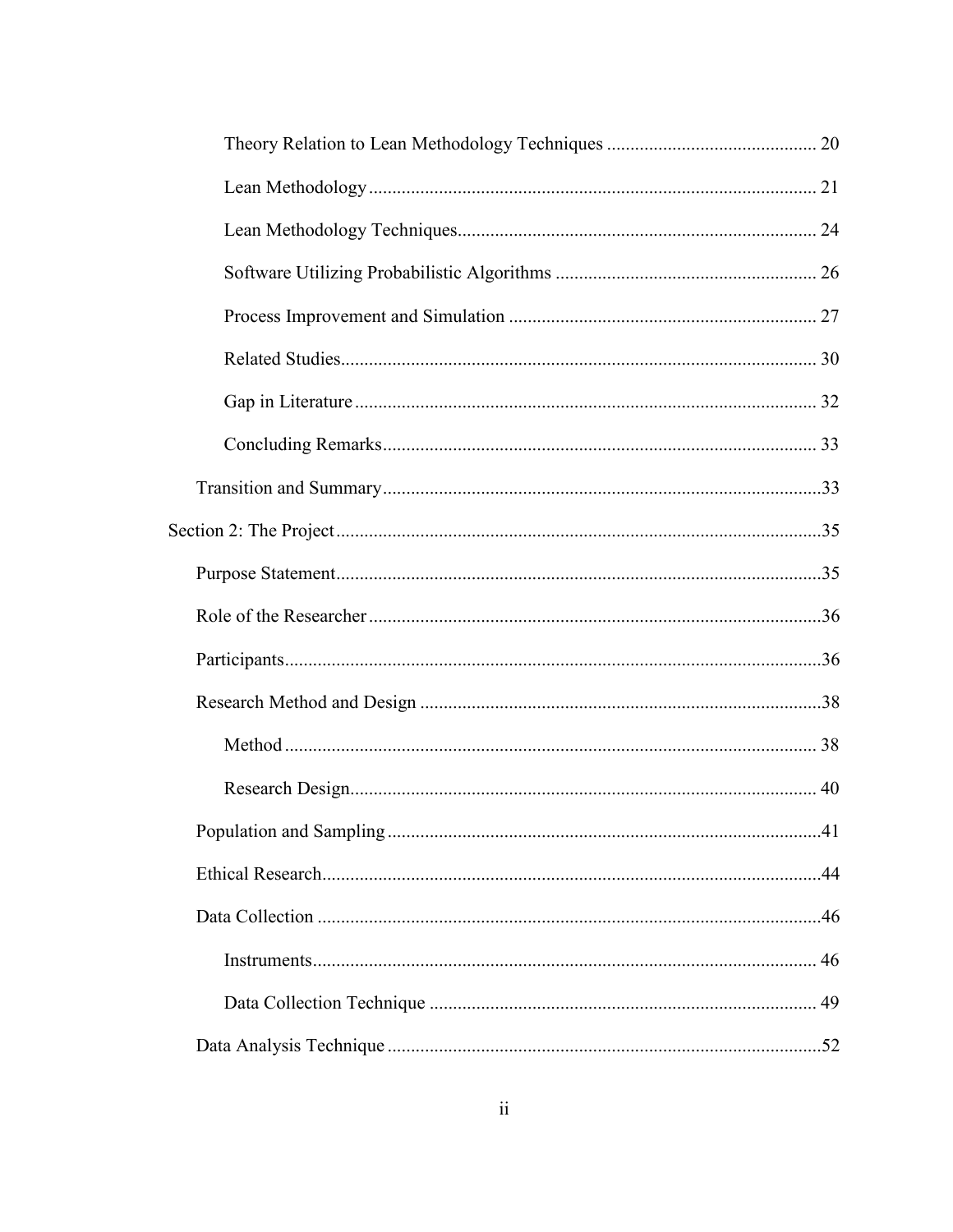| Section 3: Application to Professional Practice and Implications for Change |  |
|-----------------------------------------------------------------------------|--|
|                                                                             |  |
|                                                                             |  |
|                                                                             |  |
|                                                                             |  |
|                                                                             |  |
|                                                                             |  |
|                                                                             |  |
|                                                                             |  |
|                                                                             |  |
|                                                                             |  |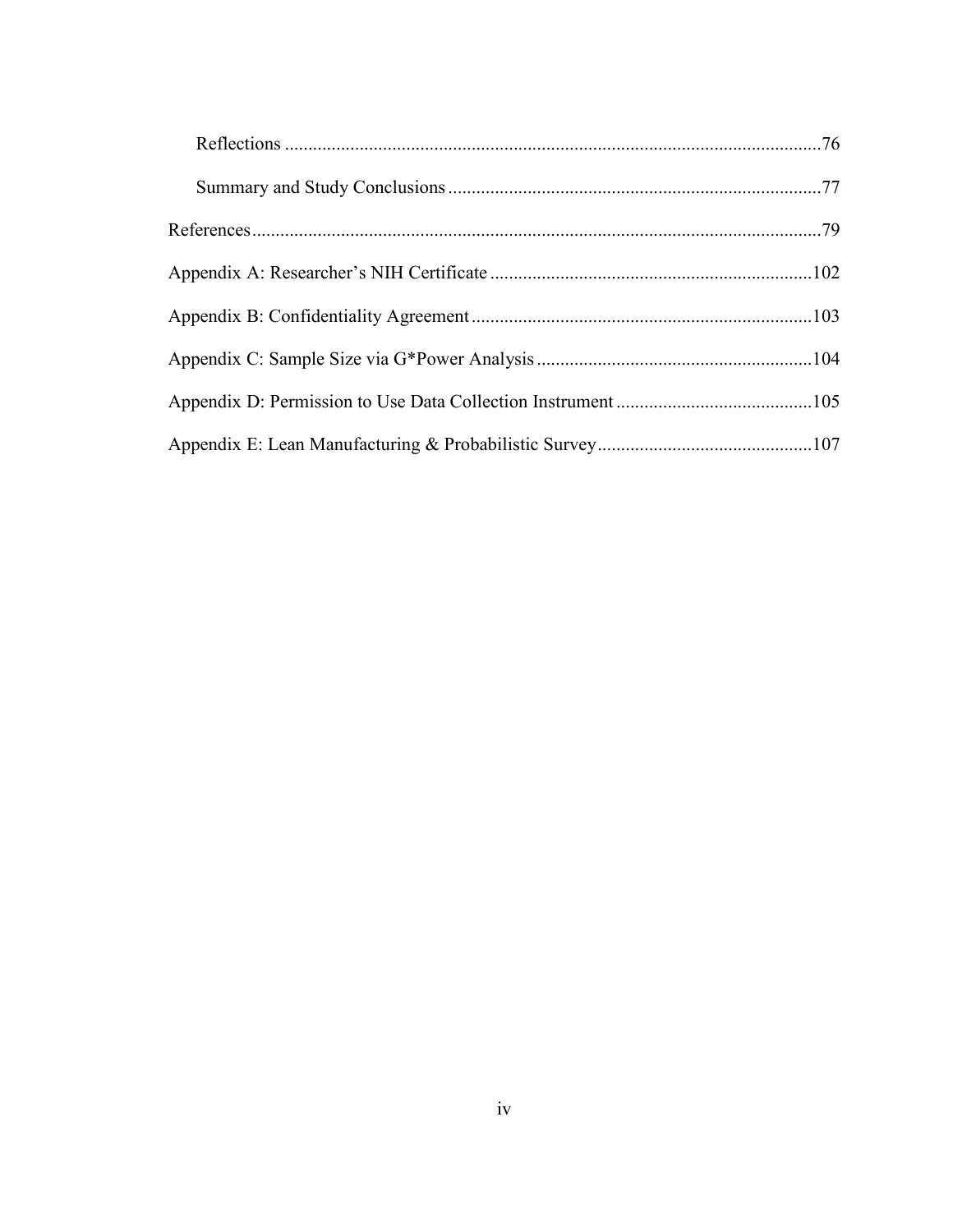### List of Tables

| Table 6. ANOVA Test - Statistical Significance for Quantitative Study Variables74 |  |
|-----------------------------------------------------------------------------------|--|
| Table 7. Frequencies and Percentages of Demographic Characteristics 75            |  |
|                                                                                   |  |
| Table 9. ANOVA Test - Statistical Significance for Quantitative Study Variables77 |  |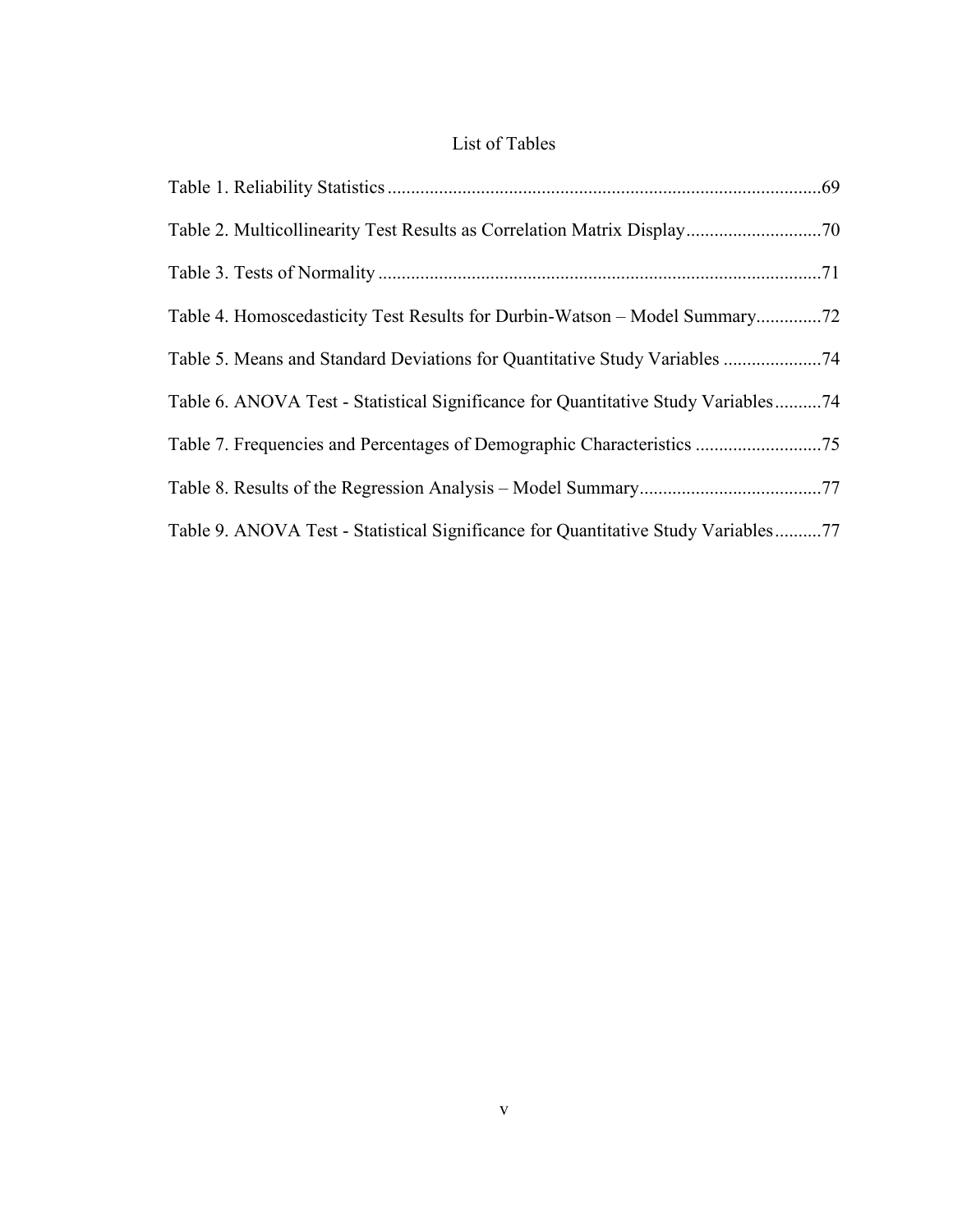## List of Figures

| Figure 2. Example of a typical continuous process improvement workflow 32    |  |
|------------------------------------------------------------------------------|--|
| Figure 3. Example of a modified continuous process improvement workflow34    |  |
|                                                                              |  |
|                                                                              |  |
| Figure 6. Graphical display of process flow for data collection and analysis |  |
|                                                                              |  |
|                                                                              |  |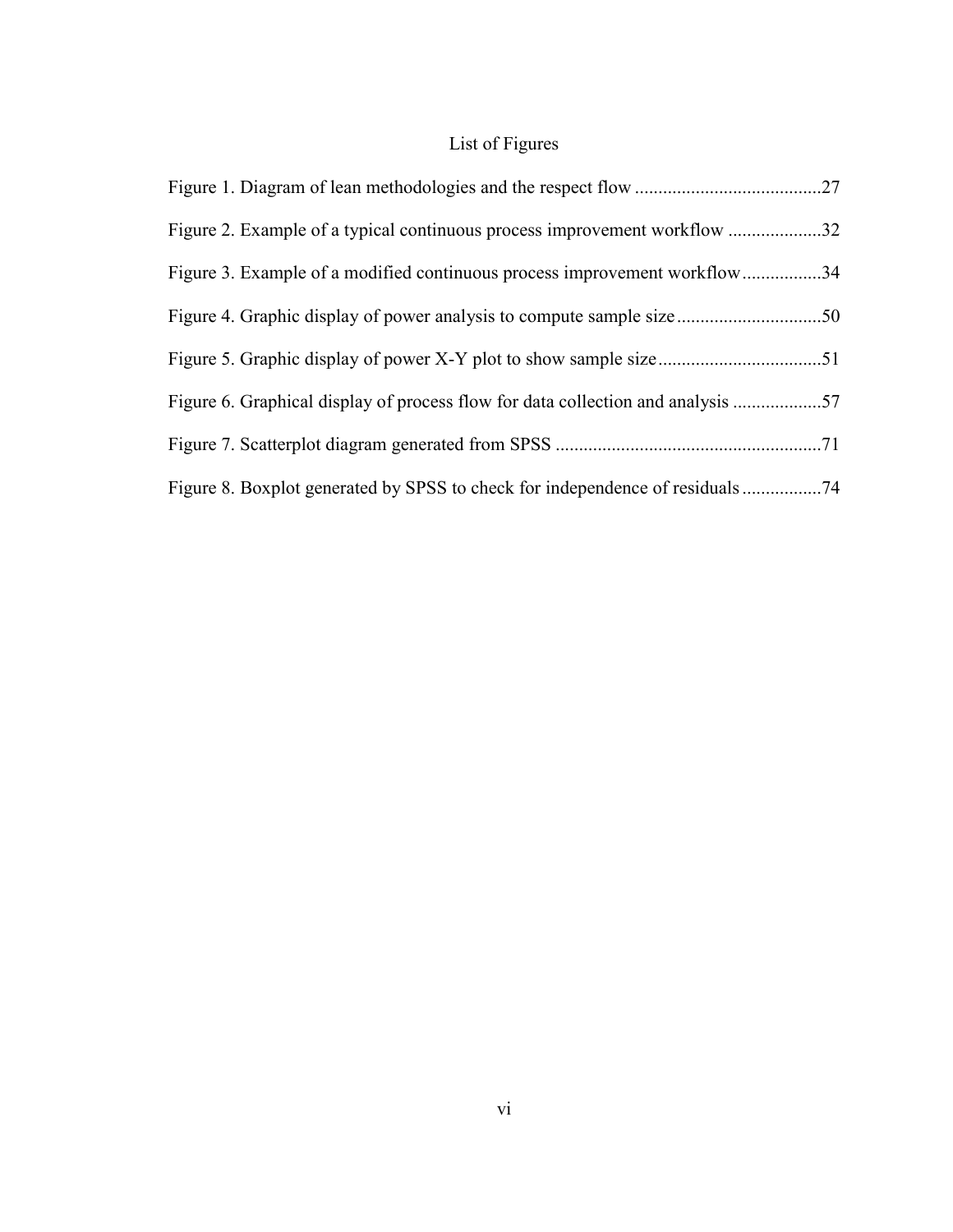#### Section 1: Foundation of the Study

#### **Background of the Problem**

Systems analysts at lean manufacturing organizations routinely investigate new technologies to pursue quality and efficiency. However, when compared to other countries. there is a significant technology deficiency within the United States' manufacturing industry (Shih, 2014). Furthermore, impactful decisions regarding operation change planning are often made using unreliable data, which could increase costs to the organizations (Jamali et al., 2017). To adequately compete in the global market, lean manufacturing organizations in the United States need to look beyond traditional methods of evaluating their processes to optimize their assembly cells for efficiency.

#### **Problem Statement**

Despite multiple efforts through government interventions, inefficient manufacturing techniques continue to weaken the U.S. manufacturing sector and the strength of the United States in the global market (Shih, 2014).Hemphill (2014) noted that 75% of respondents to surveys believe that America should invest more in its manufacturing base. Lean based manufacturing companies in the United States are failing to apply advanced programming techniques to optimize growth and competitiveness. More specifically, some systems analysts within United States-based manufacturer companies lack understanding of the relationship between software-utilizing probabilistic algorithms, lean methodology techniques, and manufacturers cell optimization results. Although extensive research has been conducted on the benefits of lean manufacturing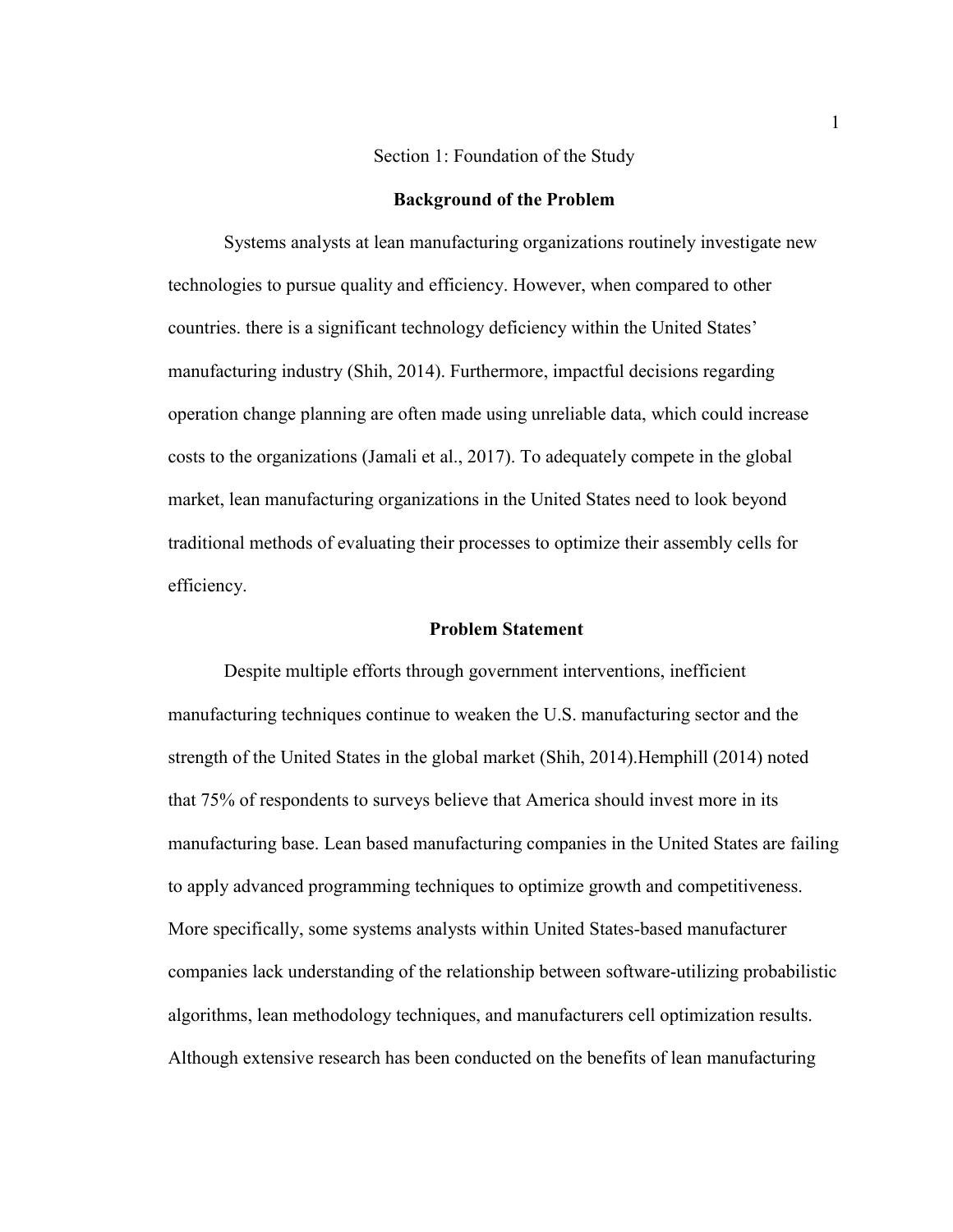(see Abdulmalek & Rajgopal), no research has been conducted on the use programmatic simulations for lean environments. Furthermore, an understanding of how manufacturing firms make technological investment decisions has been correlated to the success of a U.S. technological revival (Nelson, 1991). Therefore, the focus of this study was on the relationships among software utilizing probabilistic algorithms, lean methodology techniques, and manufacturer cell optimization results to gain an understanding of how information technology decisions are made to optimize workflow changes.

#### **Purpose Statement**

The purpose of this quantitative correlational study was to examine the relationships among software utilizing probabilistic algorithms, lean methodology techniques, and manufacturer cell optimization results. The targeted population was systems analysts within manufacturing organizations who were practicing lean methodology techniques in the Southwestern region of the United States. This population was appropriate because systems analysts evaluate and select information technology tools to be utilized for specific tasks. The independent variables were the modeling software utilizing probabilistic algorithms and the lean methodology techniques. The dependent variable was the manufacturers' cell optimization results.

#### **Nature of the Study**

I chose the quantitative research method for this research study because it was appropriate for examining the relationships among variables (Karanja, Zaveri, & Ahme, 2013) through the use of statistical analysis, yielding numerical results (Curtis, Comiskey, & Dempsey, 2016). Qualitative methods, used to explain a phenomenon or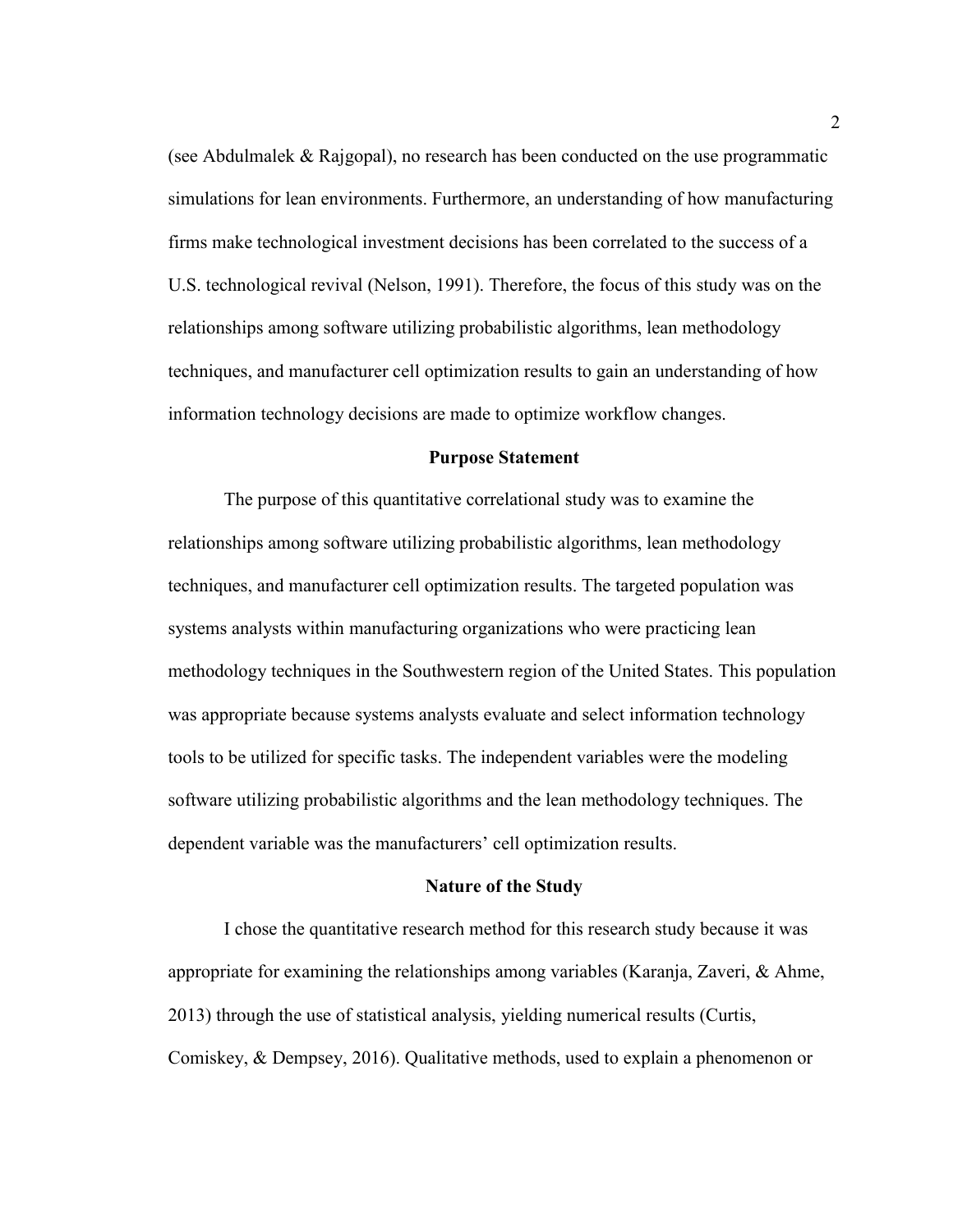explore the outcome of an incident (Myers, 1997), were not applicable for this research because explaining a phenomenon or exploring the outcome of an incident were not goals of this research. Because mixed-methods research utilizes multiple sources of data from both quantitative and qualitative sources (Leedy & Ormond, 2010), mixed-methods analysis was not applicable to this research.

Quasi-experimental and true experimental approaches were not selected for this research because I did not intent to manipulate the variables under investigation (Liao et al., 2014; Mutz & Pemantle, 2015). Quantitative correlation research design, as described by Leedy and Ormrod (2010), is not intended to change or influence the circumstances under investigation, but rather, to reveal statistical associations among variables. Therefore, I chose a quantitative correlational research design to explore relationships among software utilizing probabilistic algorithms, lean methodology techniques, and manufacturers cell optimization results without the intent to intervene.

#### **Research Question and Hypotheses**

What is the relationship between software utilizing probabilistic algorithms, lean methodology techniques, and the cell optimization results?

Null Hypothesis  $(H_0)$ : There is no statistically significant relationship between software utilizing probabilistic algorithms, lean methodology techniques, and the cell optimization results.

Alternative Hypothesis  $(H_1)$ : There is a statistically significant relationship between software utilizing probabilistic algorithms, lean methodology techniques, and the cell optimization results.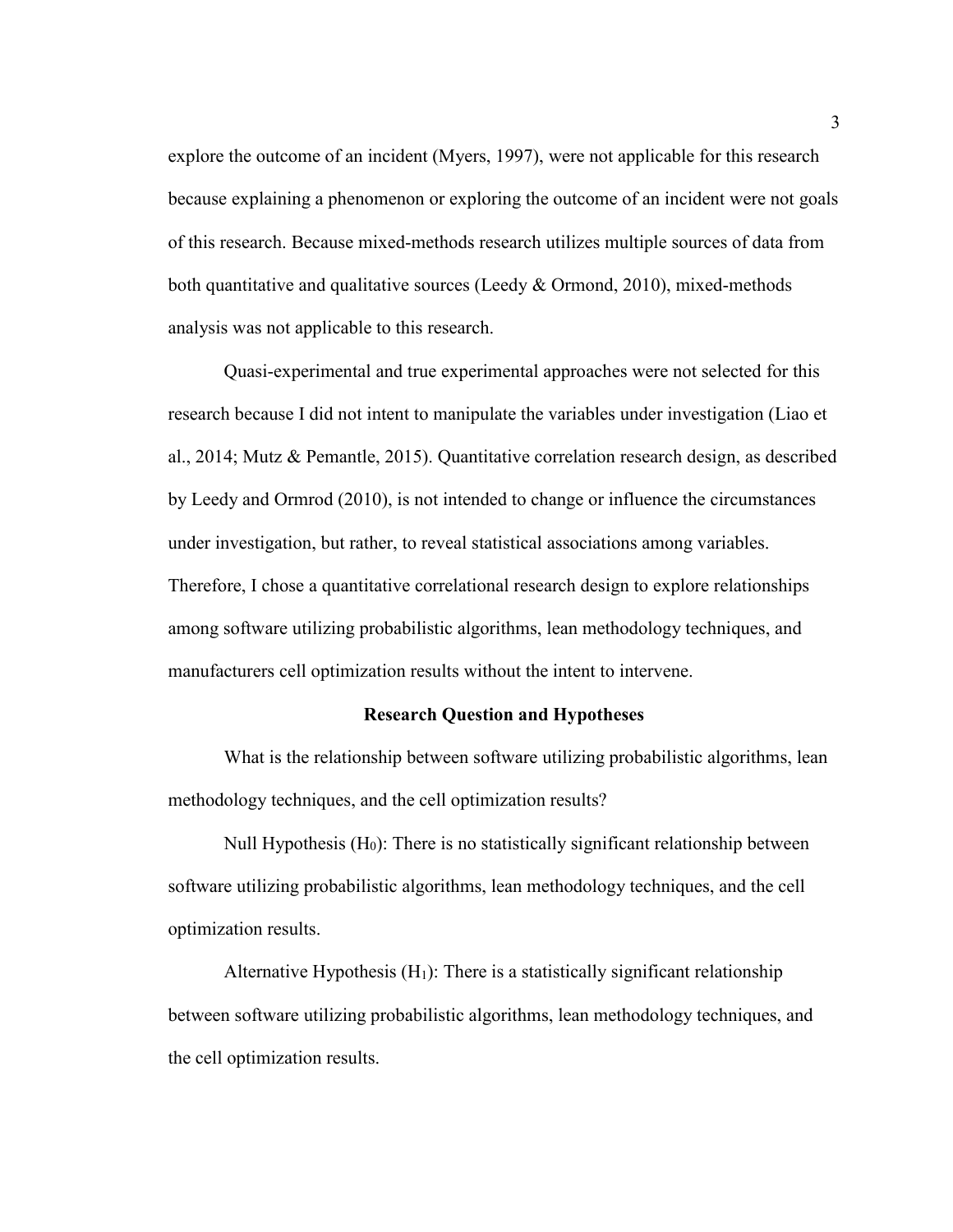The independent variables were the modeling software utilizing probabilistic algorithms and the lean methodology techniques. The dependent variable was the cell optimization results.

#### **Theoretical Framework**

Task-technology fit theory for information systems was proposed by Goodhue and Thompson (1995), seeking to design a model to align individual performance of a task with technology. The theory was redesigned by Zigurs and Buckland (1998) to support group tasks rather than individual tasks. Task-technology fit theory is applicable to research problems in which researchers seek to understand the use of technology to support a specific task. More specifically, the framework of the task-technology fit theory can be used to analyze how a technology solution will impact individual or group performance. Additionally, the task-technology fit theory is appropriate for measuring an individual's or group's beliefs about how satisfactorily systems meet task needs, which can influence performance (Zigurs & Buckland, 1998). Applied to this study, the task portion of the theory was the practice of lean methodology techniques by systems analysts and the technology portion of the theory was software programs that used probabilistic algorithms.

#### **Definition of Terms**

*Probabilistic algorithms*: Algorithms that perform probabilistic inference through random variables (De Raedt & Kimmig, 2015).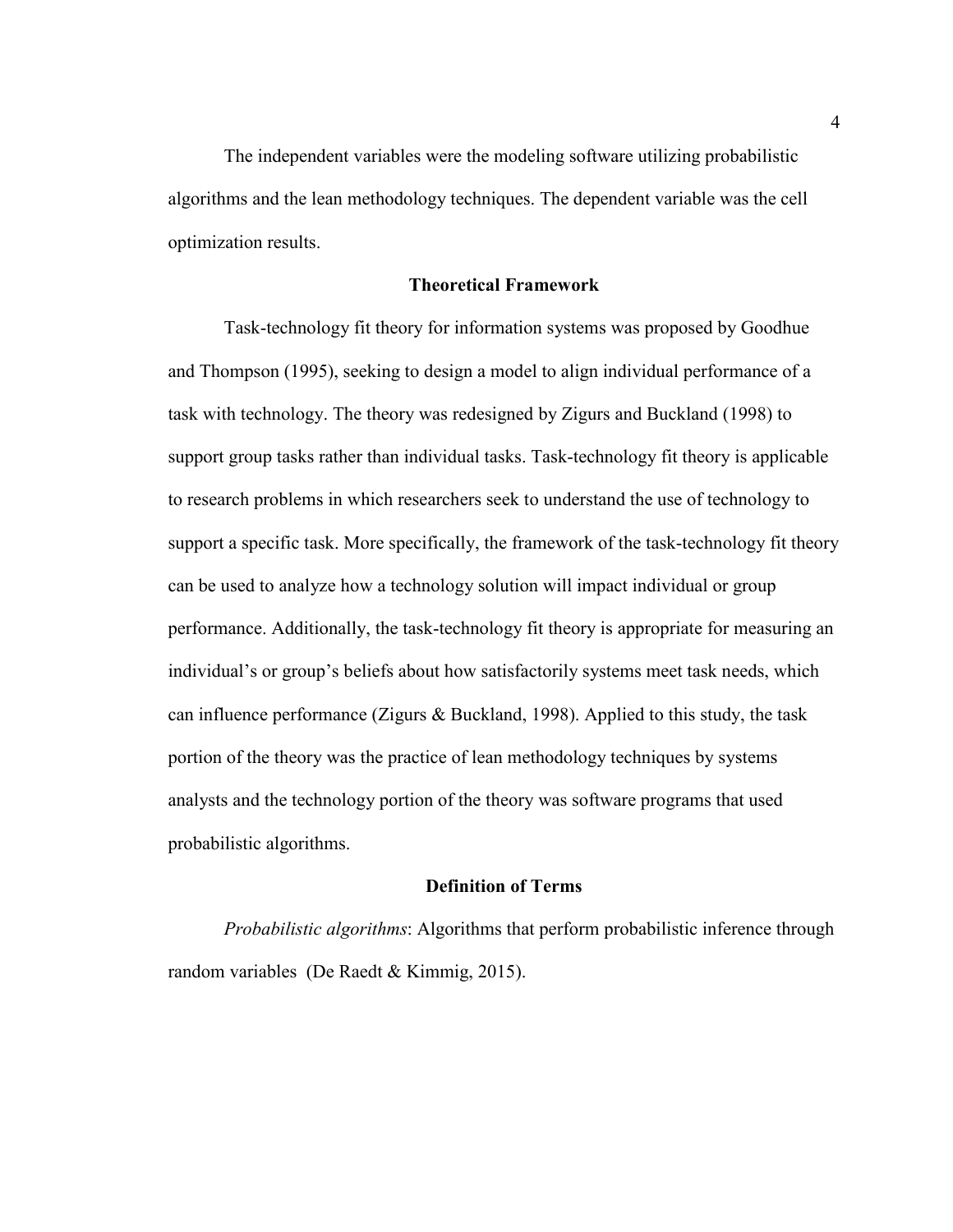#### **Assumptions, Limitations, and Delimitations**

Assumptions are realistic expectations that researchers can accept as true or possible (Silverman, 1993). I had three assumptions regarding this study. The primary assumption was that respondents would be truthful and thoughtful in their responses. The second assumption was that the information I retrieved from the U.S. Census Bureau about manufacturing organizations was accurate within an acceptable margin of error. Finally, I also assumed that survey respondents would be free of ulterior motives to shape the research through their responses to the research instruments.

Limitations are uncontrollable insufficiencies, contexts, or stimuli that might confine research studies (Silverman, 1993). Unknown, and thus unmeasured, factors or conditions can influence the hypothesized variable relationship (Kimberlin & Winterstein, 2008). I identified three limitations for this study based on their potential to influence the measured variable relationship: (a) the participants' career length in the manufacturing industry, (b) the participants' current employment status, and (c) the geographic location of the participants.

#### **Delimitations**

Delimitations refer to the boundaries of a research study (Thomas, Silverman, & Nelson, 2015). The primary delimitation of this study was the geographic location of the participants of the survey group. The geographic location of the survey population was the western region of the United States. Therefore, the results of this study might not be generalizable to systems analysts who work in another location in the United States or in another country.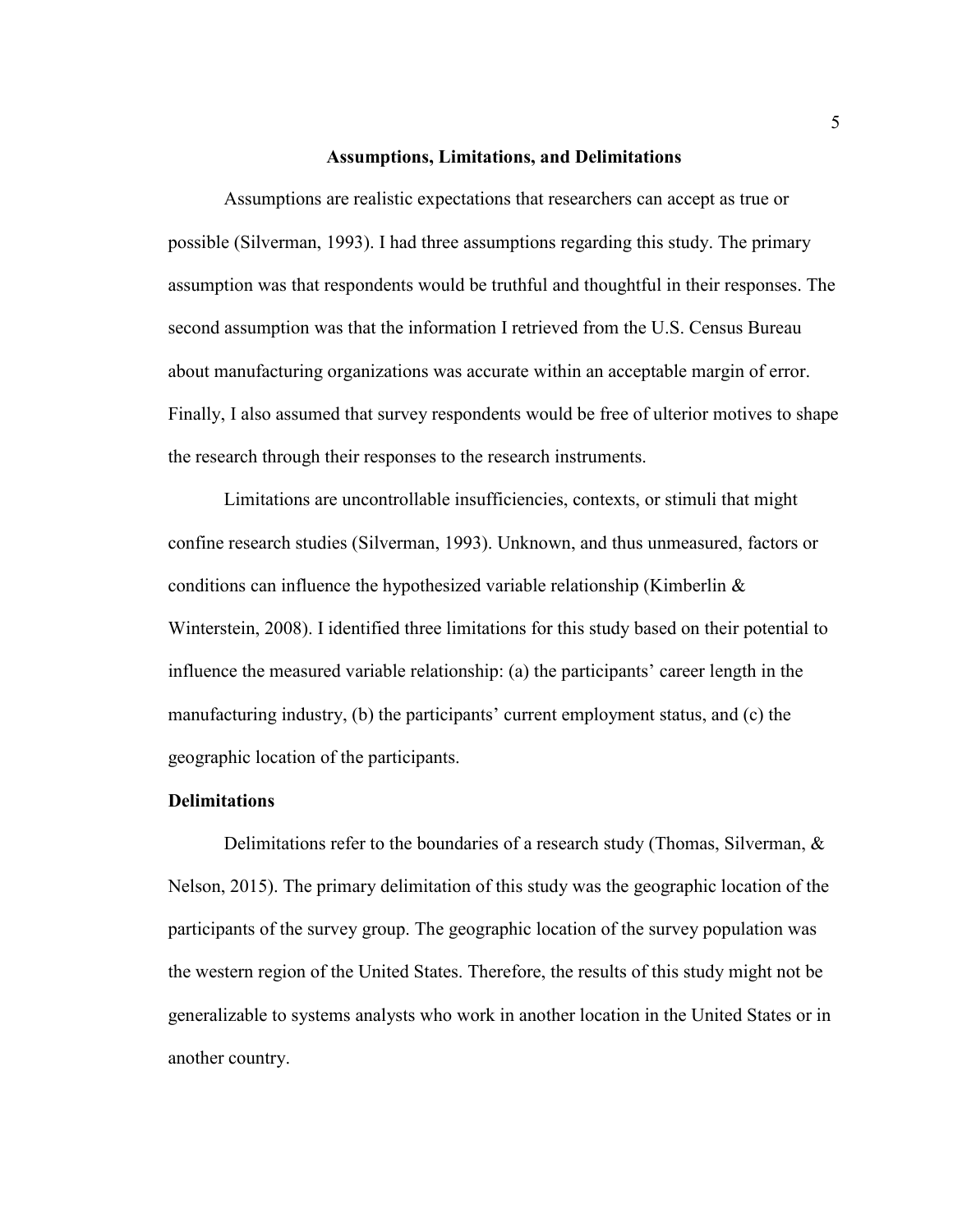#### **Significance of the Study**

#### **Contribution to Information Technology Practice**

Information technology provides multiple sources for tools that can be utilized to model possibilities when appropriate data sets are provided and explained. However, impactful decisions regarding operation change planning in manufacturing companies are often made using unreliable data, which could increase costs to the organizations (Jamali et al., 2017). The adoption of adaptive programming techniques such as probabilistic programming to analyze and model operational planning would help to increase the accuracy of data used for operation-related decisions (Jamali et al., 2017). To adequately compete in the global market, lean manufacturing organizations in the United States need to look beyond traditional methods of evaluating their processes to optimize their assembly cells for efficiency.

This study contributes to existing literature by providing knowledge about the relationships among programs with probabilistic algorithms, lean methodology techniques, and the results of cell optimization for information technology groups, as well as highlights the gaps in the skills and training of systems analysts in manufacturing organizations. These insights might inform management about the skill sets required for systems analysts to implement software utilizing probabilistic algorithms and lean manufacturing techniques to improve cell optimization results, as well as inspire further research in this area.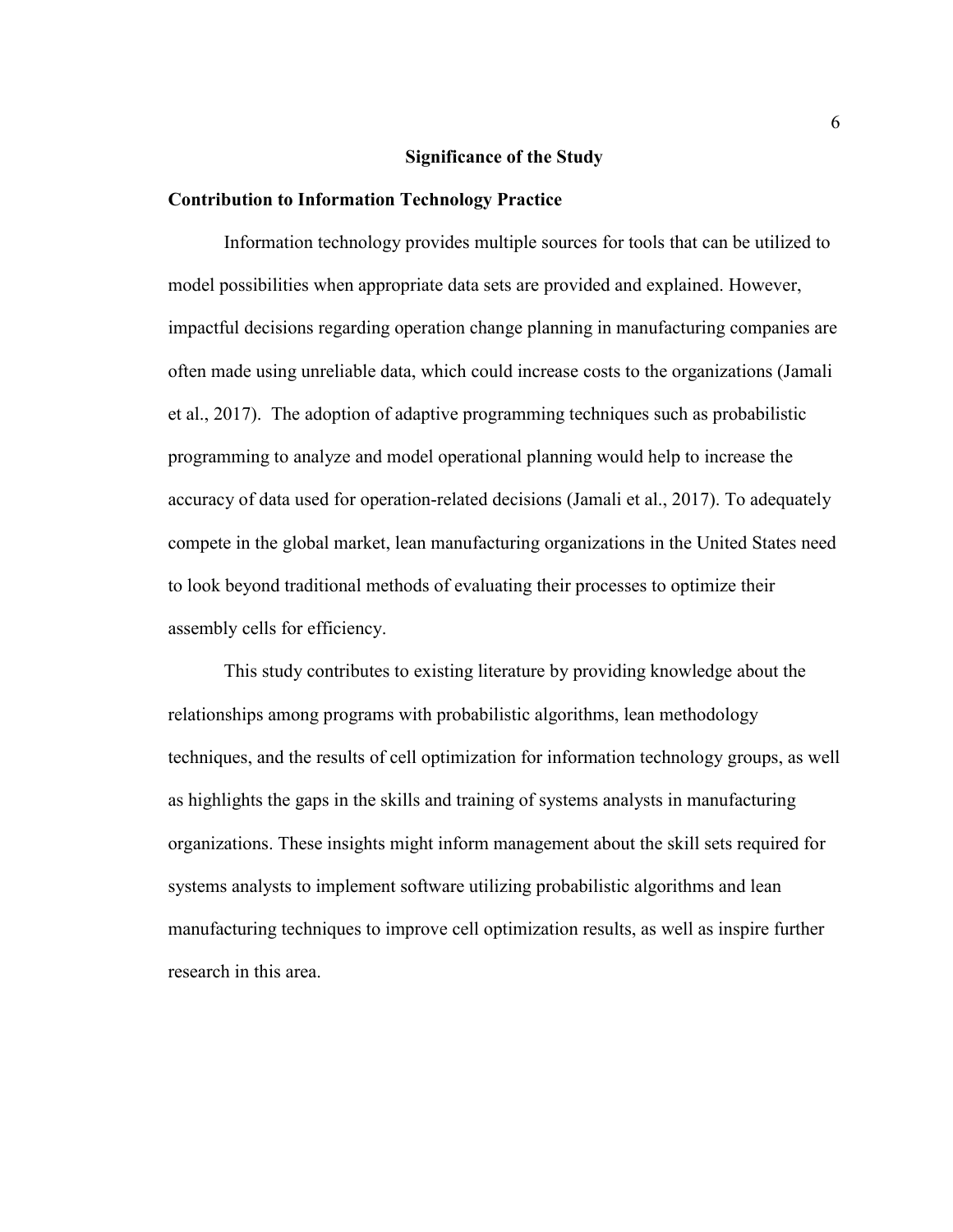#### **Implications for Social Change**

The findings of this study may contribute to society through the potential to bring sustainable economic improvement to impoverished communities through implementation of efficient manufacturing solutions with lower capital expenditures. The ability for impoverished communities to implement these solutions could result in localized job creation. Furthermore, increased job creation could create a positive economic shift and increased discretionary spending. These benefits could increase the economic standing of the overall community.

#### **A Review of the Professional and Academic Literature**

The purpose of this quantitative correlational study was to examine the relationships among software utilizing probabilistic algorithms, lean methodology techniques, and cell optimization results with the intention to understand how information technology decisions are made to optimize workflow changes. Lean manufacturing techniques and their implications for multiple aspects of organizations have been explored by multiple researchers. In this section, I provide a synthesis of the literature related to probabilistic algorithms, lean methodology techniques, cell optimization, and task-technology fit theory. Within this synthesis, I offer an overview of (a) lean manufacturing techniques, (b) cell optimization functions, (c) how cell optimizations are performed, and (d) how cell optimizations are measured. Conducting a review of the professional and academic literature helped me to understand scholarly content regarding lean manufacturing implementations, including existing and new performance measurement techniques and strategies.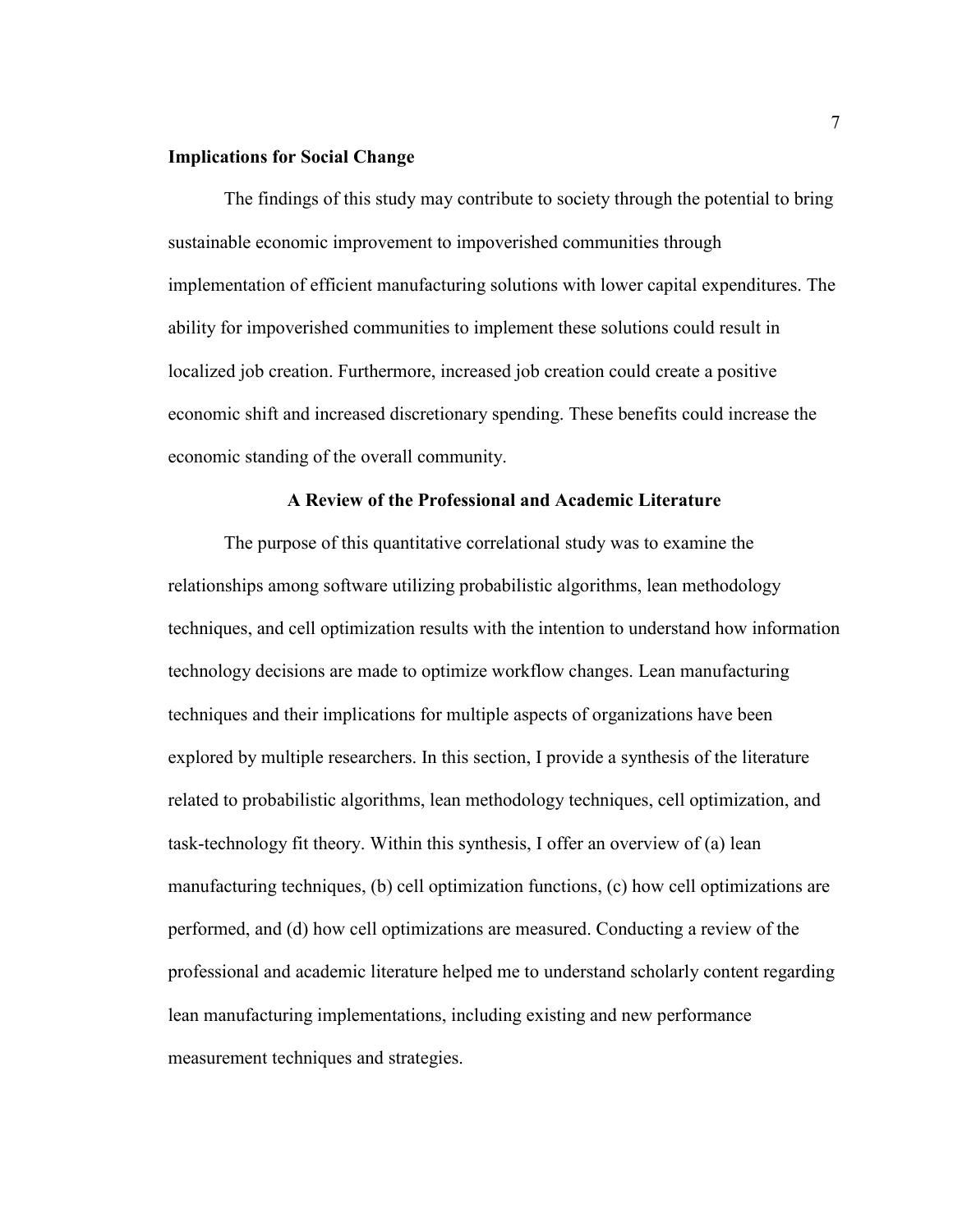I primarily used Walden University's library search engines for my literature search, including EBSCOhost, ProQuest, dissertations, computer science specific databases, and Google Scholar. I narrowed my search to include only peer-reviewed articles and used the following keywords and phrases to search the literature for studies relevant to the manufacturing market: *cell optimization*, *genetic algorithms*, *learning systems*, *lean manufacturing*, *manufacturing*, *probabilistic programming*, *probabilistic algorithms*, and *stochastic*. The search returned an excess of 10,000 varied articles, dissertations, and books. Several hundred of the articles were from peer-reviewed journals. I verified the peer-review status of the articles by using Ulrich's Global Serials Directory, as well as by analyzing the journals' websites. I read 64 articles, of which 59 (93%) were peer reviewed. The number of articles within five years of my anticipated graduation date was 56 (87%). Some literature was intentionally omitted because it was not relevant to the topic.

#### **Task-Technology Fit Theory**

The task-technology fit theory was used as the theoretical framework for this study. Task-technology fit theory for information systems was initially proposed in 1995 by Goodhue and Thompson, seeking to develop a model that aligns individual performance of a task with technology. According to the theory, if the capabilities of Information Communication and Technology (ICT) match the responsibilities of the user, individual performance is improved (Wasikie, 2016). Facets of individual performance include efficiency, effectiveness, and quality (Lai, 2017).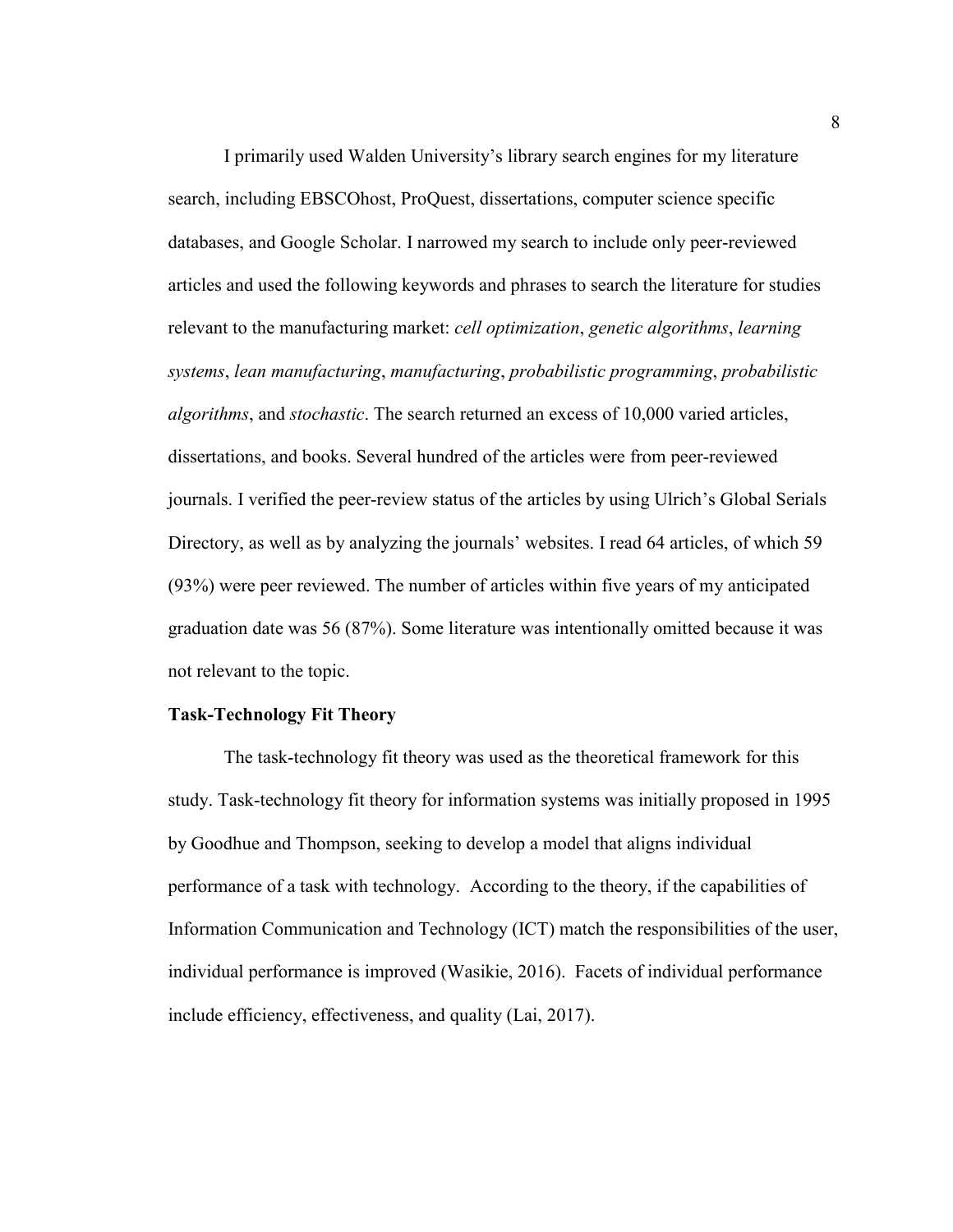Task-technology fit theory has been refined and expanded several times. Goodhue (1998) expanded the task-technology fit theory beyond individual performance to evaluate the overall information systems and services provided within an organization. Goodhue (1998) asserted that a multidimensional view is required to provide a true understanding of the technology fit within an organization. According to Goodhue's (1998) research, the task-technology fit model was a good tool for evaluating performance of an organization as it relates to the degree of fit between the technology and the user.

 Whereas Goodhue's (1998) research focused on the individual users' perceptions of how their tasks needs were met with technology, Zigurs and Buckland (1998) expanded upon the theory to include group support systems, or groups of individuals within organizations. Zigurs and Buckland (1998) examined the relationship between a group's use of technology, the fit of the technology, and the degree of performance impact. The researchers asserted that an appropriate fit between task and technology would increase the group's overall performance. Upon completing their research, Zigurs and Buckland (1998) concluded that the task-technology fit model was an effective tool for evaluating performance as it relates to the degree of fit between technology and the group of users. Changchun, Haider, and Akram (2017) conducted research to investigate the relationship between groups of users and the adoption of new technology as it related to finances. More specifically, the research extended the task-technology fit theory to include the influence of users' attitudes toward the fit of technology to the task.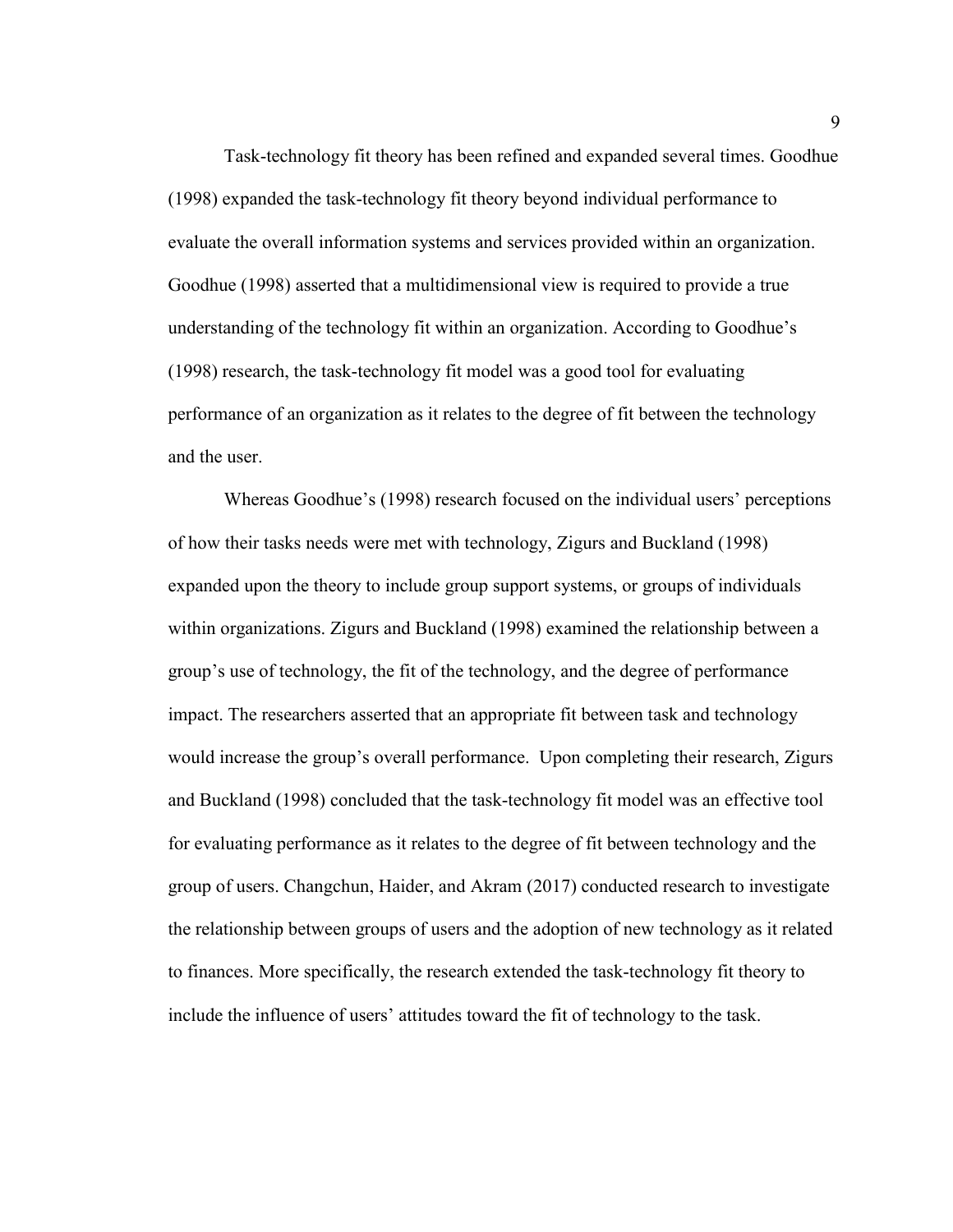#### **Theory Application**

Task-technology fit theory is relevant to studies examining variables that influence technology utilization because it has been used to address practical problems concerning information technology and utilization across several disciplines. Furthermore, the task-technology fit theory is an expansive theory that is applicable to quantitative and qualitative studies for a wide range of research subjects. In this section, I discuss how researchers have applied task-technology fit theory in practical applications involving technology in countries around the globe.

Task-technology fit theory is suitable for a researcher to examine a diverse range of problems in information technology (Xiao, Meredith, & Gao, 2017; Zigurs & Buckland, 1998). Information technology is often utilized by organizations for solutions for business and organizational issues. Business leaders often attempt to utilize information technology to remediate the underlying cause of perceived deficits within organizational performance (Zigurs & Buckland, 1998). Researchers have demonstrated that organizations in multiple markets have increasingly utilized information technology for revenue expansion and cost reduction (Mithas & Rust, 2016; Shi, 2017). Organizations with logistics issues could apply the same technology for cost reduction. However, not all researchers have shared this belief regarding the impact of information technology. Kim, Park, Ahn, and Rho (2015) and Shih, Lai, & Cheng (2015) purported that the adoption or utilization of new technology does not guarantee improved performance. Rather, technology must properly support the individual's or group's tasks to expect performance improvement (Kim et al., 2015; Shih et al., 2015).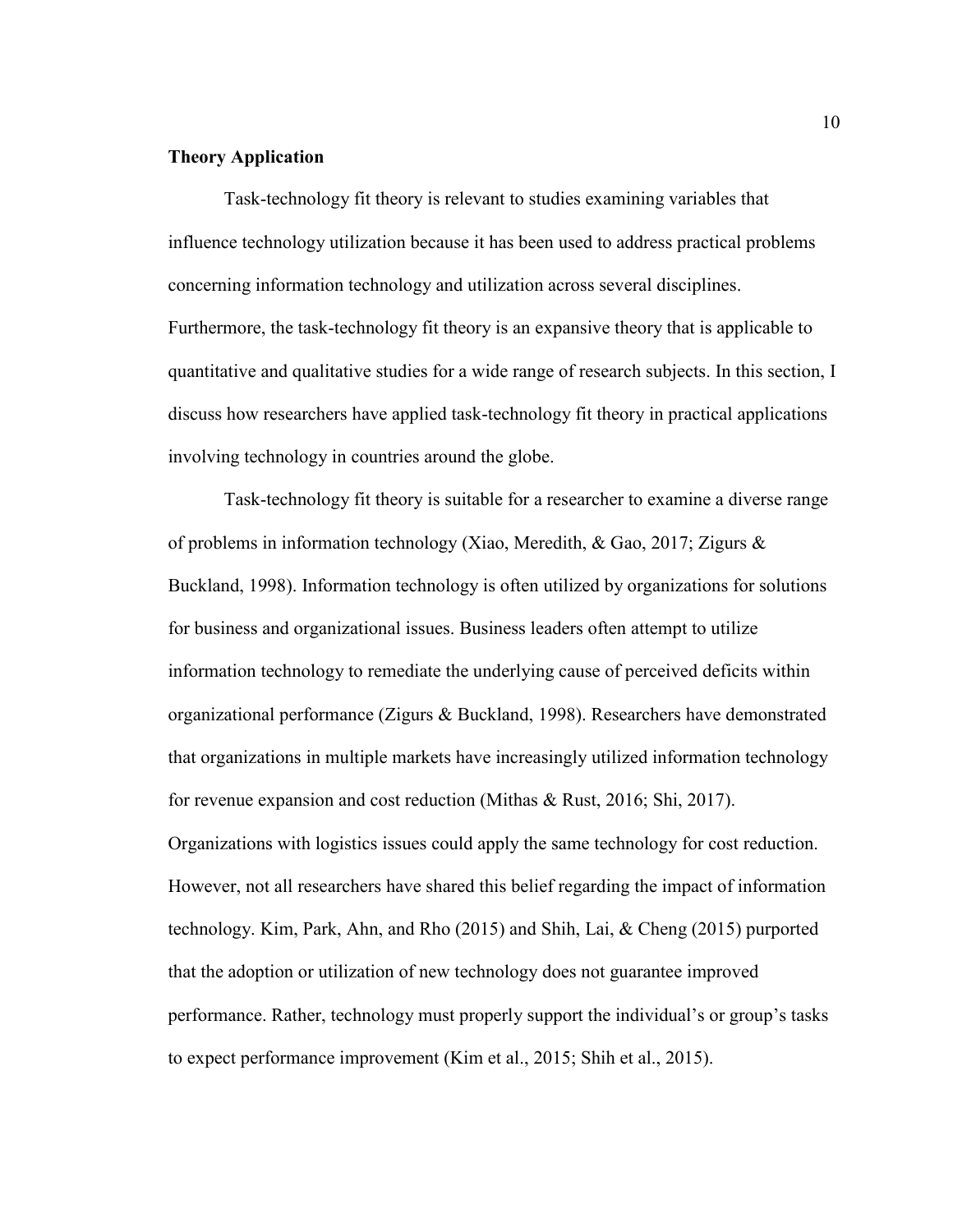In their research on how to enhance the fit of technology to create perceived performance improvement of reverse logistics in U.S. companies, Huscroft, Hazen, Hall, and Hanna (2013) and Kembro, Näslund, and Olhager (2017) used the task-technology fit theory as the theoretical framework. The researchers determined that information technology could increase the performance of reverse logistics when the technology was a proper fit for the task. Furthermore, an understanding the fit of technology to the task can lead to an understanding of the performance impact (Huscroft et al., 2013; Kembro et al., 2017).

Task-technology fit theory has been employed by researchers to help explain the selection of a technology over other technologies to support tasks. Hsiao (2017) utilized the task-technology fit theory to help understand the reasons consumers choose one smartwatch over other options. Kim, Chung, Lee, and Preis (2013) used the tasktechnology theory to examine the relationships influencing the adoption of RFID. Additionally, Kim et al. (2013) further refined the task-technology fit theory by including the users' perceptions about the ease of use of the technology.

Xiao et al. (2017) used the task-fit technology theory as the theoretical foundation in their study to examine managers' choices regarding the use of tablets at work for decision making. From a business productivity and efficiency perspective, tasktechnology fit has been studied as a diagnostic tool for measuring the success of such information technology adoption (Goodhue & Thompson, 1995). In the context of tasktechnology fit theory, Goodhue and Thompson (1995) and Xiao et al. (2017) focused on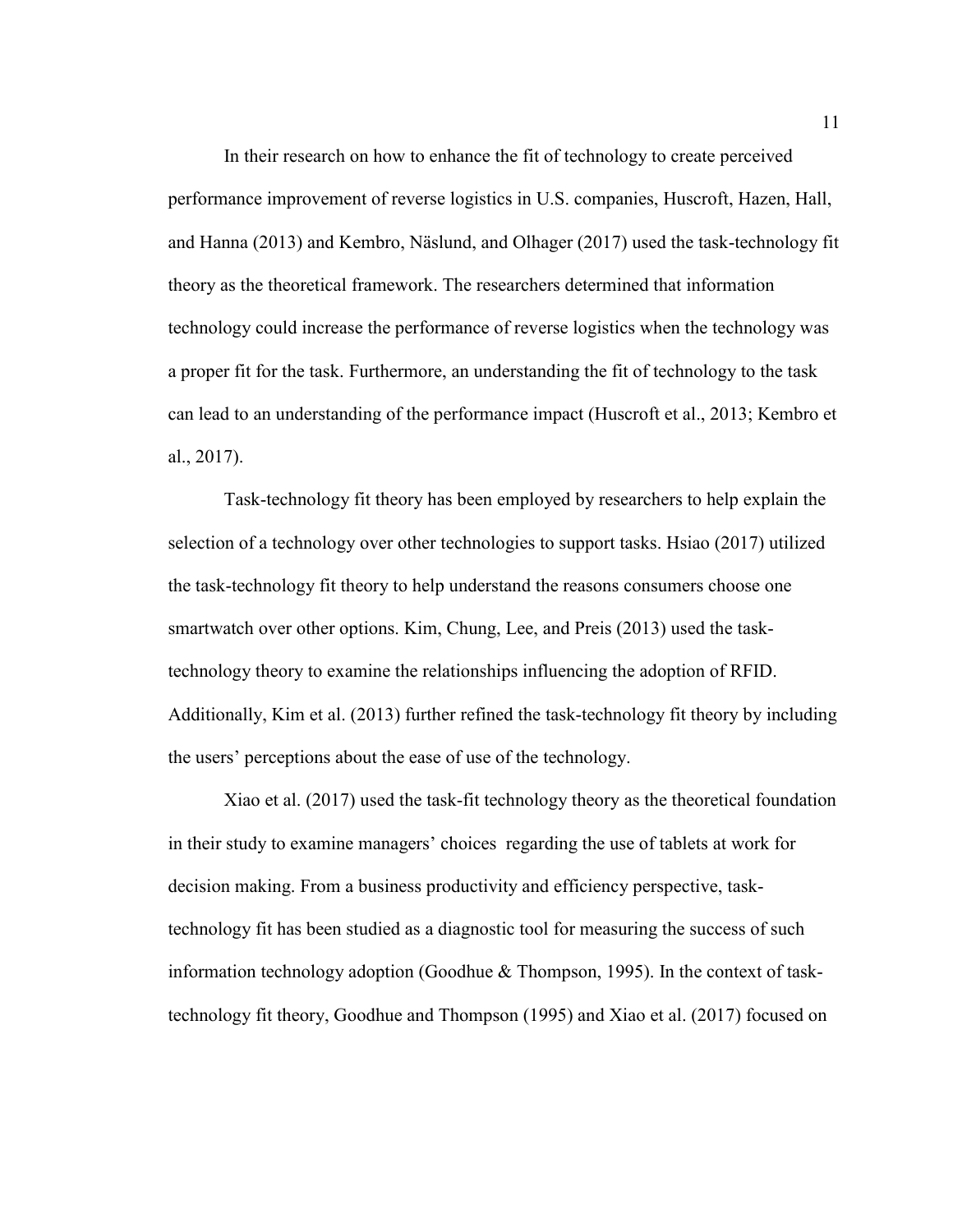the relationships among specific aspects of technology and managers' decisions to determine the fit.

 Numerous researchers have sought to understand the reasons that technology integration projects fail due to lack of acceptance or poor fit within businesses. Based on the task-technology fit theory, the use of a technology may result in different outcomes, depending upon its configuration and the task for which it is used (Goodhue & Thompson, 1995). Despite considerable research into technology utilization, lack of acceptance and poor fit of technology are reported as frequent reasons for project failure (Brandon-Jones & Kauppi, 2018; Pelzer, Arciniegas, Geertman, & Lenferink, 2015). Lin (2014) created a list of characteristics that might encourage a researcher decide to utilize the task-technology fit theory over other task-oriented frameworks. These characteristics included: (a) mandatory technology use, (b) measurement of appropriateness of task characteristics, (c) and measurement of technology fit to the task and the individual or group. Lin (2014) and Shih et al. (2015) argued, however, that task-technology fit is not appropriate for measuring long-term performance for situations in which the technology used is not mandatory. In contradiction to Lin (2014), Tripathi (2017) asserted that while technology might be a fit for the task, its effectiveness depends upon acceptance of the technology. Because there is no validated measurement for the acceptance of technology by individuals or groups, the influence of users' attitudes toward technology was not explored in this study.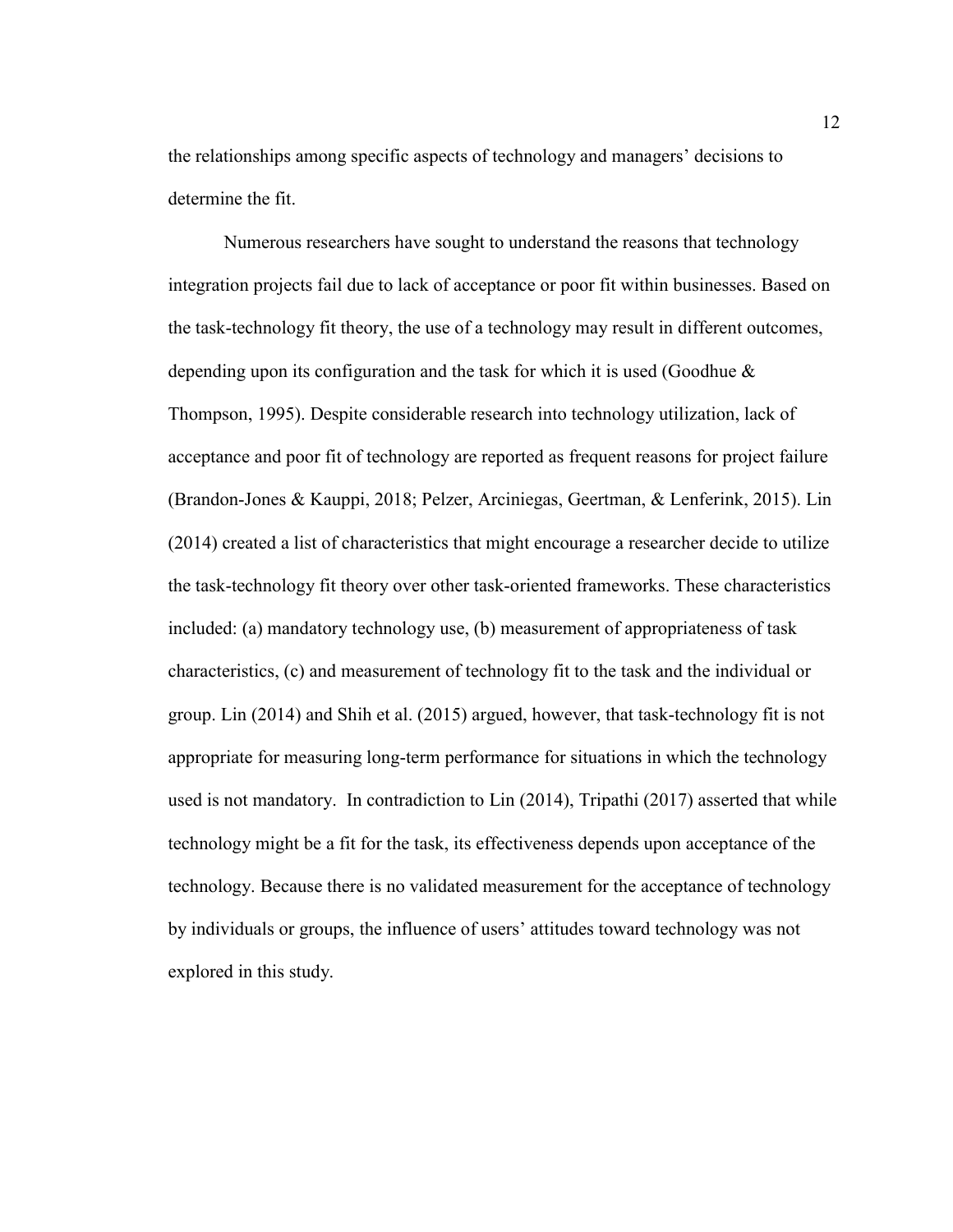#### **Other Frameworks**

 The task-technology fit theory is not the only theoretical framework available for evaluation of technology adoption. I considered multiple theoretical frameworks that could support the variables for this research study, including the theory of reasoned action, the technology acceptance model, and the diffusion of innovation theory, as all of these frameworks have been utilized by researchers in technology adoption studies.

The theory of reasoned action is a theory commonly used to examine technology adoption. According to Bölöni et al., (2018), the theory of reasoned action was initially developed in 1975 by Fishbein and Ajzen (1980) to offer an approach to examine and understand human behavior in order to address, change, and design functional interventions for human social behavior when necessary. According to Fishbein and Ajzen (1980), the theory of reasoned action could be applied to most all human behavior, including business involvement. The theory of reasoned action is an empirically valid and economical social psychology theory used to explain the various determinants involving the adoption of technology (Yousafzai, Foxall, & Pallister, 2010). Researchers have used the theory of reasoned action to explain consumer decision-making by examining the relationship between consumer attitudes and behavior toward electronic commerce adoption (Yousafzai et al., 2010). Although the potential for predicting behavior is one of the strengths of the theory of reasoned action, it is dependent on individuals making rational decisions and considering the results of their decisions (Furukawa, 2016). Attitude and social norms are fundamental concepts for the theory of reasoned action. Attitude and social norms for intention must be measured when applying the theory of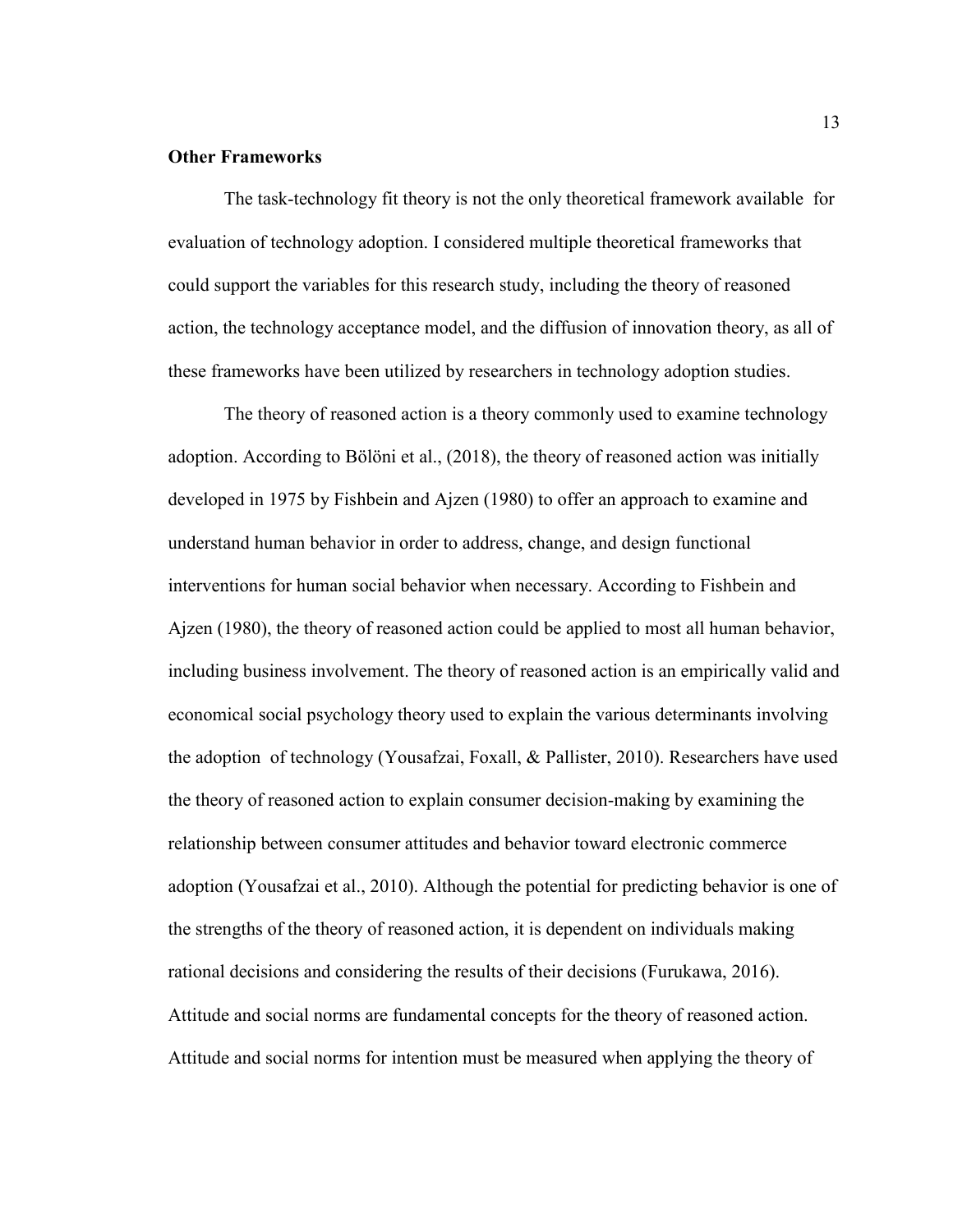reasoned action to research (Furukawa, 2016; Lee, Lin, Wu, Lin, & Huang, 2018). According to researchers Fishbein and Ajzen (1980), the measure of an individual's attitude and subjective normative beliefs towards an action can be used to predict behavioral intent. Because it was not my intention to understand the relationship between the reasoned action constructs (attitude and subjective norms) of systems analysts, I did not select the theory of reasoned action for the theoretical framework in this study.

 The diffusion of innovation theory is the most preferred theory for investigating technology adoption due to the well-defined concepts and empirical evidence (Kim et al., 2015). Like task-technology fit theory, the diffusion of innovation theory has been utilized by researchers to help evaluate the implementation of technology to replace manual tasks. The diffusion of innovation theory was defined by Everett Rogers in 1962 as the process by which an innovation is communicated through certain channels over time among the members of a social system (Scott  $&$  McGuire, 2017). The theory has been expanded through further research. For example, research into the utilization of the diffusion of innovation theory was undertaken by Szymczyk and Kamiński (2014), who focused on the element of appropriateness of usage. According to the researchers, although the framework is supportive of innovations such as modeling, the narrow focus on user selection does not fully capture a broad reason of usage. The use of the diffusion of innovation theory as a framework would require that the study focus on the choice of a systems analyst regarding technology adoption (Szymczyk & Kamiński, 2014). Therefore, the diffusion of innovation theory was not appropriate for a framework for this study.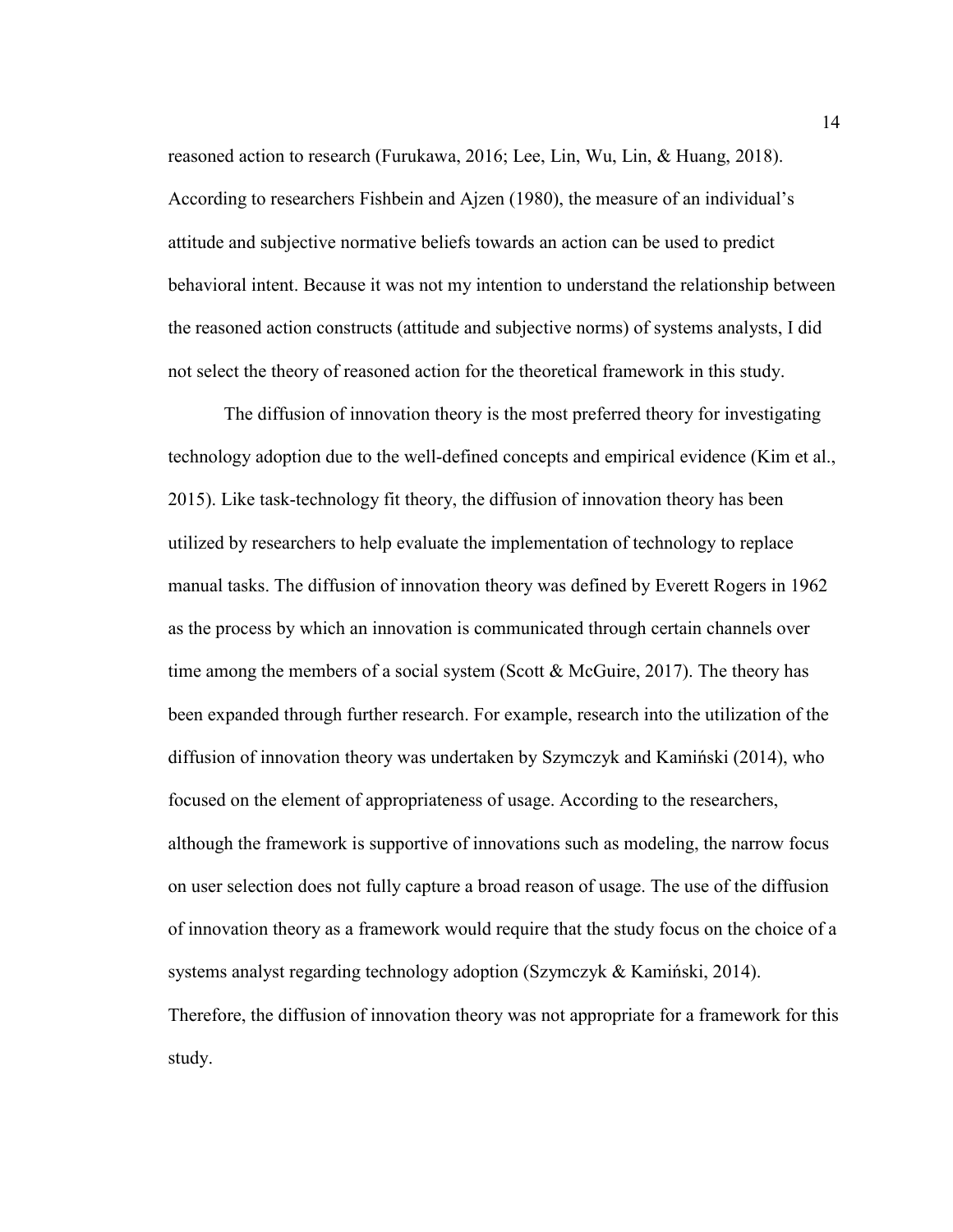The technology acceptance model is similar to the task-technology fit theory regarding the use of technology by individuals and groups. The technology acceptance model was first introduced by researcher Fred Davis in 1986 as a theoretical model for evaluating technology (Brandon-Jones & Kauppi, 2018; Lai, 2017). The technology acceptance model was designed due to the need for a model to explain user behavior, which could further predict and explain the acceptance of technology. According to Davis, Bagozzi, and Warshaw (1989) and Brandon-Jones and Kauppi (2018), the model provides a basis for understanding the impact of external variables on a person's internal beliefs, attitudes, and intentions. These factors are what distinguishes the technology acceptance model from the task-technology fit theory.

 Proponents of the technology acceptance model have suggested that the perceived ease of use and usefulness of a technology are the two most important factors in the evaluation of technology use (Wu  $&$  Chen, 2017). The technology acceptance model has undergone many refinements since its introduction to keep pace with new innovations while retaining its focus on the ease of usage and usefulness of a technology (Wu  $\&$ Chen, 2017). On the other hand, proponents of the task-technology fit theory have argued that the technology acceptance model overlooks the fact that utilization of a technology does not always lead to higher performance, which negates the usefulness of the technology (Goodhue & Thompson, 1995). The focus of the task-technology fit theory is on the requirements of the task, task completion efficiency, and the usage of resources (Kim et al., 2015; Wu & Chen, 2017), which was appropriate for my study. The implementation of the technology acceptance model would require a focus on the degree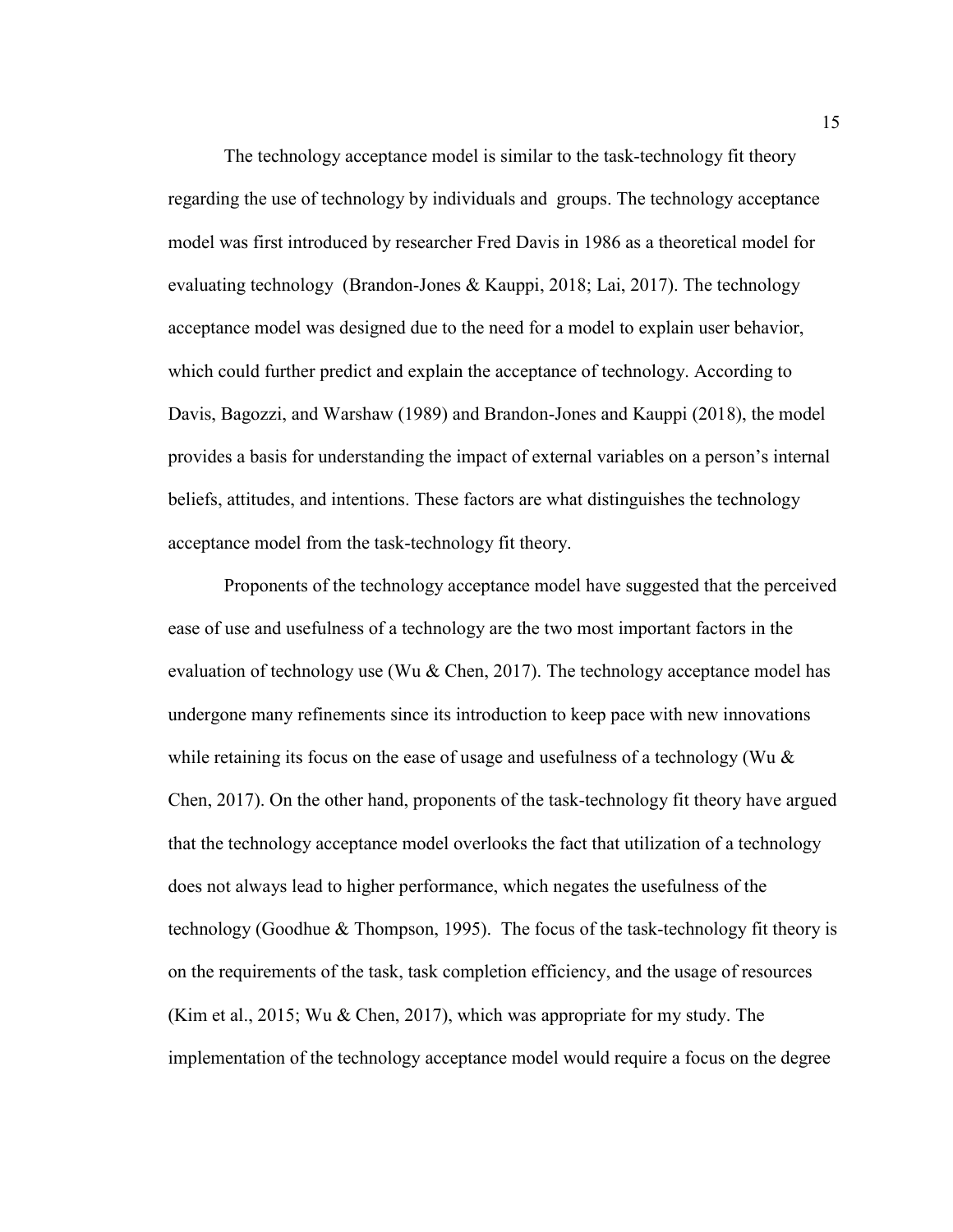of usefulness of the software and the system analyst rather than task-related variables. Therefore, I determined that the technology acceptance model was not appropriate for use in my study.

#### **Theory Relation to Cell Optimization Results**

Technology-based performance improvements are deemed successful when the technology supports the requirements of the task. Performance improvement in this context relates to the degree of perceived improvement in accomplishing the tasks by the individual or group. Goodhue and Thompson (1995) defined a *fit* as the meeting of the requirements of a task. Task-technology fit is the degree to which a technology may assist an individual or group in the performance of tasks.

The methods used to measure performance within manufacturing environments have remained standard. Global competition has caused some manufacturing organizations to investigate new methods of improvement and measuring performance. Performance management can lead to controlled overhead costs and reduced operational expenses, which could allow manufacturers to be more competitive (Karim, Tuan, & Kays, 2016; Omogbai & Salonitis, 2016). However, current methods of lean manufacturing performance measurement techniques have not advanced significantly from early lean assessment tools (Gündüz, 2015). Lean assessment tools, used to evaluate potential areas for improvement within an organization, do not provide an idea of how proposed changes will operate in reality (Gündüz, 2015; Omogbai & Salonitis, 2016). Gündüz (2015) asserted that advances must be made to determine the relationship between lean manufacturing change and the performance impact.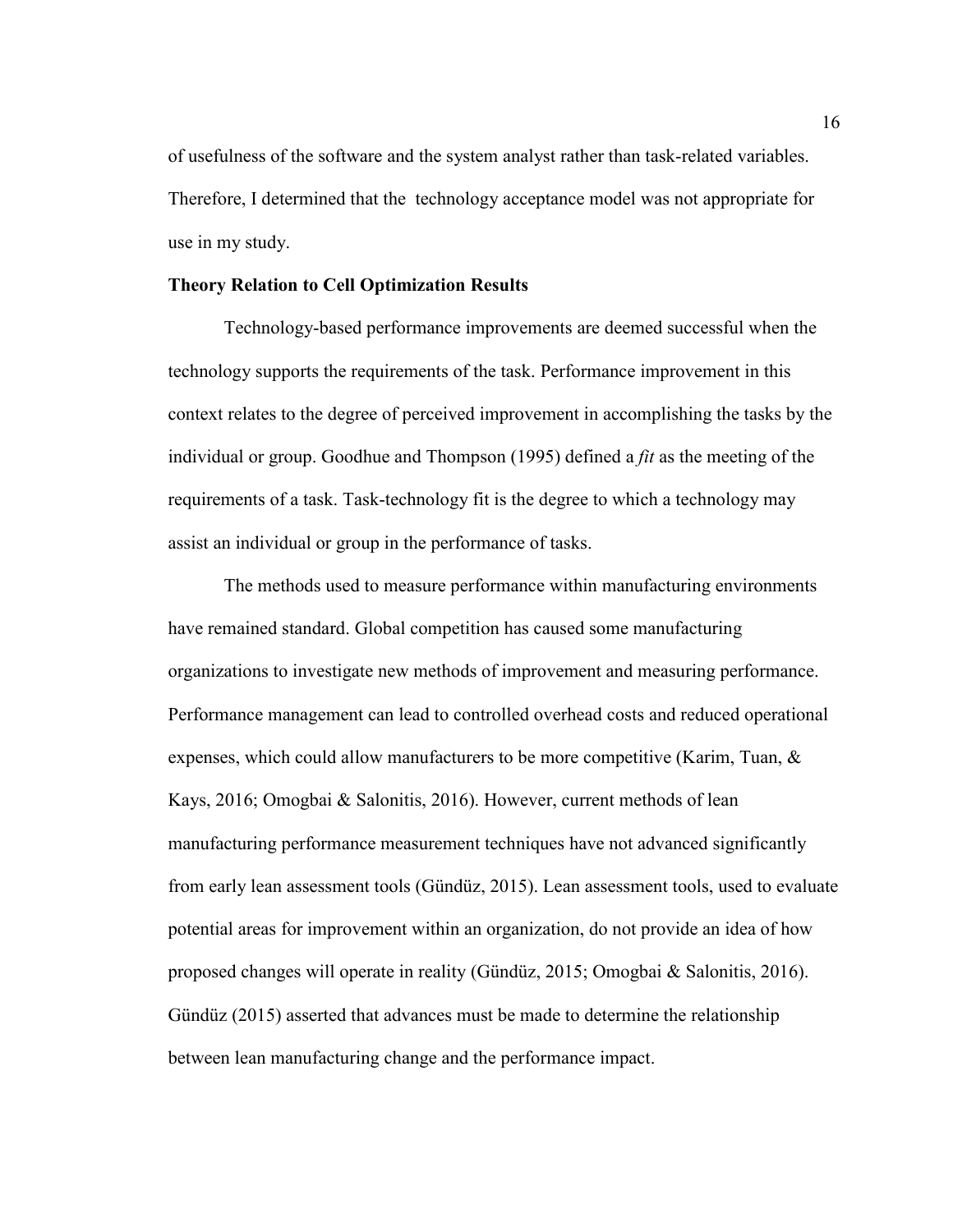Researchers have explored nontraditional methods of measuring performance by incorporating techniques from other disciplines. For example, Ren et al. (2015) utilized principal parameters analysis combined with typical flow analysis to calculate performance of an assembly line after modification. The researchers determined that the measurement of changes to a manufacturing assembly area could benefit from an understanding of the details of the task. Likewise, understanding the fit between technology and task could enable a greater understanding of performance implications (Goodhue & Thompson, 1995; Tripathi & Jigeesh, 2015). Researchers have investigated the analysts' understanding of automated work results. For example, Treem, Dailey, Pierce, and Leonardi (2015) and Vieira da Cunha, Carugati, and Leclercq‐Vandelannoitte (2015) examined the effectiveness of utilizing automated technology to augment a group's work when work instructions are provided. Researchers found that workers may not be able to describe automated work results as accurately as manual task results. This may be due to a lack of understanding of the task or the benefit the automated technology provides the worker (Treem et al., 2015; Vieira da Cunha et al., 2015). If technology is not helping knowledgeable workers at their personal level and is not aligned with the workers' skills, it can be perceived as an imposition (Treem et al., 2015).

Multiple mechanisms have been explored for measuring the improvement of manufacturing cells. Sarkar, Mukhopadhyay, and Ghosh (2015) conducted an experiment designed to increase the throughput of cells in a textile manufacturing facility through a reduction in idle time. They chose six-sigma as the process improvement framework instead of lean manufacturing techniques. According to Sarkar et al. (2015), previous cell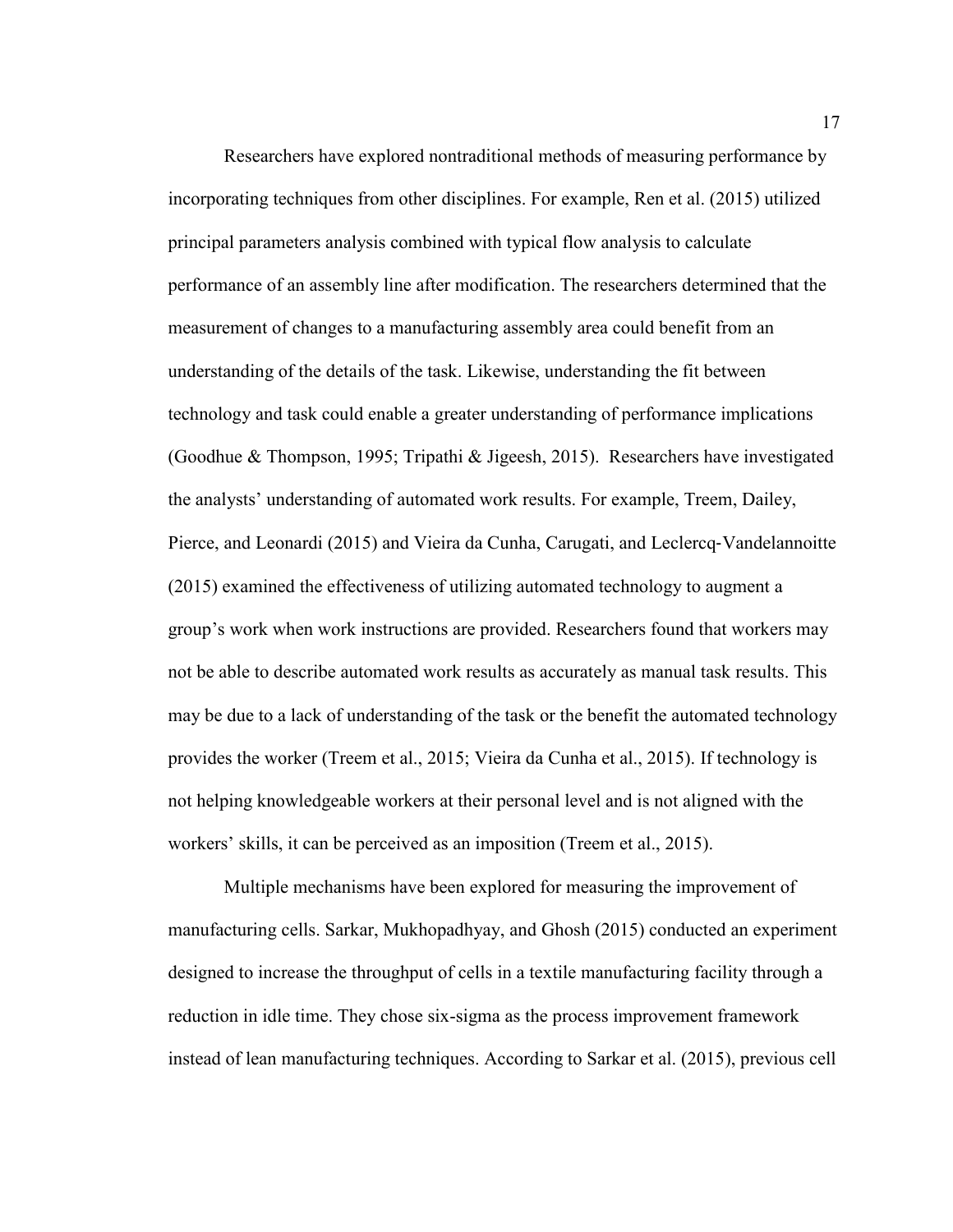optimization attempts using the prevalent best practices did not produce the desired improvements due to yield uncertainties. The researchers asserted that nonalgorithm methods of modeling are not appropriate in an environment that contains uncertainty or randomization of variables, and they determined that a more cost-effective approach would be simulating the changes through an understanding of the variables that need to be modified. Sarkar et al.'s research was focused on the application of an automated technology to replace a manual activity within a lean manufacturing environment. The application of the task-technology fit theory specifically evaluates the appropriateness of a technology solution for a distinct task.

Kim et al. (2013) and Kim et al. (2015) examined the challenges of technology improvements to improve performance in an organization. They used task-technology fit theory to examine the use of radio frequency identifiers in place of barcode technology and its impact on business performance. According to Kim et al. (2015), previous research focused on technology acceptance models ignored scenarios where technology usage was mandatory for the users. Likewise, Goodhue and Thompson (1995) and Zigurs Buckland (1998) asserted that technology acceptance models often overlook the fact that that greater utilization of technology does not necessarily lead to higher performance.

#### **Theory Relation to Probabilistic Algorithms**

The results of this study may assist manufacturers' understanding of the relationship between software that utilizes probabilistic algorithms to model and simulate changes and the impact on cell optimization. The ability to simulate changes for training or change analysis is not a new concept in the workplace. Wasikie (2016) conducted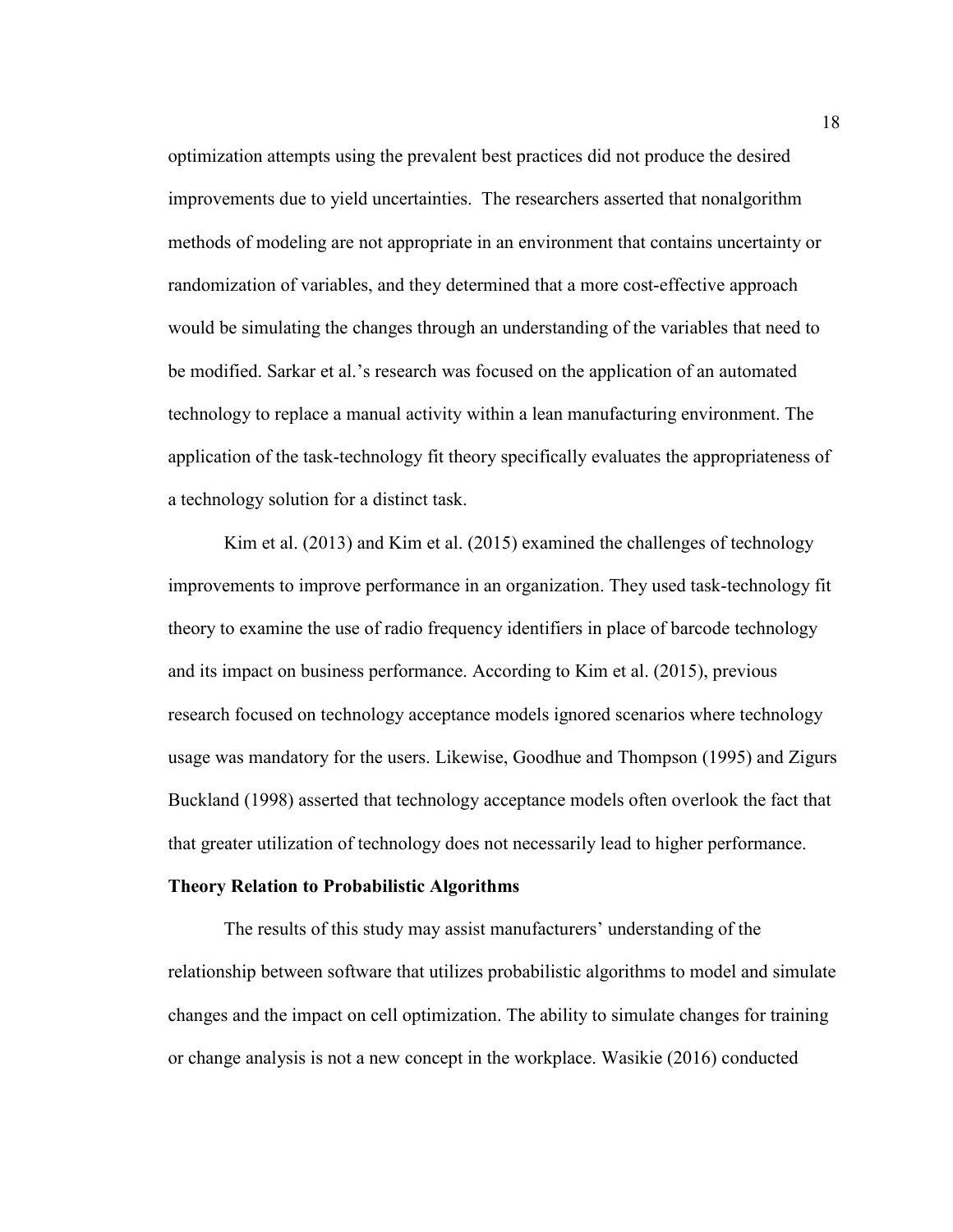research using the task-technology fit theory to explore the implications of technology innovation to improve customer loyalty and its relationship to organizational performance. Goodhue and Thompson (1995) and Zigurs and Buckland (1998) used the task-technology fit theory to determine if the use of innovative technology in the banking industry would have an impact on overall bank performance. According to the researchers, the factors that determined task-technology fit included the following: (a) perceived value, (b) locatability, (c) user consent, (d) task compatibility, (e) ease of use, (f) offer of training, (g) production timeliness, (h) systems reliability, and (i) association with users. The systems reliability and ease of use factors were determined to have a direct influence on customer loyalty (Goodhue & Thompson, 1995; Zigurs & Buckland, 1998).

In their study on the use of simulation modeling to increase productivity after a building change for employees, Merschbrock, Lassen, Tollnes, and Munkvold (2016) used the task-technology fit theory for their framework and asked, "How can BIM and gaming be integrated to support professionals in their learning about the spatial layout of a new building?" The researchers sought to align the analysis of the results with tasktechnology fit constructs. Task-technology fit constructs are defined as (a) task requirements, (b) functionality of the information technology system, (c) individual abilities, and (d) user evaluation (Diatmika, Irianto, & Baridwan, 2016). The tasktechnology fit theory was employed in research by Park, Sawy, and Fiss (2017) as part of a theoretical foundation to examine the use of information technology in the context of business system tools within organizations to optimize business agility. More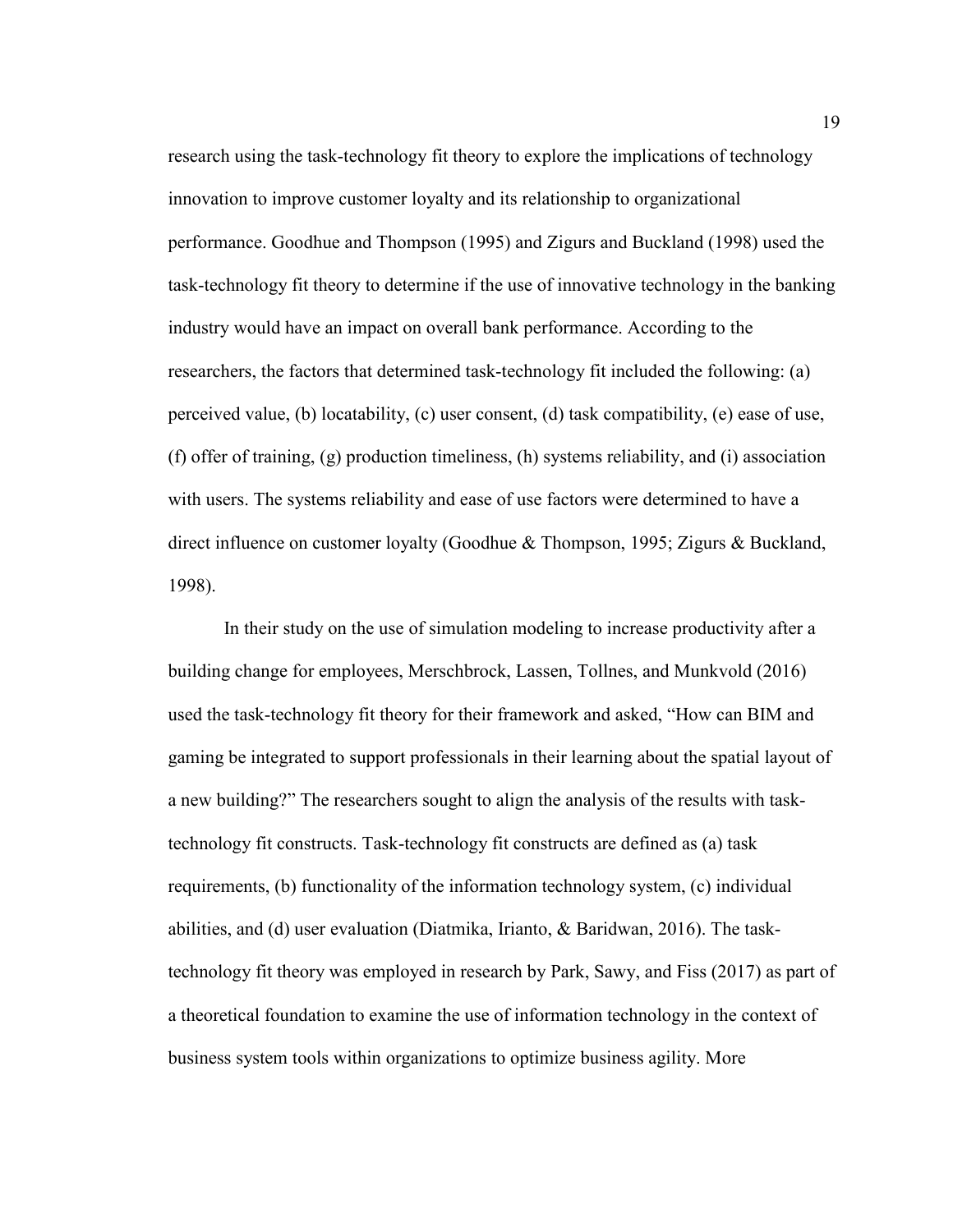specifically, Park et al. (2017) sought to determine whether frameworks such as businessintelligence coupled with algorithms was sought after by organizations. The results of the study indicated that there were limited options readily available that fit organizational needs. Furthermore, existing solutions applied by smaller companies did not provide an adequate fit.

#### **Theory Relation to Lean Methodology Techniques**

The usage of lean methodology techniques within an organization provides a motivation to frequently measure to determine if progress has been made. Lean methodology techniques encourage frequent measurement to maintain efficiency within the organization. Karim, Tuan,  $\&$  Kays (2016) and Sharma, Dixit,  $\&$  Qadri (2016) conducted research which investigated the potential relationship between lean methodologies and manufacturing assembly performance. Identification of measurable variables that are impacted by manufacturing changes are essential to lean implementation projects. Sharma, Dixit,  $\&$  Qadri determined that the indicators in the automotive sectors in India are: quality, employee satisfaction, waste, and supply chain performance. Alotaibi  $\&$  Alotaibi (2016) have stated that the implementation of lean manufacturing techniques involves a process of continuous improvement. The process of sustaining continuous improvement involves the implementation team to measure after changes have occurred to determine if improvements have been made. The implementation of a standard simulator specifically designed for manufacturing environments would enable streamlined improvements (Chen & Wang, 2016). Chen  $\&$ Chiu (2017) conducted experimental research to compare cloud-based manufacturing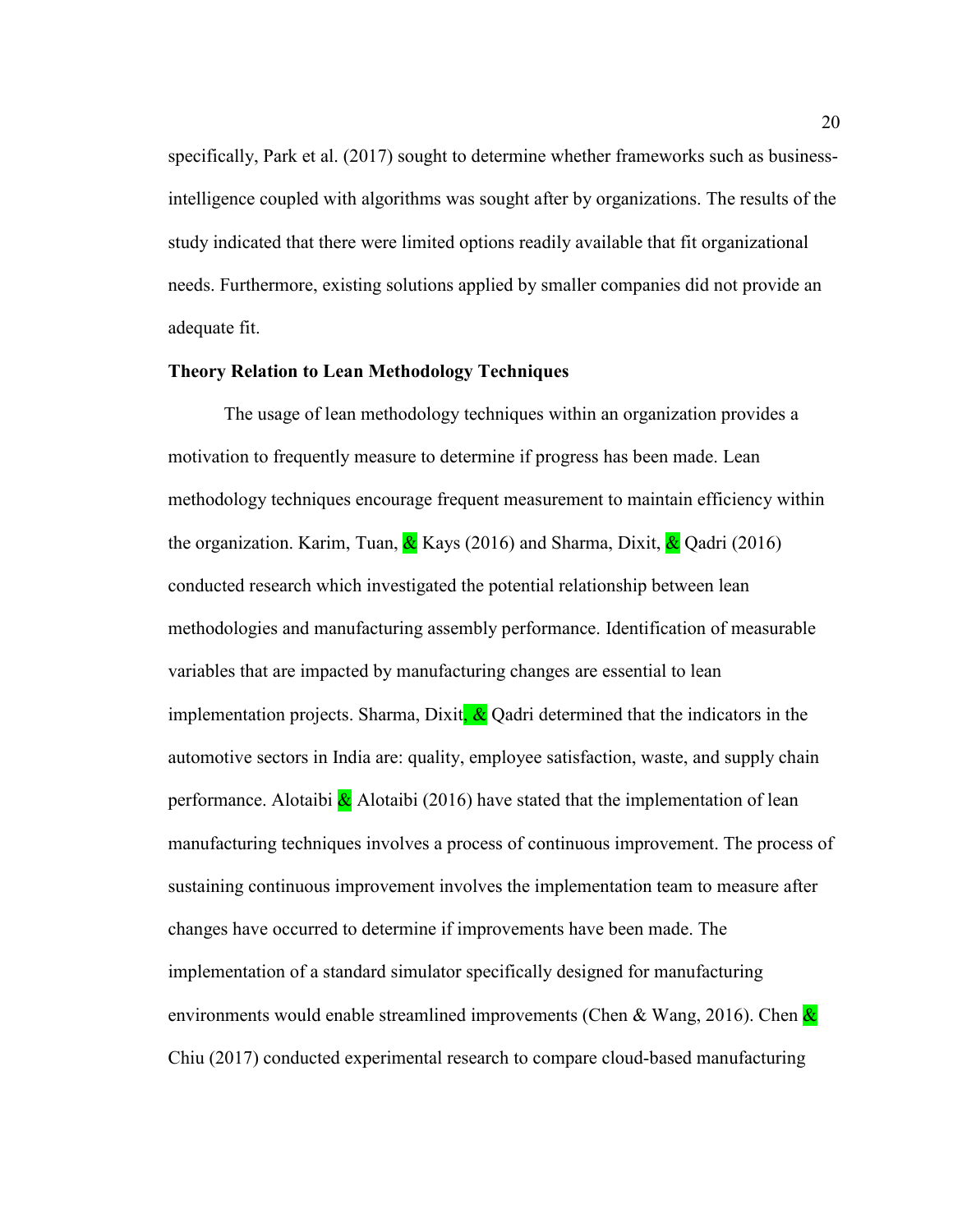simulation to existing methodologies of manufacturing simulation. The research consisted of factory and job data collection, model construction, model validation and verification, running and replication, performance reporting, and optimization. Chen & Chiu utilized an extensive database to simulate the manufacturing operations including probability distributions.

The research product seeks an understanding of the relationship between software that utilizes probabilistic algorithms, lean methodology techniques, and cell optimization results changes. When the tasks to be done and the assistance the technology provides reach a certain degree of fit, the consumer's intention to adopt the technology increases (Goodhue & Thompson, 1995). Tasks have been previously broadly defined as the actions carried out in turning inputs to outputs in order to satisfy information needs. Current research has explored the impact of task characteristics. Researchers Kim, Park, Ahn, & Rho (2015) have stated that numerous empirical tests have shown that the tasktechnology fit model is a robust theoretical foundation for explaining the utilization and impact of information technology in work performance by evaluation of task characteristics and technology characteristics.

#### **Lean Methodology**

 Manufacturing organizations have utilized multiple practices and methodologies in the pursuit of increased efficiency and perceived performance. Increased performance is still desired. I have focused my research on organizations using lean manufacturing techniques for several reasons. First, researchers such as Karim & Arif-Uz-Zaman (2013) and Dotoli et al., (2015) and Marin-Garcia & Bonavia (2014) have stated that lean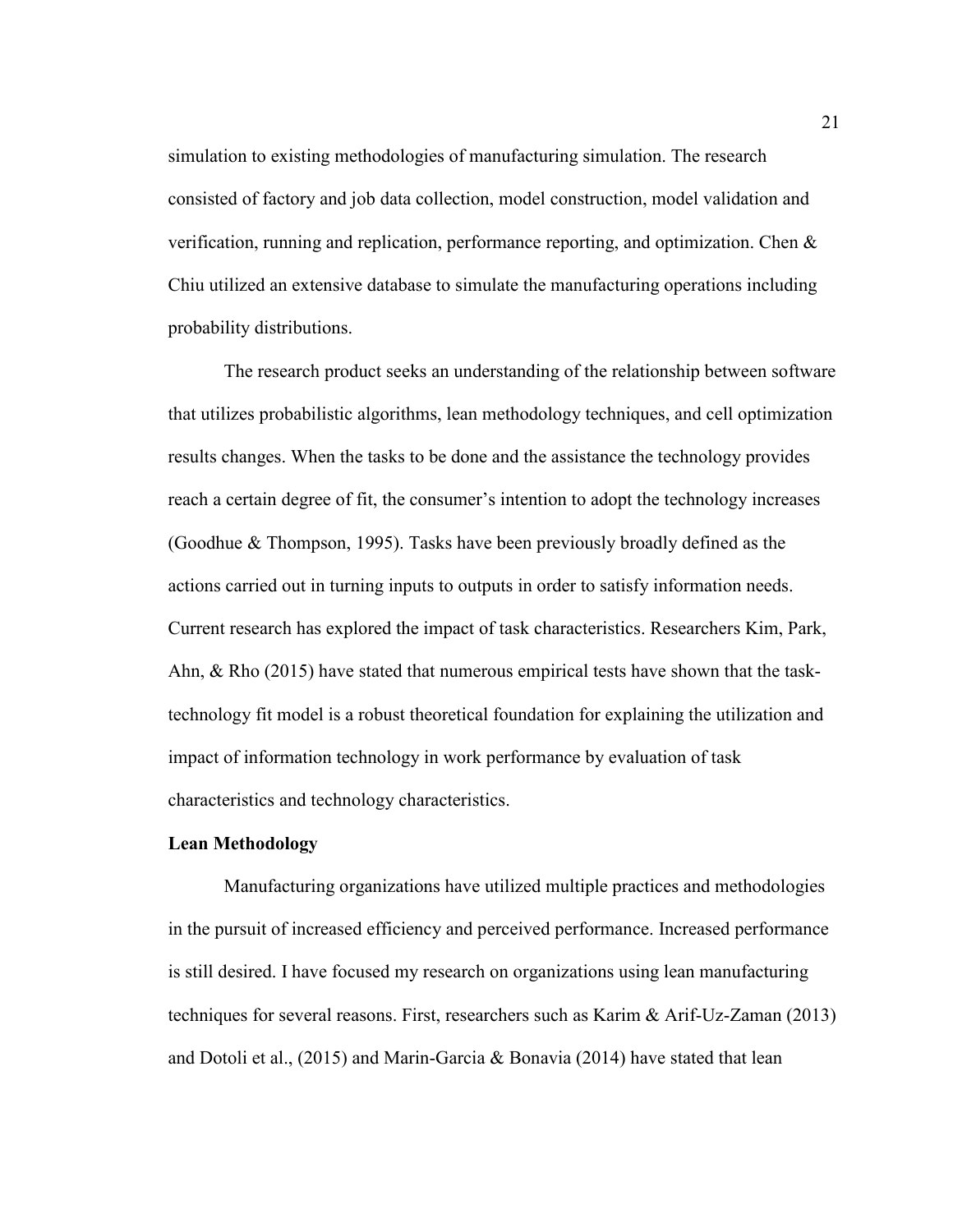manufacturing techniques are widely used and championed by several organizations. Additionally, lean manufacturing techniques compliment organizations that have a need for frequent technology changes. Karim & Arif-Uz-Zaman (2013) and Shah & Ward (2003) stated that organizations that have implemented lean manufacturing techniques experienced an increase in perceived performance and greater adaptability to change. Manufacturing organizations which utilize lean manufacturing techniques multiple practices and methodologies over other techniques may increase efficiency and perceived performance.

Researchers have defined lean manufacturing as a philosophy, a process, a systems approach for productivity improvement, a method and a business strategy. Figure 1 provides a graphical overview of the lean manufacturing techniques and the respective flow to get to the desired target of higher quality. It was further stated by Yadav, Nepal, Rahaman, & Lal (2017) that lean is an integrated socio-technical system with an objective to eliminate waste by through a reduction in supplier, customer, and internal variability. The pursuit of the objective to eliminate waste within the practice of lean for manufacturing organizations has appeared to result in the standardization of multiple techniques. Standardization has helped to refine the focus of researchers. The research conducted by Alotaibi & Alotaibi (2016) and Bhat et al. (2017) and Sharma, Dixit,  $\&$ Qadri (2016) have allowed researchers to understand that manufacturing organizations have defined several groupings of lean methodology techniques by purpose. Researchers have further stated that the success of lean efforts to reduce waste has a reliance on (1) timely identification, (2) framing of the objectives of the change, (3) organizational buy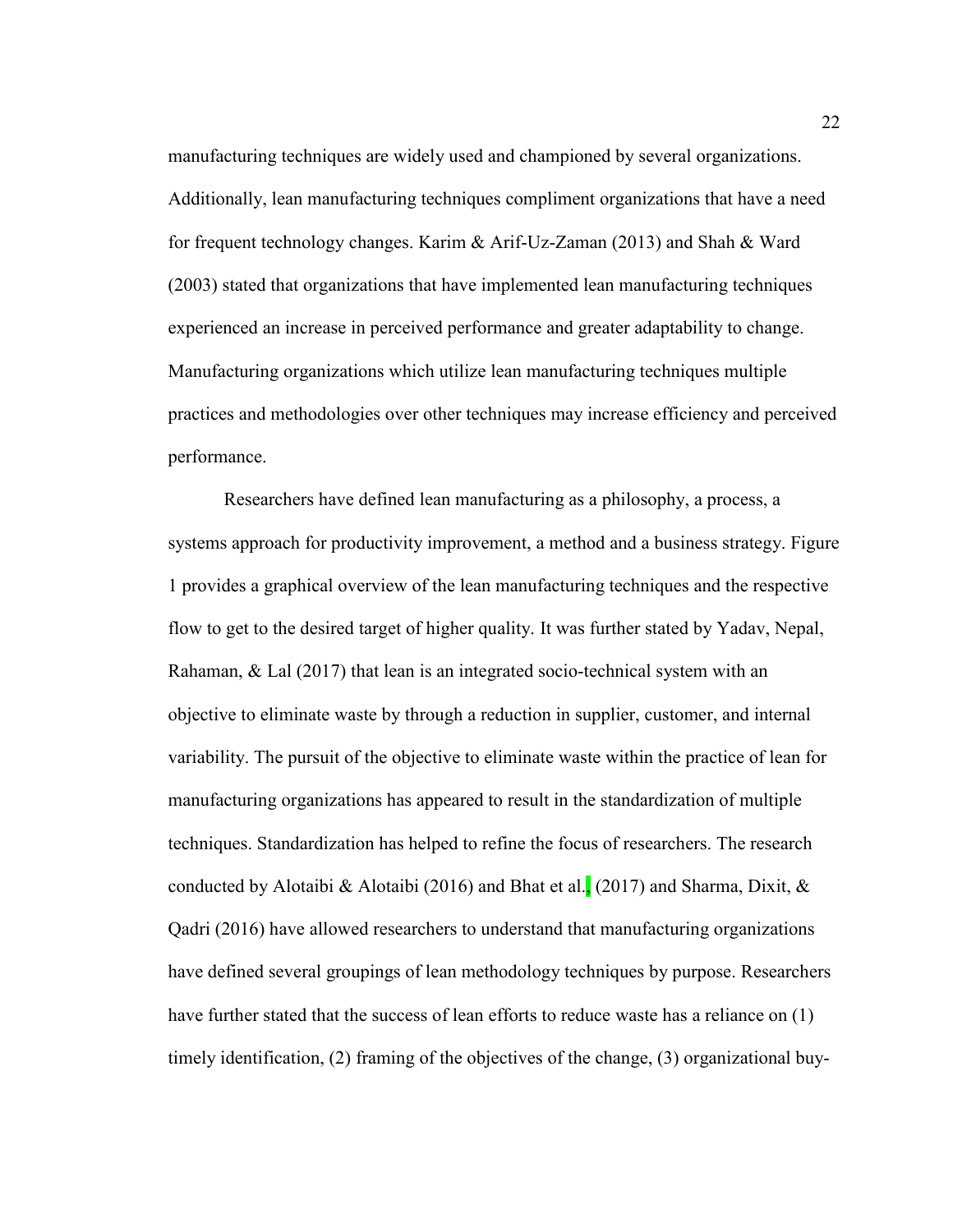in. There has been a penchant for treating lean implementation as a cost-cutting strategy to gain quick but short-term gains, or another tool added to a manager's toolkit, thereby corrupting the well thought out and  $e\Box$  ective management approach (Yadav, Nepal, Rahaman, & Lal, 2017). The lean manufacturing methodology is a complex system consisting of multiple practices and techniques which can assist an organization in reducing costs and waste.



*Figure 1*. Diagram of lean methodologies and the respect flow.

 Organizations which seek to implement lean manufacturing are often pursuing a methodology to achieve a perceived increase in productivity with a reduction in costs. The target of lean manufacturing is to incorporate less human effort, less inventory, less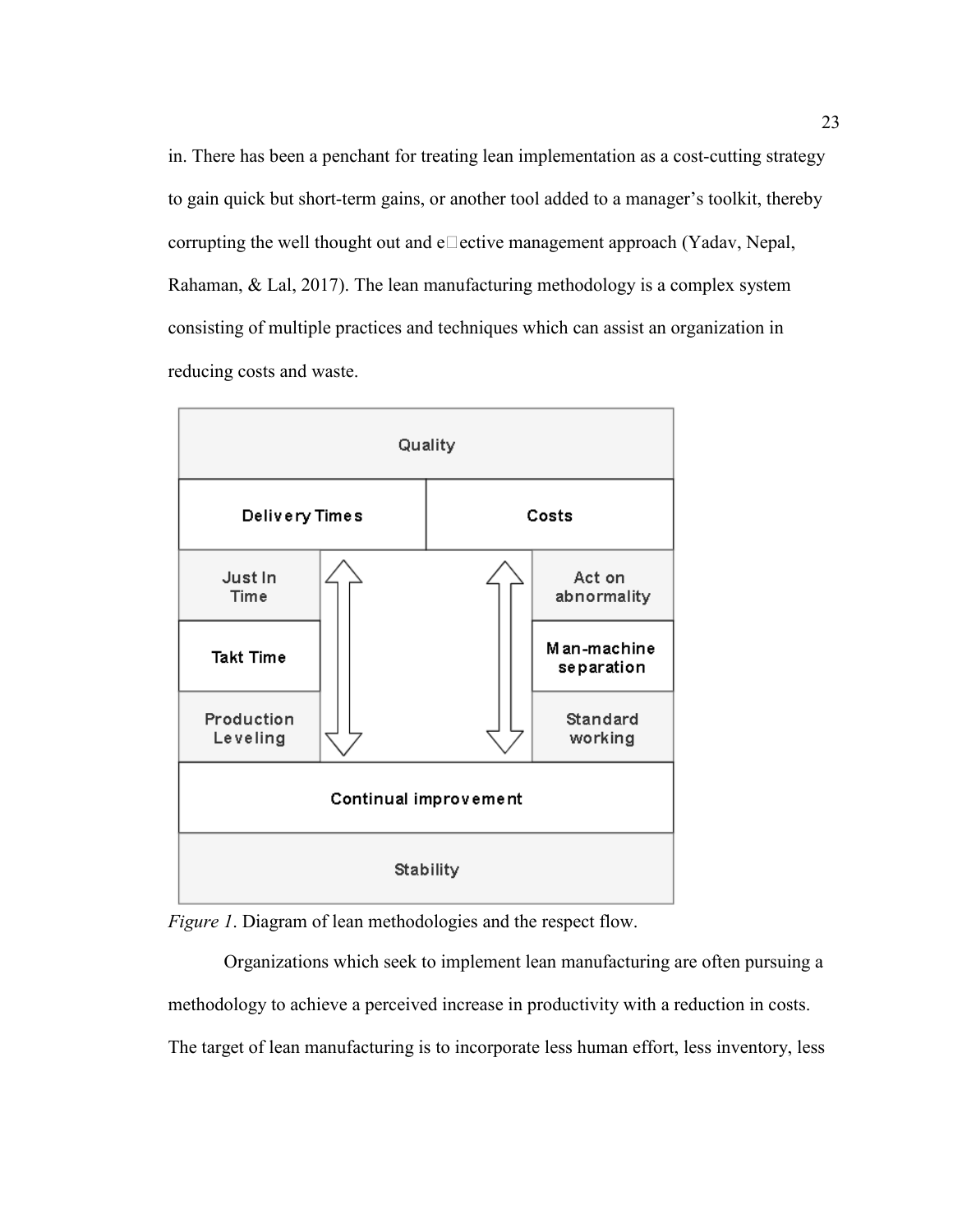time to develop products, and less space to become highly responsive to customer demand while producing top quality products in the most efficient and economic manner possible (Karim & Arif-Uz-Zaman, 2013). The implementation of a single technique is often not successful. Nawanir, Lim, & Othman (2016) and Zhu & Lin (2017) have published that companies using bundled lean techniques allow for a significant improvement in product design and assembly than companies that do not. The lean methodology has been promoted as a set of techniques to improve organizational performance. It was stated by Eaidgah, Maki, Kurczewski, & Abdekhodaee (2016) and Salonitis  $&$  Tsinopoulos (2016) that the objective of a lean implementation is organization performance improvement through a reduction of labor, space, capital, and delivery time. Benefits of lean implementations will often extend into organizational workflow improvements. The implementation of lean manufacturing could improve organizations through a decrease in human effort, inventory, time-to-delivery, and space when implemented using proven techniques and practices

#### **Lean Methodology Techniques**

 Overproduction of products and excess inventory are examples of waste that are frequent targets for lean coordinators. Sharma, Dixit, & Qadri (2016) have stated that just in time is a system which strives towards production and inventory is maintained as demand-driven with minimal inventory. Just in Time as a practice is usually implemented to control inventory levels which can then encourage cell optimization.

 Lean Six Sigma is a technique which can be utilized by analysts to maintain a lean manufacturing culture. Leaders of Lean Six Sigma (LSS) can influence the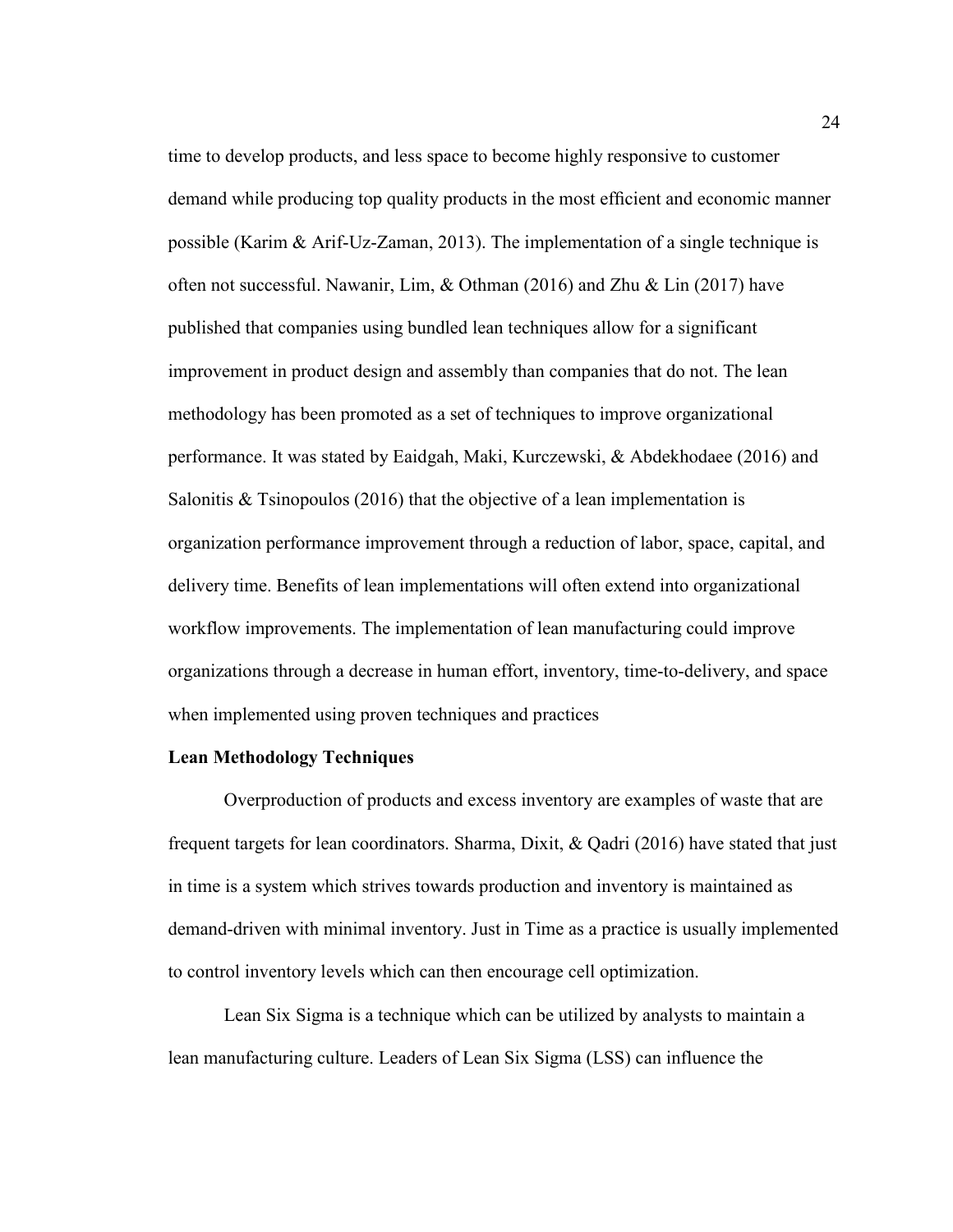performance of multinational EMS companies as stated by Ali, Choong, & Jayaraman (2016). Officials of EMS companies who work for OEM companies provide outsourcing platforms to reduce operational costs. The leaders of EMS companies acquire the business from OEM company authorities by providing better services by reducing production costs by implementing LSS programs according to Ali, Choong, & Jayaraman (2016).

One technique used to create measurable process improvement within manufacturing environments is to implement a value stream mapping (VSM) practice. The practice of VSM provides organizations a framework for identifying waste. Multiple research teams including Dotoli, Epicoco, Falagario, Costantino, & Turchiano (2015) and Gündüz (2015) and Forno, Pereira, Forcellini, & Kipper (2014) have stated that organizations that have gone through VSM implementations have shown a measurable improvement in business performance. The implementation of VSM does not guarantee improvement. Belekoukias, Garza-Reyes & Kumar (2014) has stated that organizations should implement a practice to measure the change to detect performance changes. The box score is a common method to determine if the VSM practice is improving the process under investigation. Gündüz additionally states that the VSM team tracking business performance weekly within the box score to track the improvement. Forno, Pereira, Forcellini, & Kipper (2014) further stated that organizations that have implemented a VSM practice have a strategic advantage in market competitiveness through meeting customers' demands. The researchers determined that the advantage could be traced through better planning and control measures. The implementation of a VSM practice,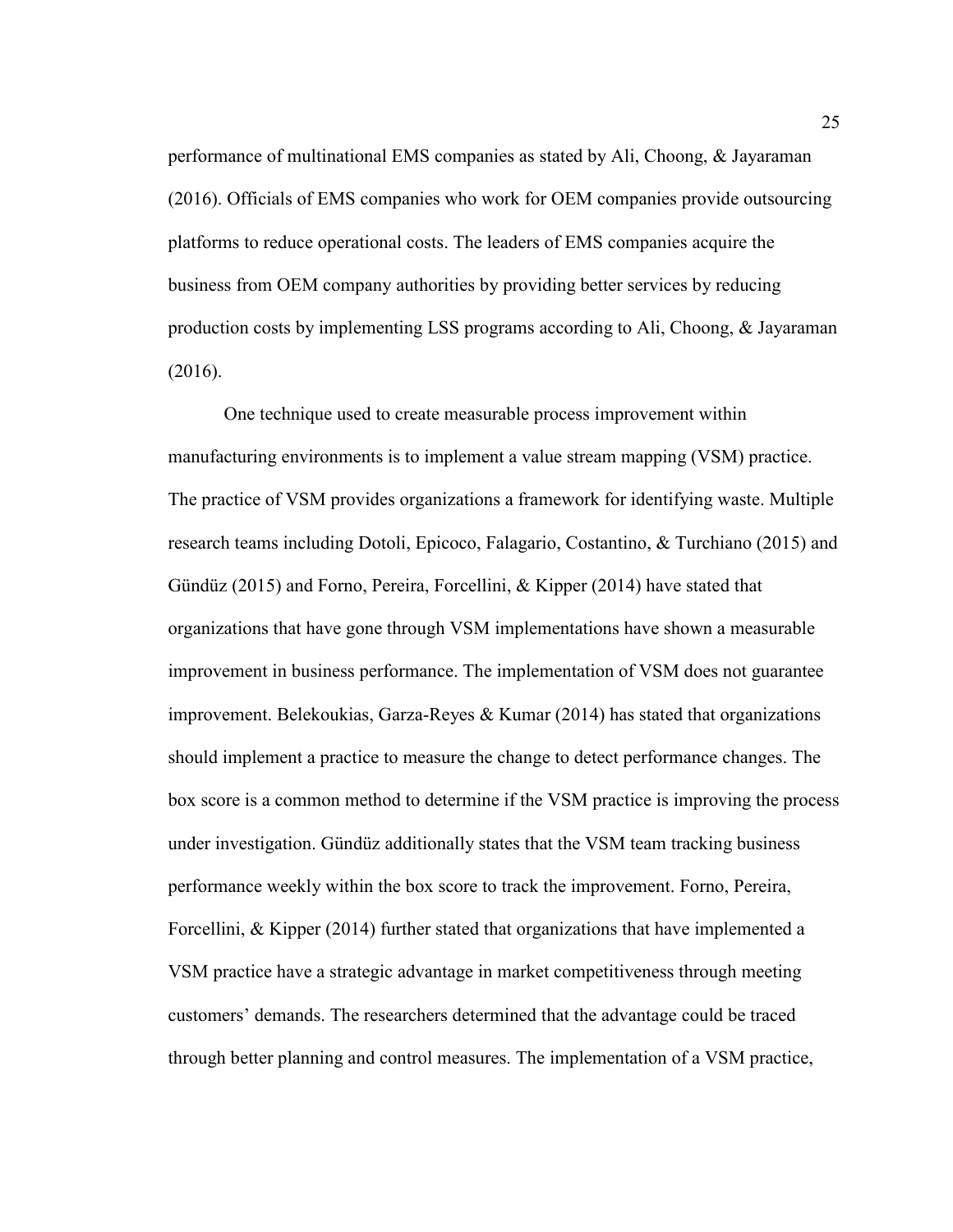with measurement tools, could create a measurable process improvement in a manufacturing organization with a direct impact on business performance.

## **Software Utilizing Probabilistic Algorithms**

 Advanced technologies and tools have been researched and implemented by manufacturing organizations in attempts to improve efficiency. Bodi, Dragomir, Banyai, & Dragomir (2015) have stated that process simulation software is a current topic under research for applicability within manufacturing organizations. Mathematical algorithms are often utilized by process simulation software for functionality. Probabilistic algorithms & programming are tools which analysts can use to perform decision management on incomplete or uncertain data. Many variants of probabilistic languages exist. De Raedt & Kimmig (2015) have stated that a common characteristic is the resolution of problems utilizing random values. Modification of manufacturing assembly cells for product changes involves several unknown variables.

 Wilson, Arokiam, Belaidi, & Ladbrook (2016) conducted research to simulate manufacturing systems to determine optimal energy consumption. The researchers integrated to existing software packages to utilize algorithmic approaches to determine optimal usage. The researchers have noted that unknown values are not accommodated in an optimal fashion. The probabilistic algorithm *Monte Carlo* was proposed by Liu & Huang (2015) for modeling unknown values with random values for manufacturing environments. The ability to return a result within constrained probabilities in an efficient manner is a unique feature of a probabilistic programming (Li, Wendt, & Wozny, 2003; De Raedt & Kimmig, 2015). Manufacturing systems designed with probabilistic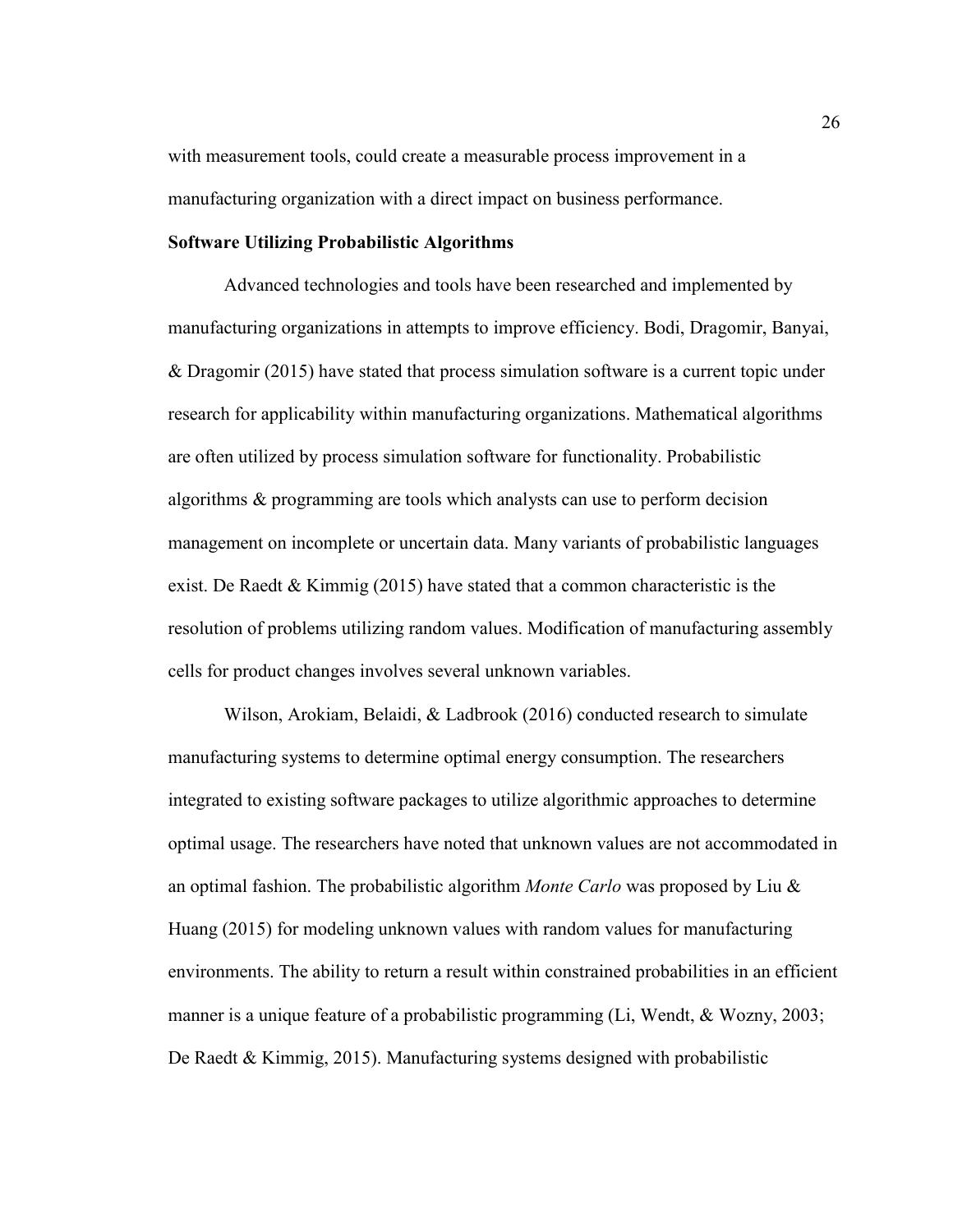programming intentions have been advocated as a solution to decision making with uncertainties.

 Manufacturing environments are frequently subject to time restrictions which require rapid response from management systems. Existing algorithmic solutions lack the depth and performance necessary for a sustained approach (Liu & Huang, 2015; Halko, Martinsson, & Tropp, 2011). New research into optimal algorithmic approaches shows improvements are possible. Halko, Martinsson,  $\&$  Tropp (2011) conducted research that helped to determine that randomized algorithms are often faster and more robust than traditional deterministic algorithms. Improved algorithm performance can provide the opportunity for real-time simulations to alleviate time restriction concerns.

## **Process Improvement and Simulation**

Organizations have long been researching and utilizing techniques designed to improve their business performance in order to remain cost competitive, profitable, and agile in the face of new competition and changing market conditions. Process improvement is one technique often utilized. Continuous process improvement workflows (see Figure 2) generally follow a sequence of (1) evaluation, (2) implementation, (3) control, (4) standardization.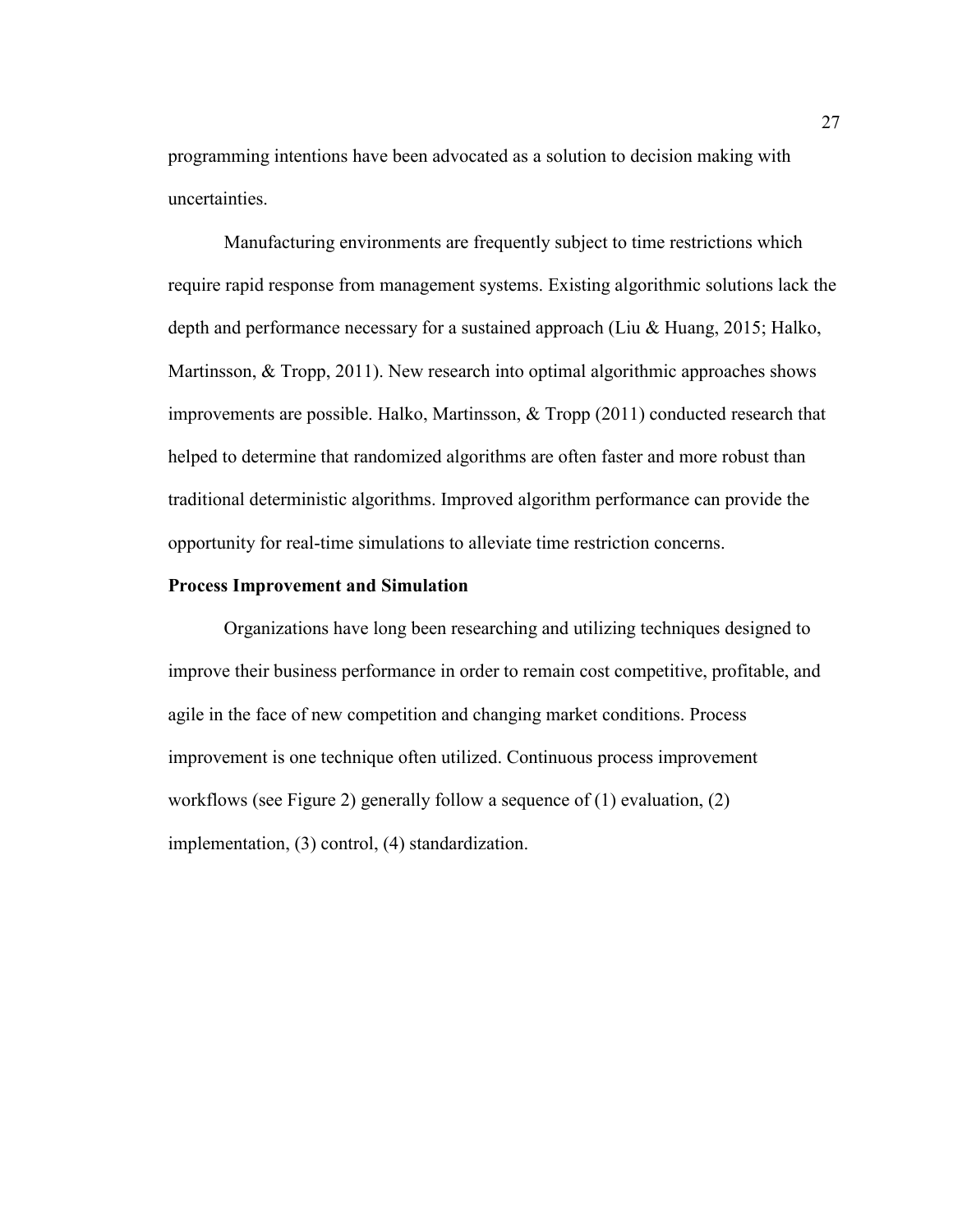

*Figure 2*. Example of a typical continuous process improvement workflow.

Cost-reduction is a constant concern for manufacturing organizations. While process improvement projects could incur unforeseen costs for the organization when the objective is not successful as stated by Nallusamy, Balakannan, Rekha, & Balasubramanian (2015). Simulation of process improvement as a cost-reduction technique has been utilized successfully by multiple industries including manufacturing. Bochmann, Bänziger, Kunz, & Wegener (2017) and Nallusamy, Balakannan, Rekha, & Balasubramanian (2015) have stated that the greatest cause of inefficiency within manufacturing is increased product individualization and shorter product life cycles to remain competitive in saturated commodity markets. To achieve greater cost reductions, simulation programs have investigated a wide variety of algorithmic approaches.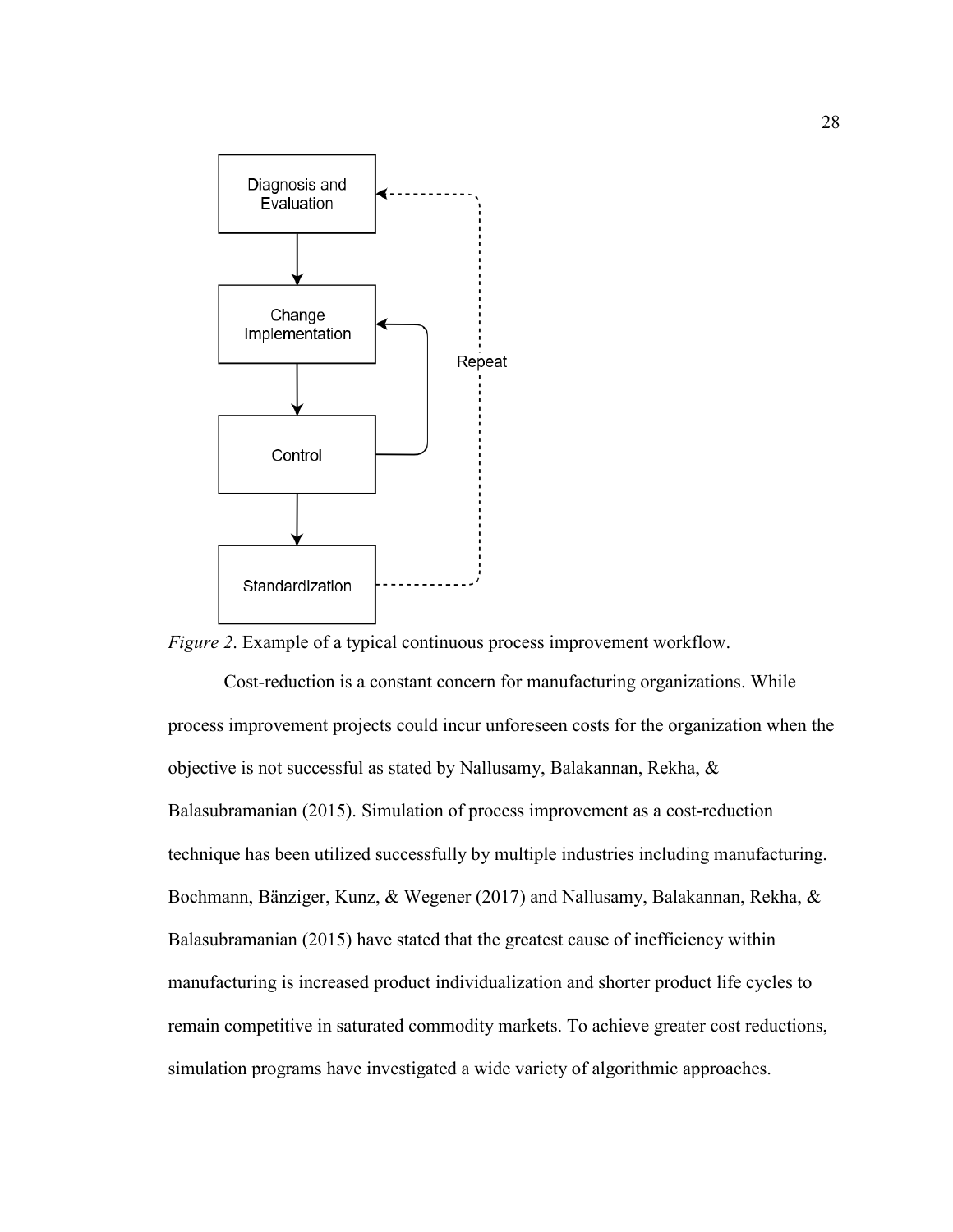Noktehdan, Seyedhosseini & Saidi-Mehrabad (2016) stated that the most significant opportunity within manufacturing for algorithmic approaches is cellular manufacturing. Researchers have classified cellular manufacturing as a practice associated with multiple manual processes. The cell formation process is the most time-consuming and important step in cellular manufacturing as stated by Noktehdan, Seyedhosseini & Saidi-Mehrabad and Pinheiro, Martins, Protti, Ochi, Simonetti, & Subramanian (2016). Simulation techniques derived from other manufacturing simulation studies could be applied to reduce time expenditures within cell formation. Schoinochoritis, Chantzis, & Salonitis (2016) applied simulation to resolve an identified time-consuming process within an additive manufacturing organization. The research conclusion stated mixed results were determined. The researchers explained that while simulation had reduced overall time expended, the overall technology has not advanced at the pace expected. Figure 3 provides a graphical overview of how simulation could be added to a typical process improvement work flow.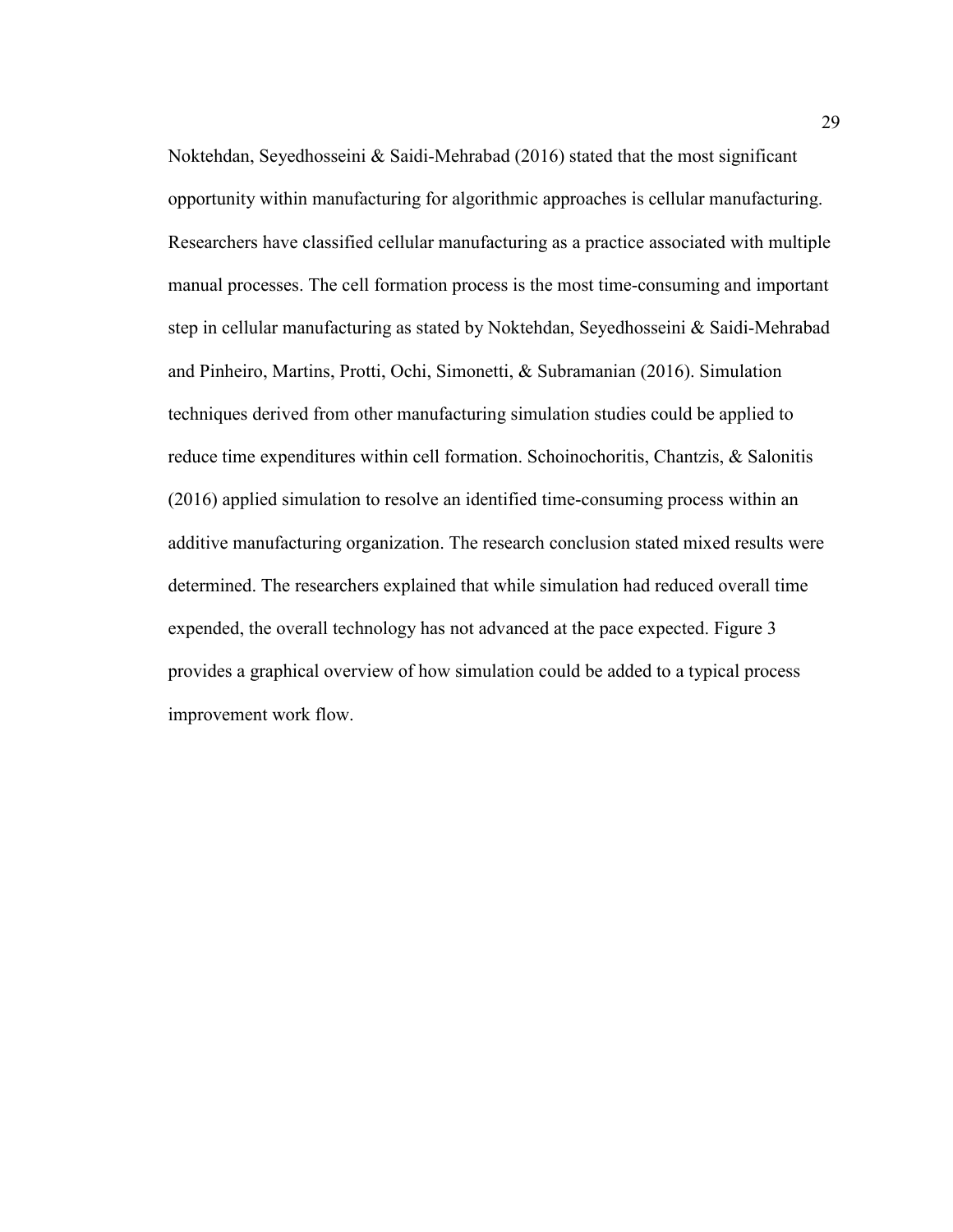

*Figure 3*. Example of a modified continuous process improvement work flow.

# **Related Studies**

The purpose of this quantitative correlational research study is to examine the relationship between software utilizing probabilistic algorithms and lean methodology techniques has on a manufacturers cell optimization results. The independent variables are the modeling software utilizing probabilistic algorithms and the lean methodology techniques. The dependent variable is the cell optimization results. The targeted population will be systems analysts of manufacturing organizations who are practicing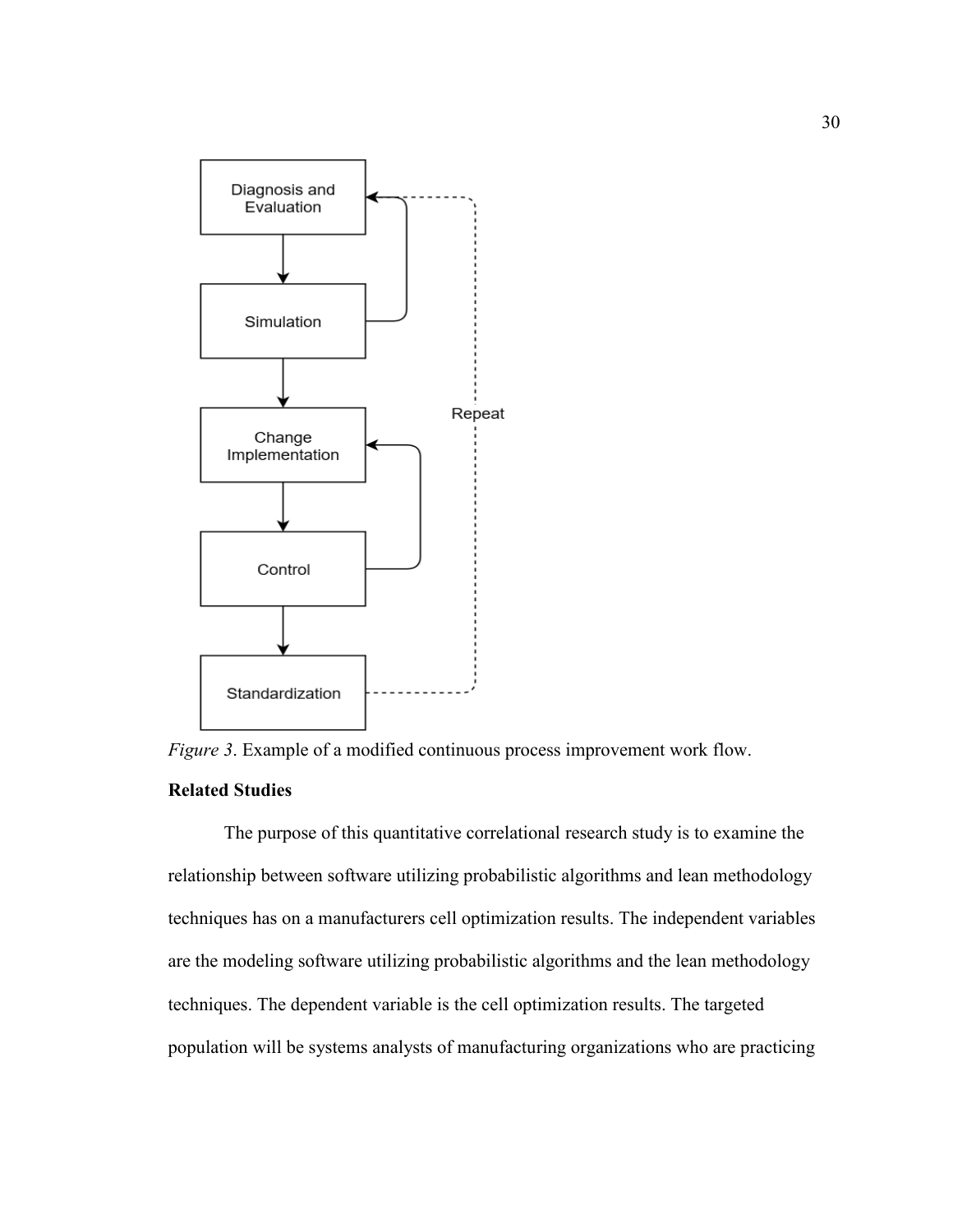lean methodology techniques while operating within the Southwestern region of the United States. A review of the literature has shown that previous quantitative studies have provided informative research comparing lean manufacturing techniques and other variables on organizational performance. While these studies have provided foundational research, none have included probabilistic algorithms to examine the impact on cell optimization results.

Previous research has been conducted previously to evaluate lean manufacturing technique research with the task-technology fit theory. Researchers such as Tripathi & Jigeesh (2015) conducted studies involving a modified Task Technology Fit theory to evaluate the relationship between technology, groups, and performance. Zigurs & Buckland (1998) have stated that an appropriate fit between task and technology should improve performance.

Research has been conducted previously to investigate the usage of simulation software for lean manufacturing cell optimization. Research conducted by Fadzly, Saad, & Shayfull (2017) investigated the relationship between simulation software and the perceived results of cell optimization. The researchers sought to understand if the usage of purchased simulation software would have a positive impact upon lean manufacturing driven cell optimization. The researchers concluded after reviewing the research data that a positive relationship exists. The researchers concluded that the optimum design for the cellular layout is achieved through simulation software. Research conducted by Florescu, Barabaş, & Sârbu (2017) conducted similar research that echoed similar conclusions as Fadzly, Saad, & Shayfull. The researchers further stated that the variables must be known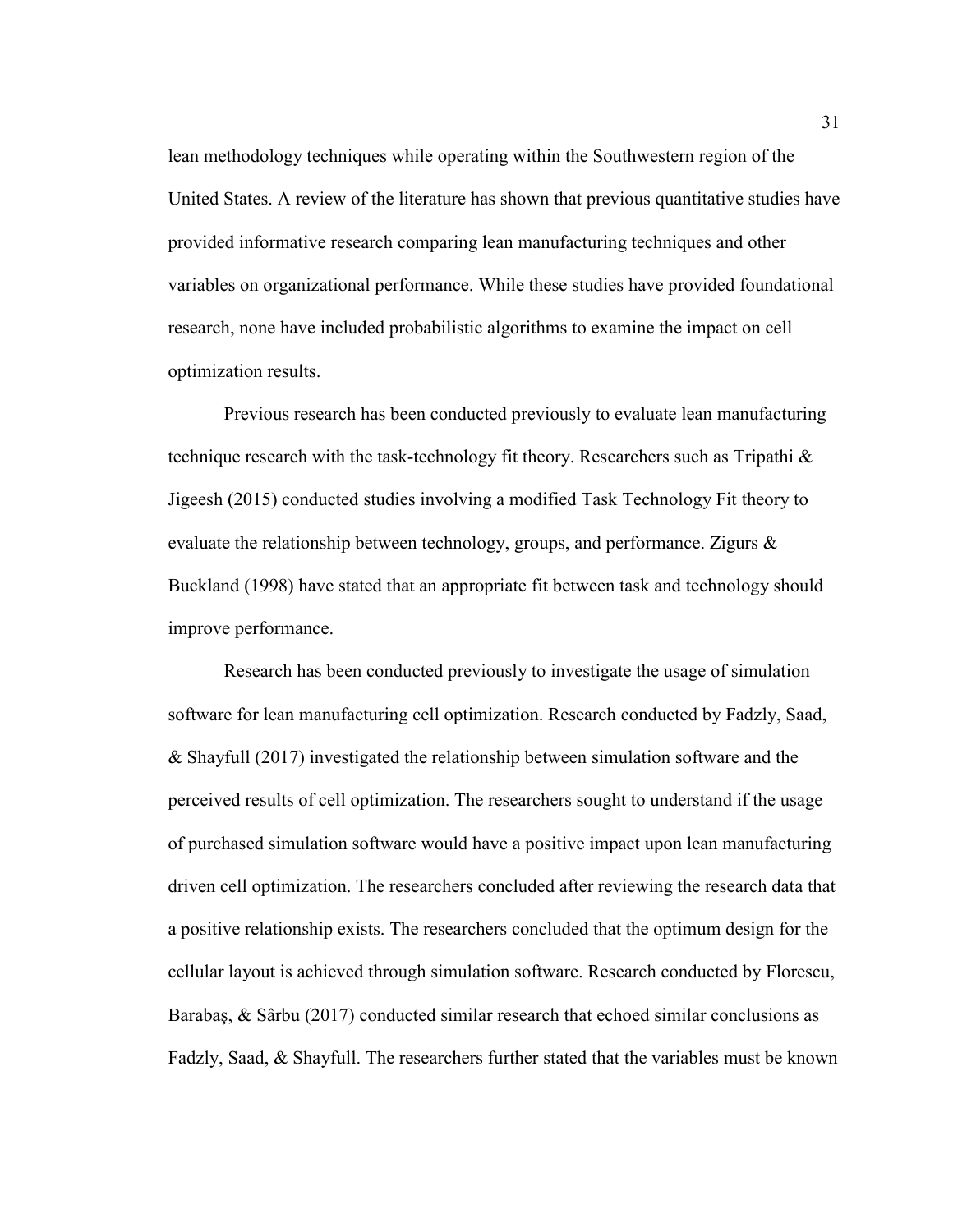ahead of time to produce effective simulation results. Not all researchers agree.

Researchers Devito, M., Gergle, D., & Birnholtz, J. (2017) have published conflicting results stating that awareness of algorithmic optimization could skew results. Knowledge of algorithmic enhanced technology systems could create bias depending upon user opinion.

# **Gap in Literature**

 The purpose of this quantitative correlational research study was to examine the relationship between software utilizing probabilistic algorithms and lean methodology techniques has on a manufacturers cell optimization results. A review of the literature identifies a gap in the literature in regards to the measuring of the success of cellular changes. Golhar & Stamm (1991) conducted research regarding an overview of lean methodology techniques. The research results led Golhar  $\&$  Stamm to state that while there are studies on cellular changes, there is very little research existing that point to methods to measure the success of U-cell layout changes. Researchers have conducted similar research with the same conclusion. Aalaei  $&$  Davoudpour (2016) has stated that future research is needed to explore the development of the model with stochastic algorithms.

 Additional gaps in the literature additionally extends to the relationship between software utilizing probabilistic algorithms and lean methodology techniques have on a manufacturers cell optimization results. Literature exists that has explored the relationship between cell optimization results and lean methodology but that relationship did not explain an association to software with probabilistic algorithms. Furthermore,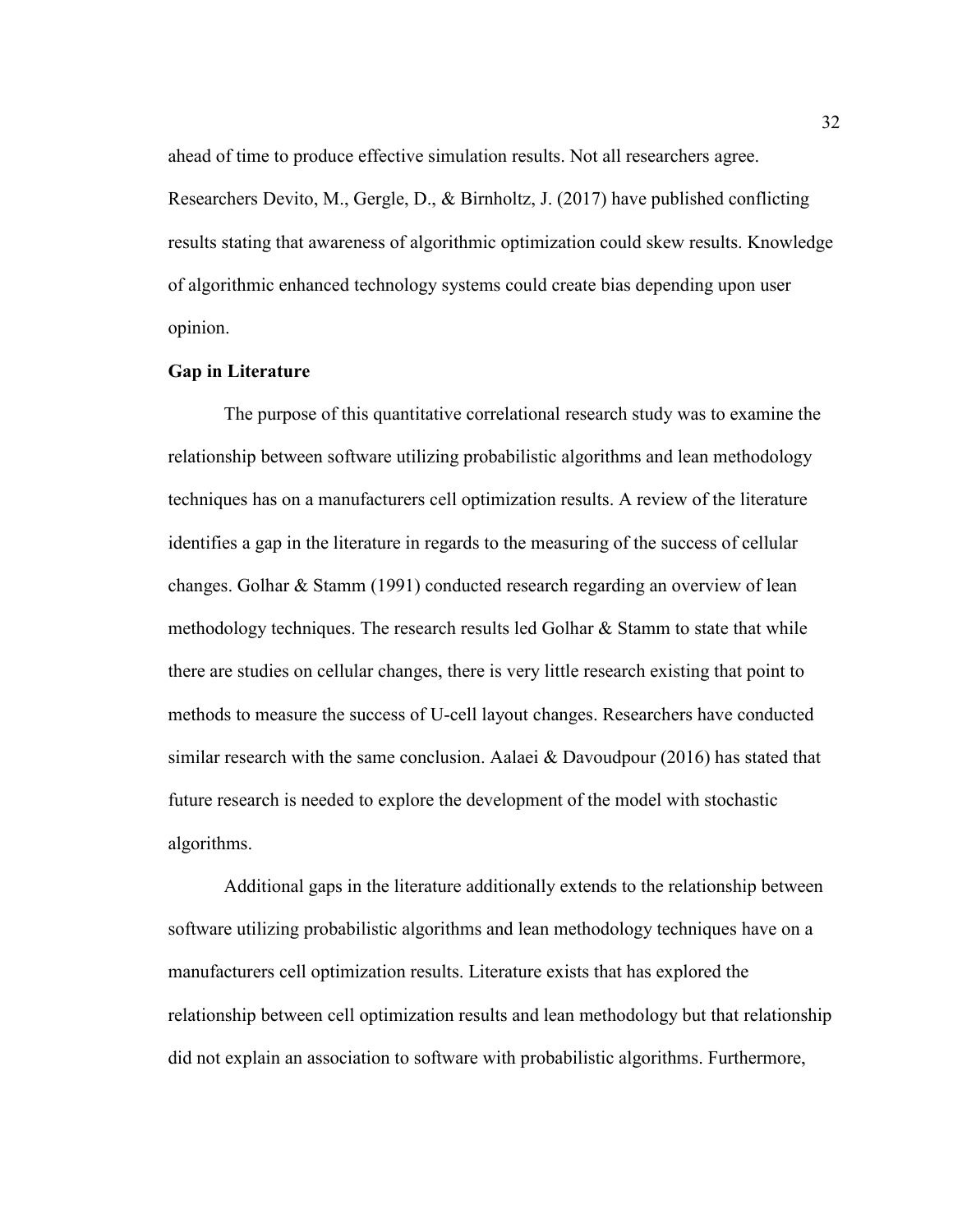literature existed regarding the relationship of software utilizing probabilistic type algorithms and lean methodology techniques yet literature did not explain the effect that relationship had upon cell optimization. The lack of empirical data pertaining to the association between software utilizing probabilistic algorithms and lean methodology techniques has on a manufacturers cell optimization has demonstrated a gap in the literature which should be explored.

# **Concluding Remarks**

 The purpose of this quantitative correlational research study was to examine the relationship between software utilizing probabilistic algorithms and lean methodology techniques has on a manufacturers cell optimization results. The conclusion yielded from the literature review provides ample evidence that there is lack of understanding of the relationship between probabilistic algorithms, lean methodology techniques, and cell optimization results. Software utilizing probabilistic algorithms does not appear to be widely utilized within the manufacturing sector. It was stated by Florescu, Barabaş,  $\&$ Sârbu (2017) that the development of software to predict the impact of a manufacturing change may not currently return the economic investment desired. Therefore, there is justification to explore the relationship between the independent and dependent variables to find if a relationship exists or not between the variables.

## **Transition and Summary**

This section provides an introduction to the topic of lean methodology techniques and software with probabilistic algorithms. The purpose of this quantitative correlational study is to examine the relationship between software utilizing probabilistic algorithms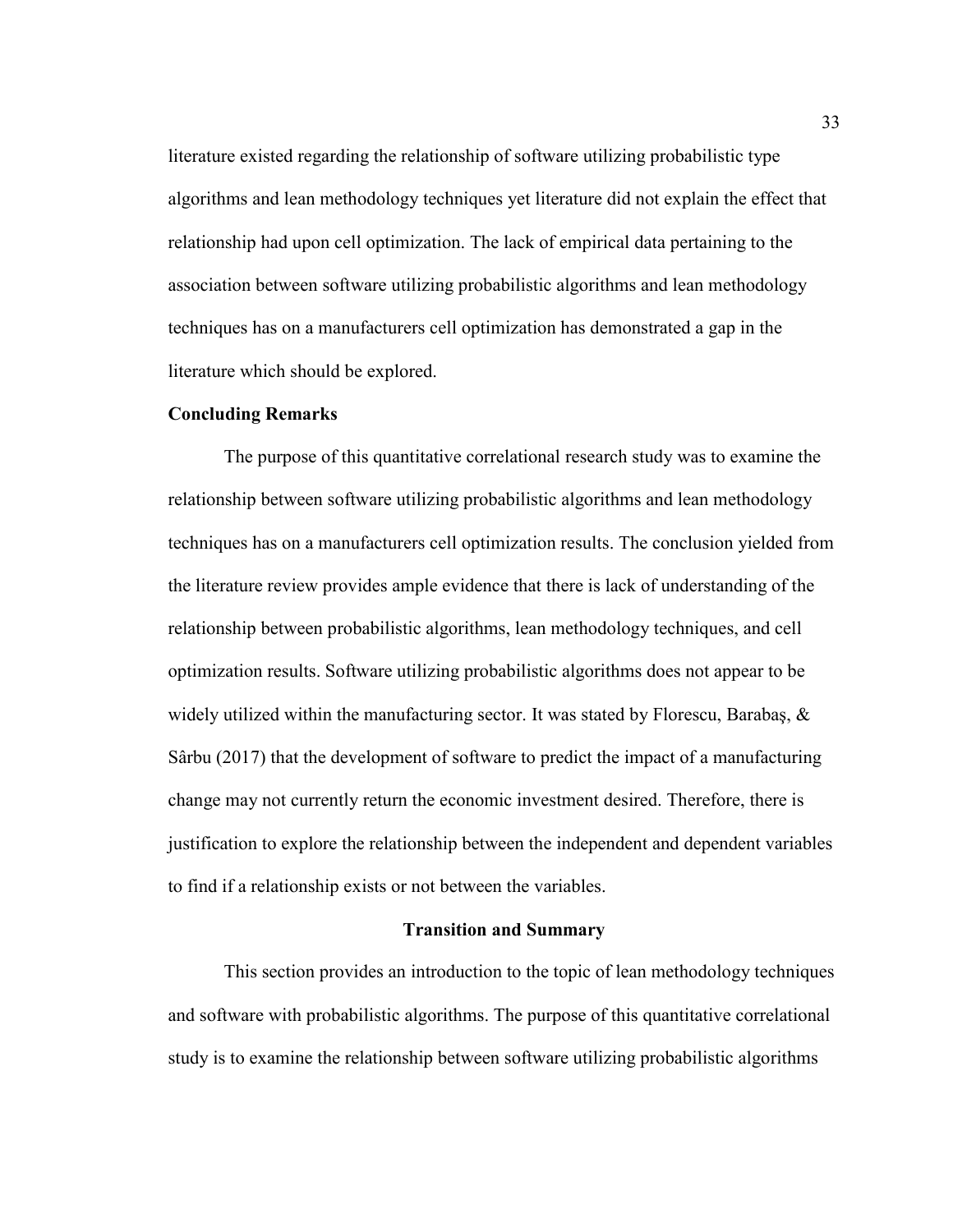and lean methodology techniques has on a manufacturers cell optimization results. A sample of individuals performing the role of the systems analyst within a manufacturing organization utilizing lean methodologies in the Southwestern United States will be asked to respond to survey questions. The research problem, research question, and conceptual framework contribute to determining the existence of the relationship between the variables: modeling software utilizing probabilistic, lean methodology techniques, and cell optimization results.

The literature review provides a review of the different applications of lean manufacturing techniques, probabilistic algorithm implementation, and lean performance measurement techniques. My review of the academic and professional literature includes an analysis of sources of lean management cell optimization techniques for systems analysts. The review of the literature also includes theories that influence lean management techniques and their impact upon considerations for performance measurement techniques. The specifics of the overview of quantitative correlational described in Section 1 develop in Section 2. In Section 2, I provide my role, the research instrument, details of the potential participants, ethical considerations, expansion of the study's research method and design and data analysis, and reliability and validity.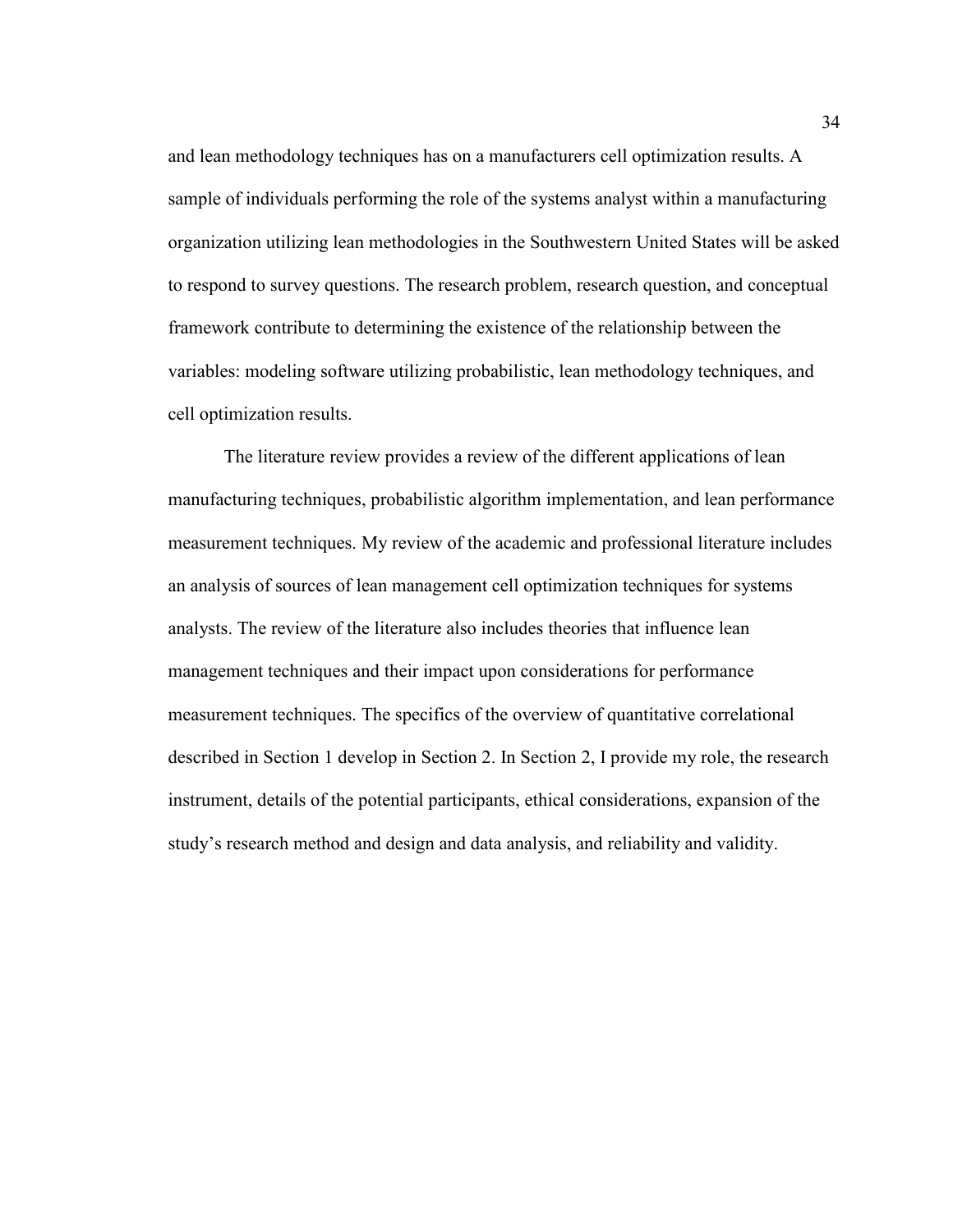### Section 2: The Project

In Section 1, I discussed the background of the study, presented the problem and purpose statements, and described the nature of the study. I included in that section the research question, the hypothesis, and a discussion of the theoretical framework I used. I closed Section 1 with a review of the available and relevant academic literature. I discussed the research process I used to conduct my quantitative study of the relationship between probabilistic algorithms, lean methodology techniques, and the cell optimization results. In Section 2, I provide the purpose statement, discuss the role of the researcher, and describe the participants, research method, research design, population sampling, data collection techniques, instrumentation, data organization techniques, data analysis, and the reliability and validity of the study.

## **Purpose Statement**

 The purpose of this quantitative correlational study was to examine the relationships among software utilizing probabilistic algorithms, lean methodology techniques, and manufacturer cell optimization results. I have sought to gain an understanding of the tool selection process utilized by systems analysts to model change within manufacturing organizations that use lean techniques. The targeted population consisted of systems analysts within manufacturing organizations who were practicing lean methodology techniques in the Southwestern region of the United States. This population was appropriate because systems analysts evaluate and select information technology tools to be utilized for specific tasks. The independent variables were the modeling software utilizing probabilistic algorithms and the lean methodology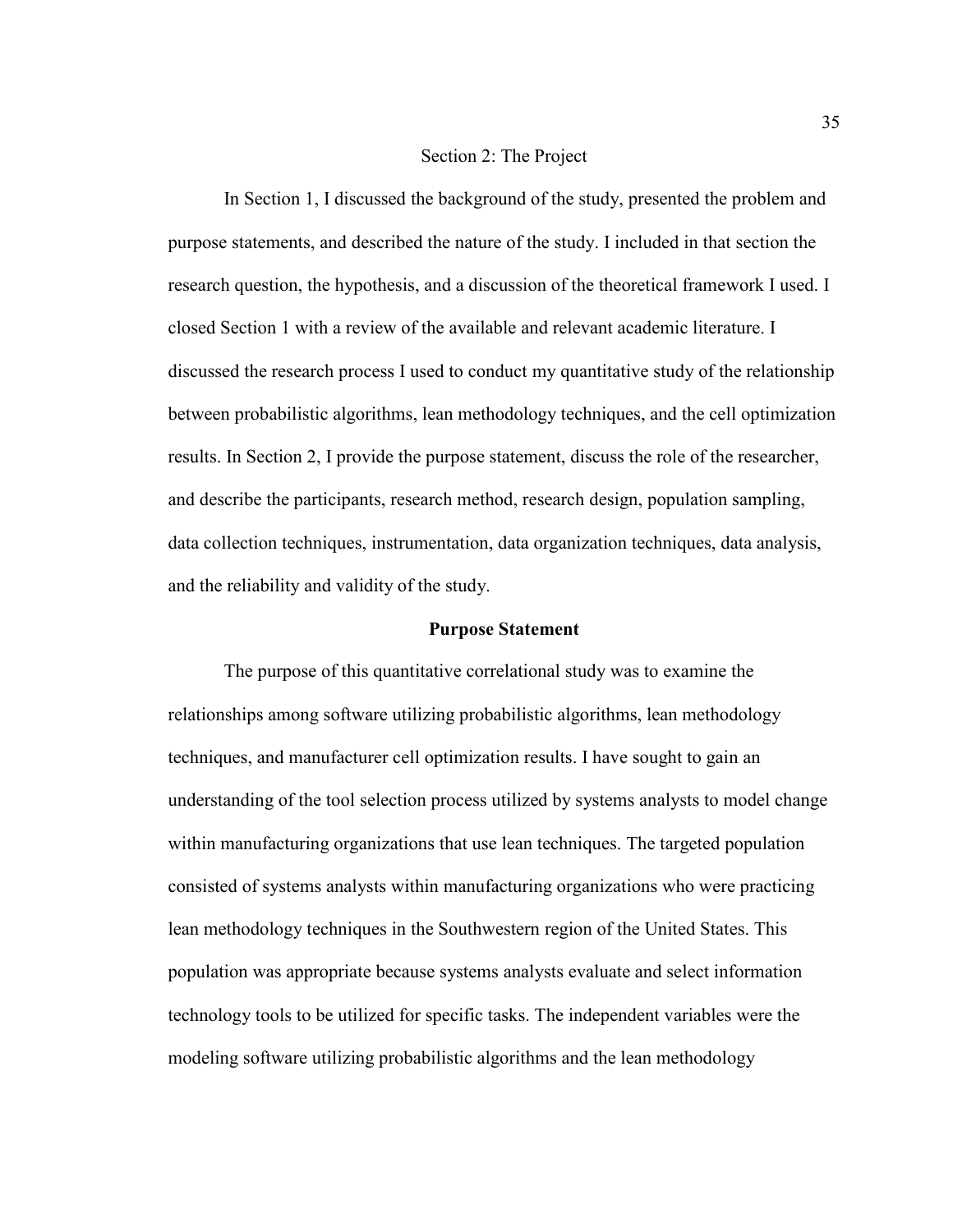techniques. The dependent variable was the cell optimization results. The implication for social change is the potential to bring sustainable economic improvement to impoverished communities through the implementation of efficient manufacturing solutions with lower capital expenditures.

## **Role of the Researcher**

The role of the quantitative researcher is to gather, organize, analyze, and report research results in a manner that is consistent, repeatable, and ethical (Guo, 2015; McCusker & Gunaydin, 2015). I adhered to published ethical standards for quantitative research, which includes guidelines for handling participants and data. More specifically, I followed the ethical guidelines and principles published by the Belmont Report (U.S. Department of Health and Human Services, 2016). According to the Belmont Report, there are three basic ethical principles: (a) respect for persons, (b) respect for beneficence, and (c) respect for justice. I also adhered to the standards of the Walden University Institutional Review Board (IRB).

I was the only individual responsible for ensuring the reliability and validity of the quantitative research data and instrument (Hagan, 2014). To ensure reliability of the data, I was the only person to gather and analyze the data, using approved tools and techniques. . I ensured that the data were valid by utilizing an empirically validated data collection instrument.

# **Participants**

The participants for this doctoral study consisted of individuals performing the role of the systems analyst within a manufacturing organization utilizing lean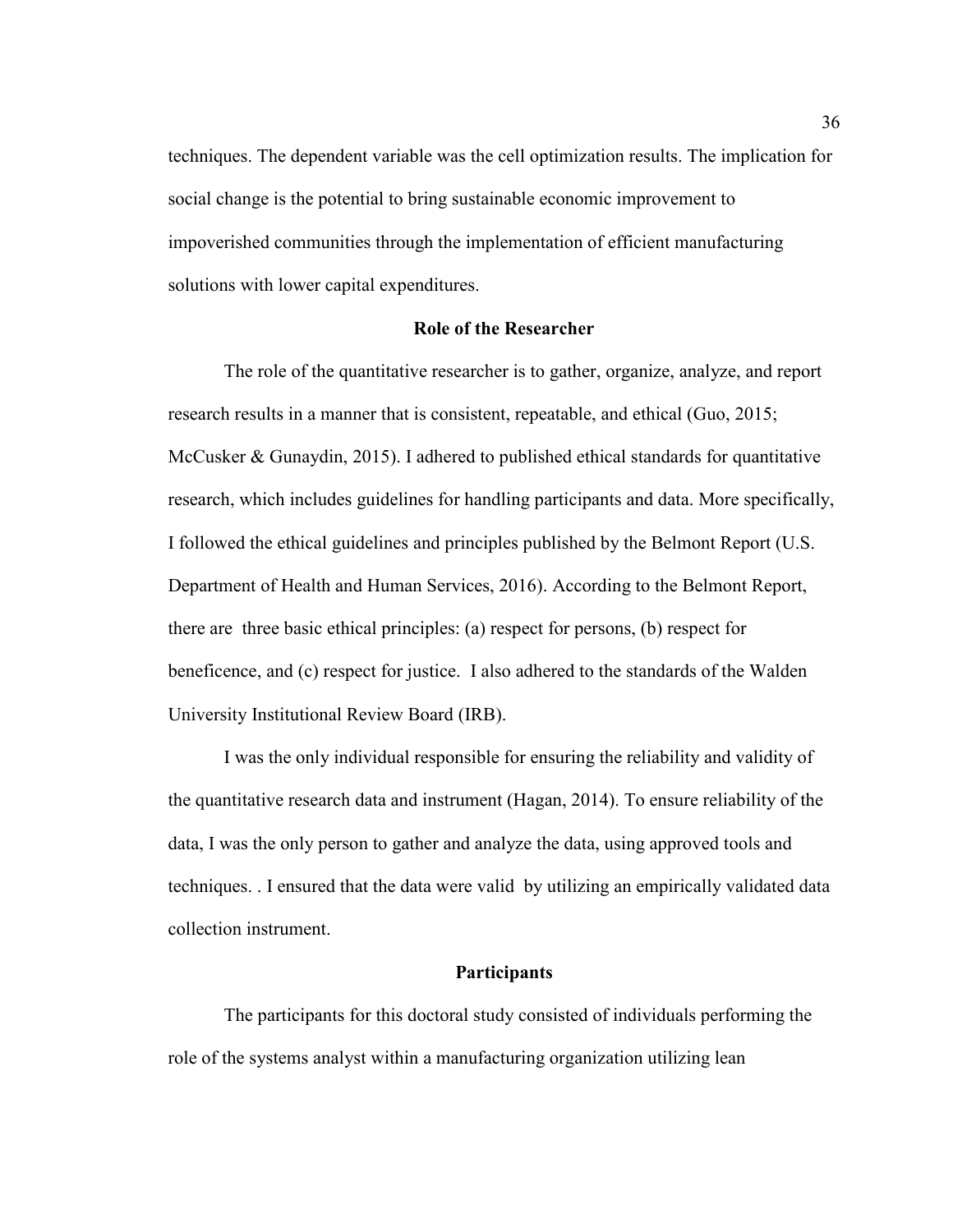methodologies in the Southwestern United States. Researchers should set criteria for the participants that will best fit that individual study because utilizing a common standard could lead to invalid results (Coghill & Yarnitsky, 2015; Stuart & Rhodes, 2017). The participants for this study were selected using the following criteria: (a) have now or within one year performed the role of a systems analyst, (b) have more than one year of experience within that role, (c) are located in the Southwestern area of the United States, and (d) have a working knowledge of lean methodology techniques. Systems analysts have a vital role within supply-chain and logistics within manufacturing organizations (Bonney & Jaber, 2014). These criteria restrictions allowed for a statistical measurement of the target population by using a defined sample (Coghill & Yarnitsky, 2015).

I recruited survey participants from online resources, including mailing lists and social media websites that had an aggregation of individuals by career and industry. According to Setia (2016), study participants must be representative of the overall population. All survey participants were solicited through an introductory e-mail in which I introduced myself and described the study. The introductory e-mail was my first point of contact, initiating the formation of the researcher and participant relationship. Because prospective research participants be fully informed about the procedures and risks involved in the research and provide their consent to participate (Guo, 2015; Jajoo  $\&$ Kakkad, 2016), the e-mail invitation included a link to an online website that included a consent form, a detailed background information disclosure statement, a description of the voluntary nature of the study, the risks of being in the study, privacy statements, contact information of the researcher, contact information for Walden University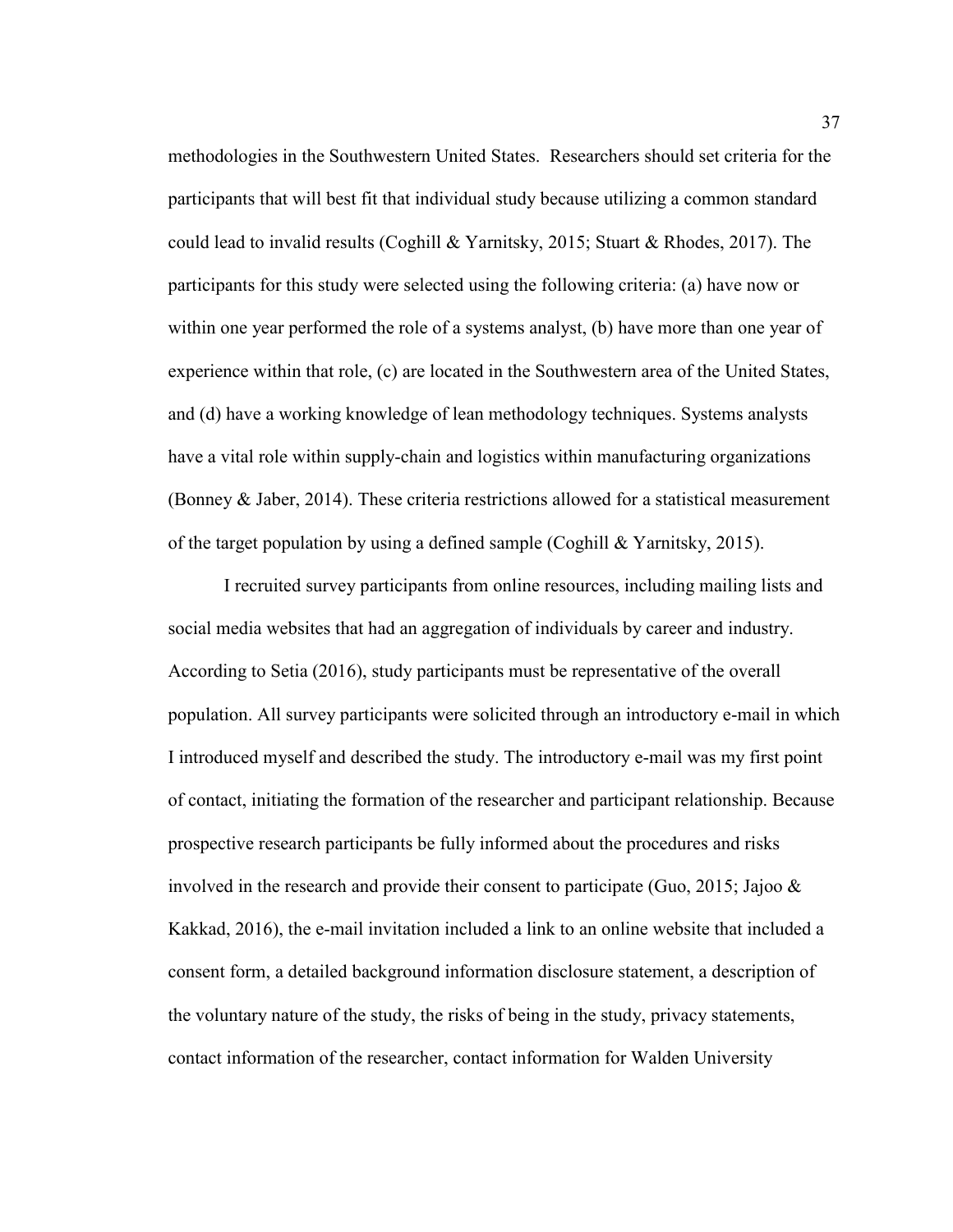personnel, and statements that all participants were guaranteed anonymity. The participants were directed to digitally sign the online consent form to confirm their agreement to participate in the study.

# **Research Method and Design**

I chose the quantitative correlation research design for this study to examine the relationships among software utilizing probabilistic algorithms, lean methodology techniques, and the cell optimization results. Correlational research design is not intended to change or influence the circumstances under research, but instead examines the relationship based on statistical associations that could yield evidence (Leedy & Ormrod, 2010). The objective of this quantitative correlational study was to examine the relationships among software utilizing probabilistic algorithms, lean methodology techniques, and manufacturer cell optimization results. The independent variables were the modeling software utilizing probabilistic algorithms and the lean methodology techniques. The dependent variable was the cell optimization results.

# **Method**

I chose the quantitative research method for this study because it was appropriate for examining the relationships among variables (Karanja et al., 2013) using statistical analysis, yielding numerical results (Curtis et al., 2016; Johnson & Onwuegbuzie, 2004; McCusker & Gunaydin, 2015). Quantitative research involves the use of measurements to examine relationships among variables, as well as cause and effect (Watson, 2015). The measurement used in this study enable me to gather statistical data to identify the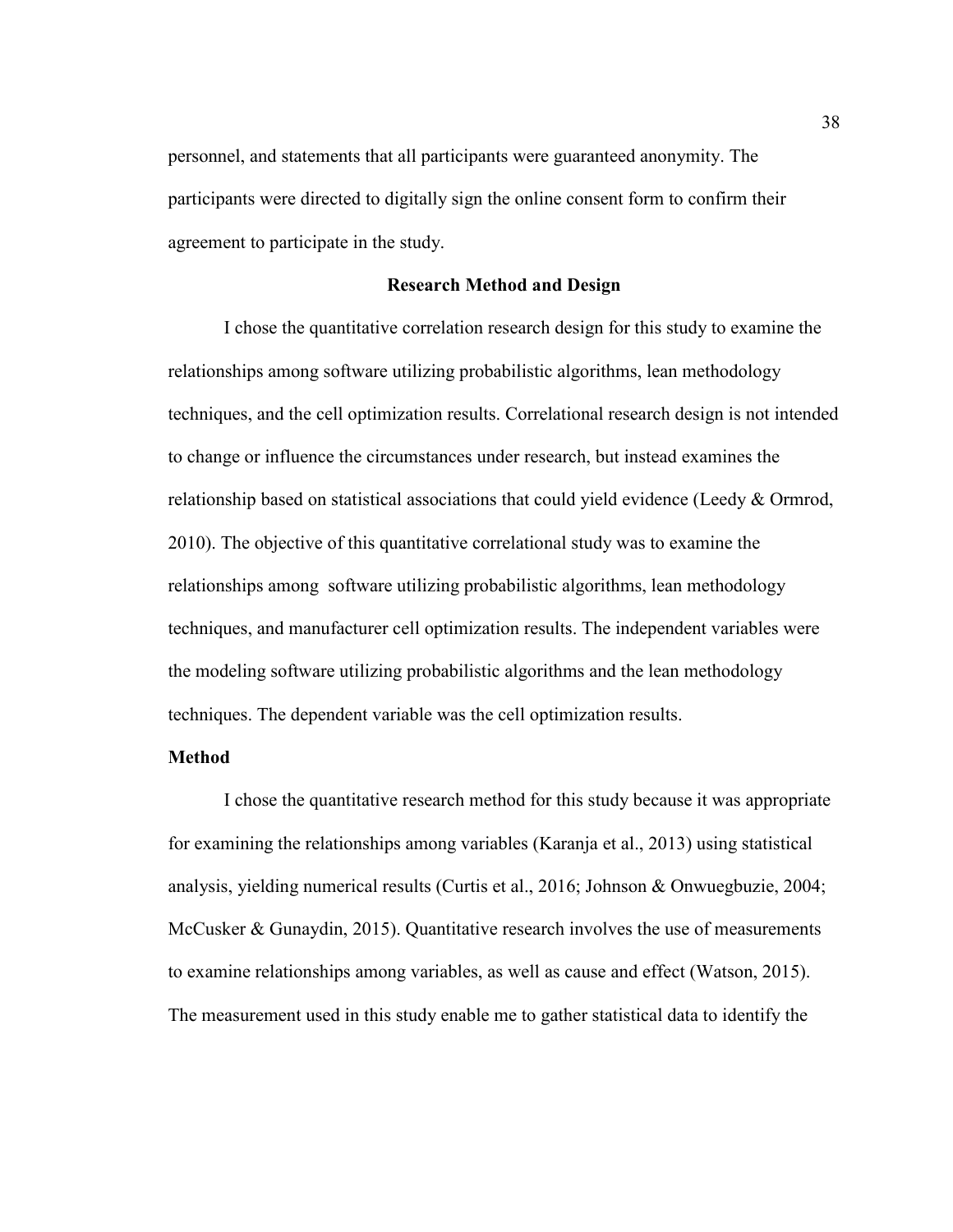cause and effect relationships among the following variables: (a) probabilistic algorithms, (b) lean methodology techniques, and (c) the cell optimization results.

Qualitative methods, used to explain a phenomenon or explore the outcome of an incident (Myers, 1997), were not applicable for this research because explaining a phenomenon or exploring the outcome of an incident were not goals of this research. Additionally, qualitative research allows for an inductive approach—or the search of patterns from observation to produce meanings—in the pursuit to advance and build theory (Barczak, 2015; Leedy & Ormrod, 2010; Salkind 2018).. The inductive approach was not suitable for this study because manufactures are not utilizing software that uses probabilistic algorithms. The qualitative approach was not suitable for this study because the relationships among the variables being studies must first be understood before developing a theory. Furthermore, the results of qualitative research typically reflect the experiences of the participants and is characterized as situational, interpretive, and experience-based (Matete, 2017; Sieber, 1973). Because this research project was an analytical study of the relationships among variables and not a study of individual interpretation or observation of a phenomenon, I deemed the qualitative approach inappropriate for use in this study. mixed-method

The mixed-method approach includes a combination of both qualitative and quantitative methods in a single study (Ghosh, 2016; Halcomb & Hickman, 2015; Leedy & Ormond, 2010; Molina-Azorin, Bergh, Corley, & Ketchen, 2017). Quantitative and qualitative approaches combined can be used to develop a better understanding of a phenomenon, to explore the outcome of an incident, or to expand or a develop theory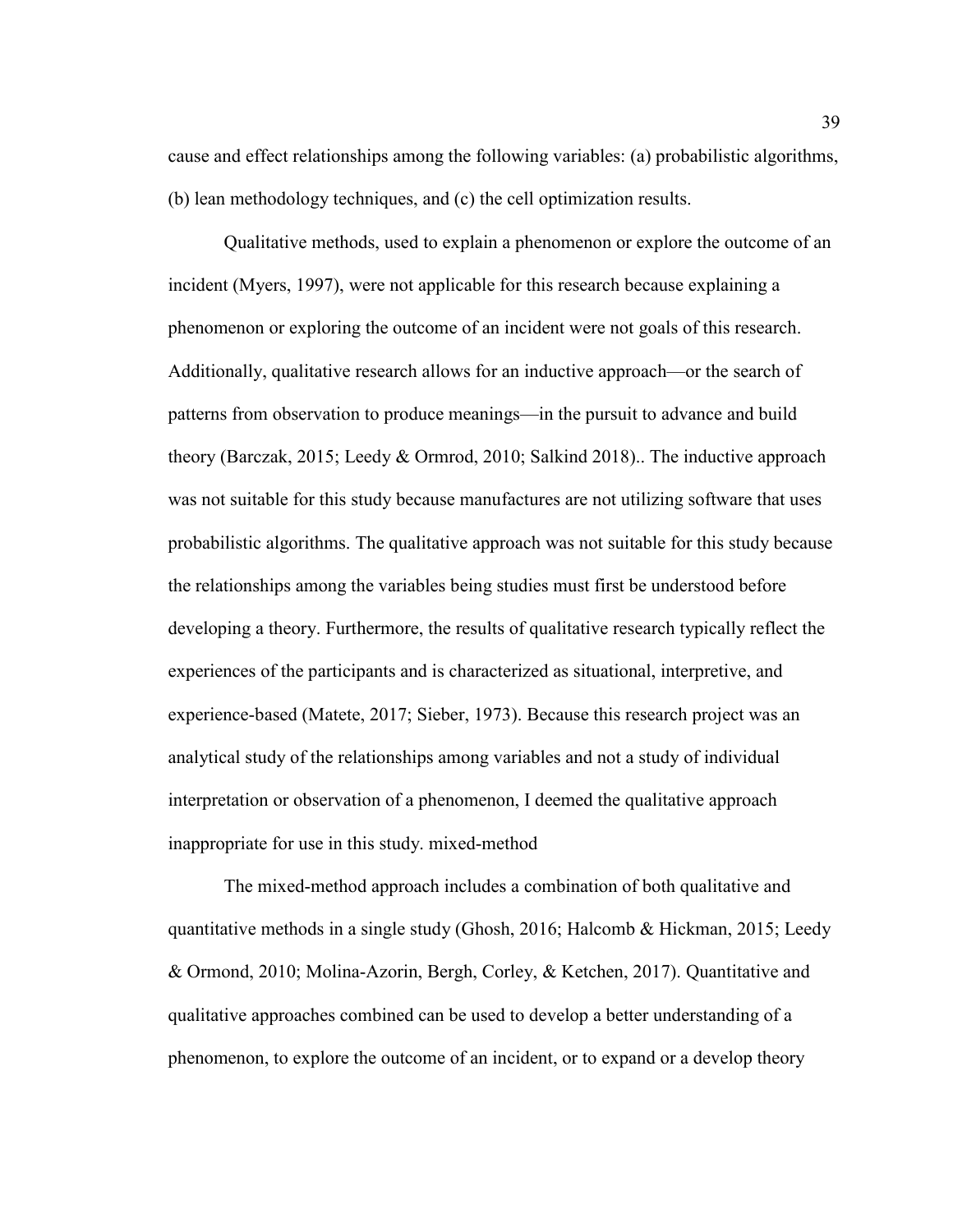(Myers, 1997; Sieber, 1973). Furthermore, according to Sieber (1973), mixed-methods researchers should ensure that the data gathering of the qualitative and quantitative data is scheduled to ensure that the study is evaluating relatable data. The scheduling of manufacturing cells is an expensive undertaking for manufacturers without statistical data to provide a predictable degree of success. Because mixed-methods research utilizes of data from both quantitative and qualitative sources, mixed-methods analysis was not applicable to this research.

## **Research Design**

The quantitative method of data collection includes the use of tools that are closed-ended, such as surveys, questionnaires, and correlational analysis (Timmins, 2015). I selected a correlation design and used a survey instrument in this study in order to reach systems analysts across a large geographical area. The output produced by quantitative data collection tools are analyzed through techniques such as counting, comparing, and statistical analysis due to the primarily numerical nature of the data as stated by Hagan (2014). Correlational studies are suitable for determining the existence of relationships among variables and for making predictions about the variables (Becker et al., 2015; Curtis et al., 2016). The correlational research design was suitable for my study because the purpose of the study was to determine the relationships among software utilizing probabilistic algorithms, lean methodology techniques, and manufacturer cell optimization result.

Quasi-experimental and true experimental approaches include a randomization component in which there is an element of manipulation by the researcher (Gerber,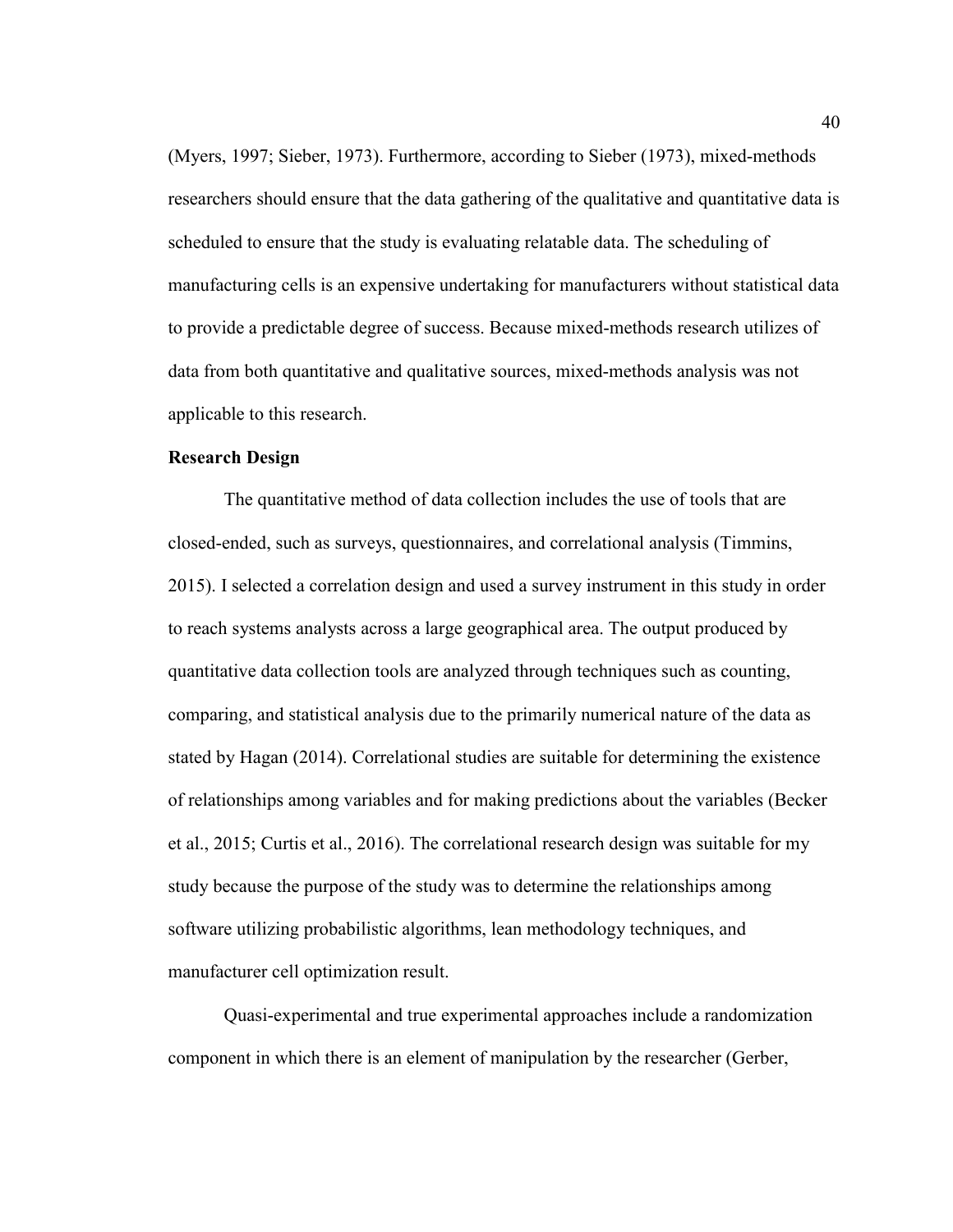Arceneaux, Boudreau, Dowling, & Hillygus, 2015; Heyvaert, Wendt, Van den Noortgate, & Onghena, 2015; Krass, 2016; Liao et al., 2014; Mutz & Pemantle, 2015; Wells, Kolek, Williams, & Saunders, 2015). The nature of this study was an examination of the current relationship among the variables of which manipulation was not possible. Therefore, I did not select quasi-experimental or true experimental approaches for this research because I did not intend to manipulate the variables under investigation. The nature of the hypotheses, the theoretical framework, and the use of surveys in the supporting literature made survey use most appropriate to this study.

### **Population and Sampling**

The population was systems analysts within manufacturing organizations who were practicing lean methodology techniques within the Southwestern region of the United States. Through an Internet page, invited participants completed a set of screenings questions to vet the participant against the demographic requirements for the target population. According to Durand (2013) and Muskat, Blackman, and Muskat (2012), the researcher must choose a population that can provide a sufficient sample size for producing accurate data to determine if there is a relationship between the independent and dependent variables. This population was appropriate for this study because systems analysts evaluate and select information technology tools to be utilized for specific tasks.

I utilized a non-probabilistic convenience sample, which is a common method for non-probability research (Setia, 2016). The convenience sampling method is appropriate when participants are to be selected by availability and convenience (Martínez-Mesa,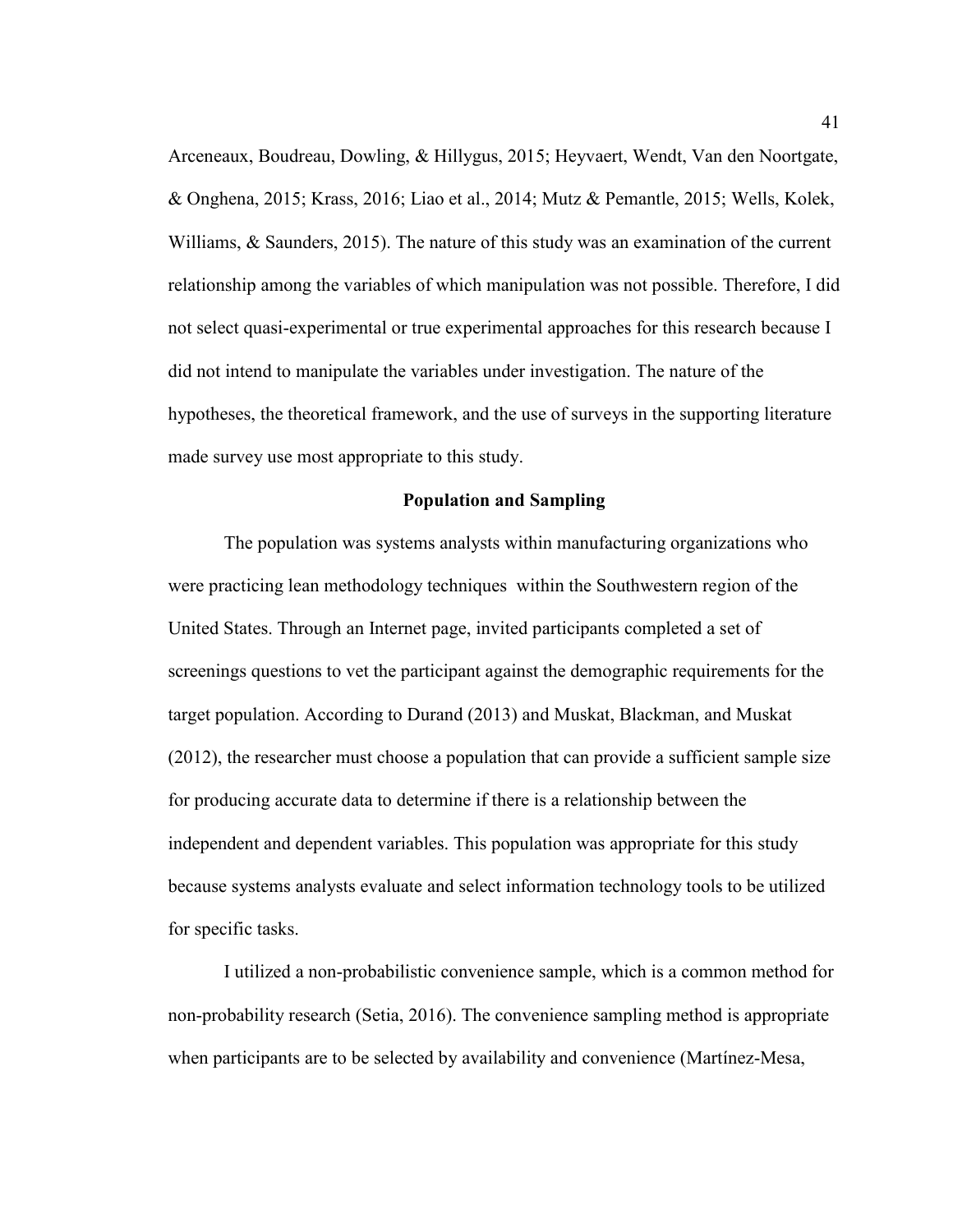González-Chica, Duquia, Bonamigo, & Bastos, 2016). A disadvantage to convenience sampling is that the sample is not representative of the population (Etikan, Musa,  $\&$ Alkassim, 2016). In order to ensure that I received a response rate sufficient for the sample size and requirements of the study, I used a process to remind participants to complete and return the survey. Although multiple factors have an impact upon response rate, the length of a survey has the highest independent influence on response rate (Song, Son, & Oh, 2015; Van Mol, 2016). A low response rate could create nonresponse bias, affecting the validity of survey results independently of the sample size, and even invalidate a study (Song et al., 2015; Van Mol, 2016).

Researchers utilize multiple peer-approved methods to calculate a sample size for quantitative research. G\*Power is a free to utilize user-friendly program used by researchers to calculate sample size for research (Kang, Yeon, & Han, 2015; Schoemann, Boulton, & Short, 2017; see Figure 4). The calculation of effect size must be determined first. A common technique used by researchers to estimate effect size is to review the findings of existing research (Anderson, Kelley, & Maxwell, 2017). Using the task-fit technology theory as their framework, Doleck, Bazelais, and Lemay (2017) and Tam and Oliveira (2016) and determined that a medium effect size would be acceptable for their research. According to Cohen (2009), research studies should be designed in such a way to that they have an 80% probability of detecting an effect. Utilizing a two-tail test with a statistical power of 80% yielded a sample size of 82 (see Figure 5).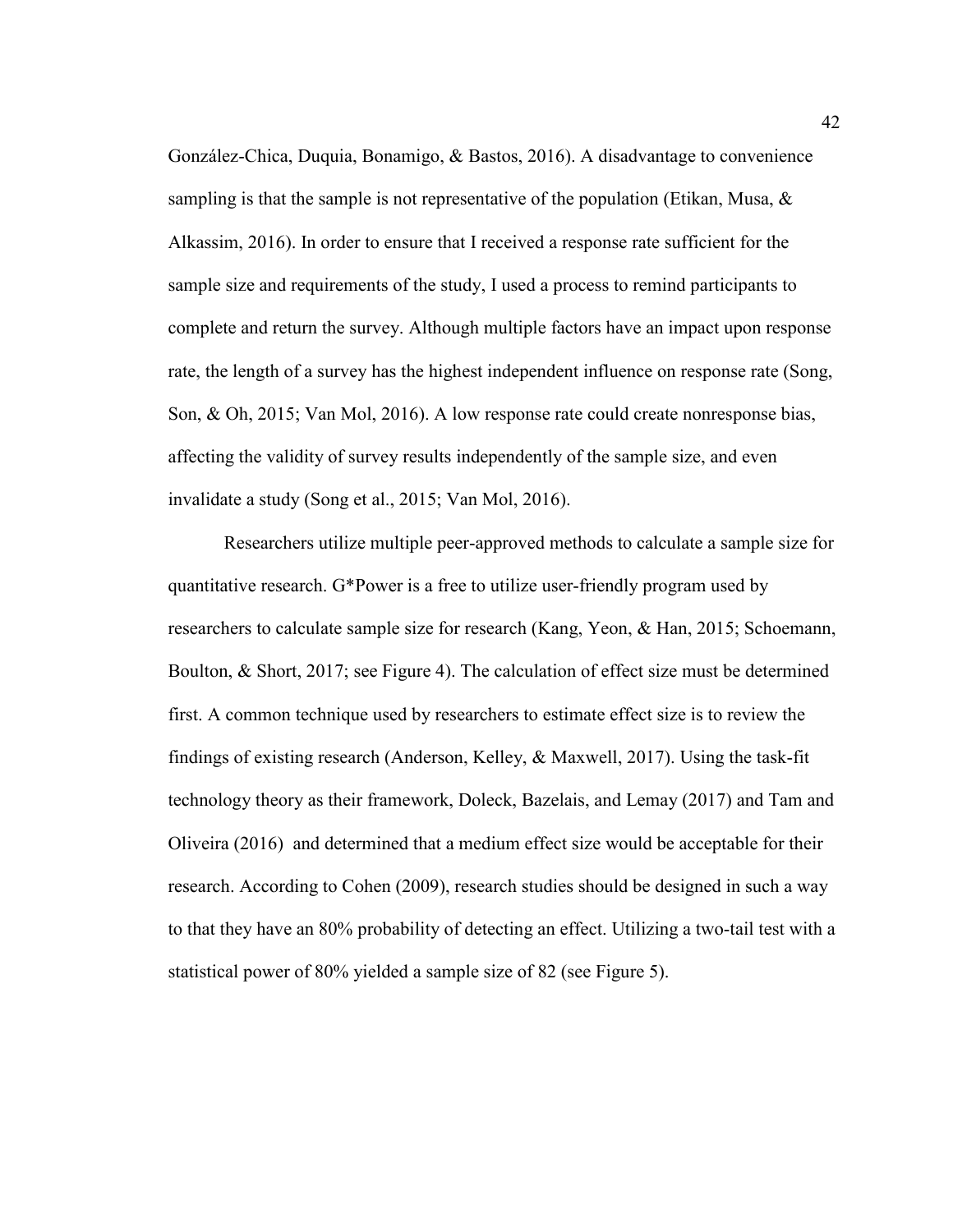

*Figure 4*. Graphic display of power analysis to compute sample size.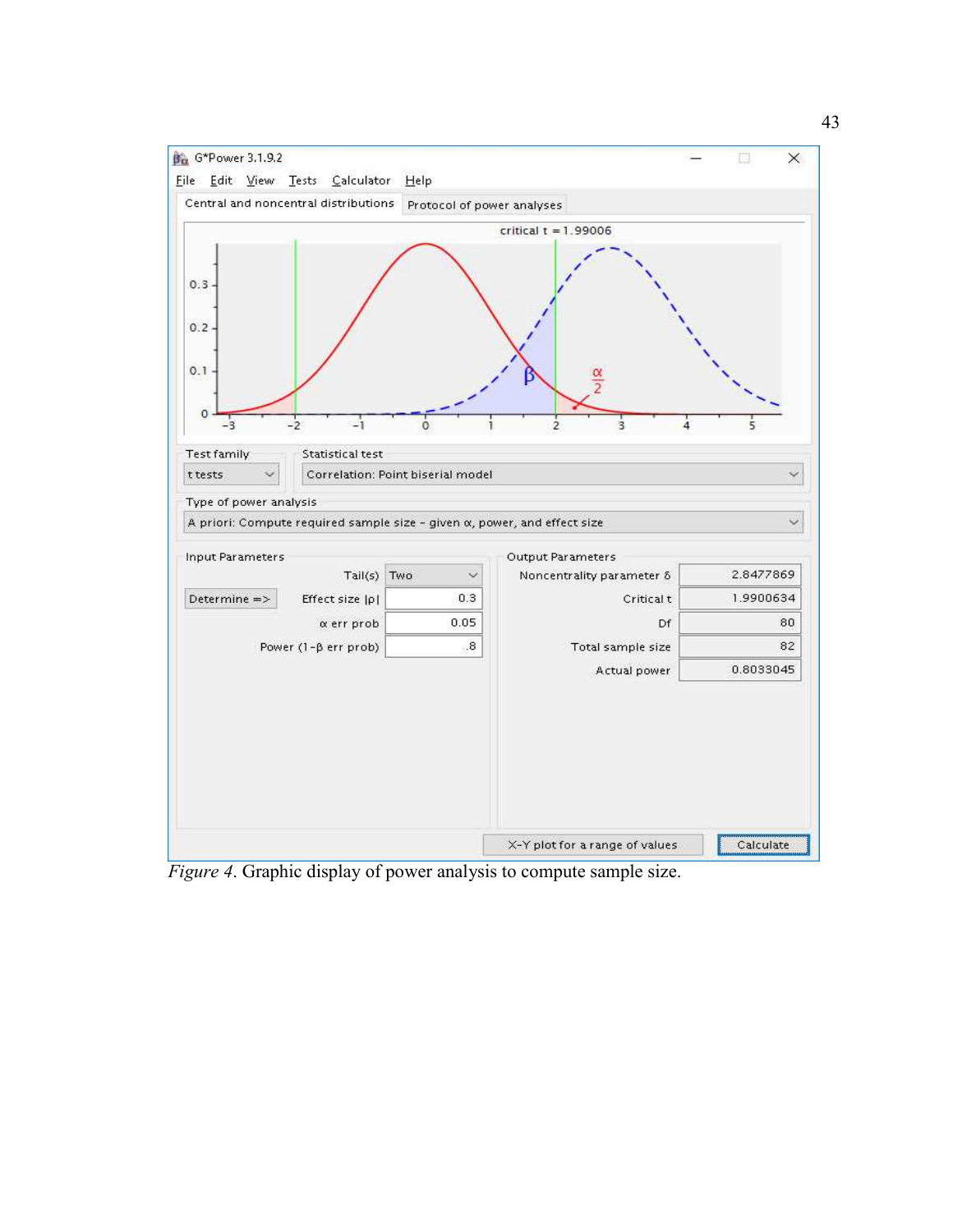

*Figure 5*. Graphic display of power X-Y plot to show sample size.

## **Ethical Research**

It is the responsibility of researchers to maintain the highest levels of credibility, ethical responsibility, and trustworthiness when carrying out research activities. The Belmont Report (U.S. Department of Health and Human Services, 2016) offers several principles to preserve the confidentiality of participants. In addition to these principles, I complied with the IRB requirements, as established by Walden University for this research study. According to Nebeker et al. (2016), the IRB is responsible for evaluating the benefits of the research and assess possible harm to research participants. Harris (2016) suggested that researchers not begin data collection until after completing training about protecting human research participants through the National Institute of Health. To comply with these requirements and to meet the standards established by the Walden University IRB, I completed the training course offered by the National Institutes of Health Office of Extramural Research and received a certificate of completion.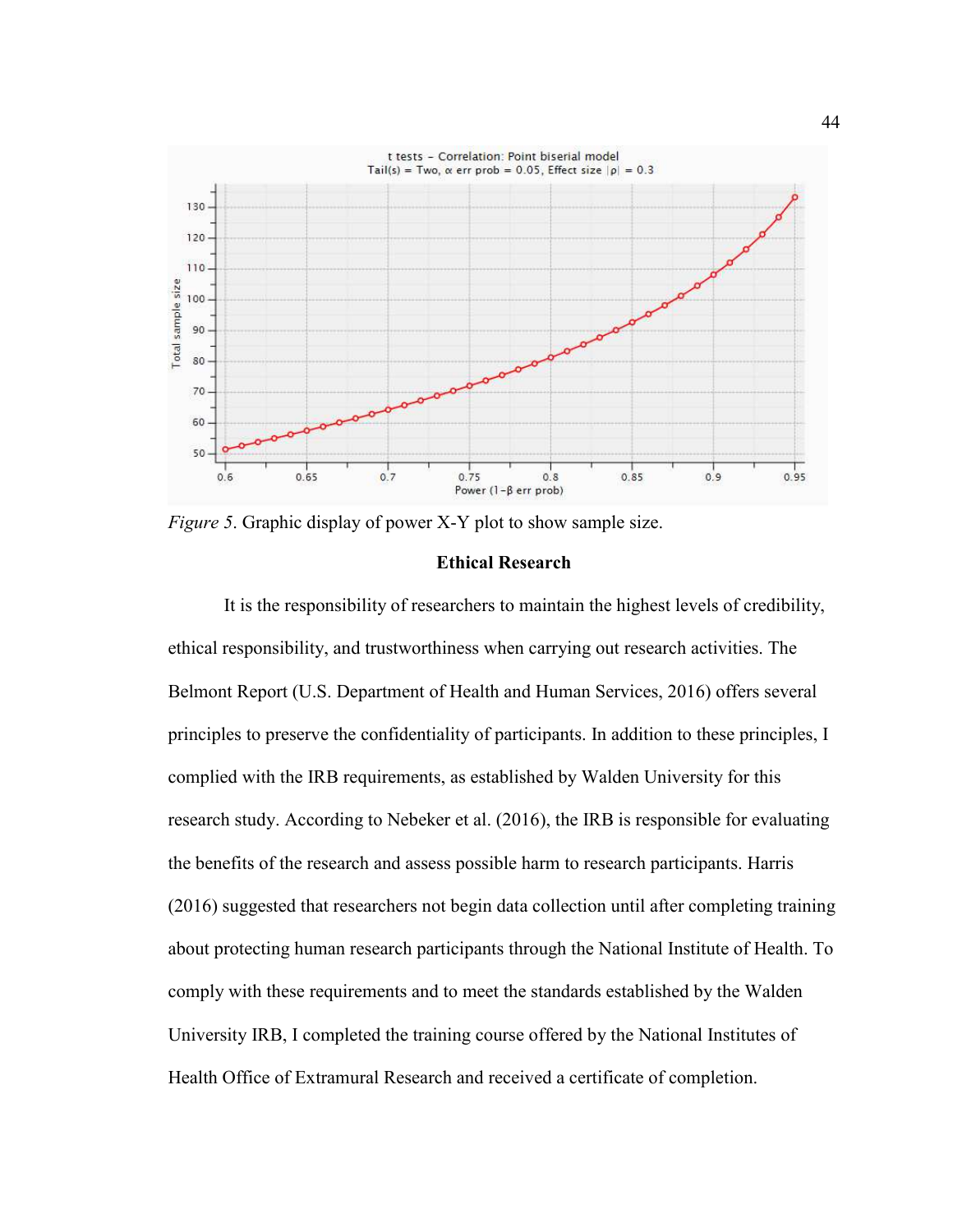I provided full disclosure to participants regarding the intent of the research project in order to not place the participants in a situation in which physical or psychological harm might occur. Research participants were invited through an introductory e-mail asking for voluntary participation. The basic principle of voluntary participation is that participants not be coerced into participating in the research project by providing enough information about the purpose of the project for the invited participants to provide informed consent (Jajoo & Kakkad, 2016). Additionally, prospective research participants must be fully informed about the potential risks involved in participating in the research (Guo, 2015; Jajoo & Kakkad, 2016; Roberts & Allen, 2015). To facilitate these requirements, I delivered a formal invitation via e-mail to all prospective participants that included a background information disclosure statement, the voluntary nature of the study, the risks of being in the study, privacy statements, contact information for the researcher, contact information for Walden University personnel, and statements that all participants would be guaranteed anonymity. The prospective participants were permitted to invite other participants by forwarding the email containing the anonymous survey link to other systems analysts within their network. All participants submitted an online digitally signed consent form. The consent form included a background information disclosure statement, research study procedures, the voluntary nature of the study, the risks of being in the study, the benefits of the study, payment information, privacy statements, contact information of the researcher, as well as contact information for Walden University personnel. Additionally, the survey instructions that I provided included statements covering (a) ethics, (b) confidentiality,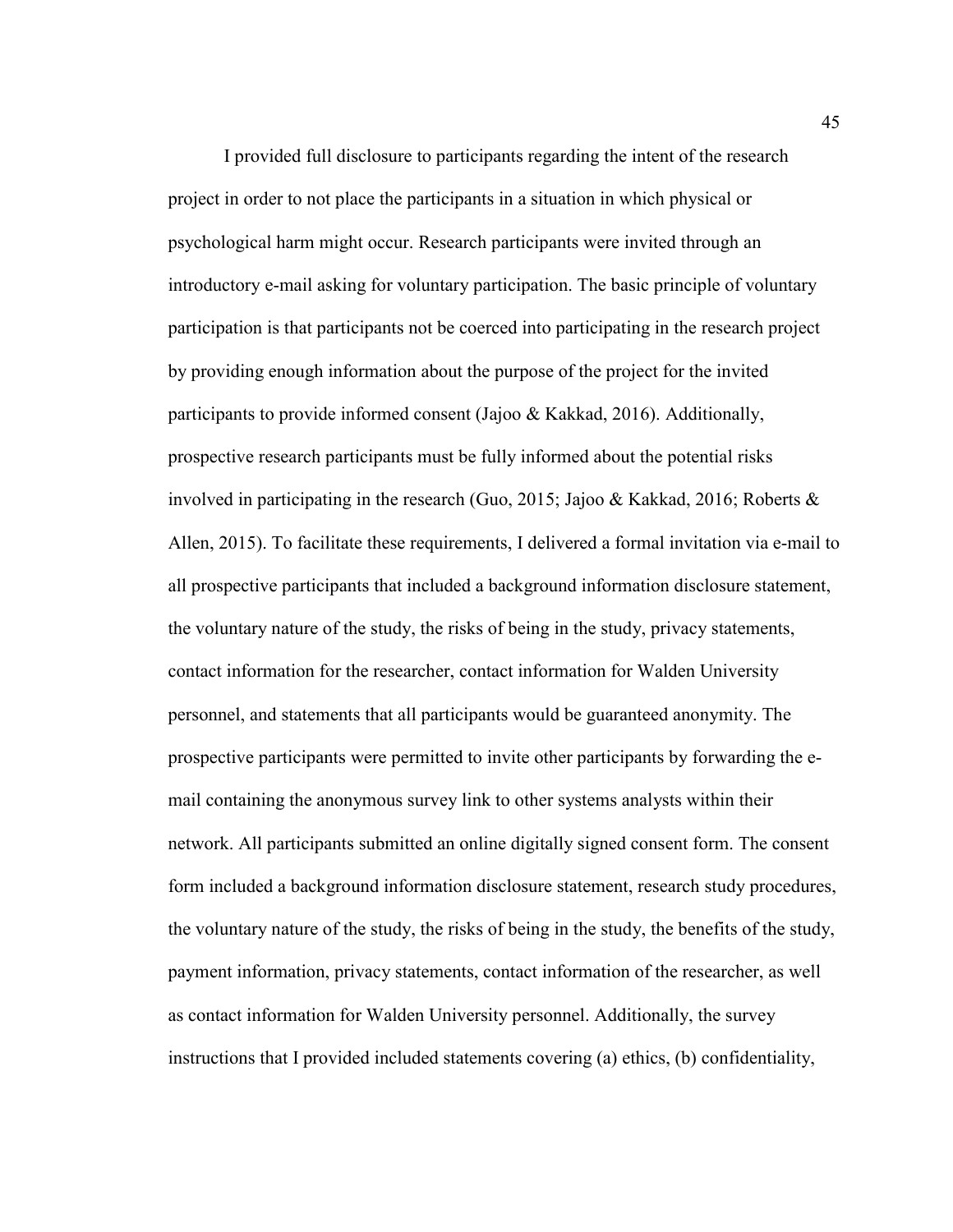(c) the background of the study, (d) the procedure for completing the survey, and (e) a statement about the voluntary nature of the survey. The survey instructions did not include any personal or organizational names.

According to Harris (2016) and Roberts and Allen (2015), it is a best practice to allow participants to withdraw consent at any point without reason. Therefore, I understood that some participants might choose to withdraw from the study. I provided all participants with instructions on how to withdraw from the study at any time through electronic means, including e-mail. I did not offer an incentive to prospective participants to participate the study because offering incentives to participate in a research study is not a best practice (Harris, 2016; Roberts & Allen, 2015). The consent forms and other research materials will be kept in a locked safe for 5 years at a secure storage facility in the city of Phoenix, Arizona to ensure the integrity and confidentiality of the participants. After the 5-year period, I will destroy the research material in a secure manner.

## **Data Collection**

# **Instruments**

I collected data for this study using an online survey tool that met the reliability and validity criteria in previous studies (Gunn, 2018; Todorova, 2013), thus eliminating the need for a pilot study. The data collection instrument is based upon two other survey instruments, slightly modified. The practice of adapting a data collection instrument with minor modification is a common and accepted practice among researchers (Song et al., 2015; Sousa, Matson, & Lopez, 2016). I obtained permission to use the survey instruments (see Appendix D).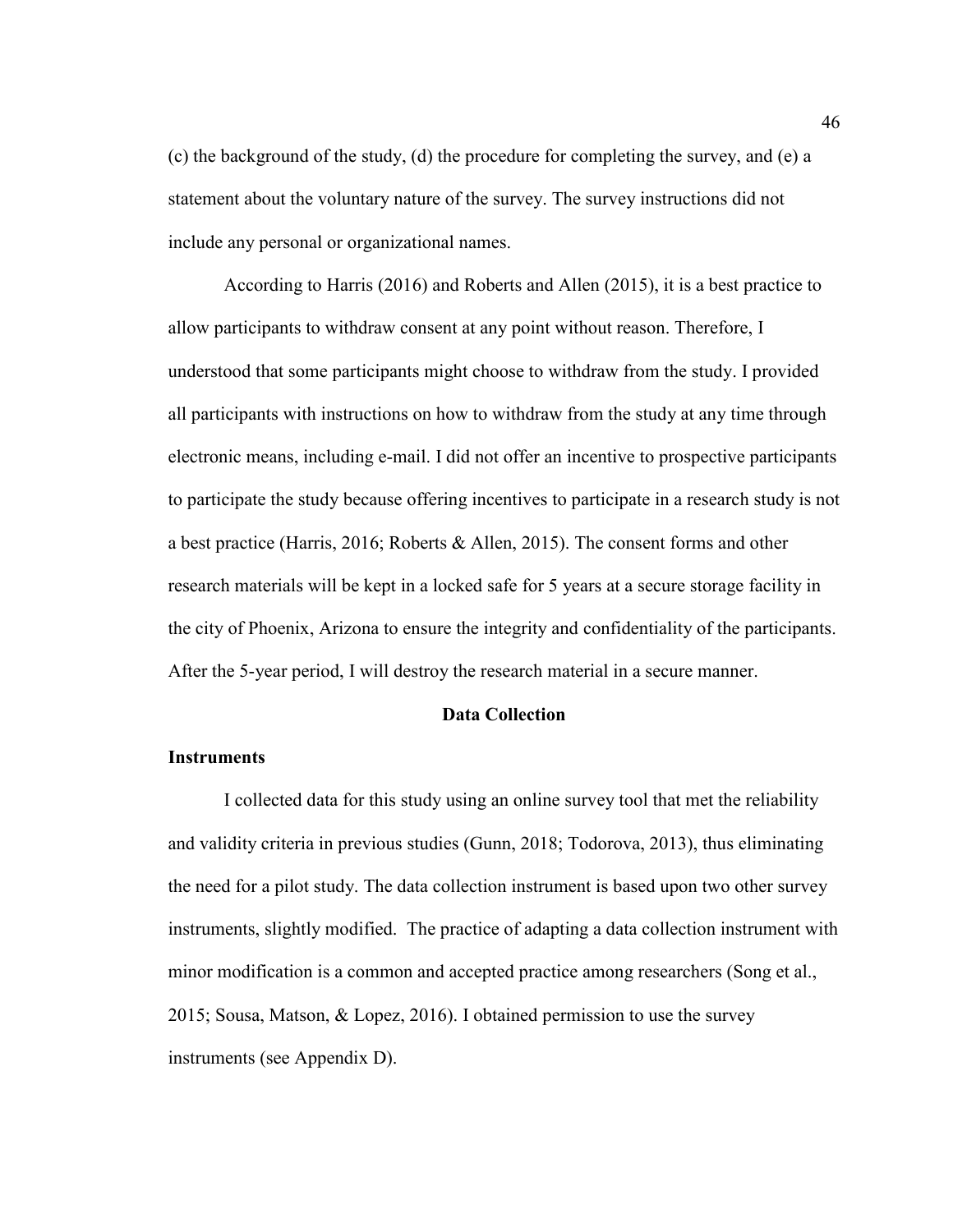Todorova's (2013) survey instrument was adapted for use in this study. The instrument was initially developed with the intention to measure three key factors (a) level of lean implementation adoption, (b) satisfaction with lean implementation, and (c) perceived operational performance. The reliability and validity of this instrument was determined by Todorova (2013) through the use of two methods: (a) confirmatory factor analysis using the SmartPLS software and (b) Q-sort pilot testing.. The judges for the pilot process were selected and graded based upon their experience and history with lean implementation. The pilot testing yielded a Cohen's Kappa score of less than 0.81 and 0.81.

Todorova's (2013) survey instrument consisted of Likert-type scale questions with ordinal values (see Appendix E). I employed a Likert scale ranging from 1 to 7, where 1 means strongly disagree, 2 means moderately disagree, 3 means somewhat disagree, 4 means neutral (neither disagree nor agree), 5 means somewhat agree, 6 mean moderately agree, and 7 means strongly agree. Using Likert-type scale questions is an appropriate method for research (Curtis et al., 2016; Song et al., 2015; Timmins, 2015). The content reliability has been established by performing a literature review that validated the measurement factors used and by using instruments and survey questions validated in previous research that provided direct relevance to the theory being tested (Cook, Zendejas, Hamstra, Hatala, & Brydges, 2014; Finn & Wang, 2014; Jorg Henseler, & Ringle, & Sarstedt, 2014).

Data collection instruments must align with the research study variables to establish the credibility and validity of the study. Todorova's (2013) survey instrument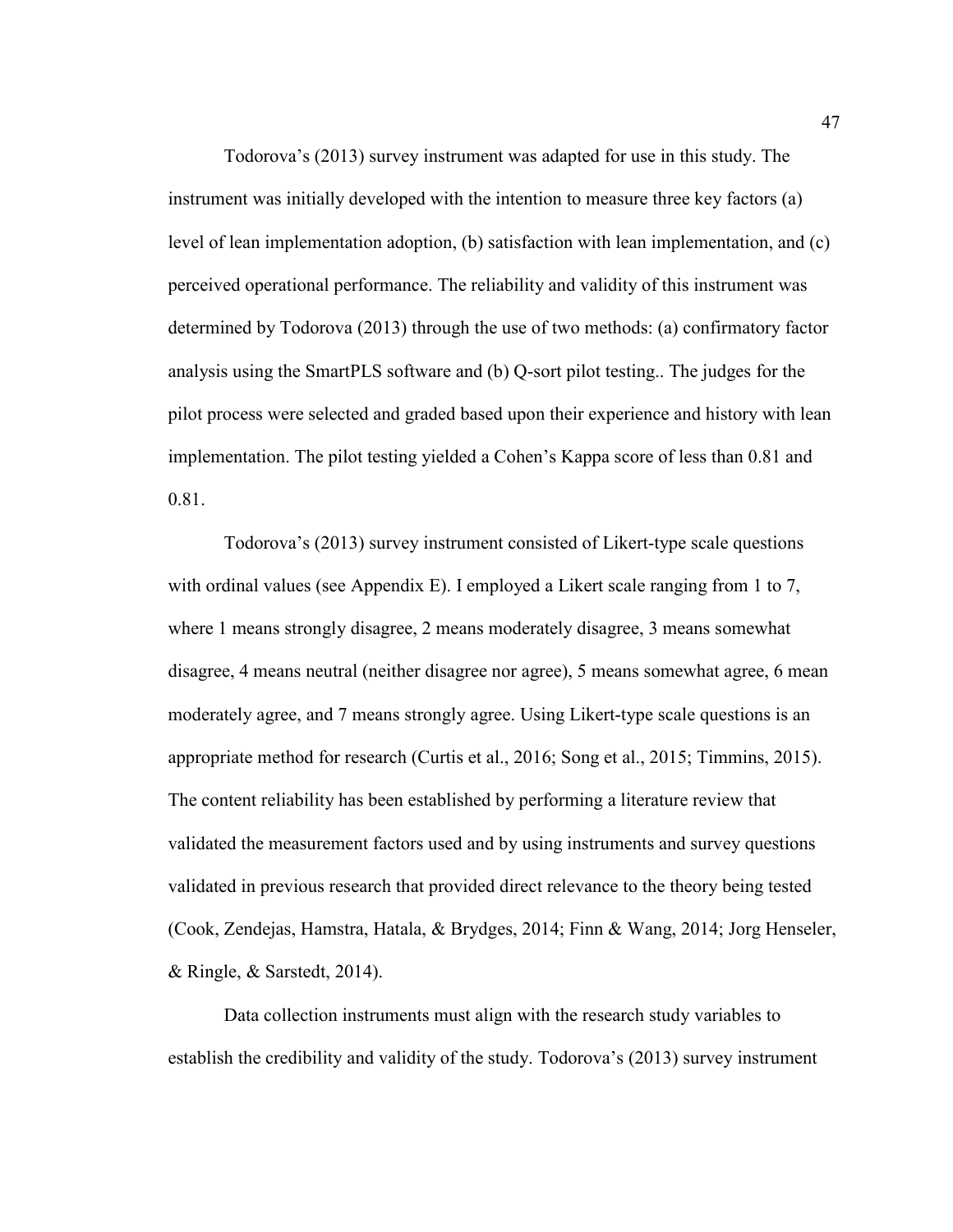aligns with the independent and dependent variables in my study because it places an emphasis on (a) lean methodology, (b) company performance, and (c) supporting systems. Applying the questions for measuring company performance had no impact by measuring cell optimization performance. Manufacturing organizations measure overall organizational performance by manufacturing performance. The utilization of programs with probabilistic algorithms is to support lean methodologies. Systems and processes that support lean implementation evolve as needs are discovered. For research on the impact of lean, a software program is equivalent to a chalkboard in function. Applying the questions for lean supporting systems to programs that utilize probabilistic algorithms did not influence the viability of the data collection instrument. I reassessed the validity of the data collection instrument through using Cronbach's alpha. As it related to this study, the survey instrument was used to measure the lean methodology technique usage and the cell optimization measurement usage.

Gunn's (2018) survey instrument was also used in this study. The instrument consists of a 7-point Likert-type scale, which is an appropriate method for conducting research (Curtis et al., 2016; Song et al., 2015; Timmins, 2015). The survey instrument is based upon several other instruments that had been proven to be reliable and valid (Gunn, 2018). To further ensure validity and reliability, Gunn (2018) conducted an examination of the average variance extracted, outer loadings, and composite reliability. The pilot study yielded an AVE value range of 0.651 and 0.858, deeming the survey instrument valid and reliable. I reassessed the validity of the data collection instrument using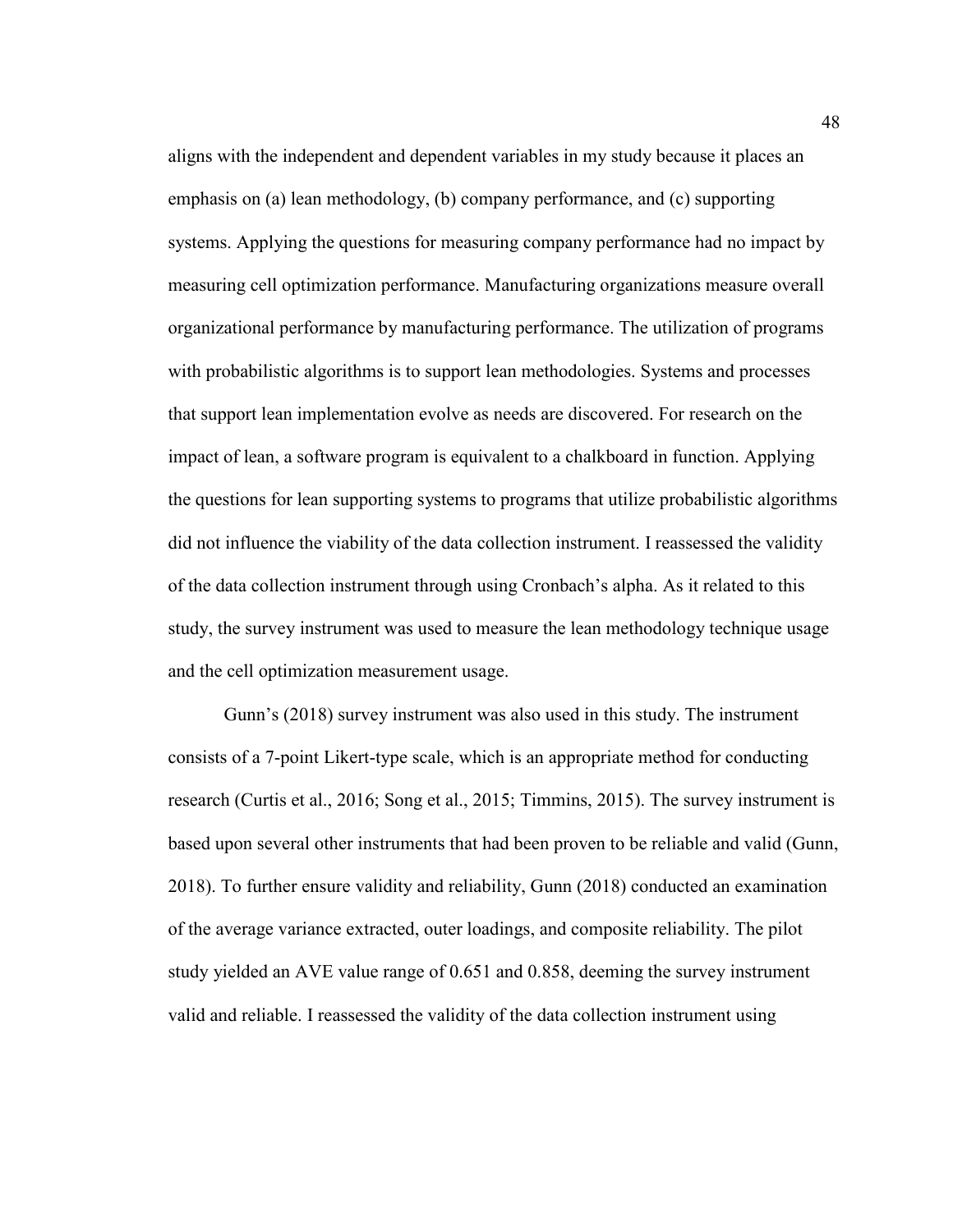Cronbach's alpha. I used the survey instrument to measure systems analyst selection and usage of software utilizing probabilistic algorithms.

# **Data Collection Technique**

I utilized an internet-based survey instrument to collect data for the quantitative research study. Precedent exists for using internet-based survey instruments. According to Timmins (2015), utilizing an internet-based survey instrument can be effective in increasing the available participant pool. Following IRB approval, I distributed my survey to research study participants through a convenience sample. The raw data collected from the survey is included in the research paper. Figure 6 provides a graphical overview of the process flow for data collection and analysis for this research study.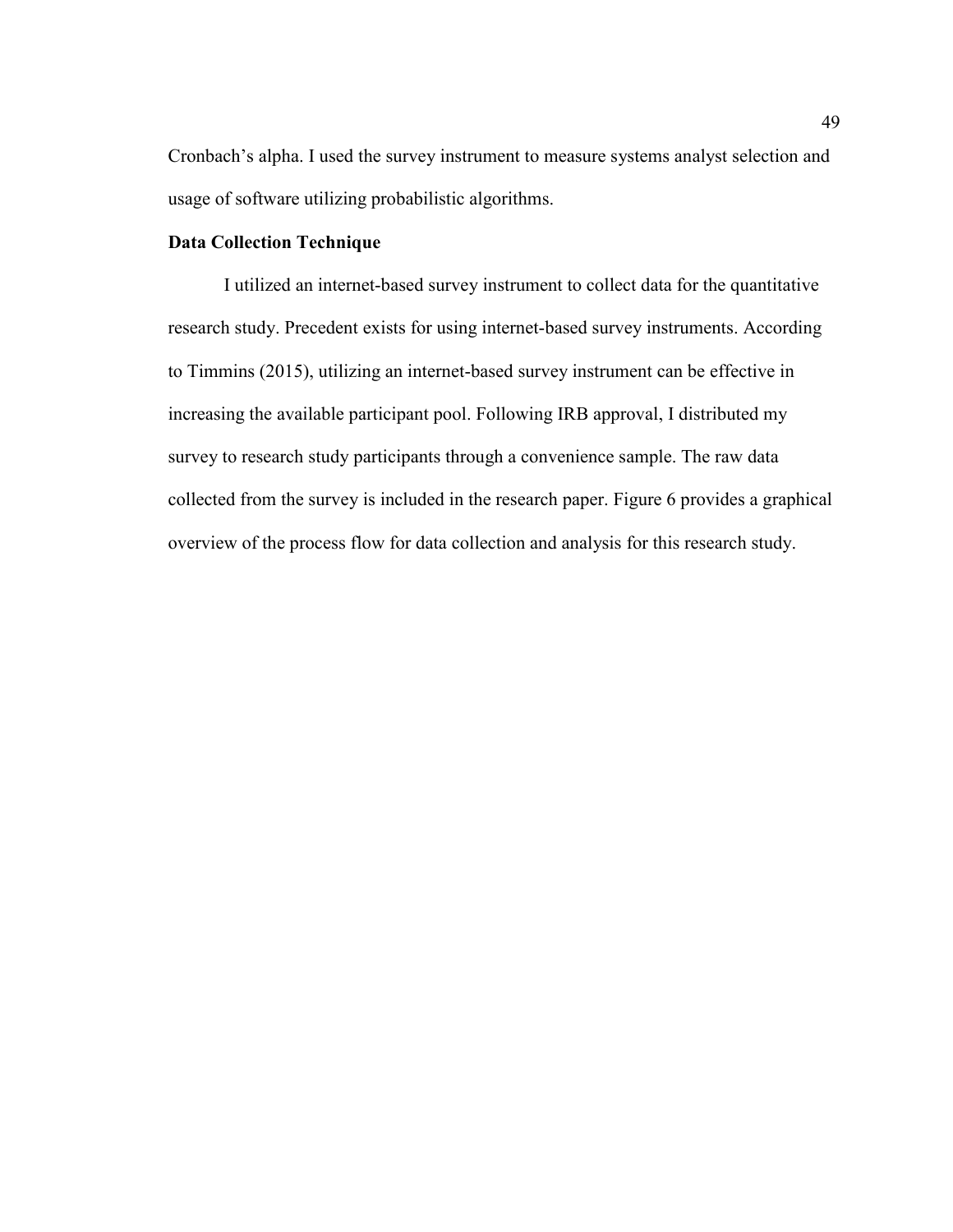

*Figure 6.* Graphical display of process flow for data collection and analysis.

The questions from the modified surveys were presented as an online survey through a website operated by SurveyMonkey. The SurveyMonkey platform hosted the survey, responses, and securely stored the data until I closed the account. I created the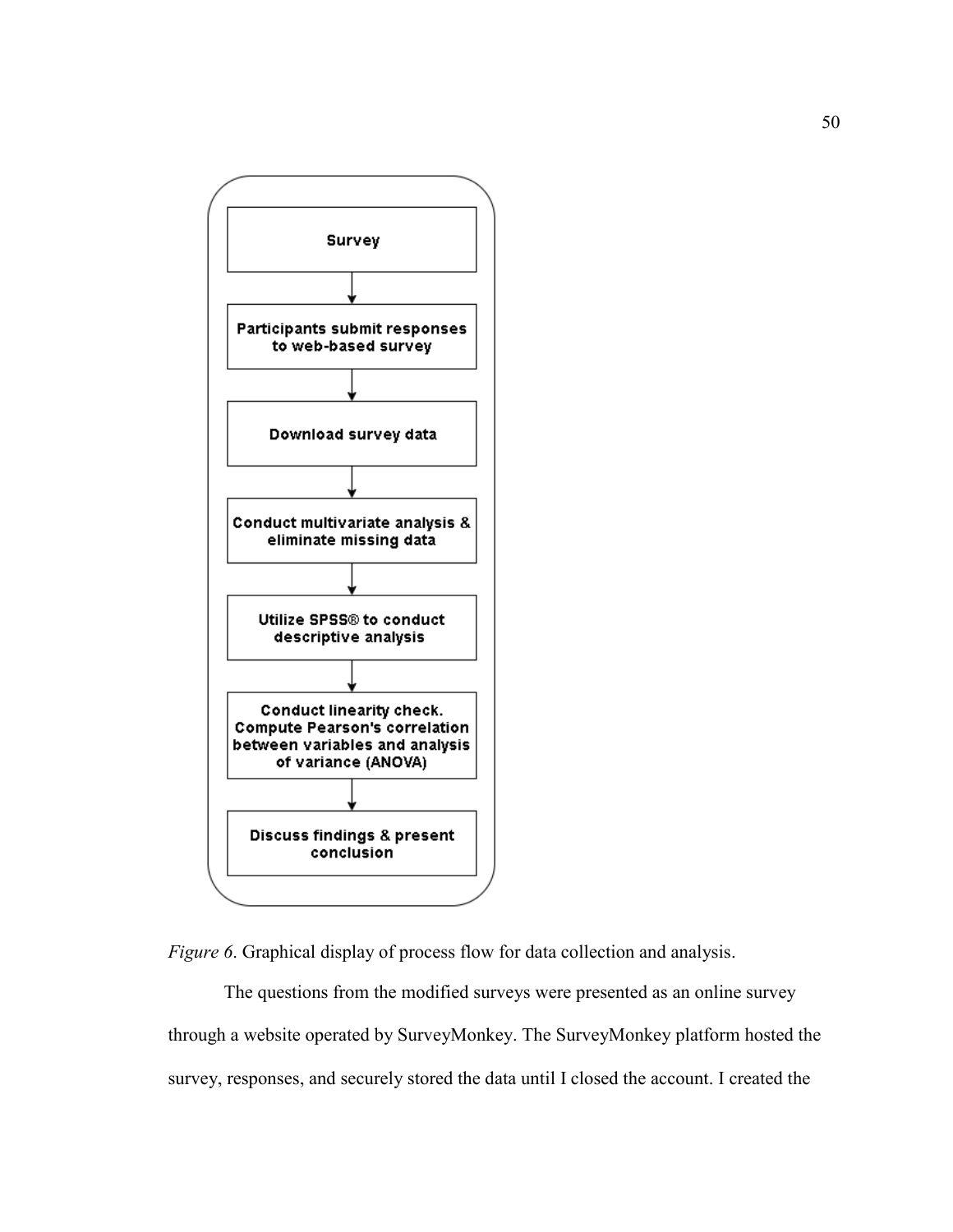account for SurveyMonkey and configured it with my Walden e-mail account. To avoid the possibility of invitations being caught within spam filters, e-mails had been sent using the SurveyMonkey platform but appeared to come from my Walden e-mail address. Contacting potential respondents from multiple methods yields the highest response rate (Aßmann et al., 2017; Dillman, Smyth, & Christian, 2014). Therefore, I contacted prospective respondents through multiple e-mails and social media messages.

I formatted the survey using a page-skip logic structure. The utilization of pageskip logic afforded the prospective participants the opportunity to deny participation, as well as for me to disqualify any participants who did not meet the established criteria for survey participation (see Appendix E). Aßmann et al. (2017) asserted that skip-patterns within surveys allow users to navigate quickly and can potentially decrease frustration. To participate in the survey the participant must have been employed by a manufacturing organization within the Southwestern United States, been 18 years or older, employed at the time of the survey, and not self-employed. Participants who provided a disqualifying answer to any of the three questions were not allowed to complete the survey.

One primary advantage with the utilization of SurveyMonkey was access to a large existing pool of potentially qualified candidates. Researchers Varela et al. (2017) have stated that SurveyMonkey allowed access to a significant number of candidates in a shorter time for their research study. The platform allows the researcher to provide an incentive to qualified candidates to complete the survey. Existing research has tested the effective utilization of the SurveyMonkey platform. Research conducted by Bentley, Daskalova  $\&$  White (2017) compared the effectiveness of SurveyMonkey with traditional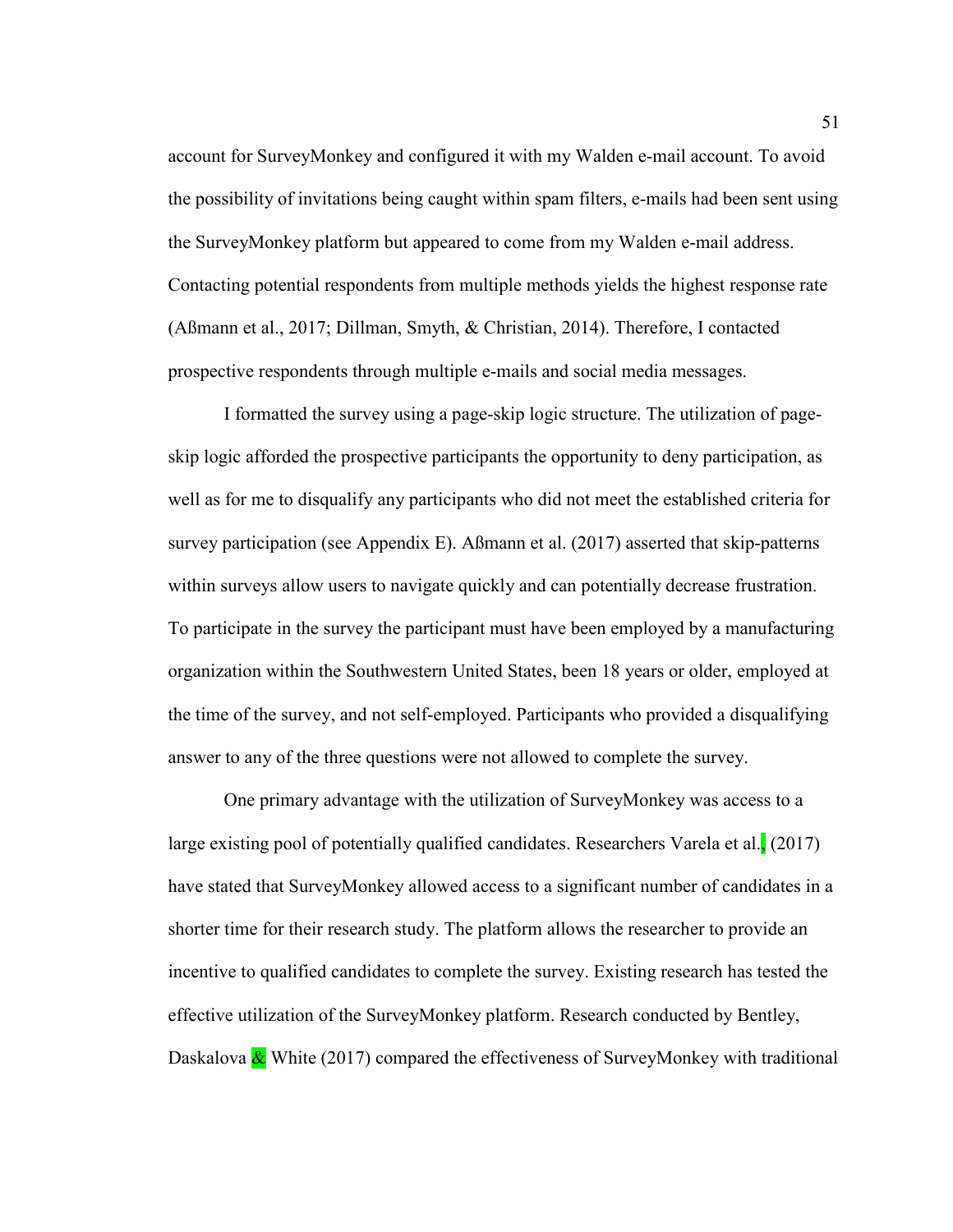university or commercial panel platforms. The research study results demonstrated that the platform can provide sampling results on-par with traditional university or commercial panel platforms. Similar research by Aßmann et al., (2017) and Dillman, Smyth, & Christian (2014) has proven that internet surveys in general are an effective means to collect research data. To collect data for the survey, I established a new account. I collected survey results until I obtained enough results to meet the required minimal sample size.

I collected the data using web-based surveys which were converted to Microsoft Excel spreadsheets. The Excel spreadsheets were then imported into SPSS to interpret the results. All of the survey results had been entered into secured computer files. I utilized encrypted software programs to encode the computer files to obfuscate the data. I am the only individual who has access to the software decryption keys. The GNU Privacy Guard (GPG) encryption software is the software utilized for the data encryption and decryption. As stated by Binnie (2016) the GPG software suite is a capable platform to secure files and ensure privacy of data. Paper copies of the research data collected during the research project will be stored in a bank safety deposit box and destroyed after five years.

#### **Data Analysis Technique**

The research question for this research study was:

What is the relationship between software utilizing probabilistic algorithms, lean methodology techniques, and the cell optimization results?

The null and alternative hypotheses were: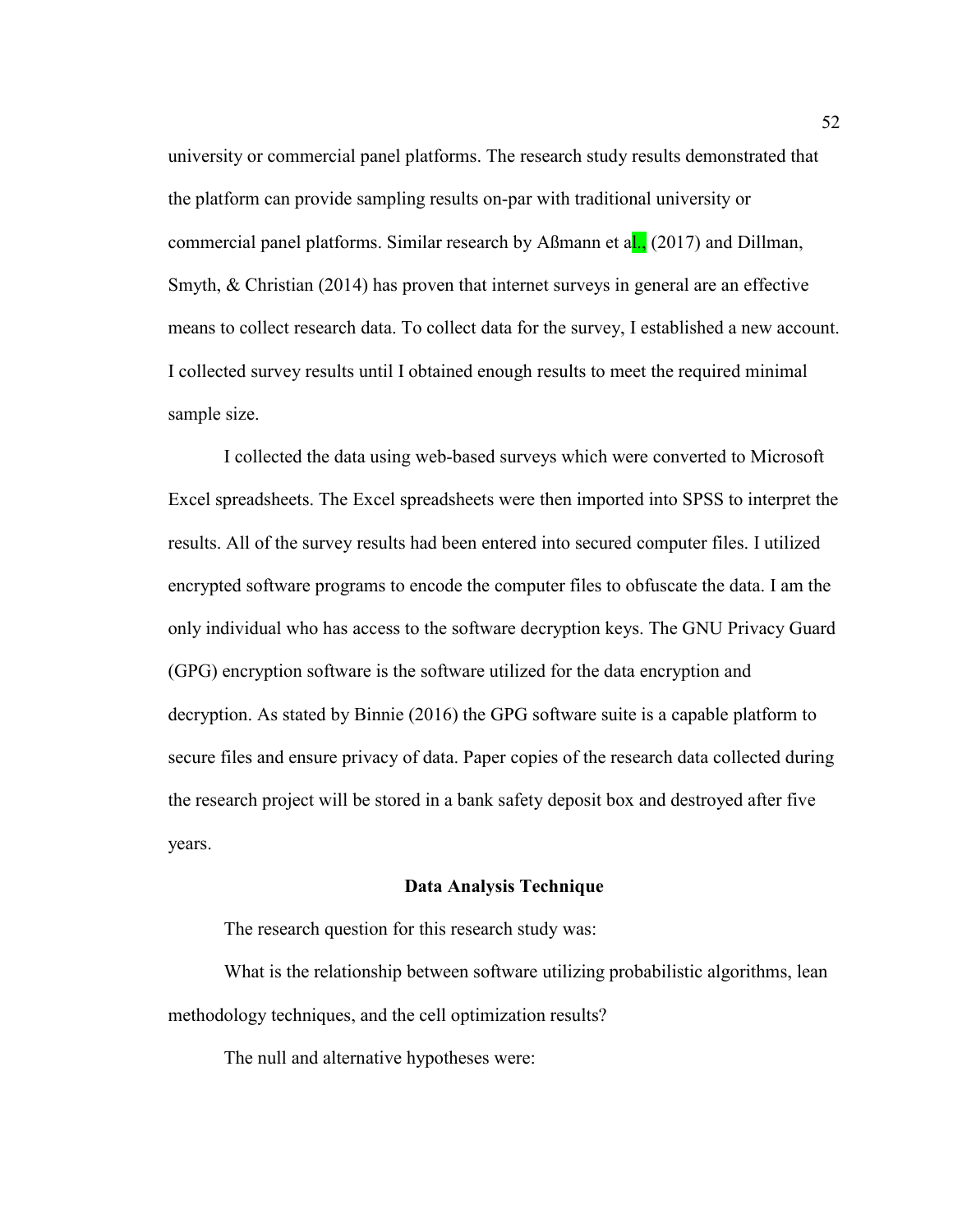- Null Hypothesis  $(H_0)$ : There is no statistically significant relationship between software utilizing probabilistic algorithms, lean methodology techniques, and the cell optimization results.
- Alternative Hypothesis  $(H_1)$ : There is a statistically significant relationship between software utilizing probabilistic algorithms, lean methodology techniques, and the cell optimization results.

The data for the research study required preparation before data analysis could begin. Rowley (2014) has stated that data should be prepared through the following steps: (a) reviewed for incomplete records, (b) enter data into analysis software consistently, (c) review loaded data for mistakes. I employed multiple linear regression analysis to analyze the relationship between the independent variables, (a) software utilizing probabilistic algorithms, (b) lean methodology techniques and the dependent variable of manufacturer's cell optimization results. It has been stated by Grégoire (2014) that multiple linear regression is an appropriate option where there is an interest in a relationship between a single dependent variable and multiple independent variables. Researchers Kim, Chung, Lee,  $\&$  Preis (2013) have used confirmatory factor analysis (CFA) to analyze the data collection from task-technology fit theory research. While CFA is a multi-variant analysis, the objective of my research is understanding the relationship between variables. The purpose of CFA is a data reduction analysis to align data to a model as stated by Kim, Chung, Lee, & Preis (2013) and Rowley (2014).

The data collected from the survey website was first loaded and stored with Microsoft Excel. I screened the data by checking for missing values as well as errors in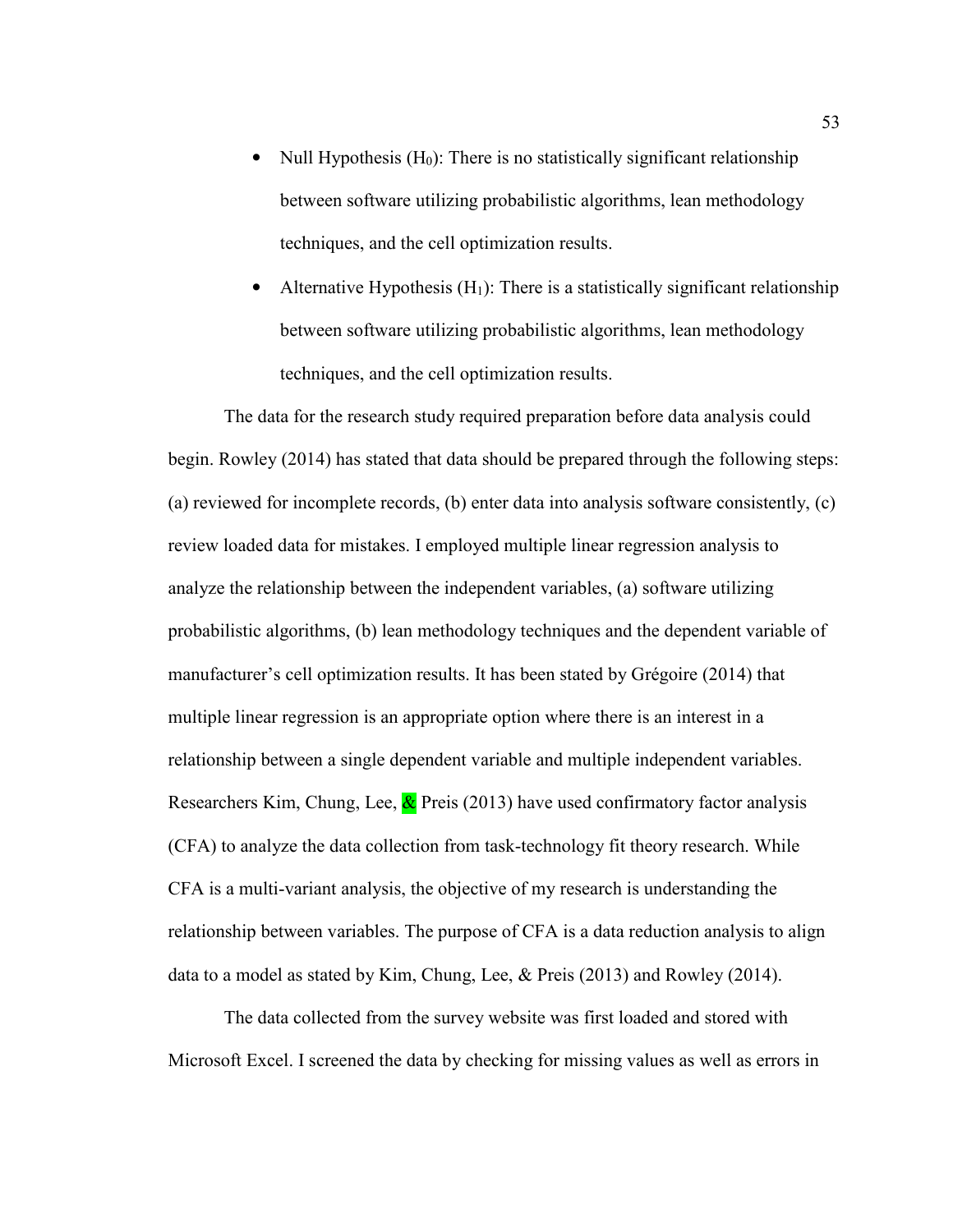the raw data transfer from the internet. I then utilized the Statistical Package for the Social Sciences (SPSS) to extrapolate meaning from the data. Multiple researchers utilized SPSS (Brezavšček, Šparl, & Žnidaršič, 2014) to analyze the data in their quantitative studies. I then examined the collected data to confirm the underlying assumptions: multicollinearity, normality, linearity, homoscedasticity, and independence of residuals. Multiple methods were utilized to test and examine the assumptions. The use of scatter plots is generally accepted methods for testing multiple regression assumptions. Violations of multiple linear regression assumptions will be addressed in a below subsection.

# **Multicollinearity**

The assumption of multicollinearity refers to multiple predictors being highly correlated to one another in the regression analysis as stated by Dormann et al.,  $(2012)$ and Voyer & Voyer (2015). I plan to utilize SPSS to identify multicollinearity through regression diagnostics. Olivoto, et al. (2017) have stated that a correlation matrix could be utilized to examine multicollinearity and to examine the possibility of a strong suit of correlation. I will utilize the correlation matrix to look for presence of large correlation coefficients. The existence of these with the predictor variables which would indicate multicollinearity.

# **Normality**

The usage of normal probability plots was introduced by Filliben (1975) and are generally accepted means of normality testing. Ho and Yu (2015) published research advocating the usage of exploratory data analysis to test for normal distribution. **I plan** to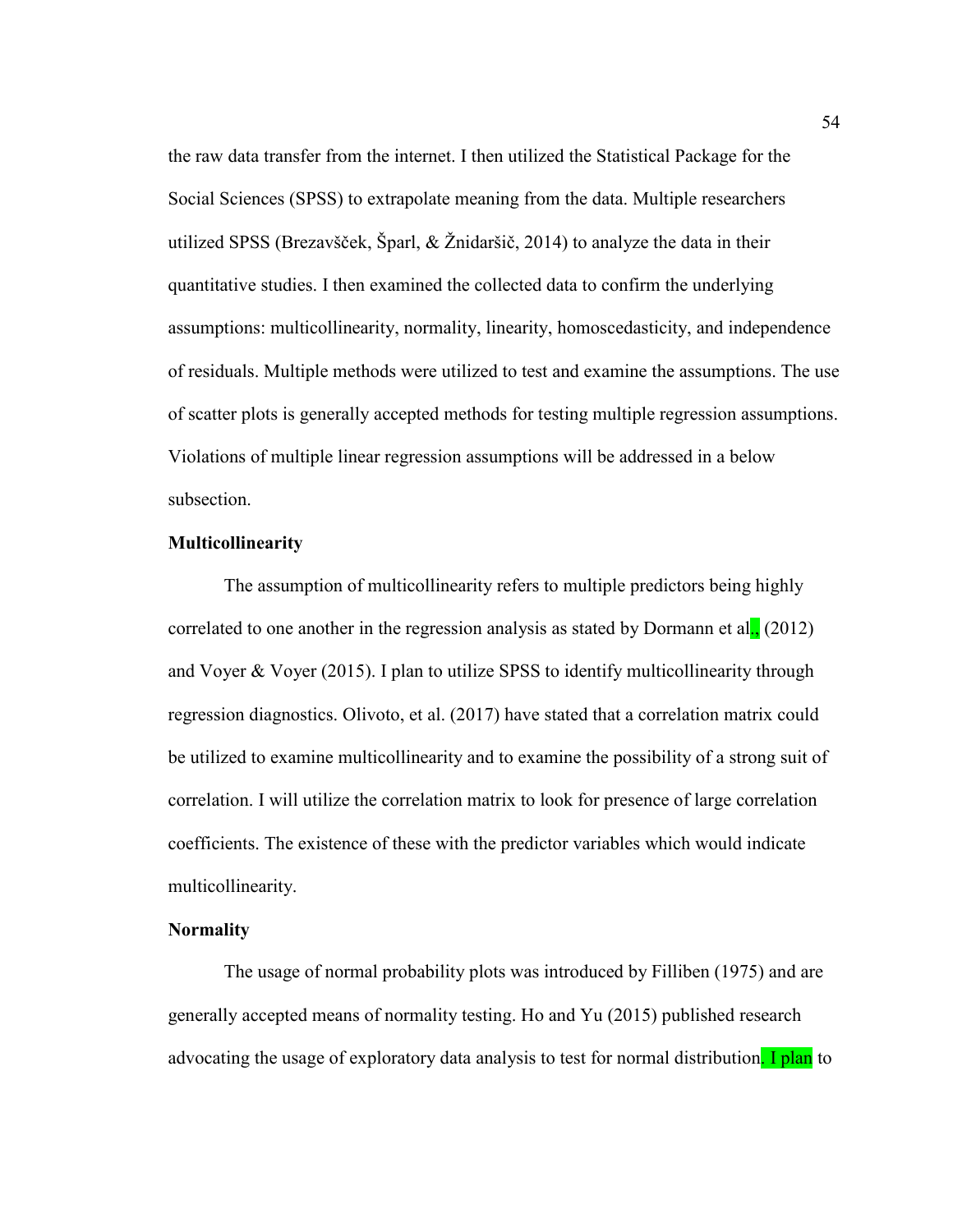conduct exploratory data analysis based on the inspection of kurtosis and skewness values to determine if the variables are normally distributed. Research was published by Kim (2013) which states that a kurtosis and skew value of a normal distribution is zero. I plan to utilize the descriptive statistics test, which is available in the IBM SPSS® software package to examine both values.

# **Linearity**

The assumption of linearity is that there is a linear relationship between the research variables as stated by Dumitrescu, Stanciu, Tichindelean, and Vinerean (2012). I plan to test for linearity utilizing scatterplots for testing the linearity between the variables. Arendacká (2012) and Zhang (2016) have stated that visually examining a scatterplot for linearity between continuous variables and the outcome is an acceptable practice. I will examine the scatterplots to ensure linearity. If the scatterplots show a nonlinear association then the assumption has been violated.

## **Homoscedasticity**

The homoscedasticity assumption or constant variance of the error terms is that the random errors have the equal constant variance across independent variables (Arendacká, 2012; Vindras, Desmurget, & Baraduc, 2012). Multiple method to test for homoscedasticity exist. Commonly used tests include Anova, Alexander-Govern, Durbin-Watson, Brown-Forsythe, and Levene as stated by Grégoire (2014) and Vindras, Desmurget, and Baraduc (2012). I plan to utilize a Durbin-Watson test, which is available in the IBM SPSS® software package to assess the homoscedasticity assumption. Scatter plot and residuals plot will be utilized to examine homoscedasticity visually.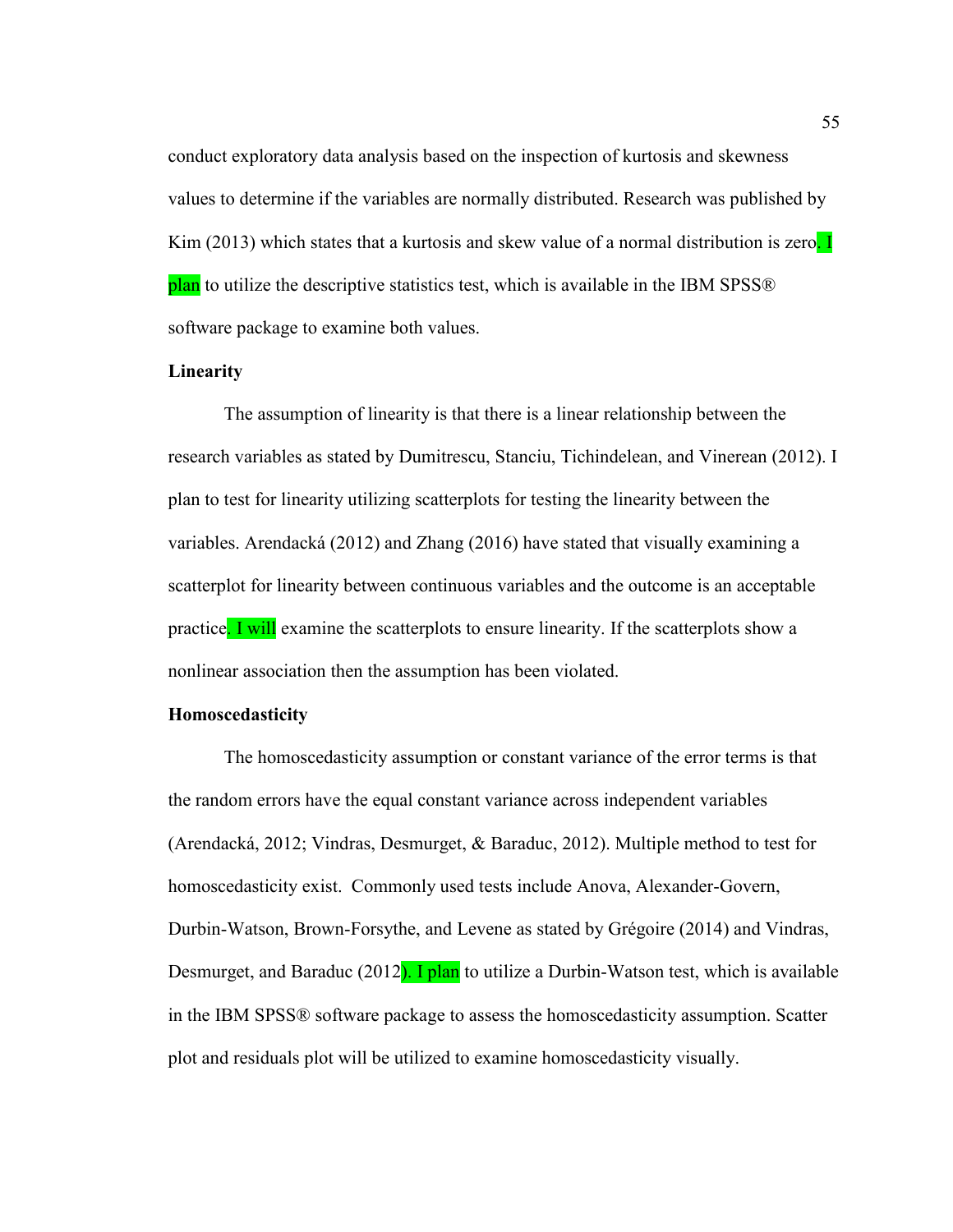## **Independence of Residuals**

Independence of residuals refers to the assumption that residuals are responding independently with indicates independence as stated by Nikolaou (2016) and Voyer  $\&$ Voyer (2015). Standard scores and test results will not be accurate when violations of the assumption occur (Voyer & Voyer, 2015). The residuals should be random and pattern less. It was published by Meuleman, Loosveldt, & Emonds (2014) and Nikolaou (2016) that boxplots and residuals plots are acceptable tools to examine independence of residuals. **I plan** to utilize the boxplot graphing technique to examine the independence assumption. **I** will visually examine the boxplot to look for clustering which will indicate a violation.

### **Missing Data**

 I needed to examine the data collected for missing data before data analysis could begin. The practice of discarding data that is incomplete before analysis is one approach utilized. Cohen (2009) has stated that discarding data with at least one variable value missing is acceptable until the statistical power is diminished. It was my intention to review the data collected for incomplete variable values and discard incomplete data.

### **Outliers and Violation**

Multiple methods exist to address outliers and violations of the assumptions regarding the data. According to Meuleman, Loosveldt, & Emonds (2014) and Montoya & Hayes (2016), software packages like SPSS version 24 have routines such as bootstrapping to address the assumptions. Kaufmann & Wittmann (2016) conducted research that demonstrated bootstrapping techniques are equivalent or better to human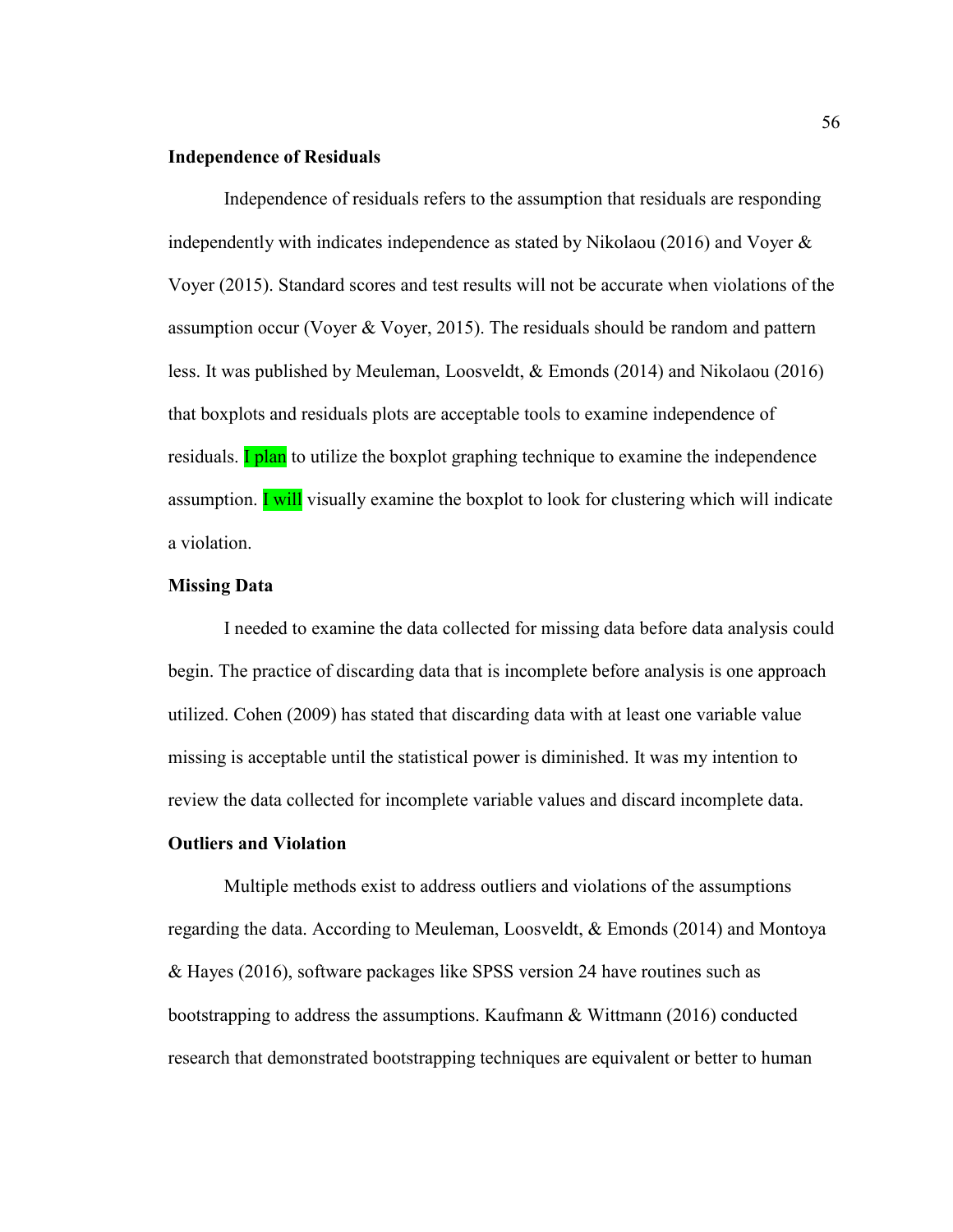judges. Based upon the wide usage of bootstrapping, it was my plan to utilize bootstrapping as a means to address outliers and violations. I did not have to utilize bootstrapping.

## **Reliability and Validity**

## **Reliability**

The establishment of reliability of a data collection instrument is crucial to the integrity of a research study. Reliability refers to the consistency, stability, and repeatability of results (Twycross & Shields, 2004). Multiples measures to assess reliability exist. According to Twycross & Shields (2004) the three primary types of reliability include: Stability, Homogeneity, and Equivalence. The data analysis process will involve an interpretation of the data which should provide an understanding of the data. Cronbach's alpha test is a generally accepted method of measuring the reliability of the instrument as stated by Leedy & Ormrod (2010) and Zhang & Yuan (2016). The instrument and resulting data were previously calculated by Todorova (2013) utilizing the Cronbach's alpha test. For the purpose of this study, the Cronbach alpha will be calculated to assess and report the reliability.

## **Validity**

Within the research ecosystem, the term validity has multiple meanings with no universally accepted definition as stated by Twycross  $\&$  Shields (2004). Flower, McKenna, & Upreti (2016) has stated that validity is determined by the consistency between two ratings of the same measurement. For the purposes of this research, validity is defined as the accuracy of the data and tool. Ensuring the validity of the data collection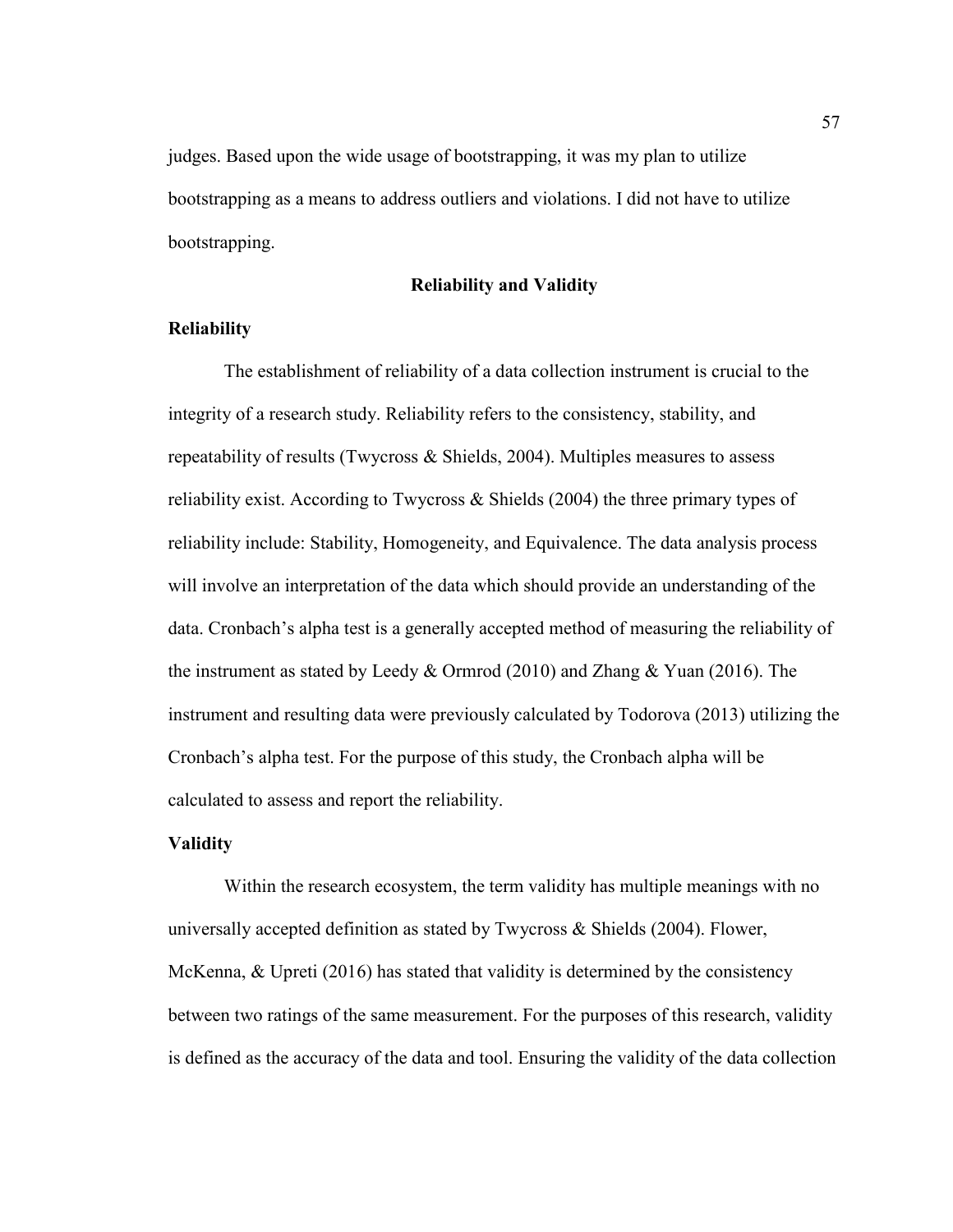instrument and data is an integral responsibility of the researcher. Hamby & Taylor (2016) stated that the assessment of validity is the most important step in research. This research study validity would be subject to two types, internal and external. It has been stated by Maggino & Facioni (2017) and Torre & Picho (2016) that internal validity refers to the verification of the validity of the results of the study from the targeted population, external validity concerns the populations outside the scope of the study. It was stated by Leedy & Ormrod (2010) and Twycross & Shields (2004) that validity specifically can be defined as the extent to which the data collection instrument measures what it is supposed to measure. The instrument that I will be utilizing was first validated by Todorova (2013) utilizing the SmartPLS software and Q-sort pilot testing.

Validity concerns must be addressed during analysis of the data itself. Statistical conclusion validity refers to the correct treatment of data in order to study variations in the observed data during data analysis as stated by Maggino & Facioni (2017). Statistical conclusion validity can be improved by incorporating randomization within the design as stated by Heyvaert, Wendt, Van den Noortgate, & Onghena (2015). Subject inattentiveness is one specific statistical conclusion validity threat to my research study. Cheung, Burns, Sinclair, & Sliter (2017) have explained that subject inattentiveness is a threat to online based surveys are often not proctored. Maggino  $\&$  Facioni (2017) has stated multiple methods including multi-variant outlier analysis exist to address statistical conclusion validity. Cheung, Burns, Sinclair, & Sliter (2017) stated that multiple methods should be utilized to detect validity concerns. I plan to address the identified threats to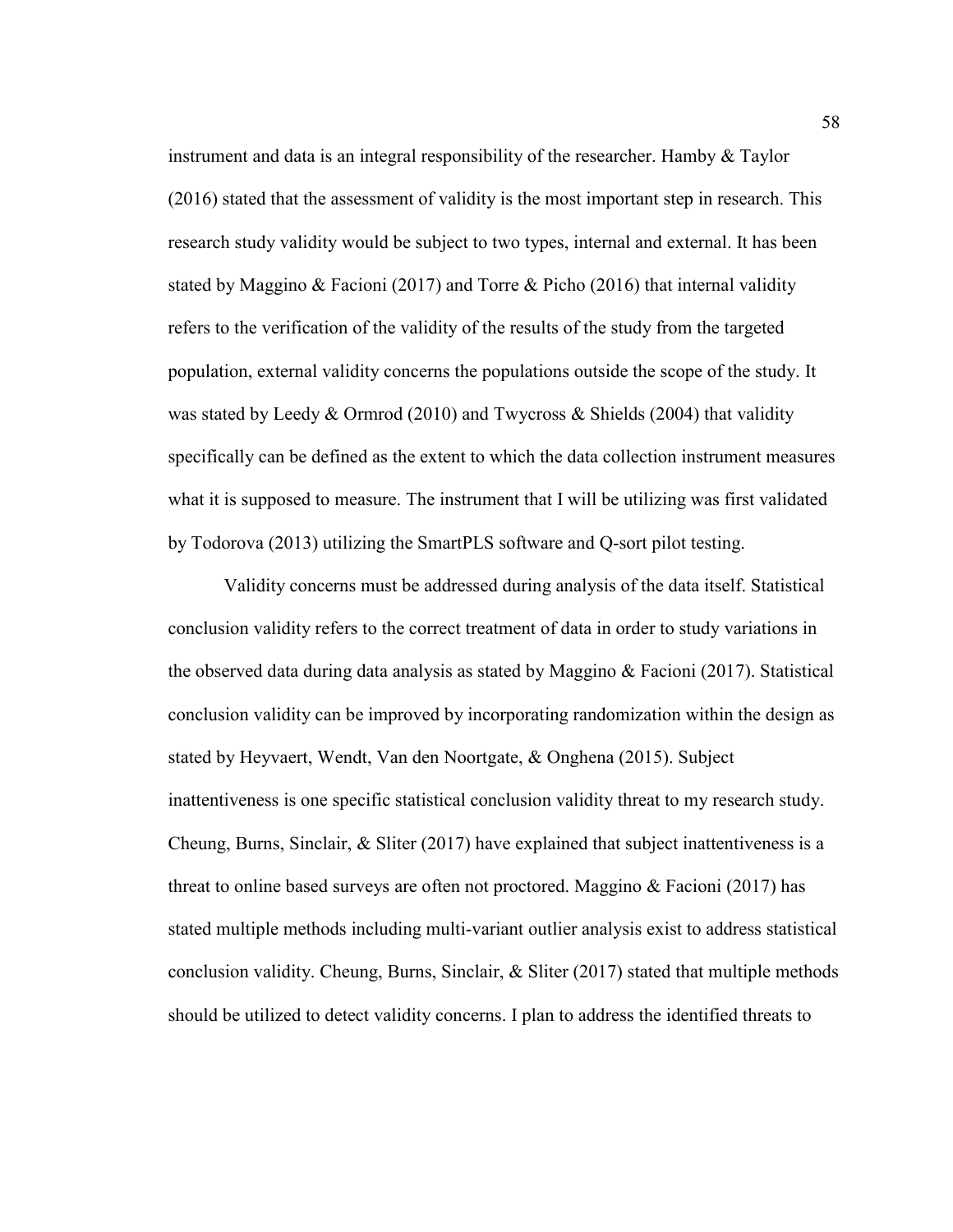statistical conclusion validity by conducting multi-variate outlier analyses as well as direct, archival, and statistical screening techniques.

For this research study I utilized a convenience sampling strategy. Convenience sampling could affect the dependent variable and produce contradictory results. It was stated by Aßmann et al., (2017) & Hamby & Taylor (2016) that sampling rations and responses are a contributing validity factor with quantitative research studies. The specific threat to this research study would be under or over-sampling of the population. To address external validity threats, I plan to limit my sample size to 82. The target of 82 is equivalent to the calculation performed within G\*Power.

## **Transition and Summary**

I used a quantitative, correlational design with multiple linear regression analysis to examine the extent and nature of the relationship between software utilizing probabilistic algorithms and lean methodology techniques has on a manufacturers cell optimization results. This research study will consist of a survey facilitated by SurveyMonkey®. The survey will consist of questions relating to the participants' demographic characteristics and lean manufacturing knowledge. Information gleaned from the study will be indicative of the role that an individual's (a) knowledge of lean, (b) usage of probabilistic algorithms, (c) tenure has in affecting cell optimization by identifying the magnitude of the relationship among the independent and criterion variables. In Section 3, I will present the study findings and identify areas for future research based on the study results.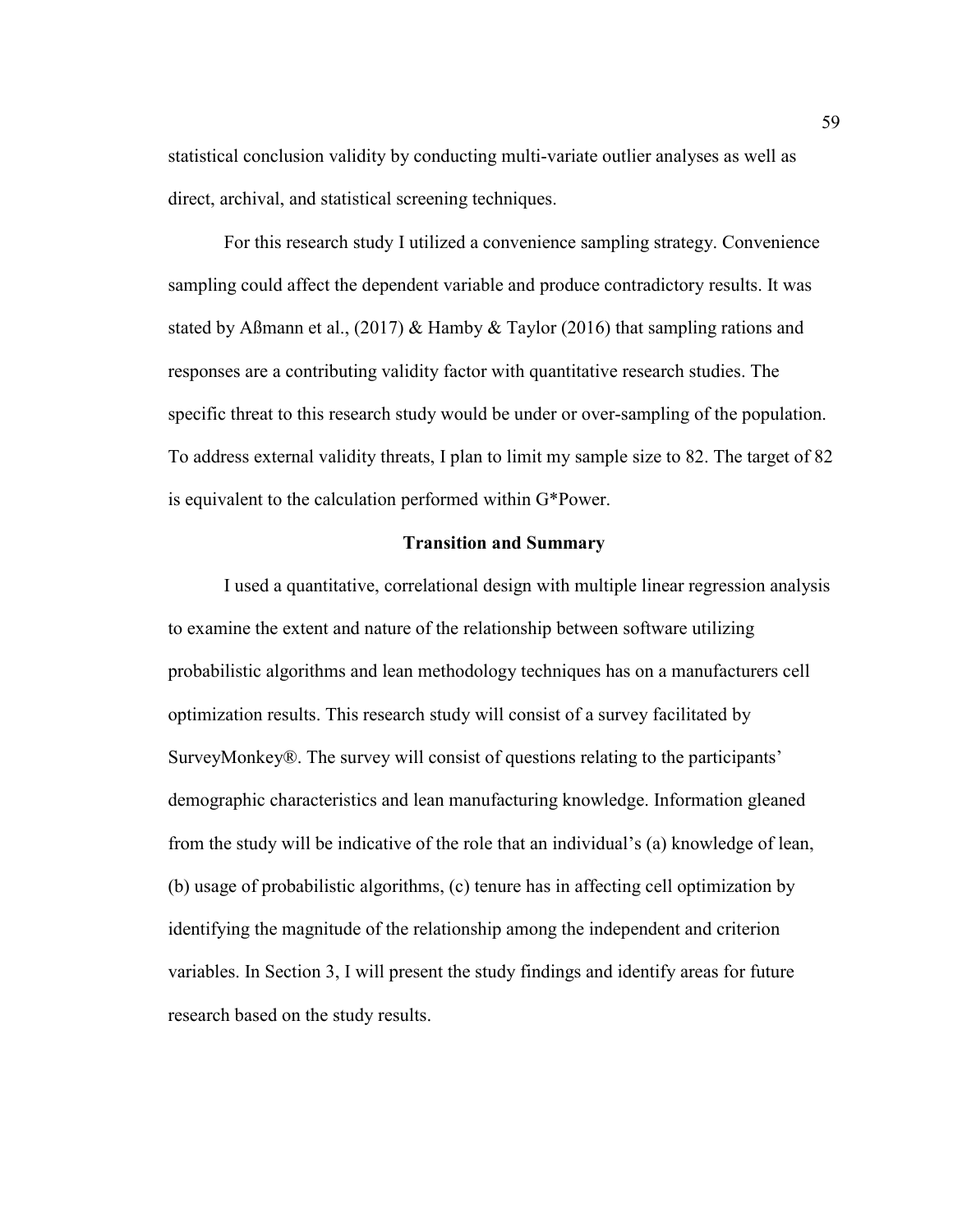Section 3: Application to Professional Practice and Implications for Change

In Section 2, I discussed the purpose statement and the role of the researcher, and described the participants, research method, research design, population sampling, data collection techniques, instrumentation, data organization techniques, data analysis, and the reliability and validity of the study. In Section 3, I present an overview of the research study and a summary of study findings. I also discuss how the findings relate to information technology practice, including the impact of the findings on systems analysts' decisions to utilize software with probabilistic algorithms. I describe the implications of my research for social change, offer recommendations for action and further study, share some reflections, and provide a conclusion.

## **Overview of Study**

The purpose of this quantitative correlational study was to examine the relationships among software utilizing probabilistic algorithms, lean methodology techniques, and a manufacturer cell optimization results.

# **Presentation of the Findings**

The data collected consisted of 118 responses. I utilized a non-probabilistic convenience sample for my study. The participants were invited through the social media platform LinkedIn. I visually scanned the data to discard incomplete responses and further assessed the data for missing responses and outliers. There were negligible missing responses, which were managed using the default SPSS likewise deletion method. Outliers were detected using the bootstrapping as set forth by Kaufmann and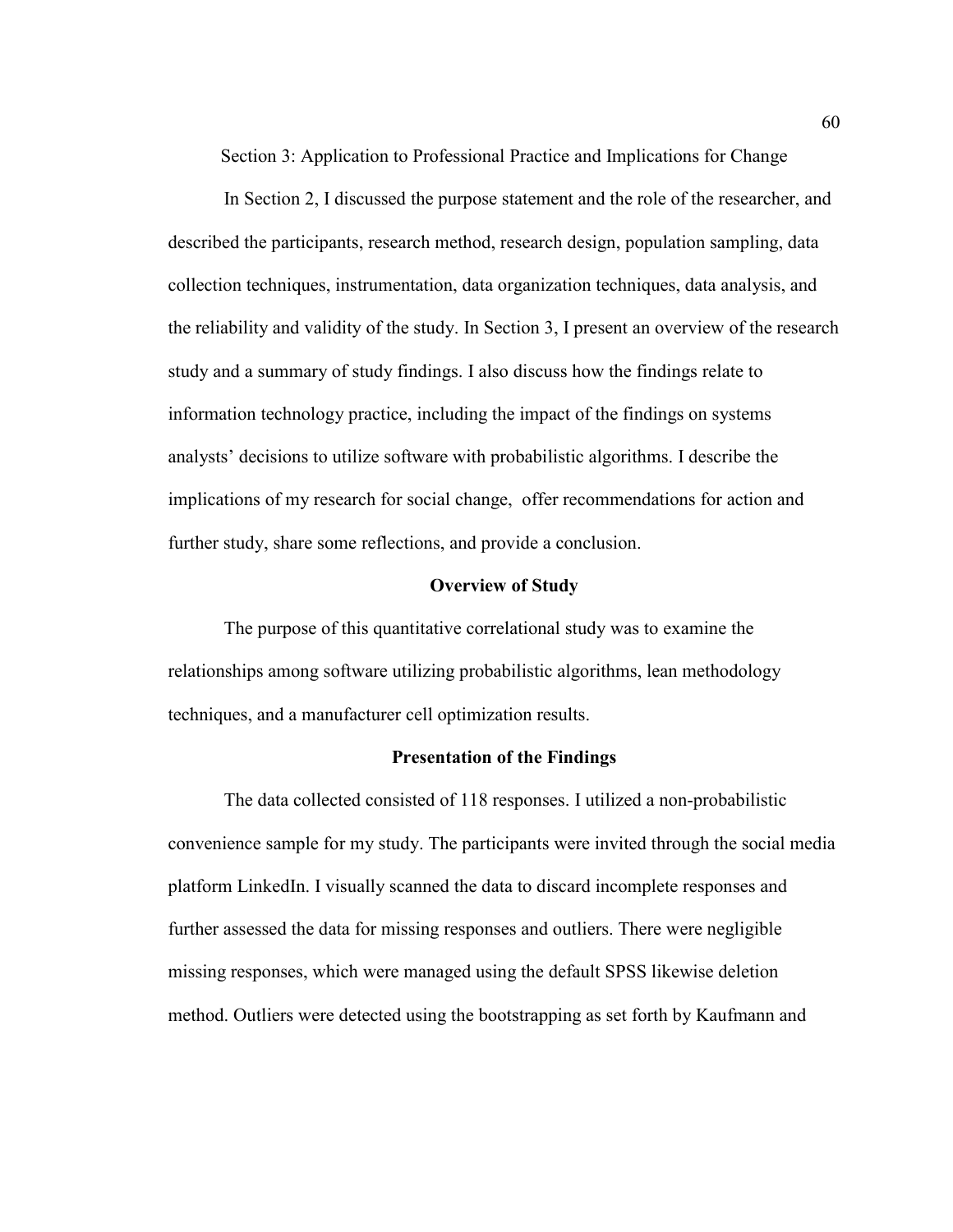Wittmann (2016). Bootstrapping techniques standardized *z* scores were calculated and then assessed for responses with values less than -3.29 or greater than +3.29.

### **Reliability Analysis**

I found it necessary to create composite scores to be used in the data analysis. I assessed the value of each composite score using Cronbach's alpha. Alpha coefficients were interpreted according to George and Mallery's (2016) guidelines, in which coefficients of .70 and above are considered acceptable, coefficients of .80 and above are good, and coefficients of .90 and above are excellent. Software utilizing probabilistic algorithms was created from the mean of 28 survey questions and had excellent reliability  $(\alpha = .905)$ . Lean methodology techniques were created from the mean of 47 survey questions and had excellent reliability ( $\alpha$  = .913). Manufacturer's cell optimization results were created from the mean of 14 survey questions and had good reliability ( $\alpha$  = .84; see Table 1).

Table 1

| Variables | Cronbach's alpha | N of items |
|-----------|------------------|------------|
|           | 905              |            |
|           |                  |            |
|           |                  |            |

### *Reliability Statistics*

*Note*. LE = Lean Methodology,  $AL =$  Algorithms,  $CO =$  Cell Optimization

## **Assumptions**

I used several tests of assumptions to assist me in validating the findings of this research study. These tests included multicollinearity, normality, linearity,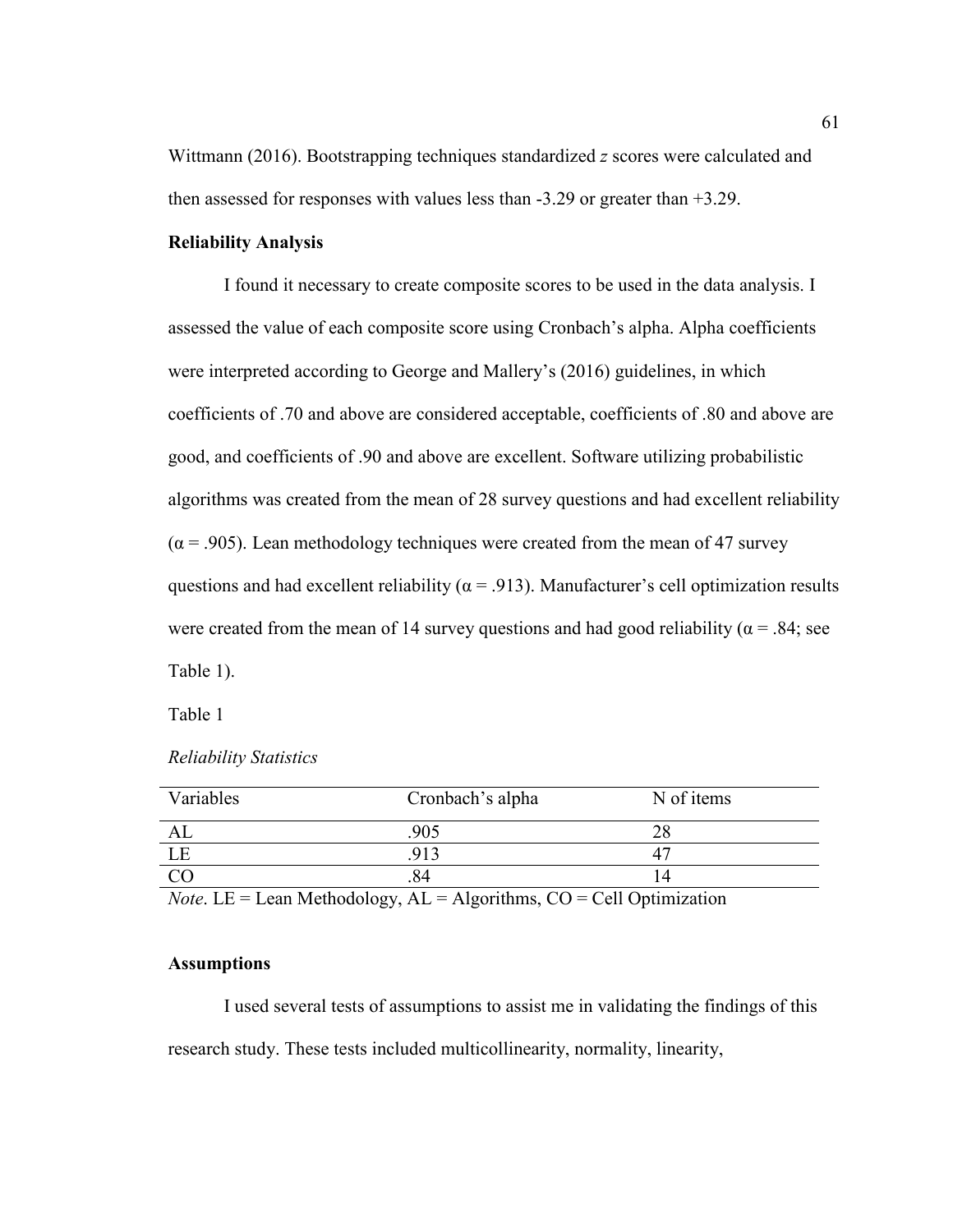homoscedasticity, outliers, and independence of residuals. I examine each of these tests and present the findings in the following sections.

**Multicollinearity**. To check for multicollinearity of the data, I employed the usage of a correlation matrix with SPSS to detect the possibility of multicollinearity (see Table 2). A Variance Inflation Factor (VIF) above 10 indicates multicollinearity (Dormann et al., 2013). Based on the Coefficients output, collinearity statistics, an obtained VIF value of 1.017, indicates that multicollinearity is not a concern.

Table 2

| Multicollinearity Test Results as Correlation Matrix Display |
|--------------------------------------------------------------|
|--------------------------------------------------------------|

| Model      | UB      | Coefficients | SВ      |         | Sig. | <b>CT</b> | <b>Statistics</b> |
|------------|---------|--------------|---------|---------|------|-----------|-------------------|
|            |         | Std. Error   |         |         |      |           | VIF               |
| Constant)  | 8.756   | 3.240        |         | 2.702   | .008 |           |                   |
| AL.        | $-.001$ | .019         | $-.006$ | $-070$  | .000 | .000      | 1.000             |
| (Constant) | $-.315$ | 1.971        |         | $-.160$ | .874 |           |                   |
| LE         | .102    | .010         | .761    | 10.649  | .000 | .983      | 1.017             |
|            | 026     | .011         | 166     | 2319    | .023 | 983       | 1.017             |

*Note*. LE = lean methodology,  $AL =$  algorithms,  $UB =$  Unstandardized B,  $SB =$ Standardized Coefficients Beta, CT= Collinearity Tolerance; Dependent Variable: CellOpt

**Normality**. I used SPSS to detect normality by checking for skewness and

kurtosis (see Table 3). Kurtosis and skew value of a normal distribution is zero (Kim,

2013). I utilized the descriptive statistics test to examine both values. Based on an

obtained Shapiro-Wilk significance value of less than .05, normality was not a concern.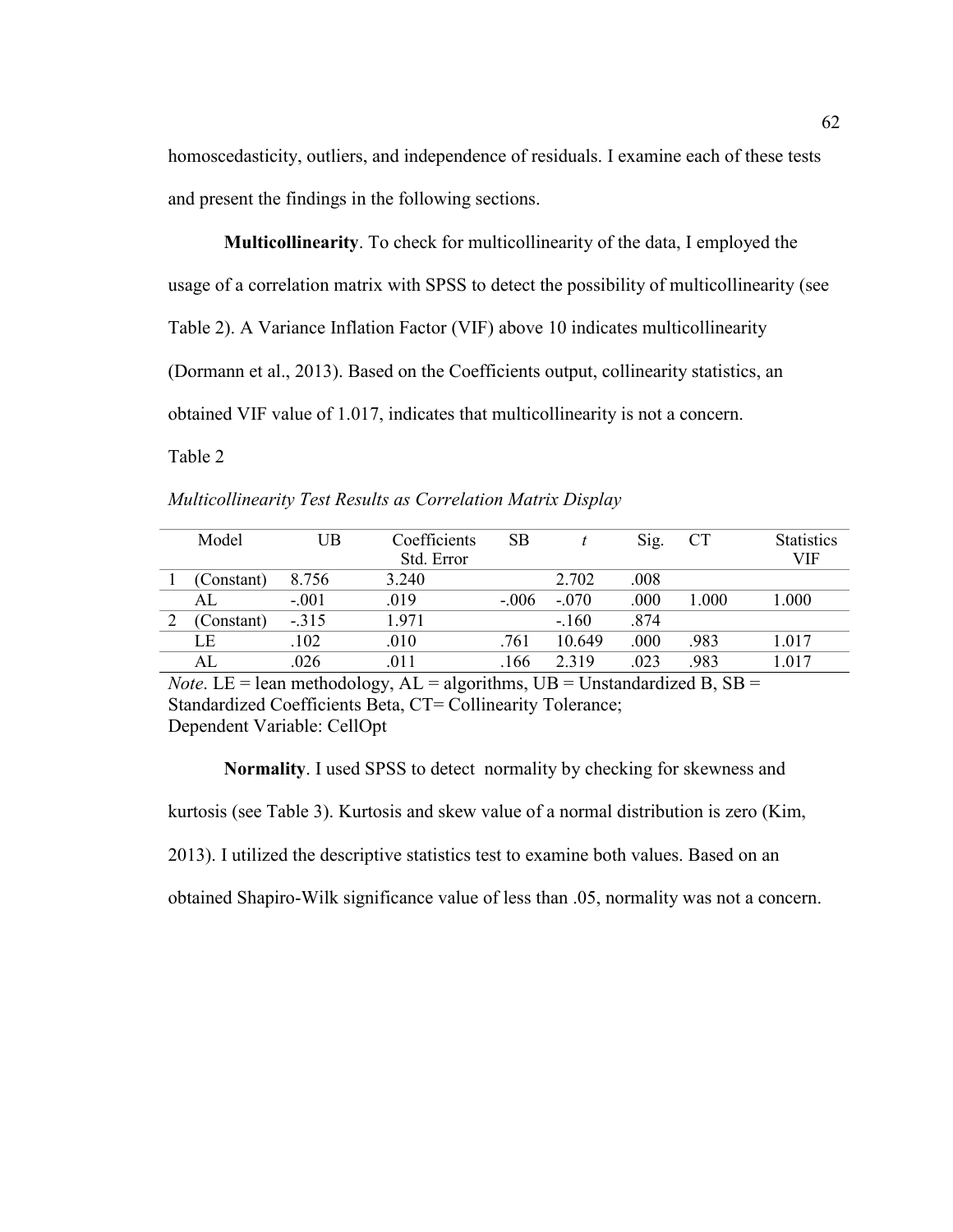# Table 3

## *Tests of Normality*

|            | Kolmogorov-Smirnov |    |      | Shapiro-Wilk |    |      |
|------------|--------------------|----|------|--------------|----|------|
| Variable   | Statistic          | Df | Sig. | Statistic    | Df | Sig. |
| Algorithms | .125               | 88 | .002 | .891         | 88 | .000 |
| Lean       | .138               | 88 | .000 | .963         | 88 | .013 |

Note. *Lilliefors Significance Correction*

**Linearity**. I created a scatterplot with SPSS to check for the possibility of linearity (see Figure 7). Visually examining a scatterplot for linearity between continuous variables and the outcome is an acceptable practice (Arendacká, 2012; Zhang, 2016). A visual inspection of the generated scatterplot in Figure 7 demonstrates a distributed set of results that are not skewed in any one direction. Therefore, this distribution of data indicated that linearity was not a concern.



*Figure 7*. Scatterplot diagram generated from SPSS.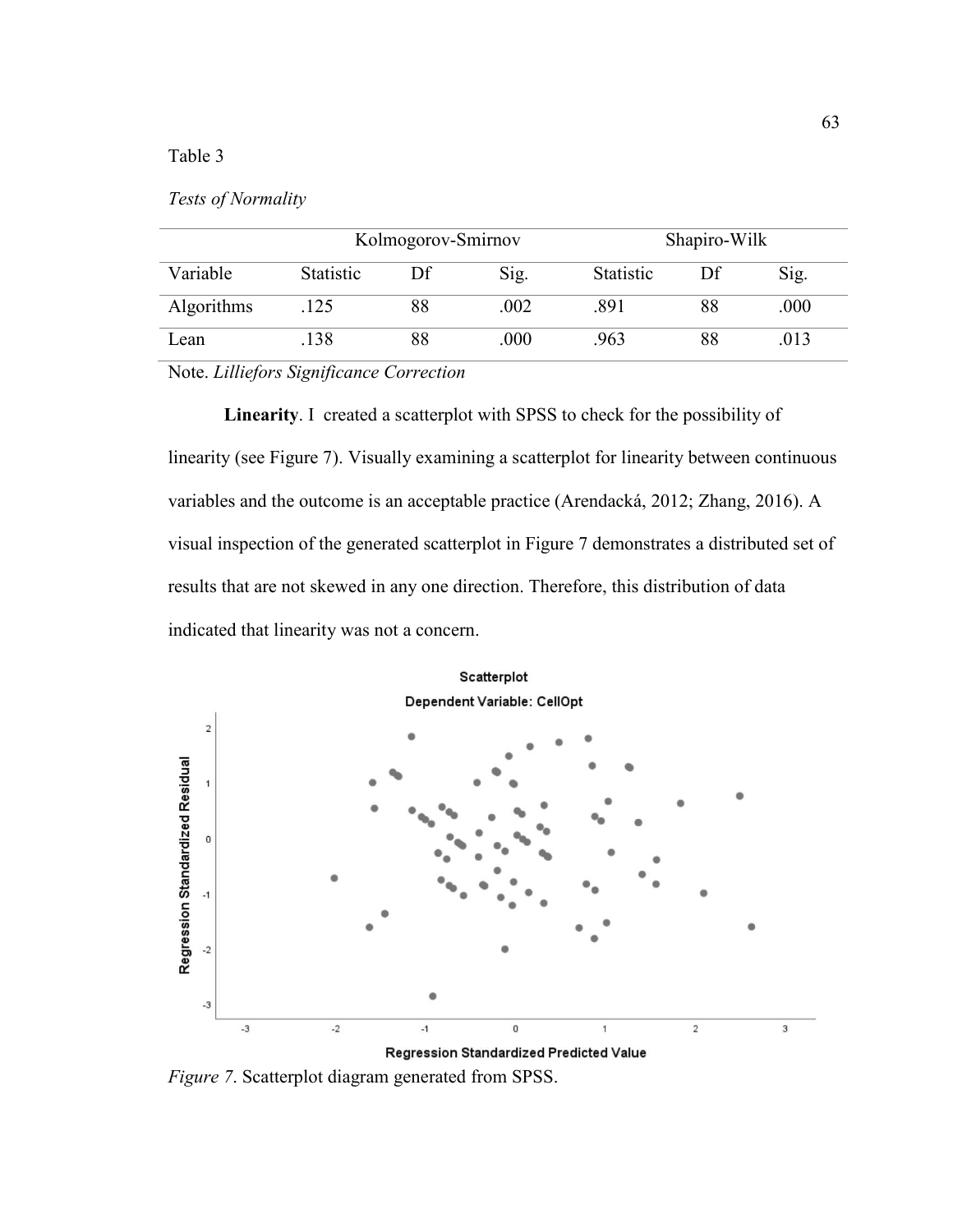**Homoscedasticity**. I used a Durbin-Watson test with SPSS to detect the

possibility of homoscedasticity (see Table 4). A statistical value between 1.5 and 2.5 indicates data that is not autocorrelated (Grégoire, 2014). Based on the Durbin-Watson test, an obtained statistic value of 1.578, homoscedasticity was not a concern.

Table 4

*Homoscedasticity Test Results as Durbin-Watson – Model Summary*

| Model |      | R2  | Adjusted $\mathbb{R}^2$ | Std. Error of the | Durbin- |
|-------|------|-----|-------------------------|-------------------|---------|
|       |      |     |                         | Estimate          | Watson  |
|       | .598 | 357 | .342                    | 3.79800           | 1.578   |

*Note*. Predictors: (Constant), Lean, Algorithms Dependent variable = cell optimization

**Independence of residuals**. I created a boxplot with SPSS to detect the possibility of linearity (see Figure 8). Boxplots and residuals plots are acceptable tools to examine independence of residuals (Meuleman, Loosveldt, & Emonds, 2014; Nikolaou, 2016). A visual inspection of the generated boxplot in Figure 8 demonstrates an even linear curve of results that are not skewed in any one direction. This distribution of data indicated that independence of residuals was not a concern.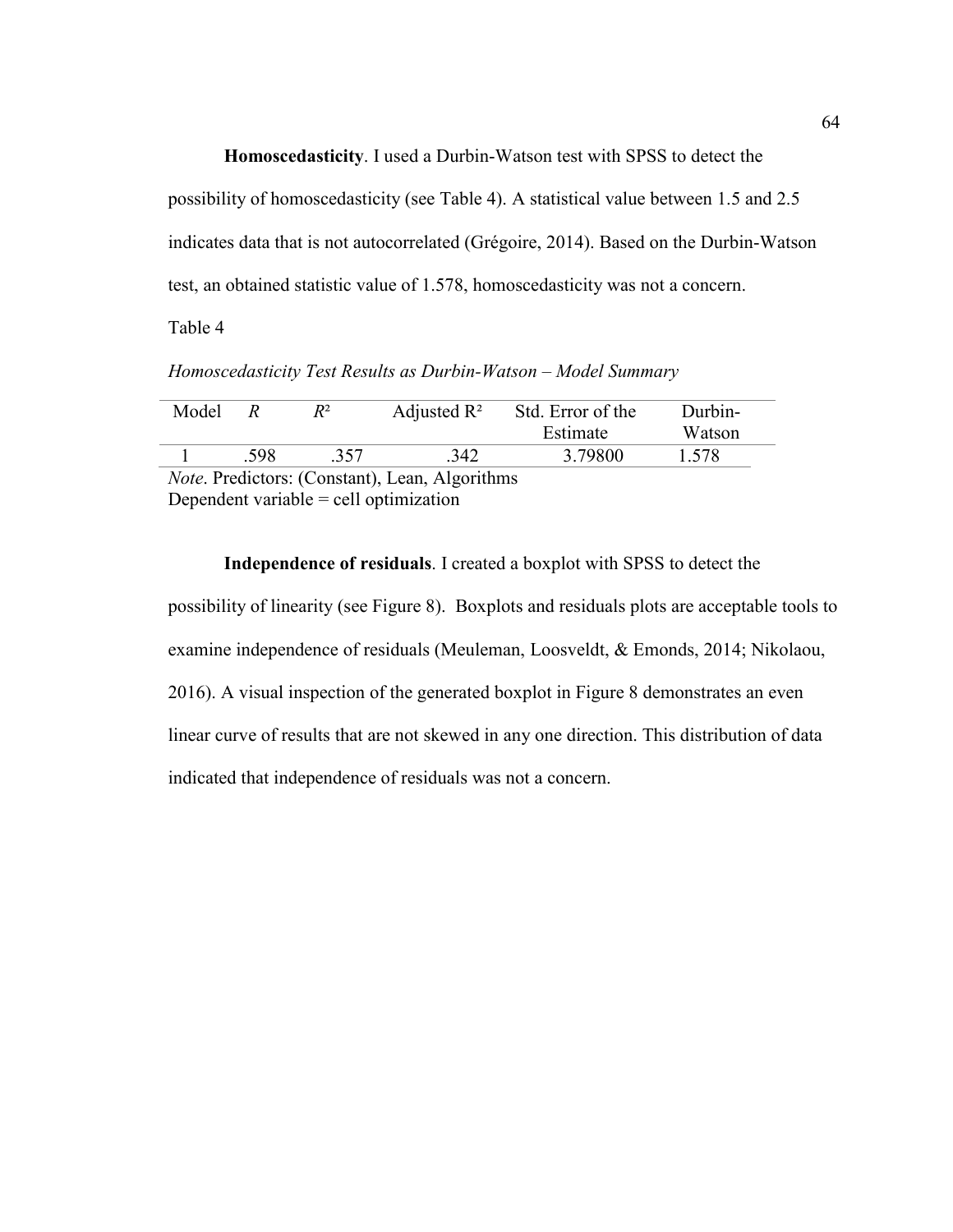

*Figure 8.* Boxplot generated by SPSS to check for independence of residuals.

# **Descriptive Statistics**

The total number of surveys completed by the participants was 118 and 28 of the surveys were removed due to missing or incorrect data. Each of the remaining surveys was fully completed and no errors were identified during the data analysis. Table 5 contains the descriptive statistics for all the survey questions. Table 6 contains the results from an ANOVA test for all the survey questions.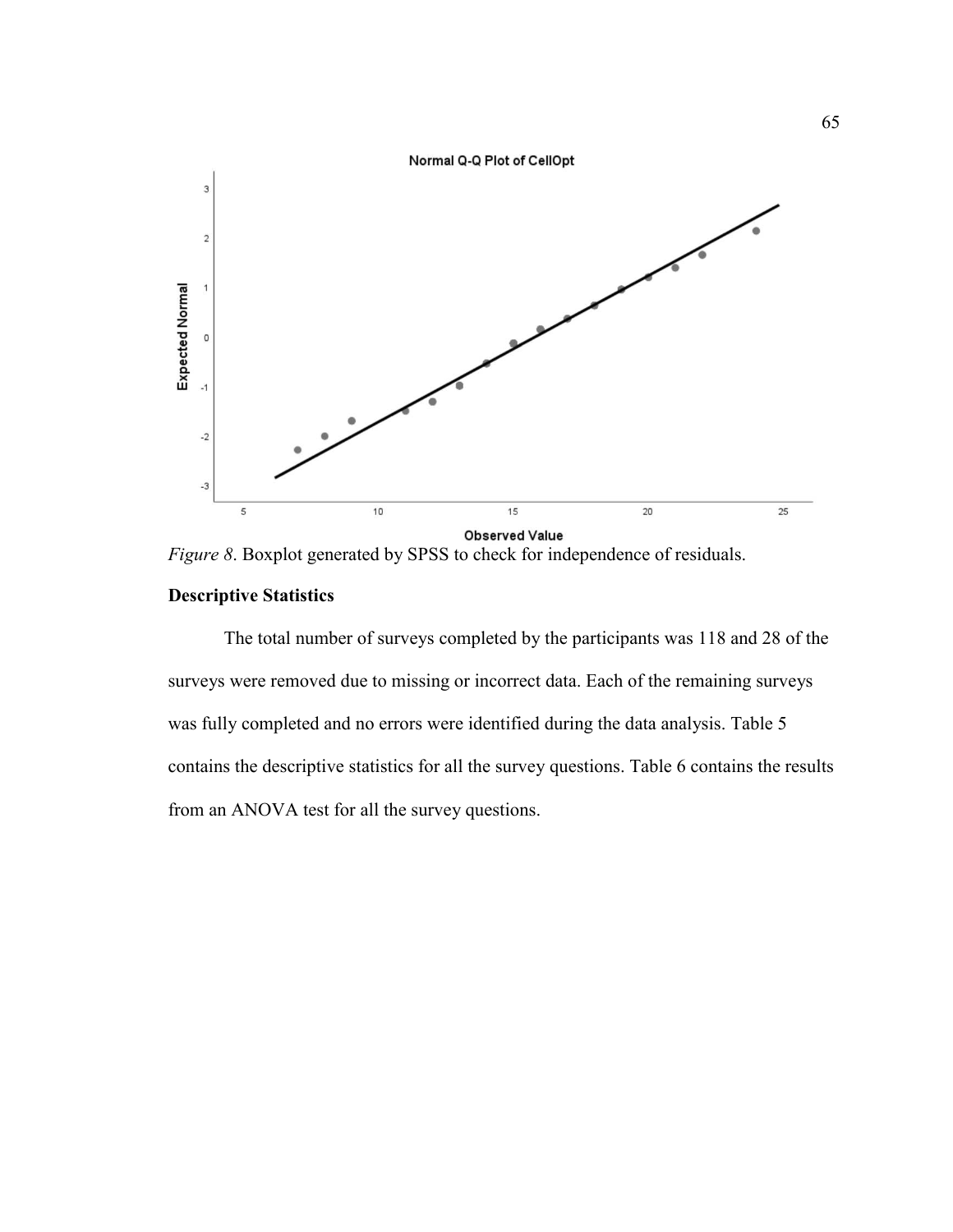# Table 5

|           | $\,N$ | Minimum    | Maximum  | M       | <i>SD</i> |
|-----------|-------|------------|----------|---------|-----------|
| Predicted | 88    | 16.4055    | 29.6409  | 22.2614 | 2.79754   |
| Value     |       |            |          |         |           |
| Residual  | 88    | $-7.24579$ | 11.68535 | .00000  | 3.75409   |
| Std.      | 88    | $-2.093$   | 2.638    | .000    | 1.000     |
| Predicted |       |            |          |         |           |
| Value     |       |            |          |         |           |
| Std.      | 88    | $-1.908$   | 3.077    | .000    | .988      |
| Residual  |       |            |          |         |           |
|           |       | .          |          |         |           |

| Means and Standard Deviations for Quantitative Study Variables |  |
|----------------------------------------------------------------|--|
|----------------------------------------------------------------|--|

*Note*. Dependent variable = cell optimization

### Table 6

# *ANOVA Test-Statistical Significance for Quantitative Study Variables*

| Model |            | ΩO       | $\boldsymbol{\mathcal{U}}$ | $\mathit{MS}$ |        |     |
|-------|------------|----------|----------------------------|---------------|--------|-----|
|       | Regression | 680.881  |                            | 340.441       | 23.601 | 000 |
|       | Residual   | 1226.107 |                            | 14.425        |        |     |
|       | Total      | 1906 989 |                            |               |        |     |

*Note*. Dependent variable = cell optimization Predictors: (Constant), Lean, Algorithms

The sample consisted of systems analysts within manufacturing organizations who were practicing lean methodology techniques within the Southwestern region of the United States. Primarily, the largest proportion were males (85.7%) in the age range of 35 – 44 (27.5%). There was a small percentage of individuals who chose to not disclose some demographic information (see Table 8).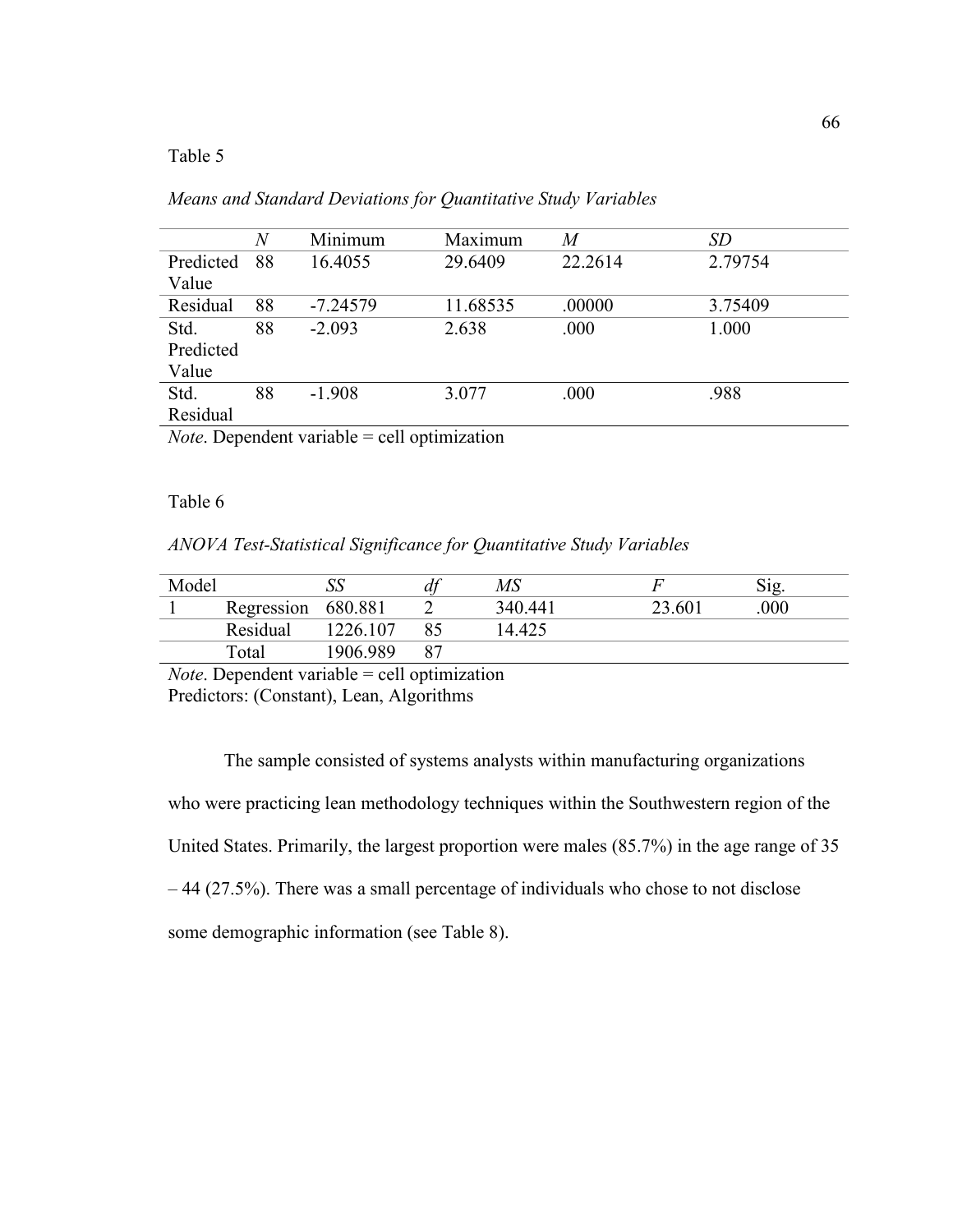Table 7

| Variable                |                                 | N              | $\frac{0}{0}$ |
|-------------------------|---------------------------------|----------------|---------------|
| Age range               | 45-54 years old                 | 15             | 16.5          |
|                         | 35-44 years old                 | 25             | 27.5          |
|                         | 25-34 years old                 | 21             | 23.1          |
|                         | 18-24 years old                 | 7              | 7.7           |
|                         | Prefer not to answer            | 22             | 24.2          |
| Gender                  | Female                          | $\overline{7}$ | 7.7           |
|                         | Male                            | 78             | 85.7          |
|                         | Prefer not to answer            | 5              | 5.5           |
| Marital status          | Single/ never married           | 1              | 1.1           |
|                         | Married or domestic partnership | 8              | 8.8           |
|                         | Widowed                         | 1              | 1.1           |
|                         | Divorced                        | 3              | 3.3           |
|                         | Prefer not to answer            | 77             | 84.6          |
| Ethnicity               | Asian/Pacific Islander          | 1              | 1.1           |
|                         | White/Caucasian                 | 82             | 90.1          |
|                         | Hispanic                        | 5              | 5.5           |
|                         | Prefer not to answer            | 2              | 2.2           |
| Uses a computer at home | Yes                             | 88             | 96.7          |
|                         | N <sub>0</sub>                  | 1              | 1.1           |
|                         | No Answer                       | 2              | 2.2           |
| Education               | Bachelor's degree               | 6              | 7.0           |
|                         | Prefer not to answer            | 64             | 70.0          |
|                         | Master's degree                 | 6              | 7.0           |
|                         | Some College                    | 15             | 16.0          |

*Frequencies and Percentages of Demographic Characteristics*

## **Multiple Regression Results**

The quantitative correlation research design was selected for this research study to examine the relationships among software utilizing probabilistic algorithms, lean methodology techniques, and the cell optimization results. I utilized a correlation design with a survey instrument for this research study. A standard multiple linear regression,  $\alpha$ = .05 (two-tailed), was used to examine the relationships among software utilizing probabilistic algorithms, lean methodology techniques, and a manufacturer cell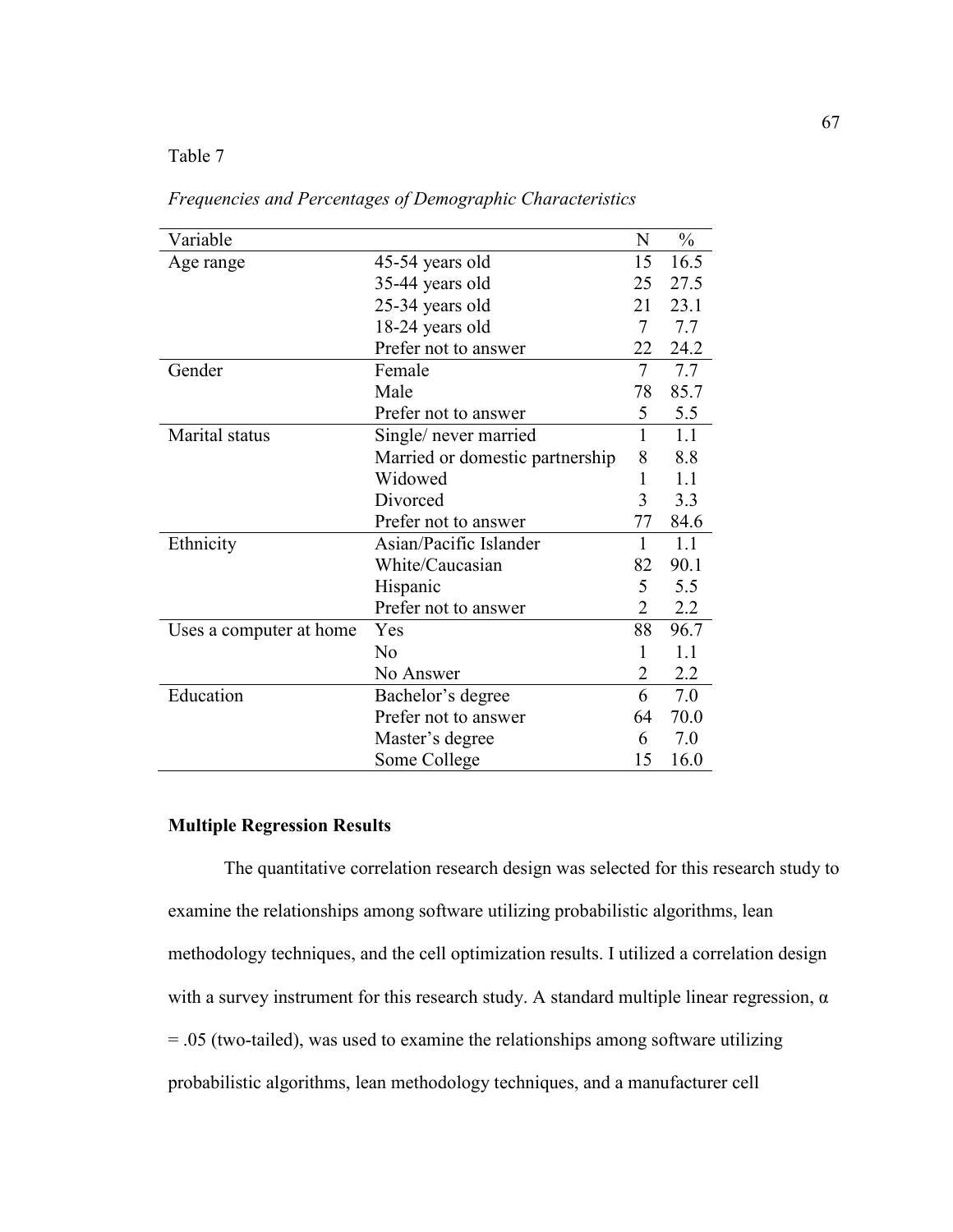optimization results. The independent variables were the modeling software utilizing probabilistic algorithms and the lean methodology techniques. The dependent variable was the cell optimization results. The null hypothesis and alternative hypothesis were:

Null Hypothesis  $(H<sub>0</sub>)$ : There is no statistically significant relationship between software utilizing probabilistic algorithms, lean methodology techniques, and the cell optimization results.

Alternative Hypothesis  $(H_1)$ : There is a statistically significant relationship between software utilizing probabilistic algorithms, lean methodology techniques, and the cell optimization results.

The results of the overall regression model were significant with both variables showing the ability to predict the cell optimization variable. Although both variables demonstrated this ability, lean methodology techniques were shown to be four times more likely than probabilistic algorithms to predict cell optimization results. A multiple linear regression was utilized to predict cell optimization results based on probabilistic algorithms and lean methodology techniques. The multiple linear regression model was: Cell Optimization =  $-.001 * AL + .120 * LE + .8.756$ . The results of the overall regression model were significant,  $(F(2, 85) = 23.601, p < .000)$ , with an  $R^2$  of .357. Table 8 shows the results of the multiple linear regression analysis. The model showed an adjusted  $\mathbb{R}^2$  of our model is .342 with the  $\mathbb{R}^2 = 0.357$ . The *F* value is significant (see Table 9). Therefore, the null hypotheses can be rejected.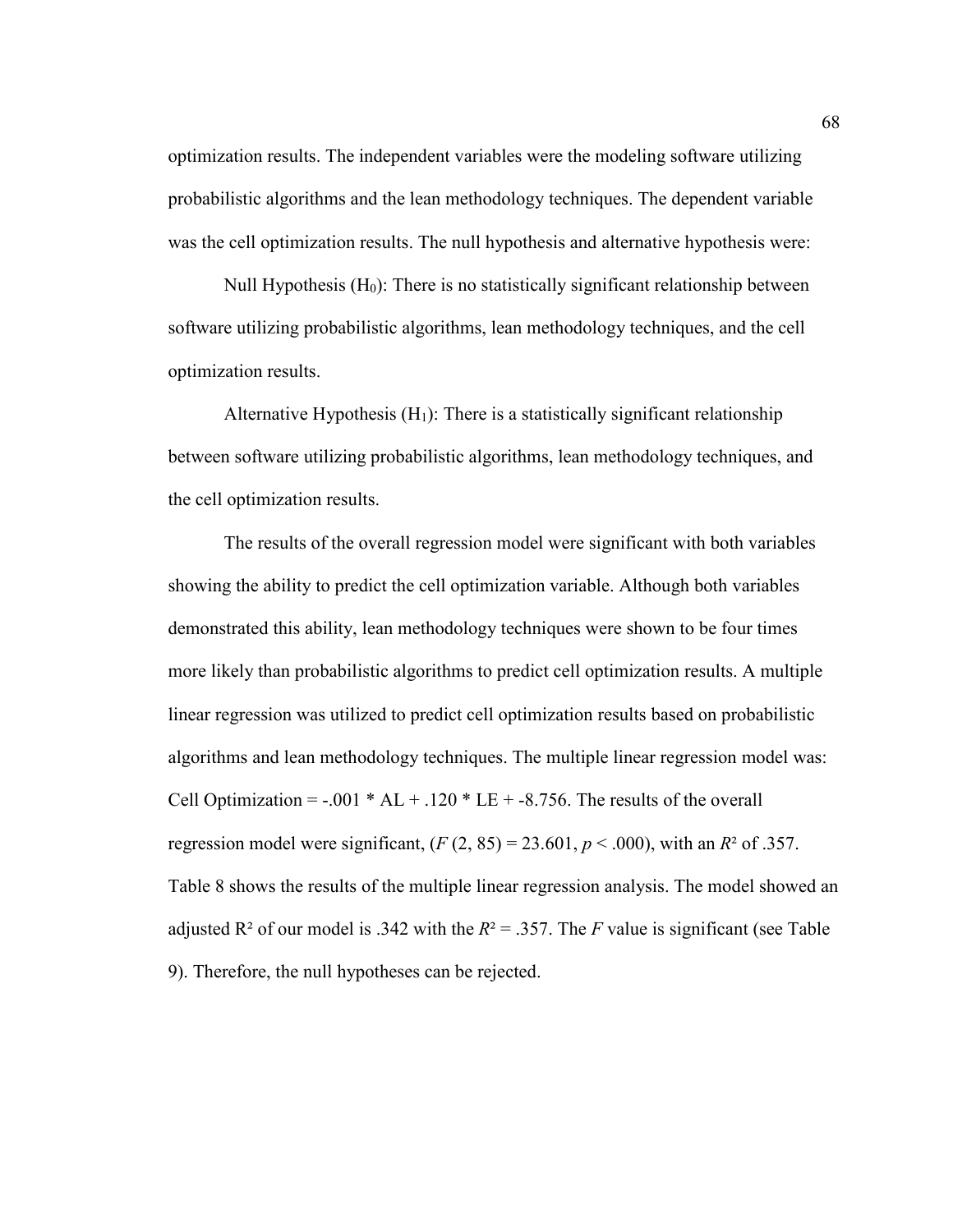#### Table 8

*Results of the Regression Analysis – Model Summary*

| Model |     | P2  | Adjusted $R^2$ | Std. Error of the | Durbin- |  |
|-------|-----|-----|----------------|-------------------|---------|--|
|       |     |     |                | Estimate          | Watson  |  |
|       | 598 | 357 | .342           | 3.79800           | 1.578   |  |

*Note*. Predictors: (Constant), Lean, Algorithms Dependent variable = Cell Optimization

#### Table 9

*ANOVA Test - Statistical Significance for Quantitative Study Variables* 

| Model |                    |          | $\mu$ | MS      |        | Sig |
|-------|--------------------|----------|-------|---------|--------|-----|
|       | Regression 680.881 |          |       | 340.441 | 23.601 | 000 |
|       | Residual           | 1226.107 |       | 14.425  |        |     |
|       | Total              | 1906.989 |       |         |        |     |
| $ -$  |                    | .        | _____ |         |        |     |

*Note*. Dependent variable = Cell Optimization Predictors: (Constant), Lean, Algorithms

**Theoretical conversation on findings.** After analyzing the data that I collected from the survey I was able to show that a relationship did exist between the combined values of software utilizing probabilistic algorithms and lean methodology techniques has on a manufacturers cell optimization results. Goodhue and Thompson (1995) have defined a *fit* as the meeting of the requirements of a task. Task-technology fit is the degree to which a technology may assist an individual or group in the performance of tasks. The positive relationship between the variables aligns to the Task-technology fit allowing for the fitness of the technology to the task. The findings of the data collected from the research align with research data published by Fadzly, Saad,  $\&$  Shayfull (2017). Fadzly, Saad, & Shayfull published that cellular optimization results are more successful when utilizing simulation software.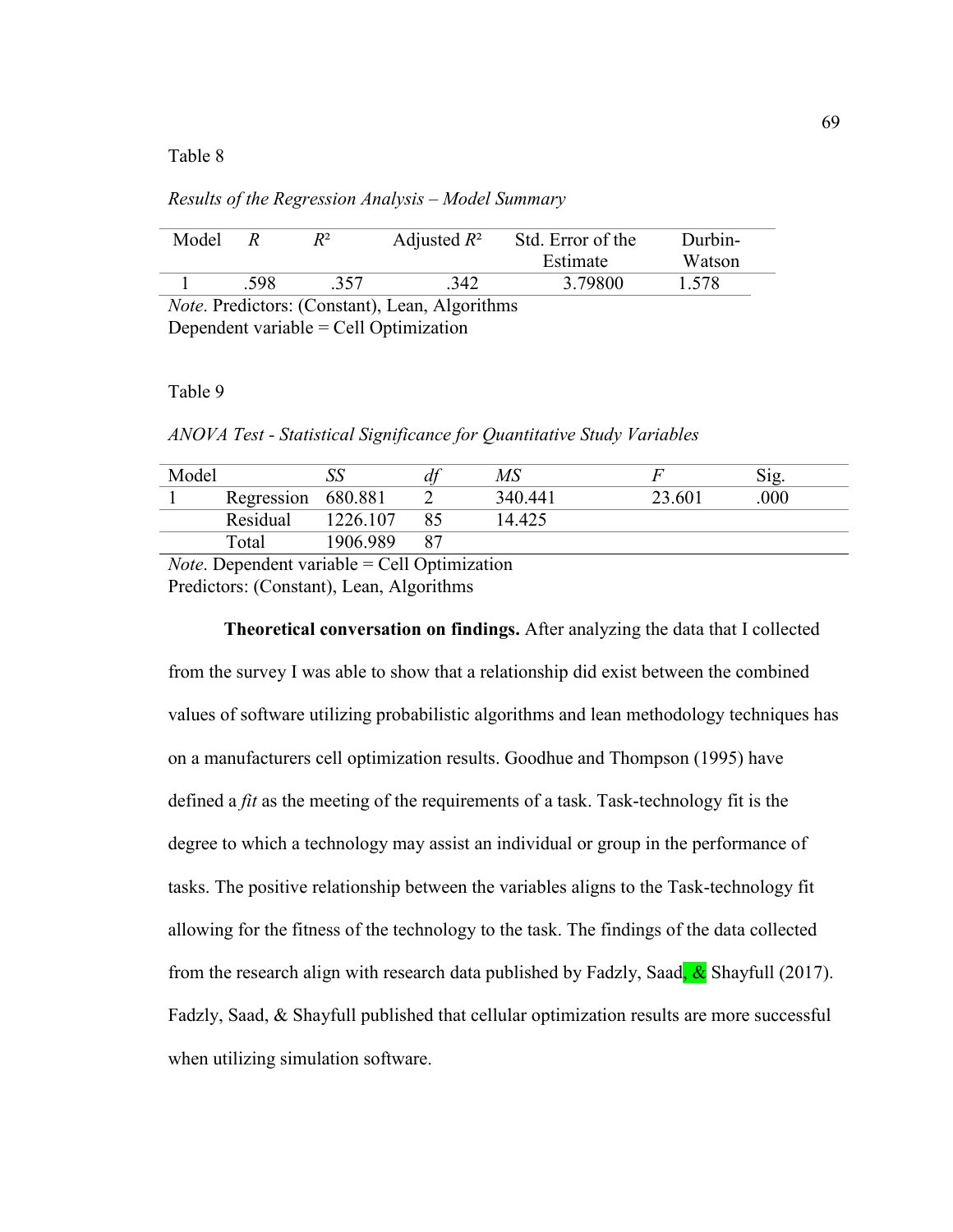An examination of published literature has showed that studies performed to examine performance management of manufacturing organizations the results have showed a positive relationship between lean methodology techniques and perceived performance results. Karim, Tuan,  $\&$  Kays (2016) and Omogbai and Salonitis (2016) conducted research that included lean methodology techniques and organizational performance. Organizational effectiveness and efficiency were found to be increased when implementing lean methodology techniques as stated by Karim, Tuan, & Kays. Omogbai and Salonitis found that performance measured increased by when lean methodologies were implemented over conventional manufacturing methods. Similarly, in my study, the data analysis found a positive relationship software utilizing probabilistic algorithms and lean methodology techniques has on a manufacturers cell optimization results.

Research was conducted by Gündüz (2015) and that exposed the belief that current methods of lean manufacturing performance measurement techniques have not advanced significantly from early lean assessment tools. This assessment by Gündüz aligns with my research results that state that lean methodology techniques is four times more likely to predict cell optimization results than probabilistic algorithms. Specifically, Gündüz evaluated the relationship of value stream mapping and organizational performance through the usage of a box score. Gündüz found that the usage of value stream mapping and a box score could have long-term performance benefits. This study supports the literature that lean methodology techniques can have a positive relationship with performance-oriented variables.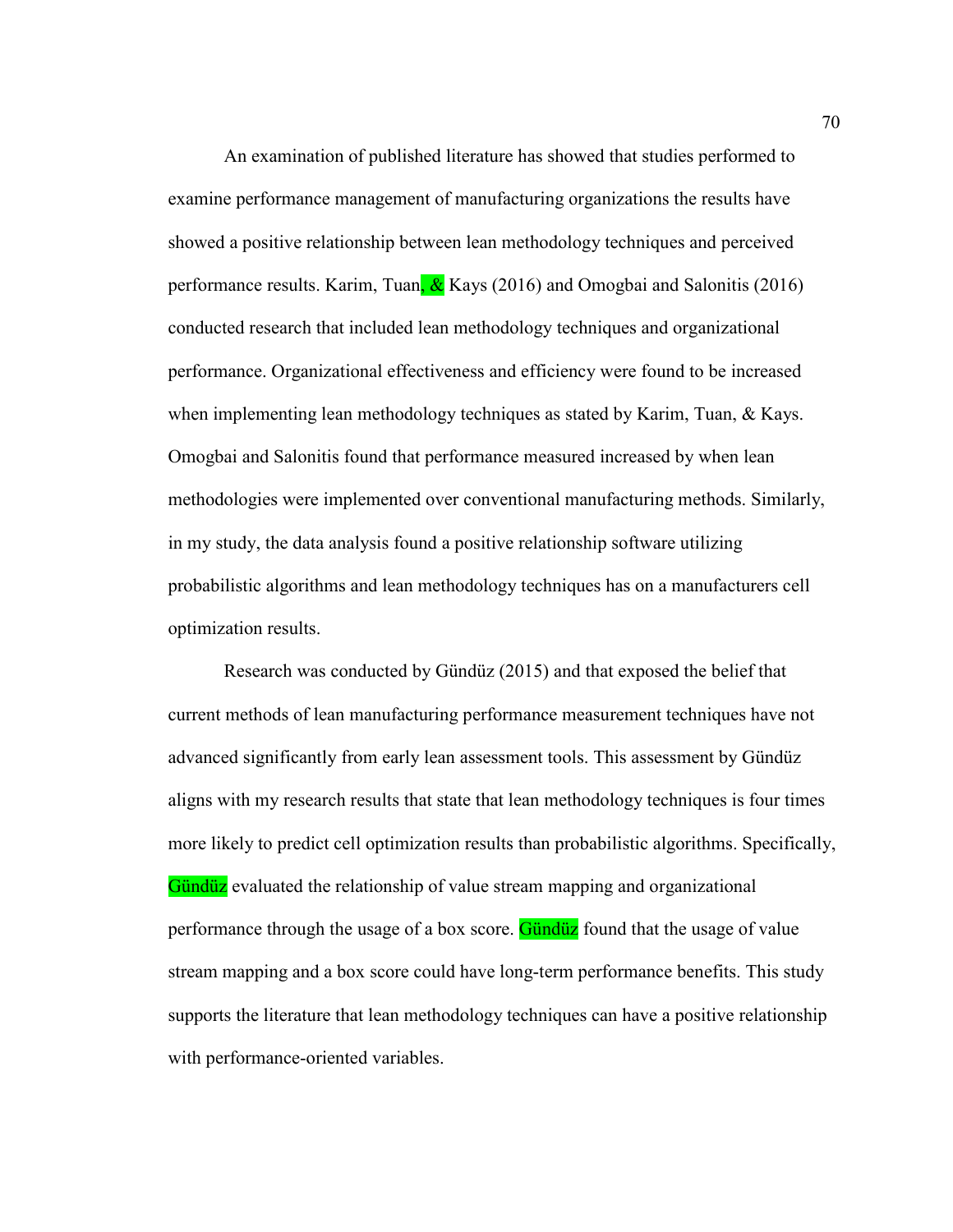The impact of lean manufacturing techniques within organizations has been studied from multiple facets. Researchers such as Zhu and Lin (2017) have studied the impact of introducing lean manufacturing techniques combined with research and development and the overall impact on company value. Zhu and Lin stated that the data analysis demonstrated a positive increase in overall value. This is also similar to the type of significant positive relationship found in my study between the variables of probabilistic algorithms and lean methodology and cell optimization results. Research was conducted by Dotoli et al., (2015) to understand the impact of lean manufacturing techniques on warehouse performance. The research utilized a case-study to examine the usage of lean manufacturing techniques, a warehouse management system, and overall warehouse performance. The analysis of the case-study demonstrated an improvement in multiple key areas. My research found a similar positive relationship between similar variables while focusing on optimization. Dotoli et al., have called for further research with automated controls that utilizes historical data. This type of software could utilize probabilistic algorithms.

The usage of software utilizing software utilizing probabilistic algorithms and lean methodology has been evaluated by multiple researchers. Chen and Chiu (2017) and Chen and Wang (2016) conducted experimental research to simulate manufacturing environments that would enable streamlined improvement for manufacturing task estimation. The research conducted by Chen and Wang consisted of simulation tasks that would optimize the estimation accuracy of tasks. Chen and Wang found that the usage of simulation tasks surpassed six existing methods for manufacturing task estimation. Chen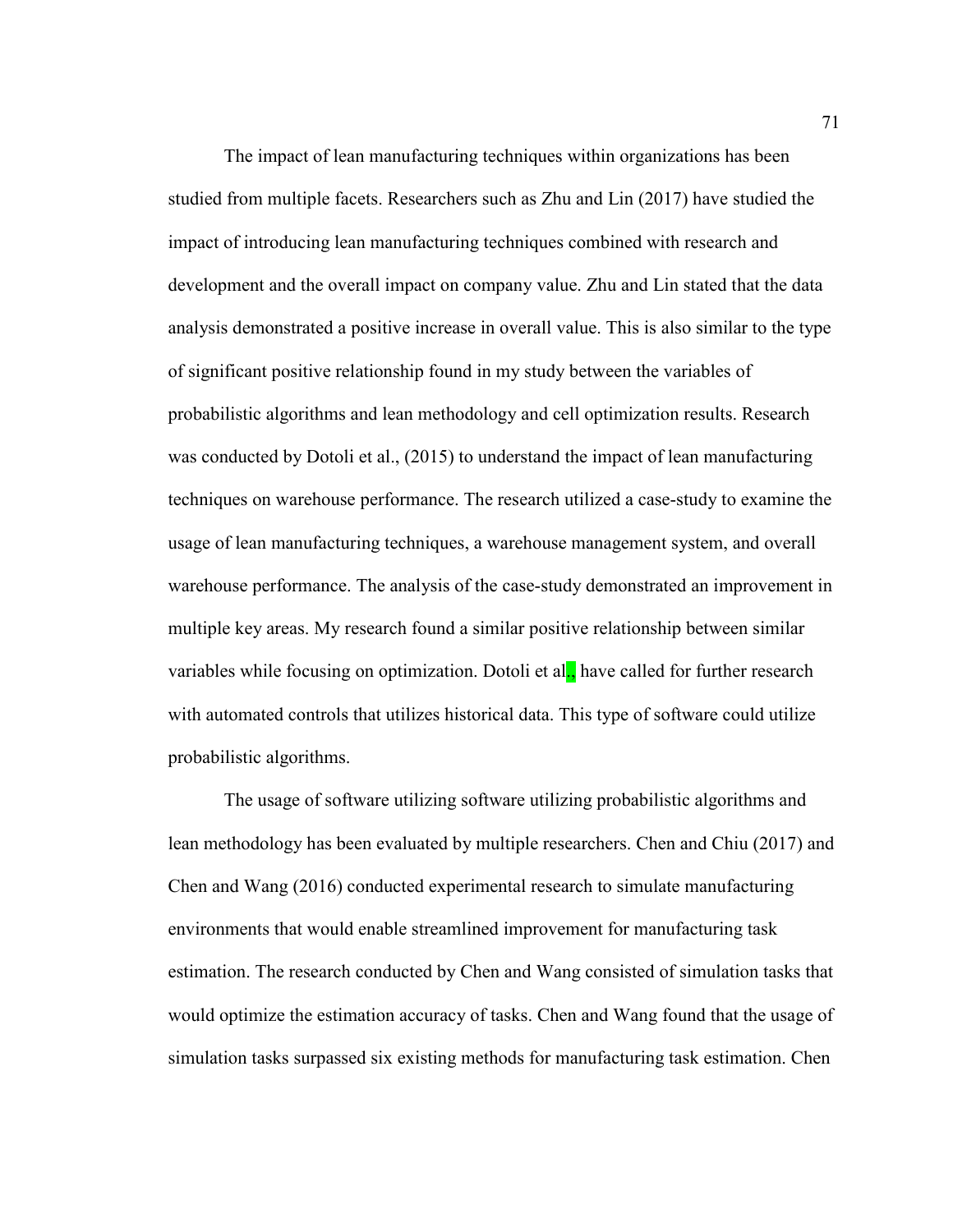and Chiu compared cloud-based manufacturing simulation to existing methodologies of manufacturing simulation. The research utilized an extensive database containing probability distributions to simulate the manufacturing operations. Chen and Chiu found that their model had greater performance optimization compared to existing methods. This study supports the literature that simulation-oriented variables can have a positive relationship with manufacturers cell optimization results.

### **Applications to Professional Practice**

This quantitative correlational study aimed at examining the relationship between software utilizing probabilistic algorithms and lean methodology techniques has on a manufacturers cell optimization results. The outcomes of this study provided options and suggestions to current and future research studies by illustrating the gaps in current skills, training, and direction for systems analysts in manufacturing organizations. This insight may allow systems analysts to provide their management with the necessary conclusions regarding skillsets required to implement software utilizing probabilistic algorithms and lean manufacturing techniques to improve cell optimization results.

Social and professional interactions may also influence the adoption of software utilizing probabilistic algorithms as well as lean methodology techniques to influence cell optimization. Certain lean techniques such as Six Sigma can provide professional social interactions such as user groups and conferences for systems analysts. Additionally, the system analyst's social network might include friends, colleagues at other manufacturing organization which practice lean methodology techniques. These interactions might allow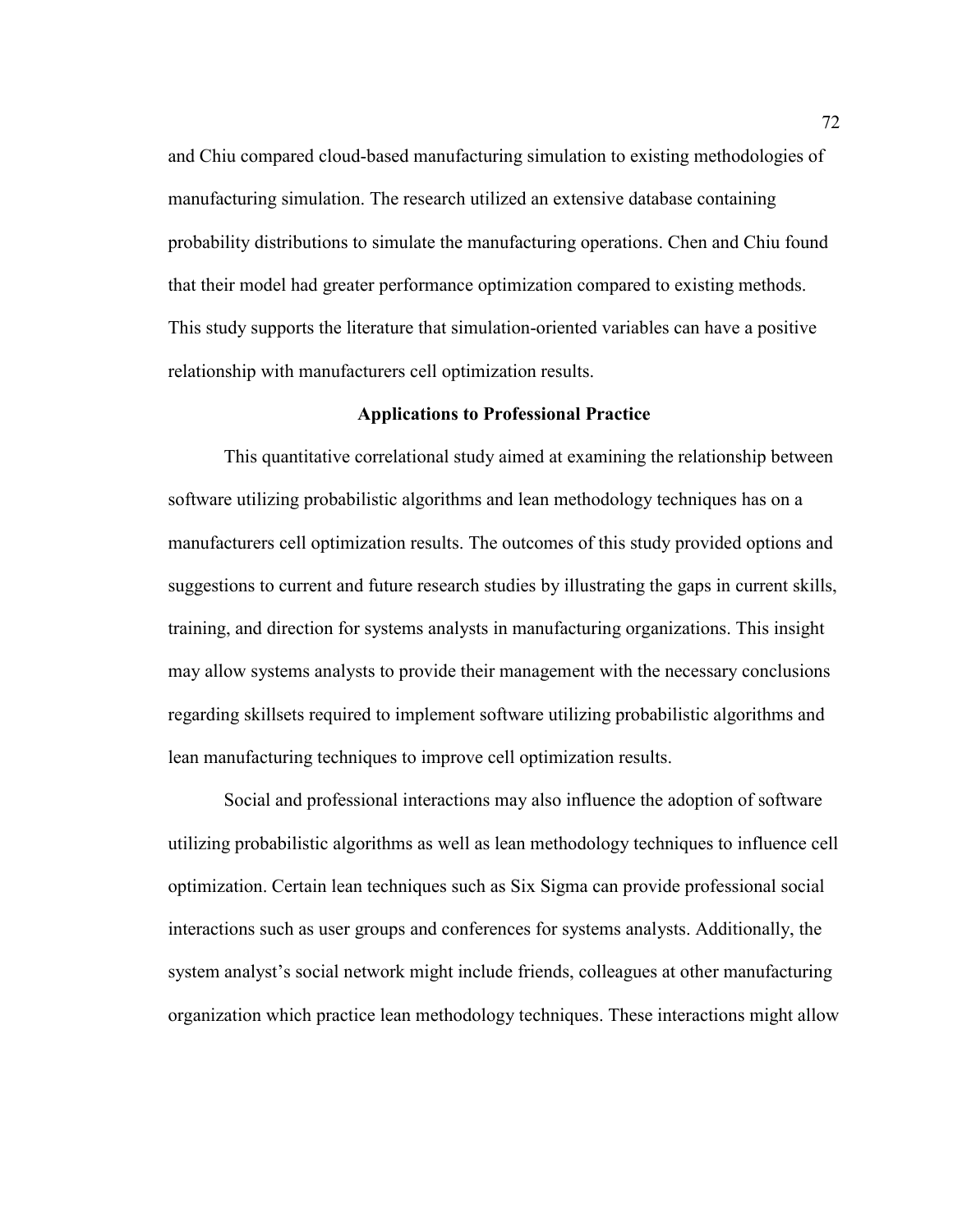for discussions on software utilizing probabilistic algorithms as well as lean methodology techniques to influence cell optimization.

Regarding cell optimization, the implications of this study are clear. Noktehdan, Seyedhosseini, and Saidi-Mehrabad (2016) stated that the most significant opportunity within manufacturing for algorithmic approaches is cellular manufacturing. The data collection from this research study has provided insight into positive relationships among software utilizing probabilistic algorithms and lean methodology techniques and a manufacturers cell optimization results. Systems analysts working in manufacturing organizations that practice cellular optimization could look towards the inclusion of software utilizing probabilistic algorithms to enhance cell optimization.

### **Implications for Social Change**

This quantitative correlational study aimed at examining the relationship between software utilizing probabilistic algorithms and lean methodology techniques has on a manufacturers cell optimization results. The findings of this study may contribute to society through the potential to bring sustainable economic improvement to impoverished communities through implementation of efficient manufacturing solutions with lower capital expenditures. The ability for impoverished communities to implement these solutions could result in localized job creation. Furthermore, increased job creation could create a positive economic shift and increased discretionary spending. These benefits could increase the economic standing of the overall community.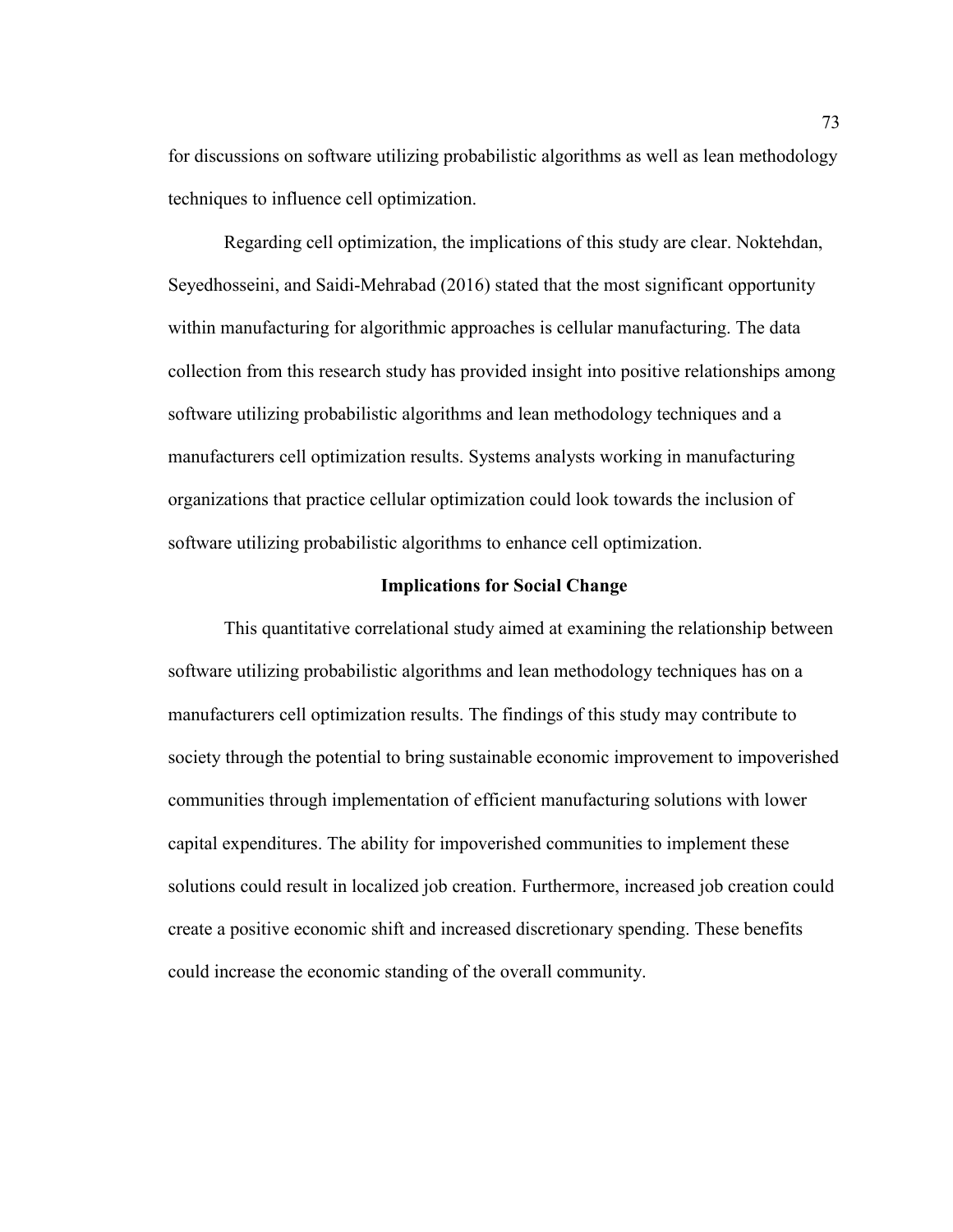#### **Recommendations for Action**

The purpose of this quantitative correlational study was to examine the relationship between software utilizing probabilistic algorithms and lean methodology techniques has on a manufacturers cell optimization results. The results of this research study are a request for systems analysts to investigate software that utilizes probabilistic algorithms coupled with the usage of lean methodology techniques when seeking to improve cell optimization. This study provides a review of the relationship between software utilizing probabilistic algorithms and lean methodology techniques has on a manufacturers cell optimization results. Systems analysts that already utilize lean manufacturing techniques may start by getting familiar with software that utilizes probabilistic algorithms.

Organizations that do not already utilize lean manufacturing techniques should first become familiar with the lean methodology techniques. Suggested lean methodology techniques to implement are noted in the Review of the literature within Section 1 including: Just in Time, Lean Six Sigma, and value stream mapping.

#### **Recommendations for Further Study**

This research study is subject to some limitations. First, I located companies that were identified through the U.S. Census Bureau as manufacturing organizations within the Southwestern region of the United States. Utilizing those company names, I recruited participants through social media channels, namely LinkedIn® to solicit analysts either working or had previously worked at those companies. The primary assumption of this research study was that respondents will be truthful and thoughtful in their responses.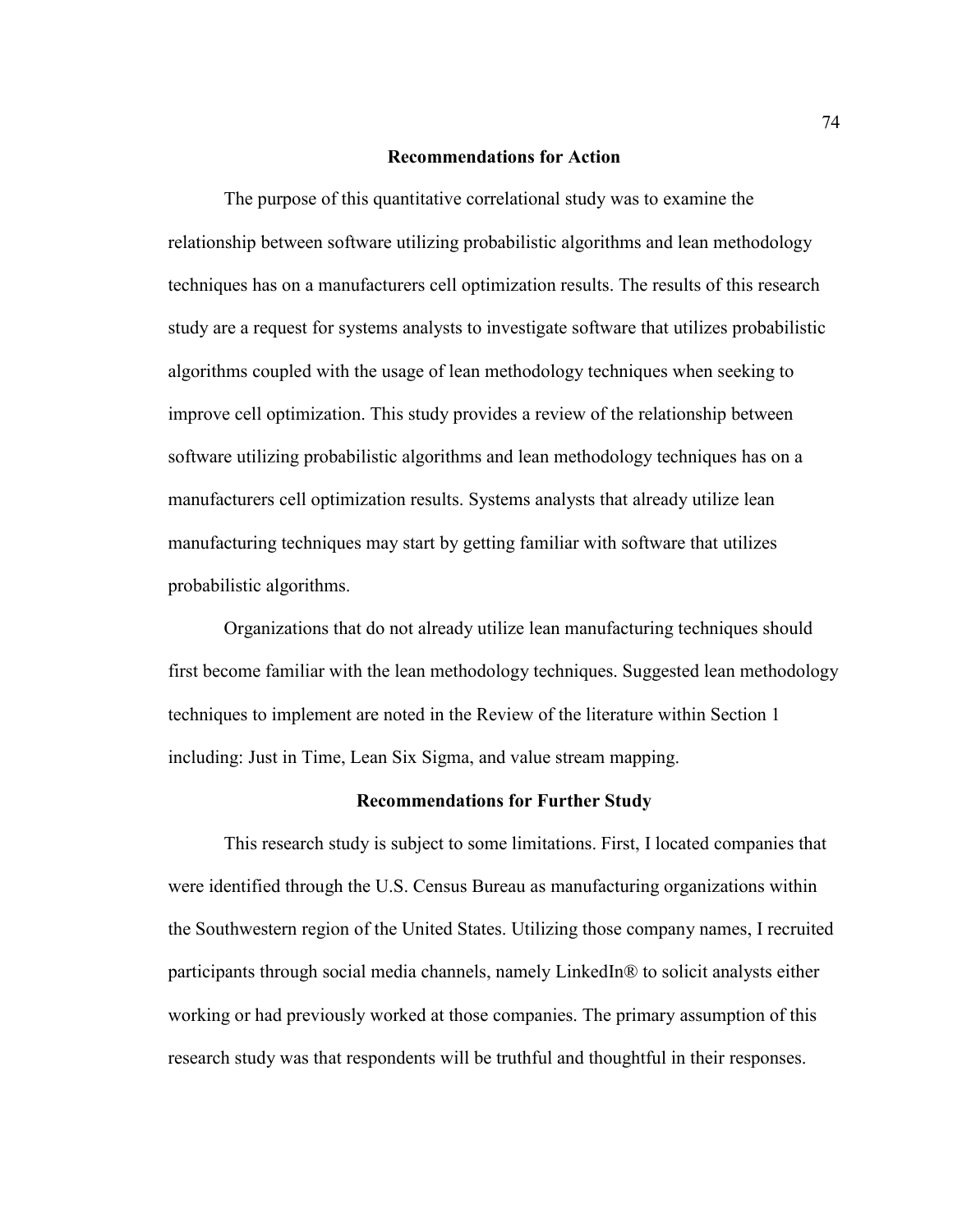Although the demographic of the population of this study rests in the information technology business sector, recruiting through a social media tool, may have had an influence on the survey responses. Nevertheless, the sample population of this study was compliant with Walden IRB requirements as related to the data collection. Furthermore, I did not collect any personal identification of any participants, guaranteeing anonymity, which could have led to biased survey responses. Furthermore, I relied on the geographic location of the respondents and the organizations, and the classification of these organizations as manufacturing companies for which the participants worked for as provided in LinkedIn®. Despite this limitation, I found statistically significant positive results for the variables measured in this research study.

Through the analysis of the data collected I discovered in this study that the combination of software utilizing probabilistic algorithms and lean methodology techniques had a statistically significant positive impact on cell optimization results. However, others researchers could undertake future studies an investigation on the relationship between the different types of probabilistic algorithms and the individual lean methodology techniques and behavior in other geographical areas. It was stated by Shih, Lai, & Cheng (2015) that the adoption of new technology does not guarantee an increase in productivity. Further research could explore if demographic conditions could play a factor in cell optimization results. Finally, future researchers can validate the explanatory power of the findings of this study by using other categories of participants, different sample sizes, different geographic areas, and different research designs.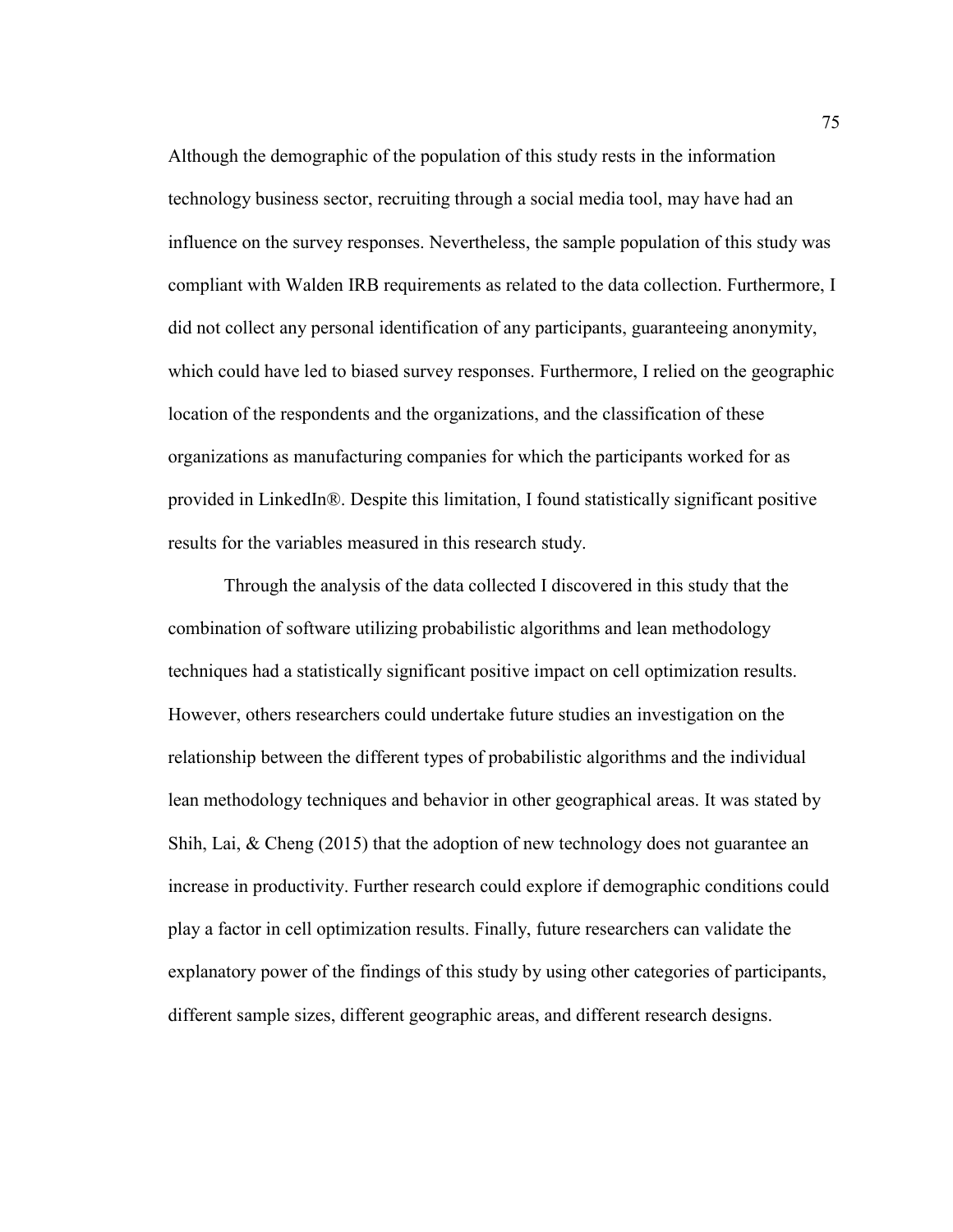### **Reflections**

Although challenging, I had a life changing learning experience from the research process at Walden University. At many points through the process, I was overwhelmed by the demands, I had to draw strength from my personal beliefs to sustain my perseverance. I experienced several personal setbacks through the course of my journey which significantly increased the length of my doctoral journey.

Furthermore, I started this project without a sound understanding of the Tasktechnology fit theory and how the authors derived the various factors as predictors of system utilization. Through the different phases of the research project and by reading many author's articles and multiple peer reviewed articles, I gained a thorough understanding of the theory's factors and its association with understanding task and technology fitness. Accordingly, I developed a deep awareness of how significant the theory is to research seeking an understanding of the relationship between task and technology.

I began this research study to examine the relationship between software utilizing probabilistic algorithms and lean methodology techniques has on a manufacturers cell optimization results with no preconceived biases. The results indicated that software utilizing probabilistic algorithms and lean methodology techniques does have an impact on cell optimization efforts. The findings of this study provide some indications to systems analysts on the implications of software utilizing probabilistic algorithms and lean methodology techniques on their cell optimization efforts and can inspire future researchers. Academic association is the only experience I have with programs with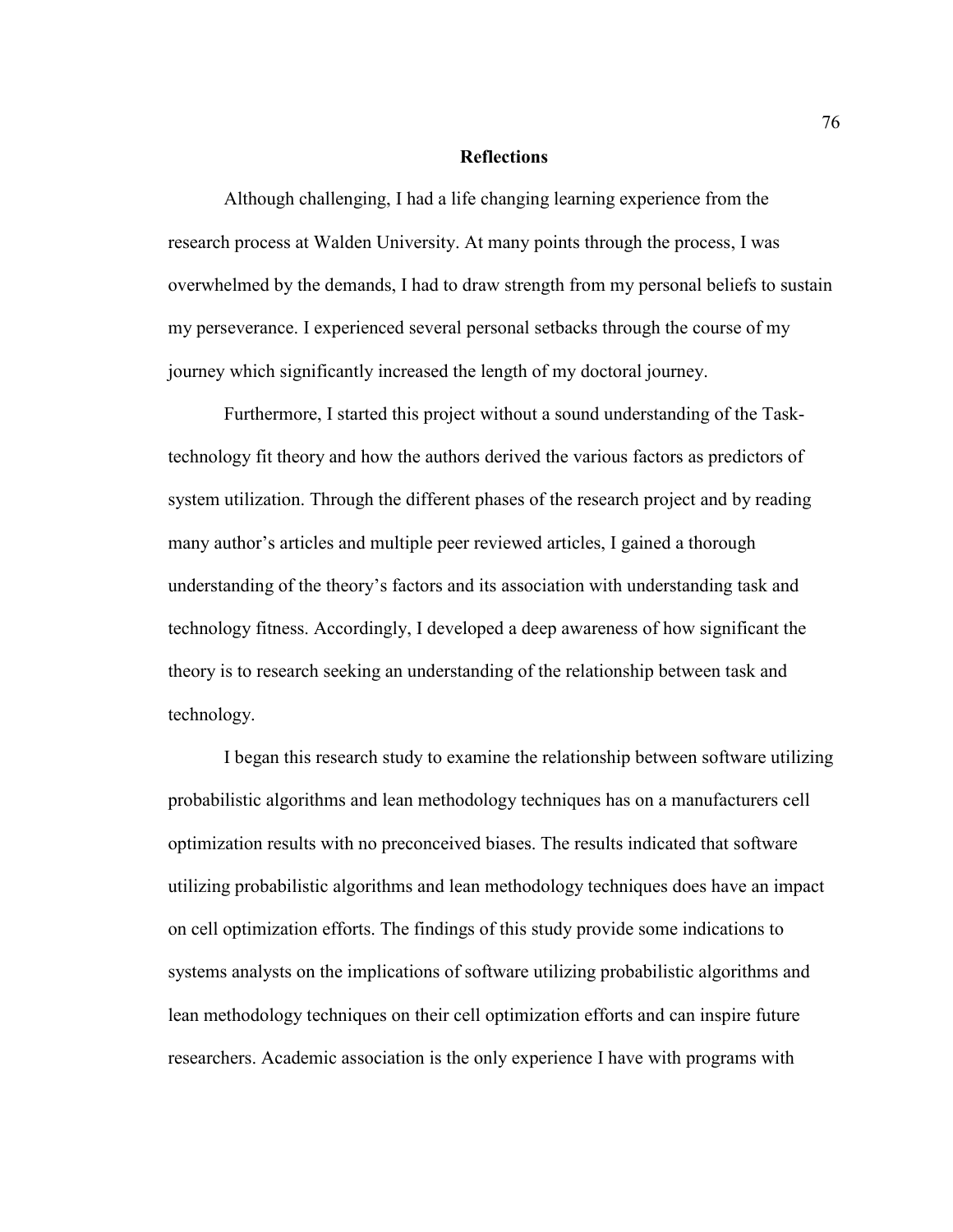probabilistic algorithms. The education through this association may lead to bias with opinions on how programs should utilize probabilistic algorithms. I had no relationship with any of the participants of the research study. Evidence should always be examined to closely by researchers regardless if it supports or negates a claim by the researcher. Vydiswaran, Zhai, Roth, and Pirolli (2015) stated that by adhering to these principles, bias originating from the researchers beleifs can be reduced. To support this principle, I have reviewed literature that supports as well as contradicts my beliefs regarding probabilistic algorithms.

#### **Summary and Study Conclusions**

I conducted a quantitative research method using a non-experimental survey instrument that consisted of Likert-type scale questions with ordinal values. The survey design was employed to examine the relationship between software utilizing probabilistic algorithms and lean methodology techniques has on a manufacturers cell optimization results. The survey instrument employed was based upon two other survey instruments that have been proven as reliable (Todorova, 2013; Gunn, 2018). I conducted the data collection using an online survey built with Survey Monkey. I sent out several hundred invitations over the course of several weeks, and I received 118 responses among which, incomplete responses were discarded. The data collected was exported from Survey Monkey and imported into SPSS software. I performed in SPSS the descriptive statistics, reliability and validity analysis, and a standard multiple regression analysis to test the hypothesis derived from the question. The data analysis results led to my findings of a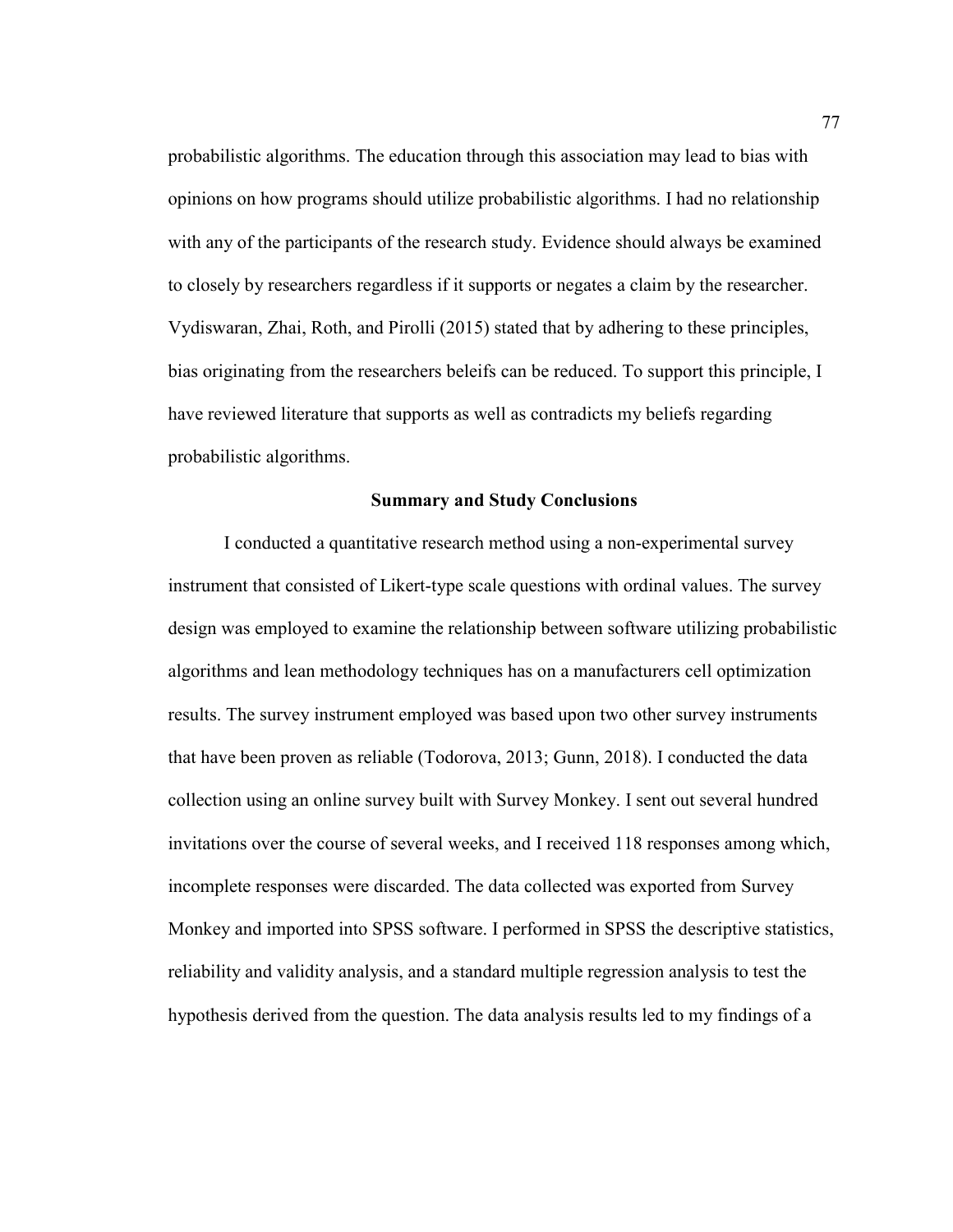positive relationship between software utilizing probabilistic algorithms and lean methodology techniques on the cell optimization results.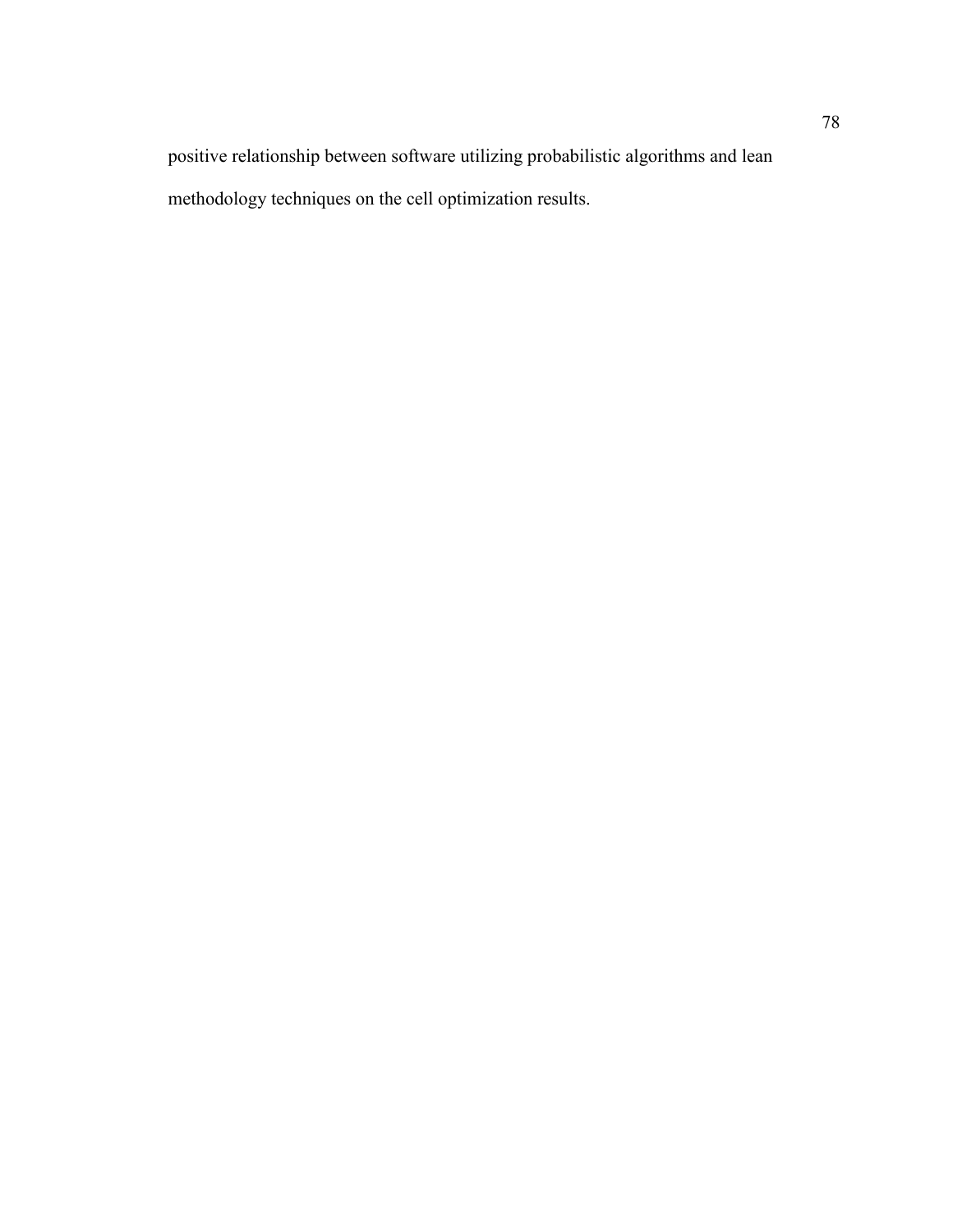#### References

- Aalaei, A., & Davoudpour, H. (2016). A robust optimization model for cellular manufacturing system into supply chain management. *International Journal of Production Economics*, *183*(1), 667-679. doi:10.5829/idosi.ije.2014.27.04a.09
- Aßmann, C., Würbach, A., Goßmann, S., Geissler, F., & Bela, A. (2017). Nonparametric multiple imputation for questionnaires with individual skip patterns and constraints: The case of income imputation in the national educational panel study. *Sociological Methods & Research, 46*(4), 864-897. doi:10.1177/0049124115610346
- Ali, N. K., Choong, C. W., & Jayaraman, K. (2016). Critical success factors of lean six sigma practices on business performance in Malaysia. *International Journal of Productivity and Quality Management*, *17*(4), 456-473. doi:10.1504/IJPQM.2016.075251
- Alotaibi, A. S., & Alotaibi, J. G. (2016). An analytical assessment of lean manufacturing strategies and methodologies applied to Kuwait Oil Company (KOC). *GSTF Journal of Engineering Technology*, *3*(4), 59-65. doi:10.5176/2251-3701\_3.4.161
- Anderson, S. F., Kelley, K., & Maxwell, S. E. (2017). Sample-size planning for more accurate statistical power: A method adjusting sample effect sizes for publication bias and uncertainty. *Psychological Science,28*(11), 1547-1562. doi:10.1177/0956797617723724
- Barczak, G. (2015). Publishing qualitative versus quantitative research. *Journal of Product Innovation Management, 32*(5), 658-658. doi:10.1111/jpim.12277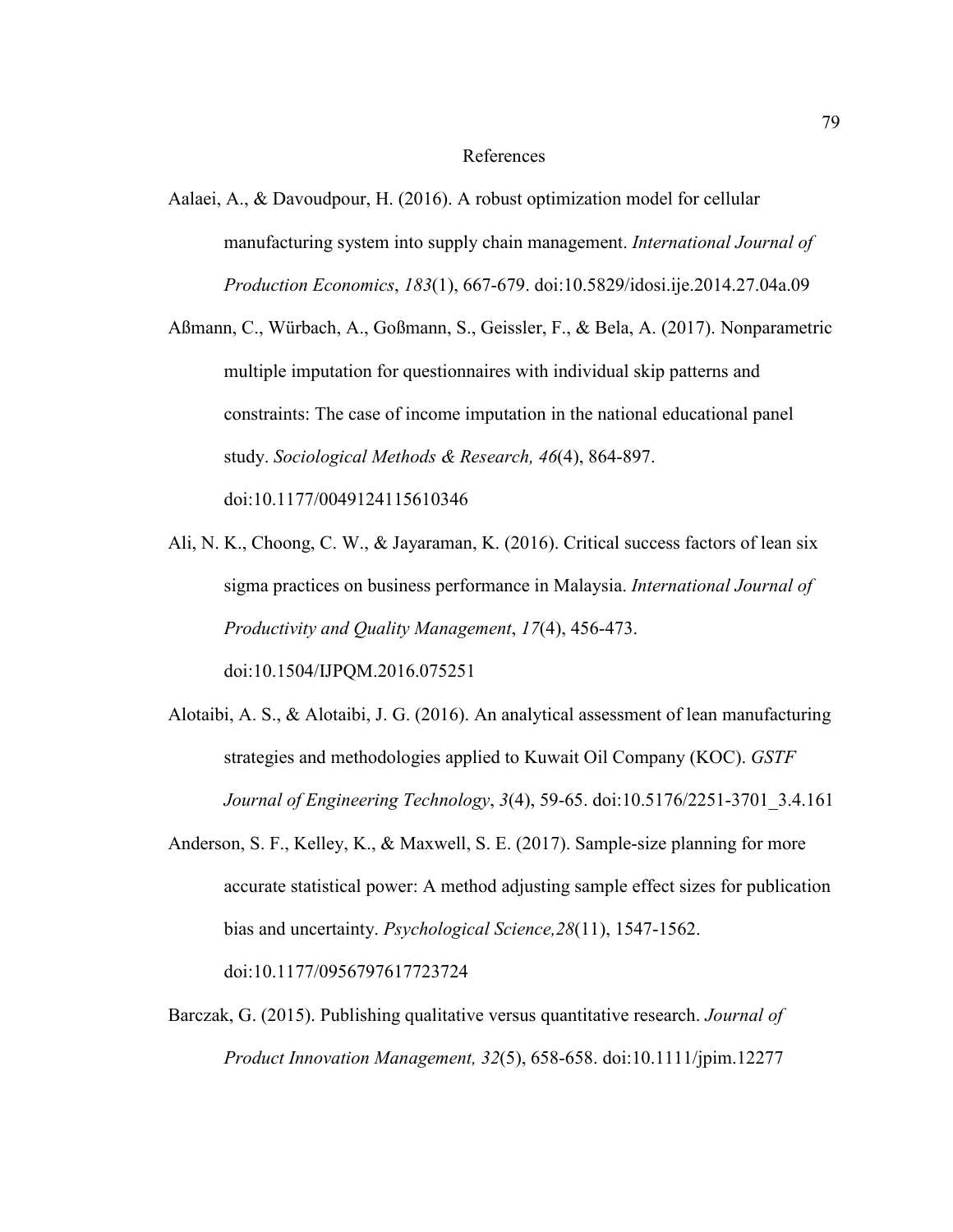Becker, T. E., Atinc, G., Breaugh, J. A., Carlson, K. D., Edwards, J. R., & Spector, P. E. (2015). Statistical control in correlational studies: 10 essential recommendations for organizational researchers. *Journal of Organizational Behavior*, *37*(2), 157- 167. doi:10.1002/job.2053

Belekoukias, I., Garza-Reyes, J. A., & Kumar, V. (2014). The impact of lean methods and tools on the operational performance of manufacturing organisations. *International Journal of Production Research*, *52*(18), 5346-5366. doi:10.1080/00207543.2014.903348

- Bentley, F. R., Daskalova, N., & White, B. (2017). Comparing the reliability of Amazon Mechanical Turk and Survey Monkey to traditional market research surveys. In G. Mark, & S. Fussell (Eds.), *Proceedings of the 2017 CHI Conference Extended Abstracts on Human Factors in Computing Systems* (pp. 1092-1099). New York, NY: ACM Press. doi:10.1145/3027063.3053335
- Bhat, S., Prajwal, J., Pratheek, S., Pais, K. P., Vaz, S. R., & Hrish, S. R. (2017). A study on implementation of lean methodology in the plywood industry. *Management*, *7*(5), 174-179. doi:10.5923/j.mm.20170705.03
- Binnie, C. (2016). Keeping information private with GPG. *Practical Linux Topics,* 115- 125. doi:10.1007/978-1-4842-1772-6\_12
- Bochmann, L., Bänziger, T., Kunz, A., & Wegener, K. (2017). Human-robot collaboration in decentralized manufacturing systems: An approach for simulation-based evaluation of future intelligent production. *Procedia CIRP*, *62*, 624-629. doi:10.1016/j.procir.2016.06.021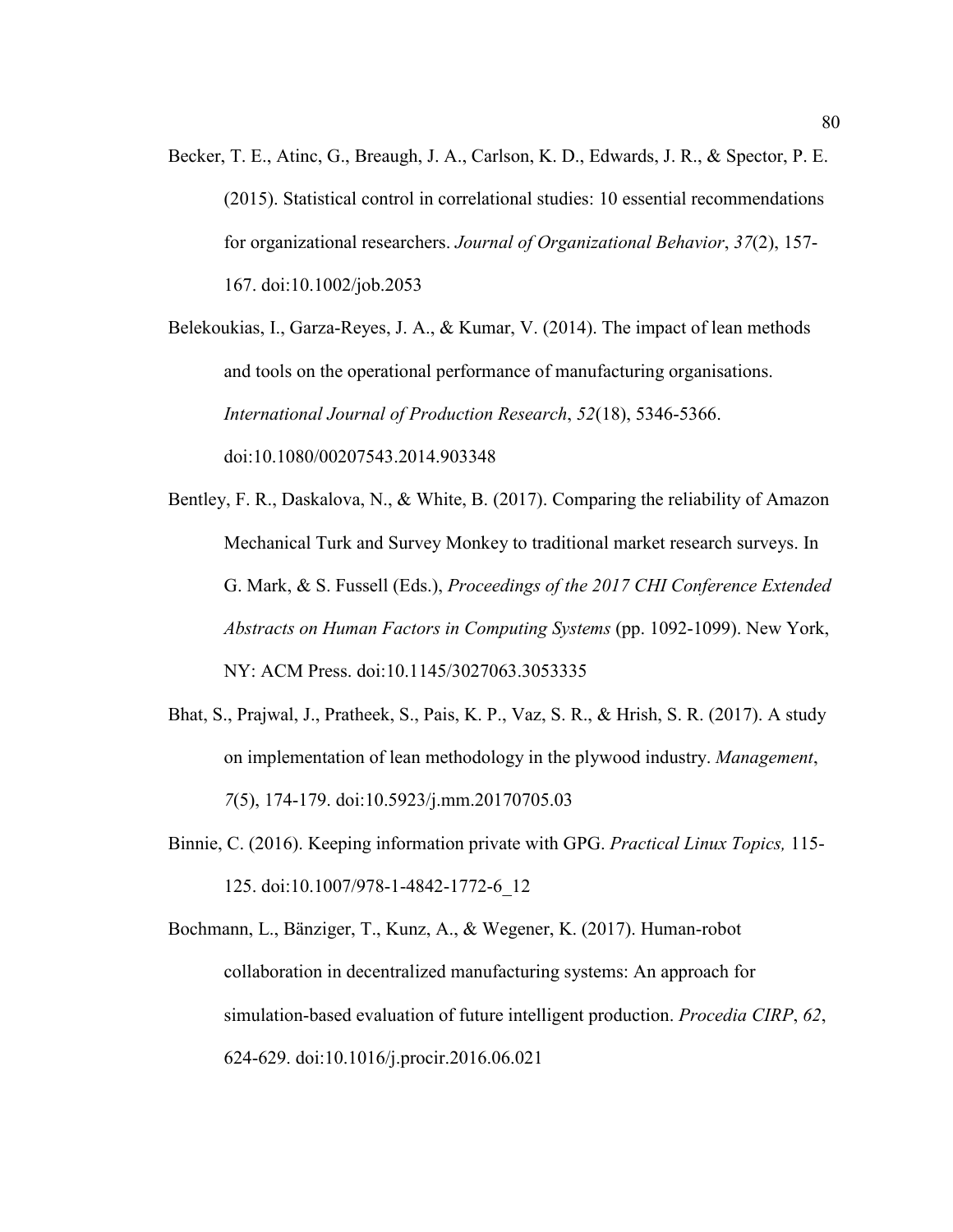- Bodi, S., Dragomir, M., Banyai, D., & Dragomir, D. (2015). Process improvements using simulation software and quality tools. *Applied Mechanics and Materials, 808*, 376-381. doi:10.4028/www.scientific.net/AMM.808.376
- Bonney, M., & Jaber, M. Y. (2014). Deriving research agendas for manufacturing and logistics systems: A methodology. *International Journal of Production Economics, 157*, 49-61. doi:10.1016/j.ijpe.2013.12.007
- Brandon-Jones, A., & Kauppi, K. (2018). Examining the antecedents of the technology acceptance model within e-procurement. *International Journal of Operations & Production Management, 38*(1), 22-42. doi:10.1108/IJOPM-06-2015-0346
- Brezavšček, A., Šparl, P., & Žnidaršič, A. (2014). Extended technology acceptance model for SPSS acceptance among Slovenian students of social sciences. *Organizacija, 47*(2), 116-127. doi:10.2478/orga-2014-0009
- Changchun, G., Haider, M. J., & Akram, T. (2017). Investigation of the effects of task technology fit, attitude and trust on intention to adopt mobile banking: Placing the mediating role of trialability. *International Business Research, 10*(4), 77-91. doi:10.5539/ibr.v10n4p77
- Chen, T., & Chiu, M. C. (2017). Development of a cloud-based factory simulation system for enabling ubiquitous factory simulation. *Robotics and Computer-Integrated Manufacturing, 45*, 133-143. doi:10.1016/j.rcim.2015.12.010
- Chen, T., & Wang, Y. (2016). Estimating simulation workload in cloud manufacturing using a classifying artificial neural network ensemble approach. *Robotics and Computer-Integrated Manufacturing*, *38*, 42-51. doi:10.1016/j.rcim.2015.09.011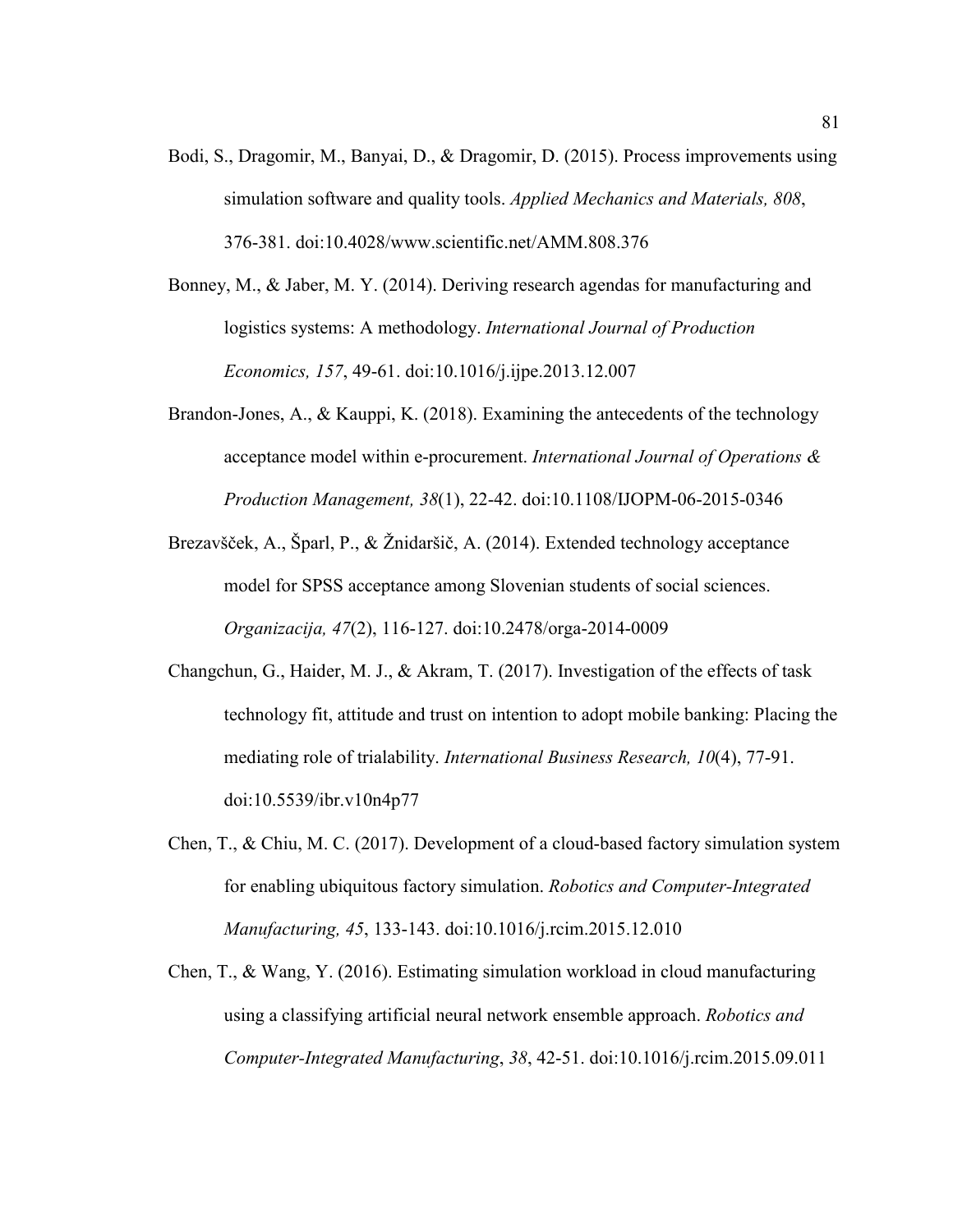- Cheung, J. H., Burns, D. K., Sinclair, R. R., & Sliter, M. (2017). Amazon Mechanical Turk in organizational psychology: An evaluation and practical recommendations. *Journal of Business and Psychology*, *32*(4), 347-361. doi:10.1007/s10869-016- 9458-5
- Coghill, R. C., & Yarnitsky, D. (2015). Healthy and normal? The need for clear reporting and flexible criteria for defining control participants in quantitative sensory testing studies. *Pain, 156*(11), 2117-2118. doi:10.1097/j.pain.0000000000000331
- Cohen, J. (2009). *Statistical power analysis for the behavioral sciences*. New York, NY: Psychology Press.
- Curtis, E. A., Comiskey, C., & Dempsey, O. (2016). Importance and use of correlational research. *Nurse Researcher, 23*(6), 20-25. doi:10.7748/nr.2016.e1382
- Davis, F. D., Bagozzi, R. P., & Warshaw, P. R. (1989). User acceptance of computer technology: A comparison of two theoretical models. *Management Science, 35*, 982-1003. doi:10.1287/mnsc.35.8.982
- De Raedt, L., & Kimmig, A. (2015). Probabilistic (logic) programming concepts. *Machine Learning*, *100*(1), 5-47. doi:10.1007/s10994-015-5494-z
- Devito, M., Gergle, D., & Birnholtz, J. (2017). "Algorithms ruin everything": #RIPTwitter, folk theories, and resistance to algorithmic change in social media. In G. Mark, & S. Fussell (Eds.), *Proceedings of the 2017 CHI Conference on Human Factors in Computing Systems* (pp. 3163-3174). New York, NY: ACM Press. doi: 10.1145/3025453.3025659

Diatmika, I. W. B., Irianto, G., & Baridwan, Z. (2016). Determinants of Behavior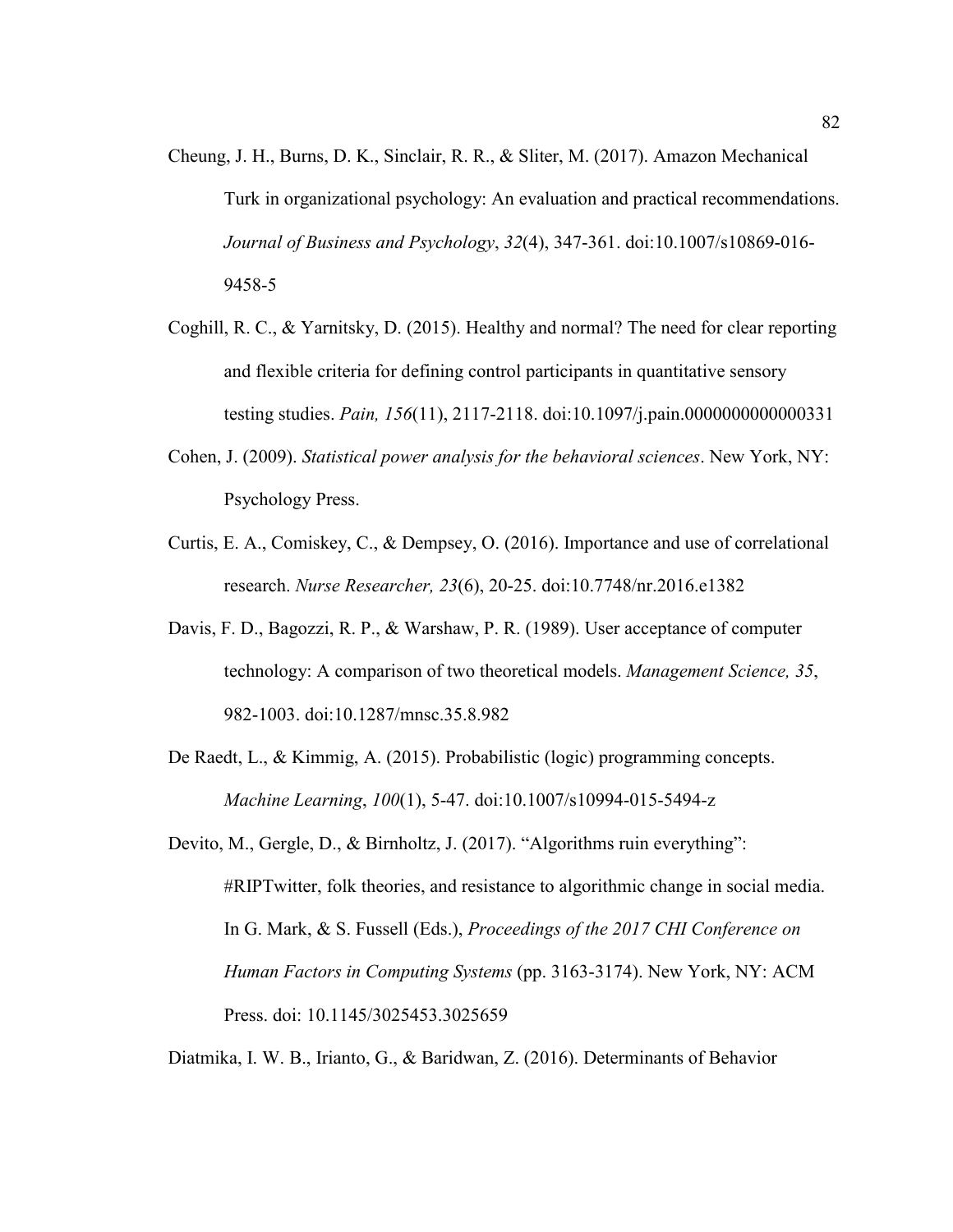Intention Of Accounting Information Systems Based Information Technology Acceptance. *Imperial Journal of Interdisciplinary Research*, *2*(8), 125-138. Retrieved October 9, 2017, from

http://www.imperialjournals.com/index.php/IJIR/article/view/1386

- Dillman, D. A., Smyth, J. D., & Christian, L. M. (2014). *Internet, phone, mail, and mixed-mode surveys: The tailored design method*. Hoboken, NJ: Wiley.
- Doleck, T., Bazelais, P., & Lemay, D. J. (2017). Examining the antecedents of social networking sites use among CEGEP students. *Education and Information Technologies*, *22*(5), 2103-2123. doi:10.1007/s10639-016-9535-4
- Dormann, C. F., Elith, J., Bacher, S., Buchmann, C., Carl, G., Carré, G., . . . Lautenbach, S. (2012). Collinearity: A review of methods to deal with it and a simulation study evaluating their performance. *Ecography, 36*(1), 27-46. doi:10.1111/j.1600- 0587.2012.07348.x
- Dotoli, M., Epicoco, N., Falagario, M., Costantino, N., & Turchiano, B. (2015). An integrated approach for warehouse analysis and optimization: A case study. *Computers in Industry*, *70*, 56-69. doi:10.1016/j.compind.2014.12.004 0166-3615
- Eaidgah, Y., Maki, A. A., Kurczewski, K., & Abdekhodaee, A. (2016). Visual management, performance management and continuous improvement: A lean manufacturing approach. *International Journal of Lean Six Sigma*, *7*(2), 187-210. doi:10.1108/IJLSS-09-2014-0028
- Etikan, I., Musa, S. A., & Alkassim, R. S. (2016). Comparison of convenience sampling and purposive sampling. *American Journal of Theoretical and Applied Statistics*,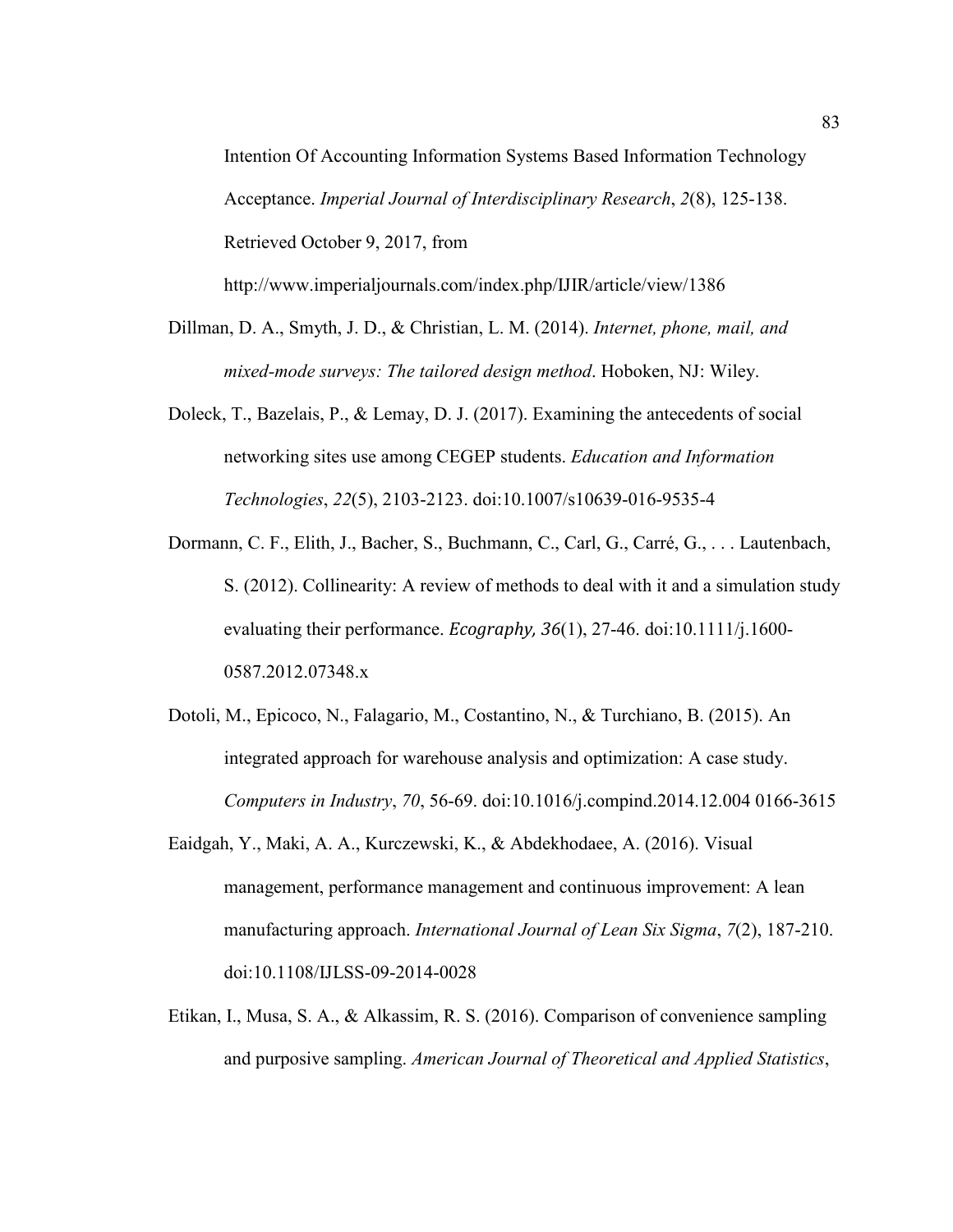*5*(1), 1-4. doi:10.11648/j.ajtas.20160501.11

- Fadzly, M. K., Saad, M. S., & Shayfull, Z. (2017, September). Analysis on flexible manufacturing system layout using arena simulation software. *In AIP Conference Proceedings* (Vol. 1885, No. 1, p. 020200). AIP Publishing. doi: 10.1063/1.5002394
- Filliben, J. J. (1975). The Probability Plot Correlation Coefficient Test for Normality. *Technometrics*, *17*(1), 111-117. doi:10.2307/1268008
- Fishbein, M., & Ajzen, I. (1980). *Belief, attitude, intention, and behavior: An introduction to theory and research*. Reading, MA: Addison-Wesley.
- Florescu, A., Barabaş, S., & Sârbu, F. (2017). Operational parameters estimation for a flexible manufacturing system. A case study. In *MATEC Web of Conferences* (Vol. 112, p. 05008). EDP Sciences. doi:10.1051/matecconf/201711205008
- Flower, A., McKenna, J. W., & Upreti, G. (2016). Validity and reliability of GraphClick and DataThief III for data extraction. *Behavior Modification, 40*(3), 396-413. doi:10.1177/0145445515616105
- Forno, A. J., Pereira, F. A., Forcellini, F. A., & Kipper, L. M. (2014). Value Stream Mapping: a study about the problems and challenges found in the literature from the past 15 years about application of Lean tools. *The International Journal of Advanced Manufacturing Technology, 72*(5-8), 779-790. doi:10.1007/s00170- 014-5712-z
- Furukawa, I. (2016). Empirical study of personal relationship classification effect among group oriented countries. *Hitotsubashi Journal of Commerce and Management,*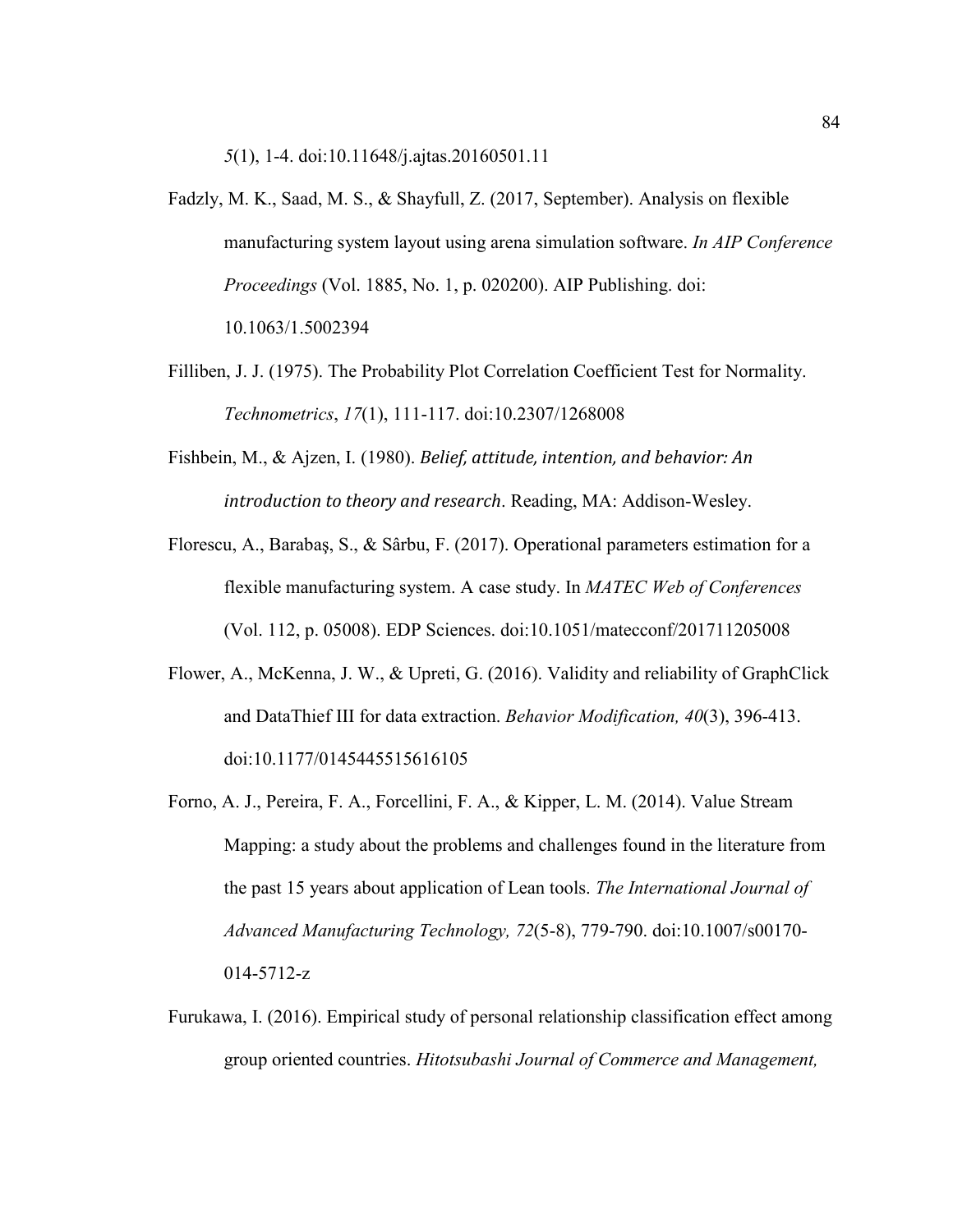*50*(1), 47-60. doi:10.15057/28213

- Gerber, A. S., Arceneaux, K., Boudreau, C., Dowling, C., & Hillygus, D. S. (2015). Reporting balance tables, response rates and manipulation checks in experimental research: A reply from the committee that prepared the reporting guidelines. *Journal of Experimental Political Science, 2*(2), 216-229. doi:10.1017/XPS.2015.20
- George, D. & Mallery, P. (2016). *SPSS for Windows step by step: a simple guide and reference, 15.0 update* (14th ed.). New York, NY: Routledge.
- Ghosh, R. (2016). Mixed-methods research: What are the key issues to consider? *International Journal of Adult Vocational Education and Technology, 7*(2), 32-41. doi:10.4018/IJAVET.2016040103
- Golhar, D. Y., & Stamm, C. L. (1991). The just-in-time philosophy: A literature review. *International Journal of Production Research, 29*(4), 657-676. doi:10.1080/
- Goodhue, D. L. (1998). Development and measurement validity of a task-technology fit instrument for user evaluations of information systems. *Decision Sciences, 29*(1), 105-138. doi:10.1111/j.1540-5915.1998.tb01346.x
- Goodhue, D. L., & Thompson, R. L. (1995). Task-Technology fit and Individual Performance. *MIS Quarterly, 19*(2), 213-236. doi:10.2307/249689

Gonzálvez-Gallego, N., Molina-Castillo, F., Soto-Acosta, P., Varajao, J., & Trigo, A. (2014). Using integrated information systems in supply chain management. *Enterprise Information Systems, 9*(2), 210-232. doi:10.1080/17517575.2013.879209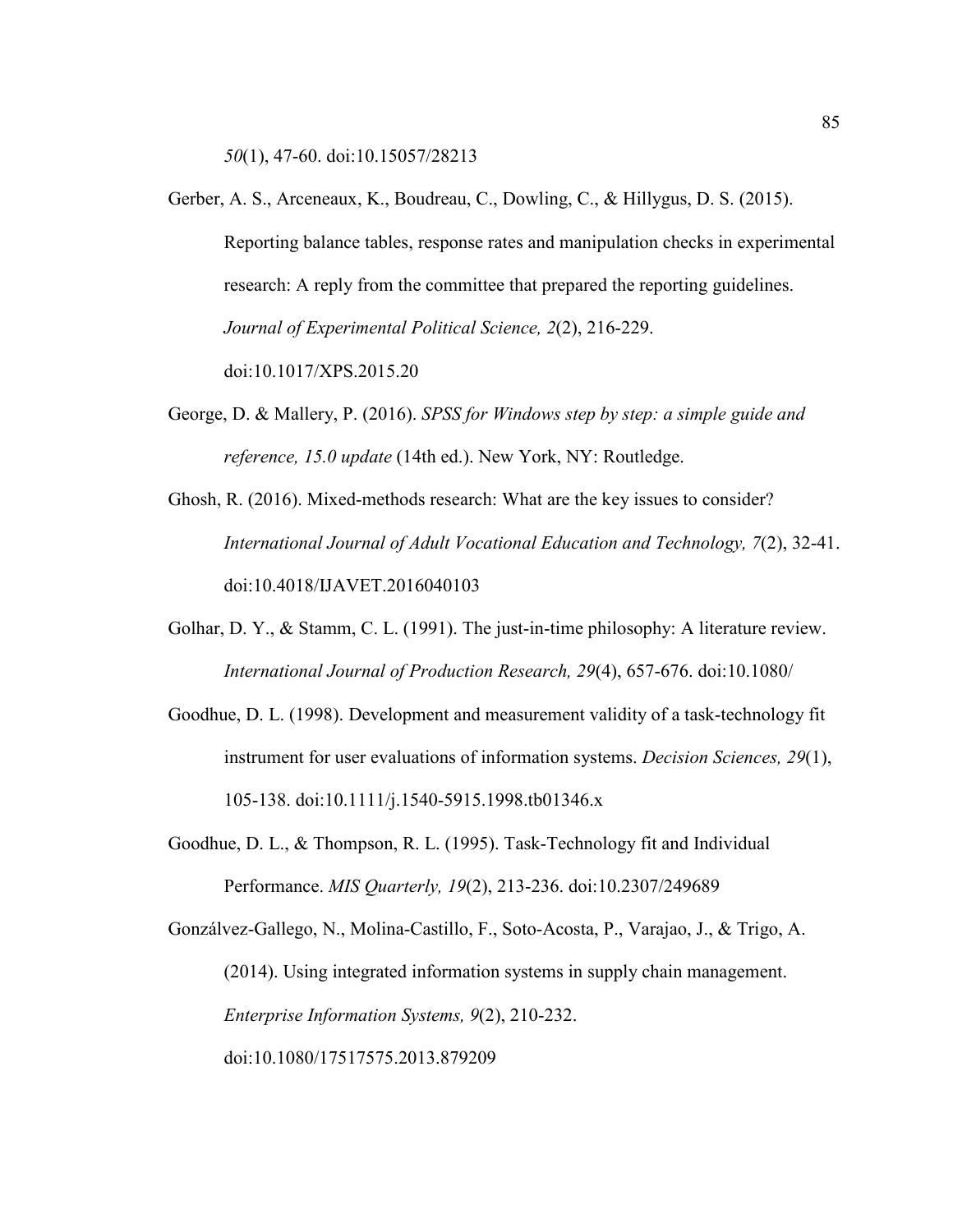- Grégoire, G. (2014). Multiple Linear Regression. *EAS Publications Series*, *66*, 45–72. doi:10.1051/eas/1466005
- Gunasekaran, A., Patel, C., & McGaughey, R. E. (2004). A framework for supply chain performance measurement. *International journal of production economics*, *87*(3), 333-347. doi:10.1016/j.ijpe.2003.08.003
- Gündüz, M. (2015). Value Stream Performance Measurement in Lean Manufacturing Business. *International Business and Management*, *10*(3), 40-47.

doi:10.3968/7128

- Guo, S. (2015). Shaping social work science: What should quantitative researchers do? *Research on Social Work Practice, 25*(3), 370-381. doi:10.1177/1049731514527517
- Hagan, T. L. (2014). Measurements in Quantitative Research: How to Select and Report on Research Instruments. *Oncology Nursing Forum, 41*(4), 431-433.

doi:10.1188/14.onf.431-433

- Halcomb, E., & Hickman, L. (2015). Mixed-methods research. *Nursing Standard (Royal College of Nursing (Great Britain): 1987), 29*(32), 41-47. doi:10.7748/ns.29.32.41.e8858
- Halko, N., Martinsson, P. G., & Tropp, J. A. (2011). **Finding Structure with Randomness:** Probabilistic Algorithms for Constructing Approximate Matrix Decompositions. *SIAM Review,53*(2), 217-288. doi:10.1137/090771806
- Hamby, T., & Taylor, W. (2016). Survey satisficing inflates reliability and validity measures: An experimental comparison of college and amazon mechanical turk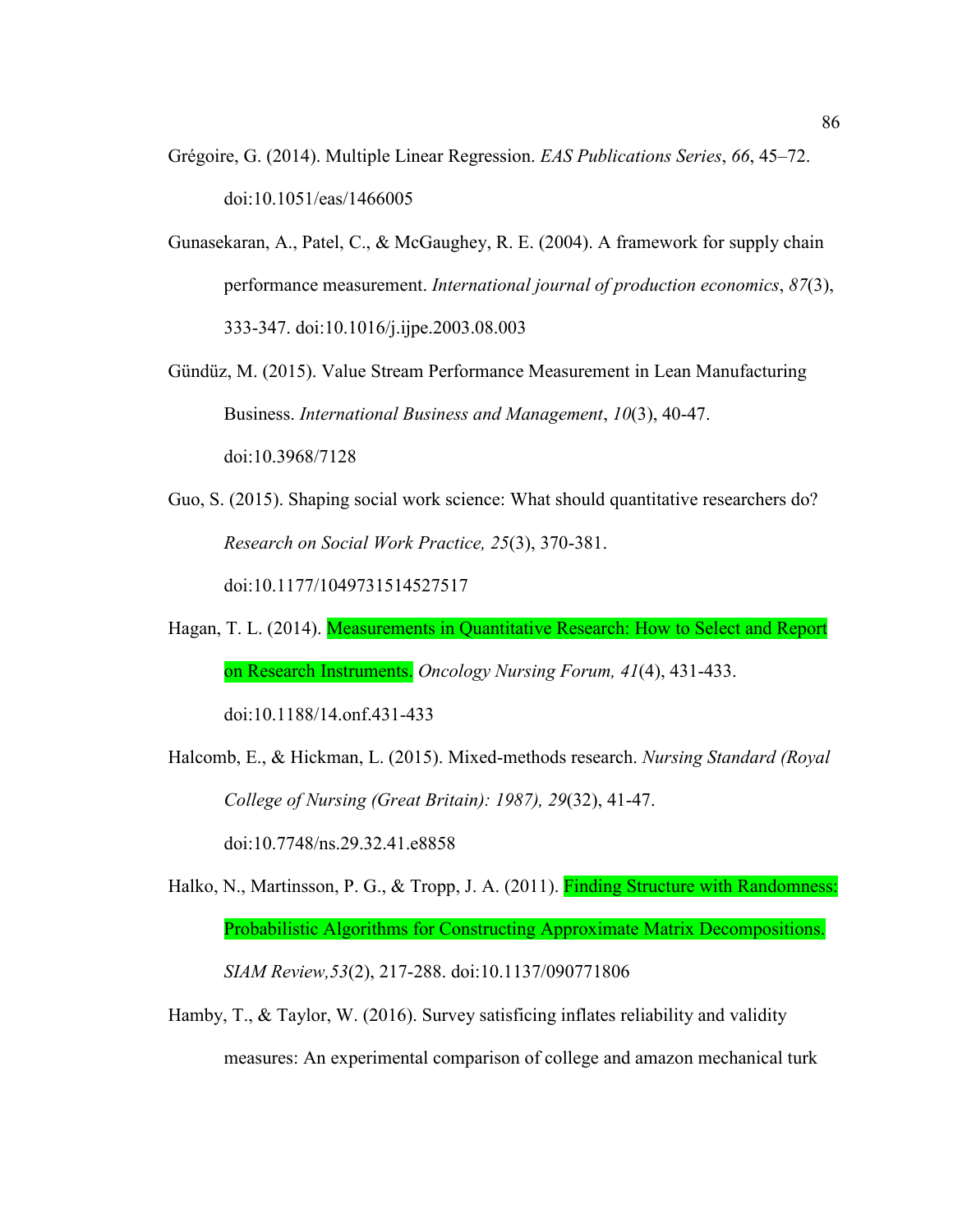samples. *Educational and Psychological Measurement, 76*(6), 912-932. doi:10.1177/0013164415627349

Harris, K. (2016). Research ethics & compliance: Welcome from the IRB. Retrieved

from http://academicguides.waldenu.edu/researchcenter/orec

- Hemphill, T. A. (2014). POLICY DEBATE: The US advanced manufacturing initiative: Will it be implemented as an innovation–or industrial–policy? *Innovation*, *16*(1), 67-70. doi: 10.5172/impp.2013.2854
- Heyvaert, M., Wendt, O., Van den Noortgate, W., & Onghena, P. (2015). Randomization and data-analysis items in quality standards for single-case experimental studies. *The Journal of Special Education, 49*(3), 146-156.

doi:10.1177/0022466914525239

Ho, A. D., & Yu, C. C. (2015). Descriptive statistics for modern test score distributions: Skewness, kurtosis, discreteness, and ceiling effects. *Educational and Psychological Measurement, 75*(3), 365-388. doi:10.1177/0013164414548576

- Huscroft, J. R., Hazen, B. T., Hall, D. J., & Hanna, J. B. (2013). Task-technology fit for reverse logistics performance. *The International Journal of Logistics Management*, *24*(2), 230-246. doi:10.1108/IJLM0220120011
- Hsiao, K. (2017). What drives smartwatch adoption intention? Comparing apple and nonapple watches. *Library Hi Tech, 35*(1), 186-206. doi:10.1108/LHT-09-2016-010
- Jajoo, N., & Kakkad, A. (2016). Sustaining and institutionalizing quality circles. *The Journal for Quality and Participation, 39*(1), 9-12. Retrieved from http://asq.org/pub/jqp/past/2016/april/index.html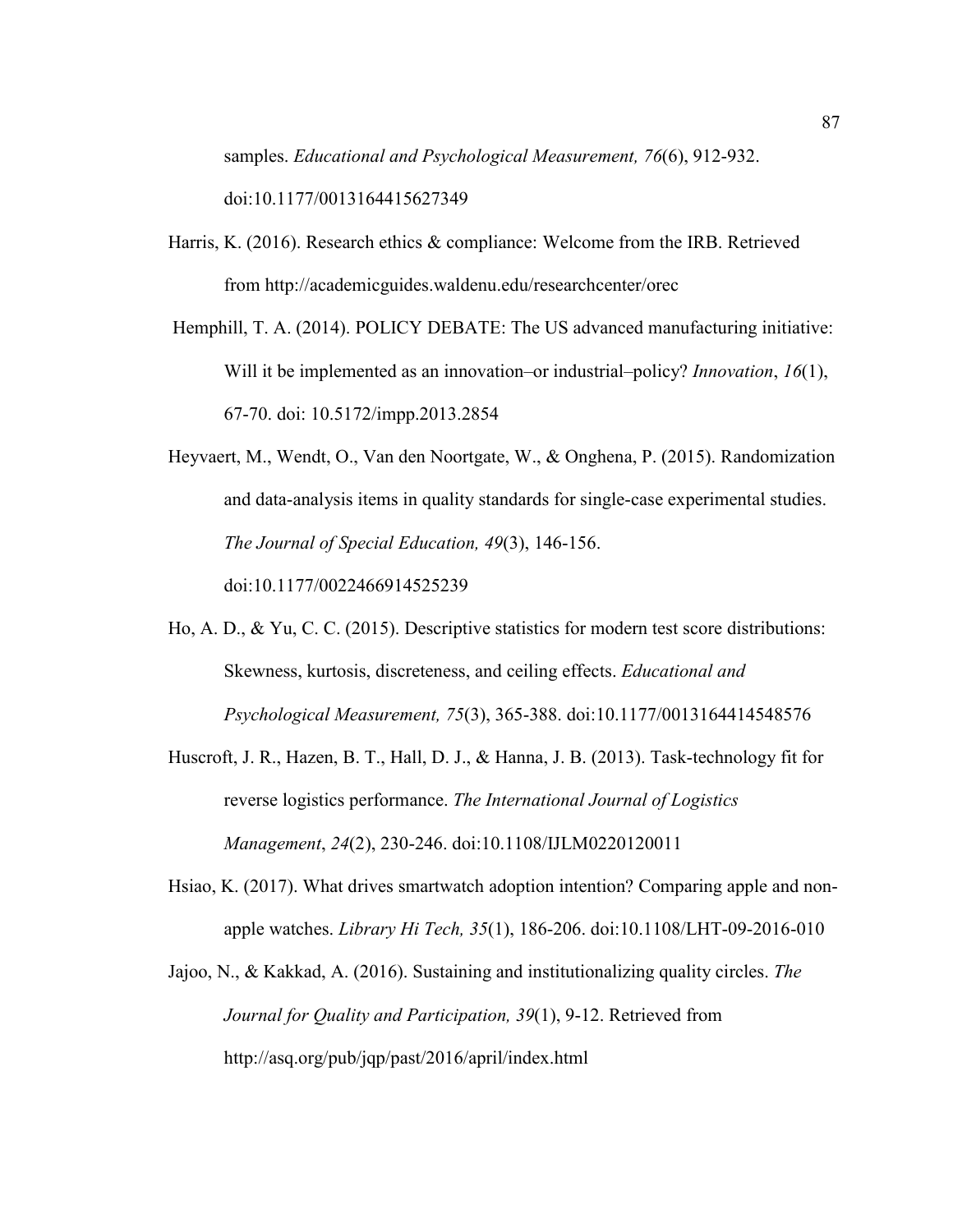- Jamali, A., Khaleghi, E., Gholaminezhad, I., Nariman-Zadeh, N., Gholaminia, B., & Jamal-Omidi, A. (2017). Multi-objective genetic programming approach for robust modeling of complex manufacturing processes having probabilistic uncertainty in experimental data. *Journal of Intelligent Manufacturing, 28*(1), 149-163. doi:10.1007/s10845-014-0967-7
- Johnson, R., & Onwuegbuzie, A. (2004). Mixed-methods research: A research paradigm whose time has come. *Educational Researcher*, *33*(7), 14-26. doi: 10.3102/0013189X033007014
- Kang, H., Yeon, K., & Han, S. (2015). A review on the use of effect size in nursing research. *Journal of Korean Academy of Nursing, 45*(5), 641-649. doi:10.4040/jkan.2015.45.5.641
- Karanja, E., Zaveri, J., & Ahmed, A. (2013). How do MIS researchers handle missing data in survey-based research: A content analysis approach. *International Journal of Information Management*, *33*, 734-751. doi:10.1016/j.ijinfomgt.2013.05.00
- Karim, A., & Arif-Uz-Zaman, K. (2013). A methodology for effective implementation of lean strategies and its performance evaluation in manufacturing organizations. *Business Process Management Journal*, *19*(1), 169-196. doi: 10.1108/14637151311294912
- Karim, A. M., Tuan, S. T., & Kays, H. E. (2016). Assembly line productivity improvement as re-engineered by MOST. *International Journal of Productivity and Performance Management*, *65*(7), 977-994. doi:10.1108/ijppm-11-2015-0169

Kaufmann, E., & Wittmann, W. W. (2016). The success of linear bootstrapping models: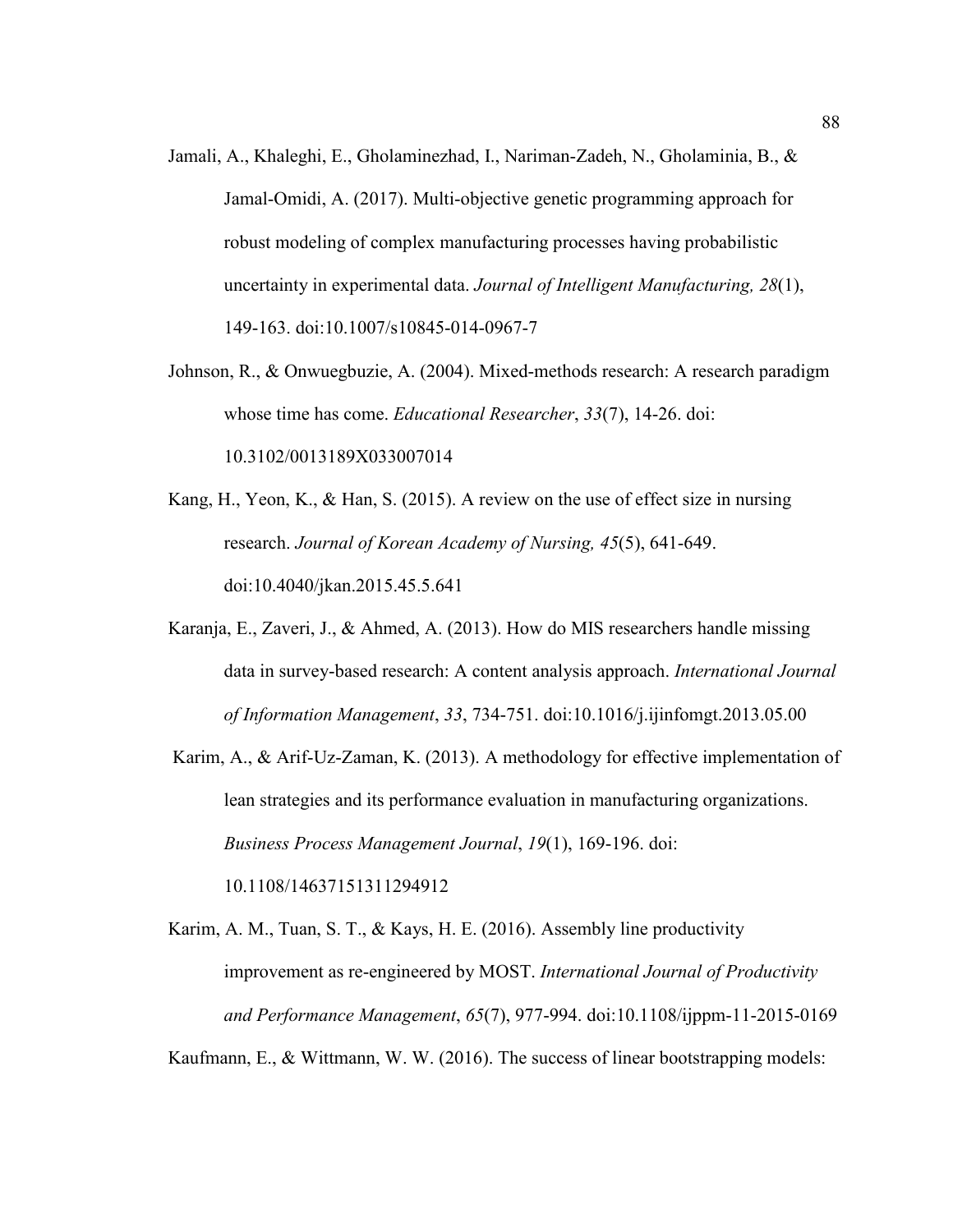Decision domain-, expertise-, and criterion-specific meta-analysis. *PLoS One, 11*(6), e0157914. doi:10.1371/journal.pone.0157914

- Kembro, J., Näslund, D., & Olhager, J. (2017). Information sharing across multiple supply chain tiers: A Delphi study on antecedents. *International Journal of Production Economics, 193*, 77-86. doi:10.1016/j.ijpe.2017.06.032
- Kim, H. Y. (2013). Statistical notes for clinical researchers: assessing normal distribution (2) using skewness and kurtosis. *Restorative dentistry & endodontics*, *38*(1), 52- 54. doi:10.5395/rde.2013.38.1.52
- Kim, M. J., Chung, N., Lee, C., & Preis, M. W. (2013). Motivations and Use Context in Mobile Tourism Shopping: Applying Contingency and Task-Technology Fit Theories. *International Journal of Tourism Research, 17*(1), 13-24. doi:10.1002/jtr.1957
- Kim, S. K., Park, M. J., Ahn, E. J., & Rho, J. J. (2015). Investigating the role of tasktechnology fit along with attractiveness of alternative technology to utilize RFID system in the organization. *Information Development, 31*(5), 405-420. doi:10.1177/0266666913513277
- Kimberlin, C. L., & Winterstein, A. G. (2008). Validity and reliability of measurement instruments used in research. *American Journal of Health-System Pharmacy, 65*(23), 2276-2284. doi:10.2146/ajhp070364
- Krass, I. (2016). Quasi experimental designs in pharmacist intervention research. *International Journal of Clinical Pharmacy, 38*(3), 647-654. doi:10.1007/s11096- 016-0256-y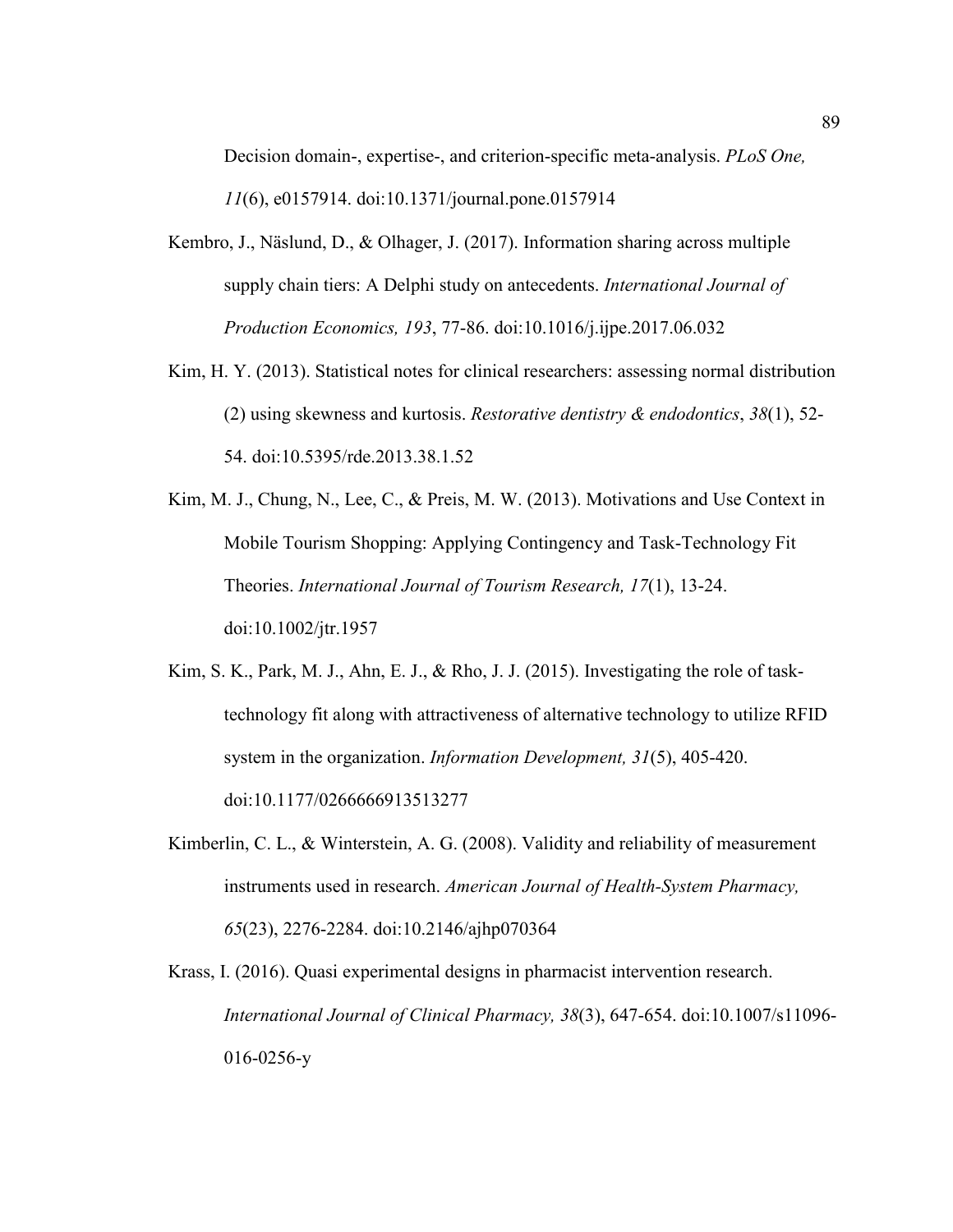- Lai, P. (2017). The Literature Review Of Technology Adoption Models And Theories For The Novelty Technology. *Journal of Information Systems and Technology Management, 14*(1), 21-38. doi:10.4301/s1807-17752017000100002
- Leedy, P. D., & Ormrod, J. E. (2010). *Practical research: Planning and design* (9th ed.). New Jersey: Pearson Education.
- Liker, J. K. (2004). The Toyota way: 14 management principles from the worlds greatest manufacturer. New York, NY: McGraw-Hill.
- Bölöni, L., Singh Bhatia, T., Khan, S. A., Streater, J., & Fiore, S. M. (2018). Towards a computational model of social norms. *PloS One*, *13*(4), e0195331. doi:10.1371/journal.pone.0195331
- Liao, M., Chen, S., Lin, Y., Chen, M., Wang, C., & Jane, S. (2014). Education and psychological support meet the supportive care needs of Taiwanese women three months after surgery for newly diagnosed breast cancer: A non-randomised quasiexperimental study. *International Journal of Nursing Studies, 51*(3), 390-399. doi:10.1016/j.ijnurstu.2013.07.007
- Lin, T. (2014). Mobile nursing information system utilization: The task-technology fit perspective. *CIN: Computers, Informatics, Nursing, 32*(3), 129-137. doi:10.1097/CIN.0000000000000039

Liu, Z., & Huang, Y. (2015). Sustainability enhancement under uncertainty: a Monte Carlo-based simulation and system optimization method. *Clean Technologies and Environmental Policy*, *17*(7), 1757–1768. doi:10.1007/s10098-015-0916-y

Maggino, F., & Facioni, C. (2017). Measuring Stability and Change: Methodological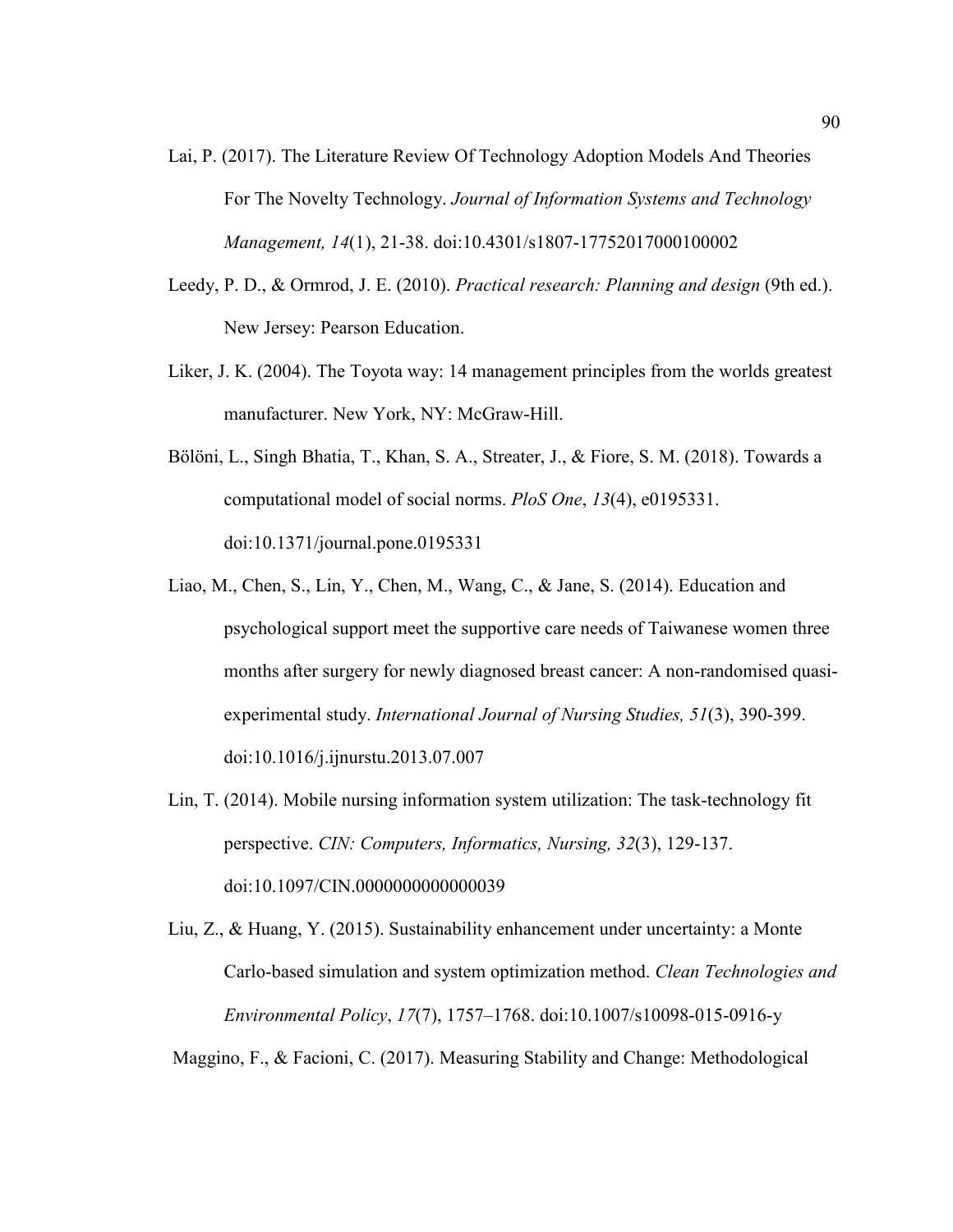Issues in Quality of Life studies. *Social Indicators Research*, *130*(1), 161-187. doi:10.1007/s11205-015-1129-9

- Marin-Garcia, J. A., & Bonavia, T. (2014). Relationship between employee involvement and lean manufacturing and its effect on performance in a rigid continuous process industry. *International Journal of Production Research, 53*(11), 3260- 3275. doi:10.1080/00207543.2014.975852
- Martínez-Mesa, J., González-Chica, D. A., Duquia, R. P., Bonamigo, R. R., & Bastos, J. L. (2016). Sampling: how to select participants in my research study? *Anais Brasileiros de Dermatologia*, *91*(3), 326–330. doi:10.1590/abd1806- 4841.20165254
- Matete, N. (2018). Reflections on a black paulina: A personal tale recounted from a retrospective perspective. *Shakespeare in Southern Africa, 30*(1), 30-42. doi:10.4314/sisa.v30i1.4S
- McCusker, K., & Gunaydin, S. (2015). Research using qualitative, quantitative or mixedmethods and choice based on the research. *Perfusion, 30*(7), 537-542. doi:10.1177/0267659114559116
- Merschbrock, C., Lassen, A. K., Tollnes, T., & Munkvold, B. E. (2016). Serious games as a virtual training ground for relocation to a new healthcare facility. *Facilities, 34*(13/14), 788-808. doi:10.1108/f-02-2015-0008
- Meuleman, B., Loosveldt, G., & Emonds, V. (2014). Regression analysis: assumptions and diagnostics. In Best, H., & Wolf, C. *The SAGE handbook of regression analysis and causal inference* (pp. 83-110). London: SAGE Publications Ltd. doi: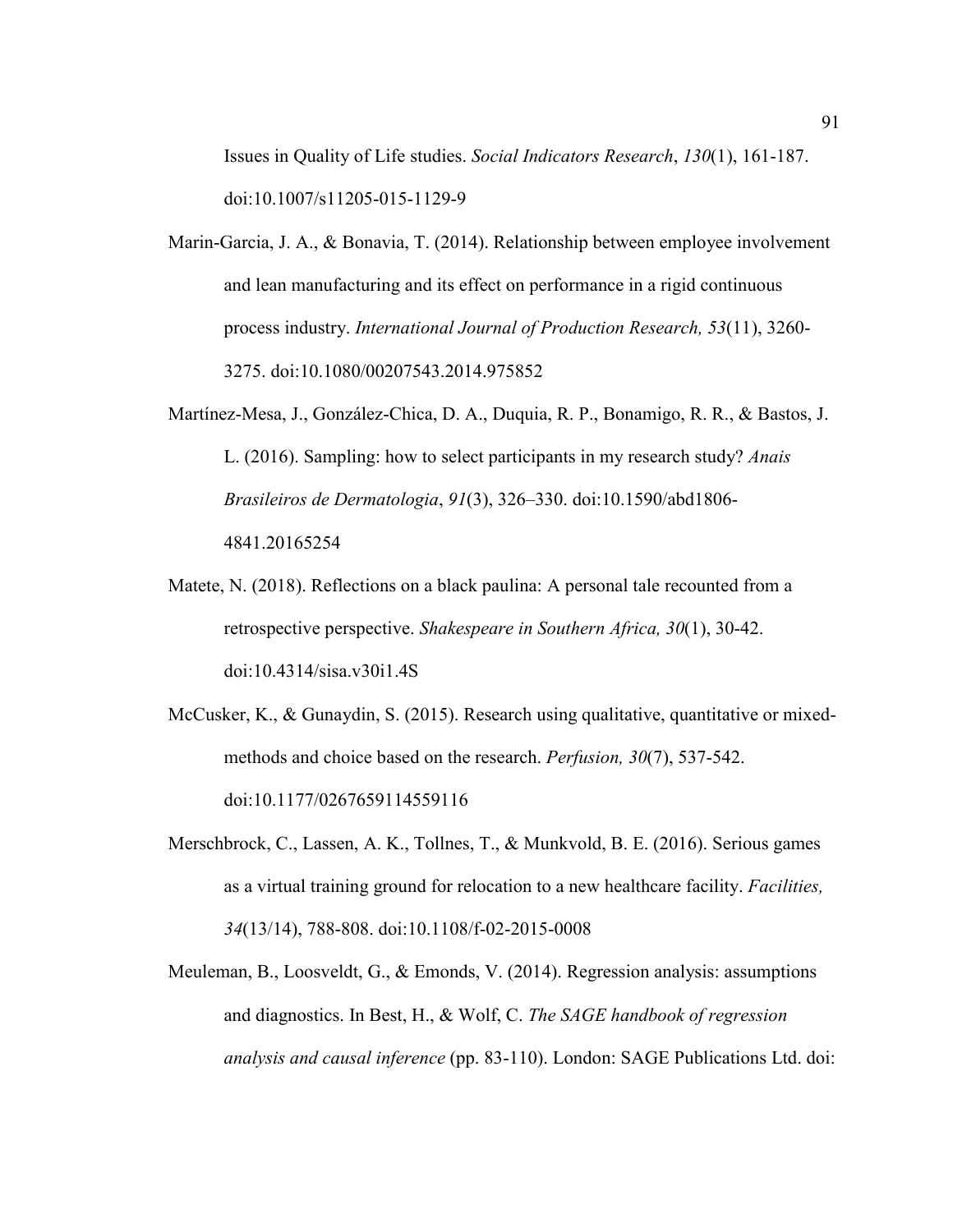10.4135/9781446288146

Mithas, S., & Rust, R. T. (2016). How Information Technology Strategy and Investments Influence Firm Performance: Conjecture and Empirical Evidence. *MIS Quarterly, 40*(1), 223-245. doi:10.25300/misq/2016/40.1.10

Molina-Azorin, J. F., Bergh, D. D., Corley, K. G., & Ketchen, D. J. (2017). Mixedmethods in the organizational sciences: Taking stock and moving forward. *Organizational Research Methods, 20*(2), 179-192.

doi:10.1177/1094428116687026

- Montoya, A. K., & Hayes, A. F. (2016). Two-condition within-participant statistical mediation analysis: A path-analytic framework. *Psychological Methods, 22*(1), 6- 27. doi:10.1037/met0000086
- Mutz, D. C., & Pemantle, R. (2015). Standards for experimental research: Encouraging a better understanding of experimental methods. *Journal of Experimental Political Science, 2*(2), 192-215. doi:10.1017/XPS.2015.4
- Myers, M. D. (1997). Qualitative Research in Information Systems. *MIS Quarterly*, *21*(2), 241. doi:10.2307/249422
- Nallusamy, S., Balakannan, K., Rekha, R. S., & Balasubramanian, K. (2015). A review on valuable trends of product data management (PDM) occupied in new product development (NPD). *Applied Mechanics and Materials, 786*, 262-268. doi:10.4028/www.scientific.net/AMM.786.262
- Nawanir, G., Lim, K. T., & Othman, S. N. (2016). Lean manufacturing practices in indonesian manufacturing firms: Are there business performance effects?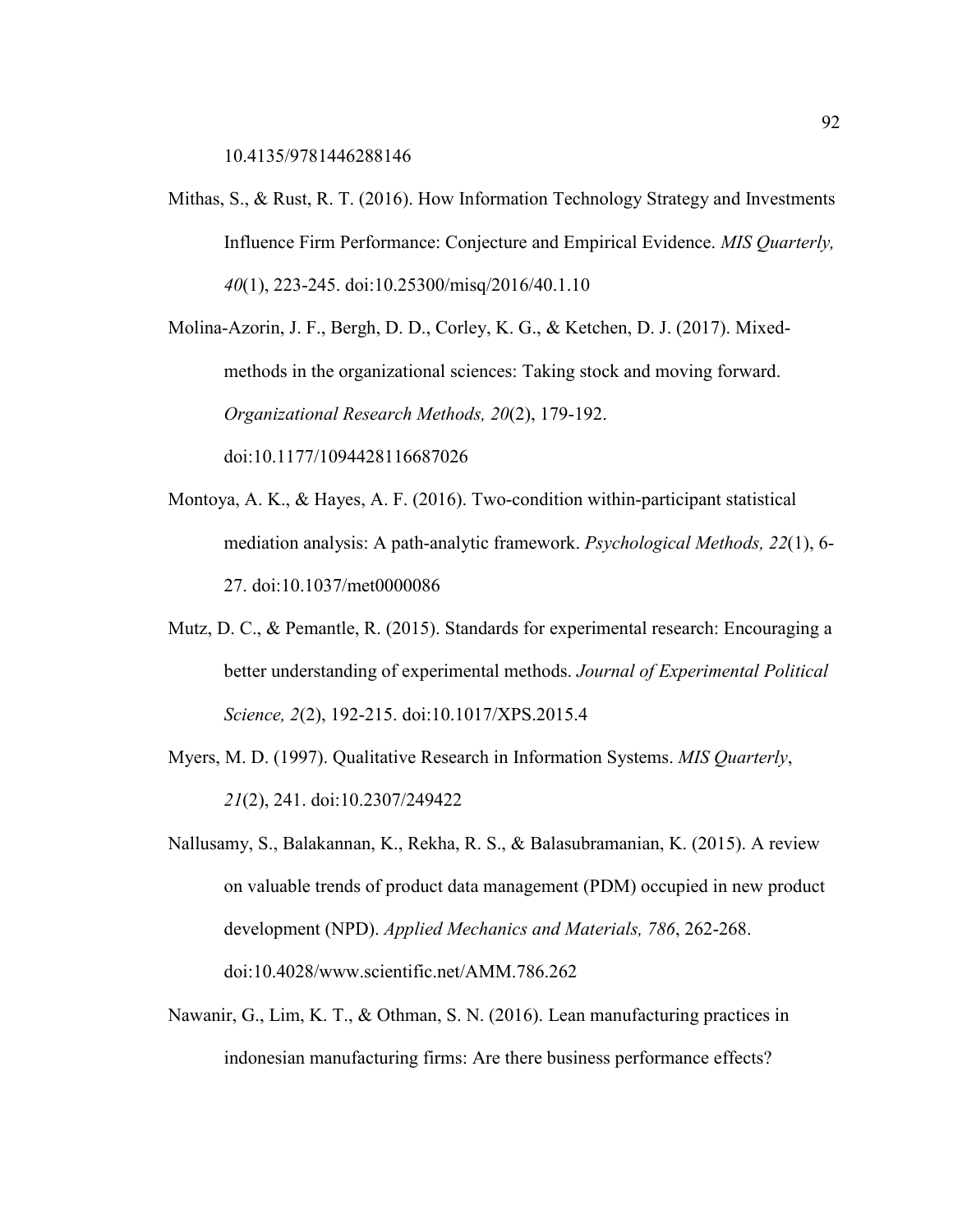*International Journal of Lean Six Sigma, 7*(2), 149-170. doi:10.1108/IJLSS-06- 2014-0013

- Nebeker, C., Lagare, T., Takemoto, M., Lewars, B., Crist, K., Bloss, C. S., & Kerr, J. (2016). Engaging research participants to inform the ethical conduct of mobile imaging, pervasive sensing, and location tracking research. *Translational behavioral medicine*, *6*(4), 577-586. doi:10.1007/s13142-016-0426-4
- Negahban, A., & Chung, C. (2014). Discovering determinants of users' perception of mobile device functionality fit. *Computers in Human Behavior, 35*, 75-84. doi:10.1016/j.chb.2014.02.020
- Nelson, R. (1991). US technological leadership: Where did it come from and where did it go? *Journal of Product Innovation Management, 8*(3), 215-216. doi:10.1016/0737-6782(91)90030-3
- Nikolaou, V. (2016). Statistical analysis: a practical guide for psychiatrists. *BJPsych Advances*, *22*(4), 251-259. doi:10.1192/apt.bp.115.014696
- Noktehdan, A., Seyedhosseini, S., & Saidi-Mehrabad, M. (2016). A Metaheuristic algorithm for the manufacturing cell formation problem based on grouping efficacy. *International Journal of Advanced Manufacturing Technology*, *82*(1-4), 25-37. doi:10.1007/s00170-015-7052-z
- Olivoto, T., Souza, V. Q., Nardino, M., Carvalho, I. R., Ferrari, M., Pelegrin, A. J., . . . Schmidt, D. (2017). Multicollinearity in Path Analysis: A Simple Method to Reduce Its Effects. *Agronomy Journal, 109*(1), 131-142. doi:10.2134/agronj2016.04.0196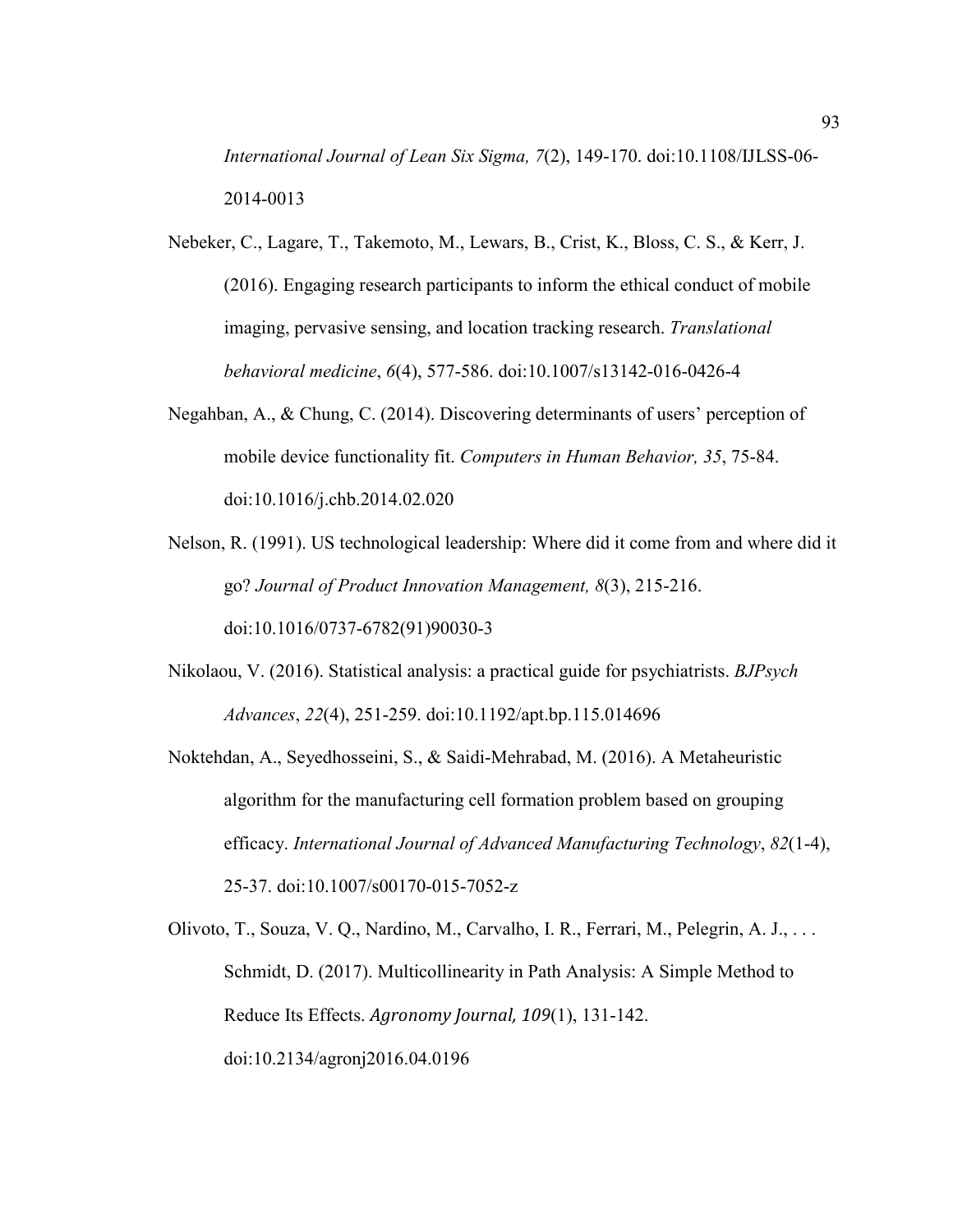Omogbai, O., & Salonitis, K. (2016). Manufacturing System Lean Improvement Design Using Discrete Event Simulation. *Procedia CIRP,57*, 195-200. doi:10.1016/j.procir.2016.11.034

Park, Y., Sawy, O., & Fiss, P. (2017). The Role of Business Intelligence and Communication Technologies in Organizational Agility: A Configurational Approach. *Journal of the Association for Information Systems, 18*(9), 648-686. doi:10.17705/1jais.00001

- Pelzer, P., Arciniegas, G., Geertman, S., & Lenferink, S. (2015). Planning support systems and task-technology fit: A comparative case study. *Applied Spatial Analysis and Policy*, *8*(2), 155-175. doi:10.1007/s12061-015-9135-5
- Pinheiro, R. G. S., Martins, I. C., Protti, F., Ochi, L. S., Simonetti, L. G., & Subramanian, A. (2016). On solving manufacturing cell formation via bicluster editing. *European Journal of Operational Research, 254*(3), 769-779. doi:10.1016/j.ejor.2016.05.010
- Ren, C., Barlotti, C., Cohen, Y., Frangipane, B., Garofalo, M., Cozzari, G., & Metz, C. (2015). Re-layout of an assembly area: a case study at Bosch Rexroth Oil Control. *Assembly Automation,35*(1), 94-103. doi:10.1108/aa-06-2014-052
- Roberts, L. D., & Allen, P. J. (2015). Exploring ethical issues associated with using online surveys in educational research. *Educational Research and Evaluation*, *21*(2), 95-108. doi:10.1080/13803611.2015.1024421
- Rowley, J. (2014). Designing and using research questionnaires. *Management Research Review*, *37*(3), 308-330. doi:10.1108/MRR-02-2013-0027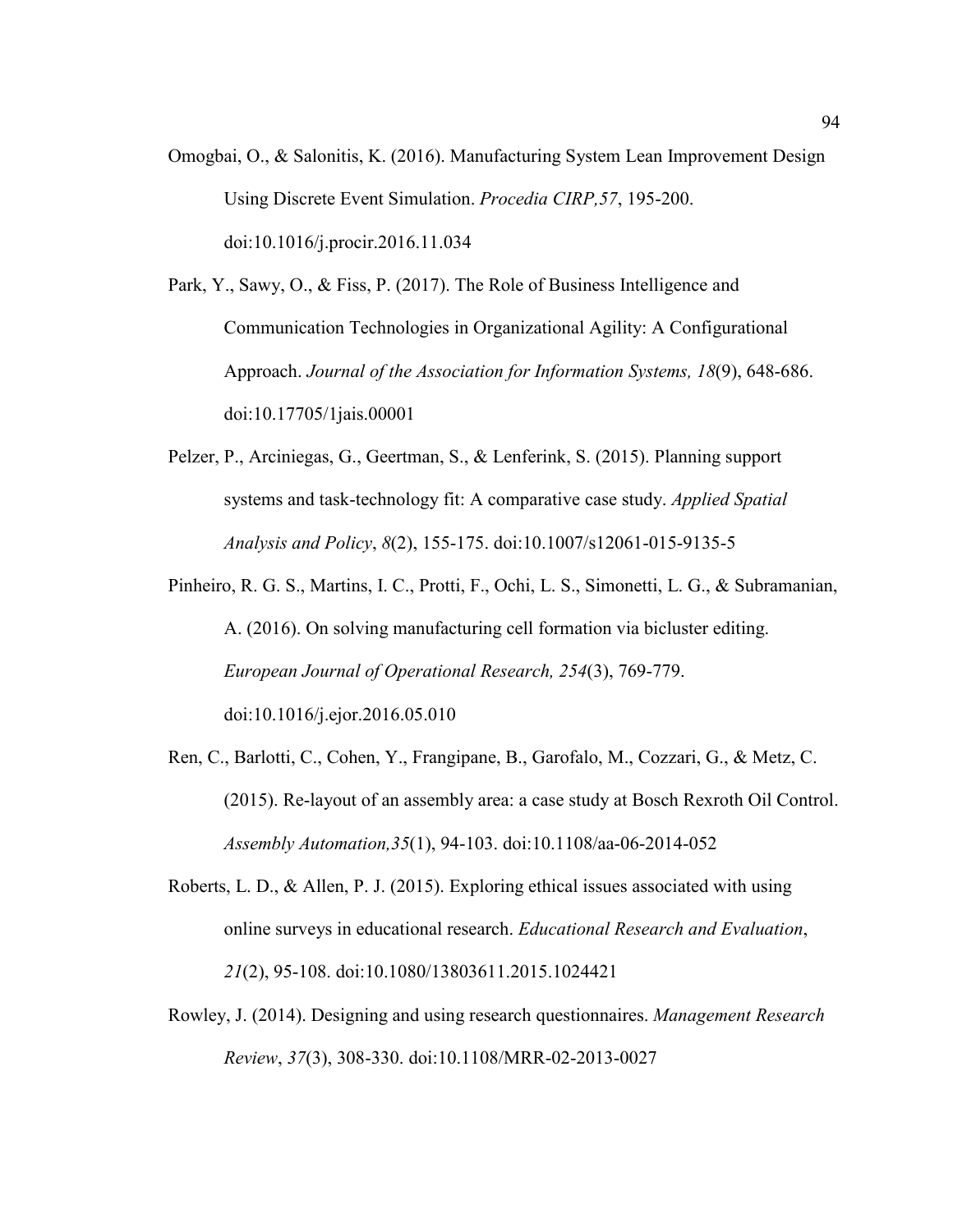Salkind, N. J. (2018). *Exploring research*. Harlow: Pearson.

- Salonitis, K., & Tsinopoulos, C. (2016). Drivers and Barriers of Lean Implementation in the Greek Manufacturing Sector. *Procedia CIRP*, *57*, 189-194. doi:10.1016/j.procir.2016.11.033
- Sarkar, A., Mukhopadhyay, A. R., & Ghosh, S. K. (2015). Productivity improvement by reduction of idle time through application of queuing theory. *Opsearch*, *52*(2), 195-211. doi:10.1007/s12597-014-0177-2
- Schoemann, A. M., Boulton, A. J., & Short, S. D. (2017). Determining power and sample size for simple and complex mediation models. *Social Psychological and Personality Science, 8*(4), 379-386. doi:10.1177/1948550617715068
- Schoinochoritis, B., Chantzis, D., & Salonitis, K. (2016). Simulation of metallic powder bed additive manufacturing processes with the finite element method: A critical review. Proceedings of the Institution of Mechanical Engineers, Part B: *Journal of Engineering Manufacture*, *231*(1), 96-117. doi:10.1177/0954405414567522
- Scott, S., & McGuire, J. (2017). Using Diffusion of Innovation Theory to Promote Universally Designed College Instruction. *International Journal of Teaching & Learning in Higher Education, 29*(1), 119-128. Retrieved October 2, 2017, from http://www.isetl.org/ijtlhe
- Sharma, V., Dixit, A., & Qadri, M. A. (2016). Modeling lean implementation for manufacturing sector. *Journal of Modelling in Management*, *11*(2), 405-426. doi:10.1108/JM2-05-2014-0040

Setia, M. S. (2016). Methodology series module 5: Sampling strategies. *Indian Journal of*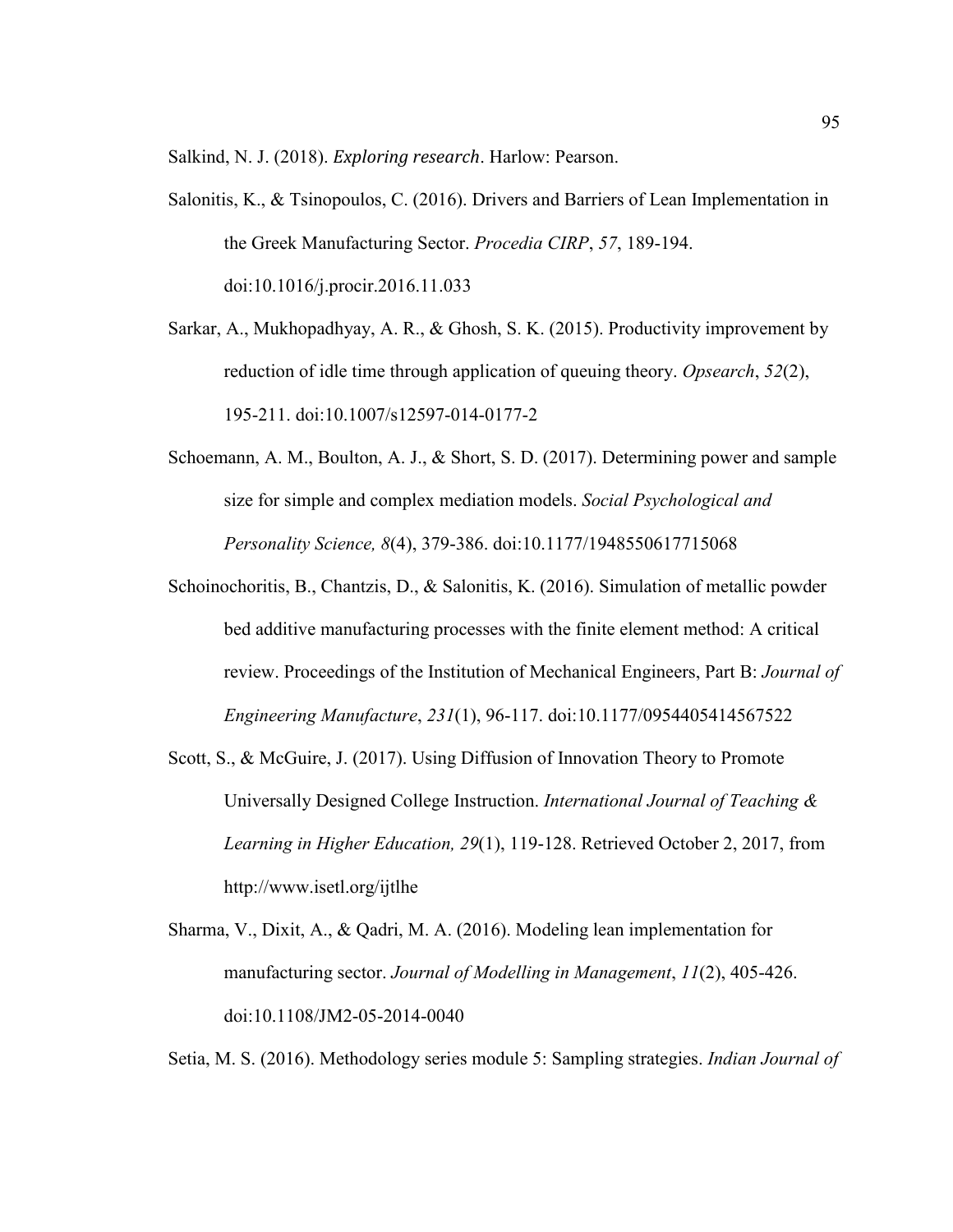*Dermatology, 61*(5), 505-509. doi:10.4103/0019-5154.190118

- Shah, R., & Ward, P. (2003). Lean manufacturing: Context, practice bundles, and performance. *Journal of Operations Management, 21*(2), 129-149. doi:10.1016/s0272-6963(02)00108-0
- Shi, X. (2017). A management performance evaluation model of science  $\&$  technology enterprise incubator based on extension membership degree. *Revista de la Facultad de Ingeniería*, *31*(9), 18-26. doi:10.21311/002.31.9.03
- Shih, W. C. (2014). What it takes to reshore manufacturing successfully. *MIT Sloan Management Review, 56*(1), 55-62. Retrieved October 2, 2017, from https://sloanreview.mit.edu/article/what-it-takes-to-reshore-manufacturingsuccessfully/
- Shih, H., Lai, K., & Cheng, T. C. (2015). Examining structural, perceptual, and attitudinal influences on the quality of information sharing in collaborative technology use. *Information Systems Frontiers, 17*(2), 455-470. doi:10.1007/s10796-013-9429-6
- Sieber, S. (1973). The Integration of Fieldwork and Survey Methods. *American Journal of Sociology, 78*(6), 1335-1359. Retrieved October 2, 2017, from http://www.jstor.org/stable/2776390
- Silverman, D. (1993). Interpreting qualitative data: Methods for analysing talk, text, And interaction. London: Sage Publications.
- Song, Y., Son, Y., & Oh, D. (2015). Methodological issues in questionnaire design. *Journal of Korean Academy of Nursing, 45*(3), 323-328.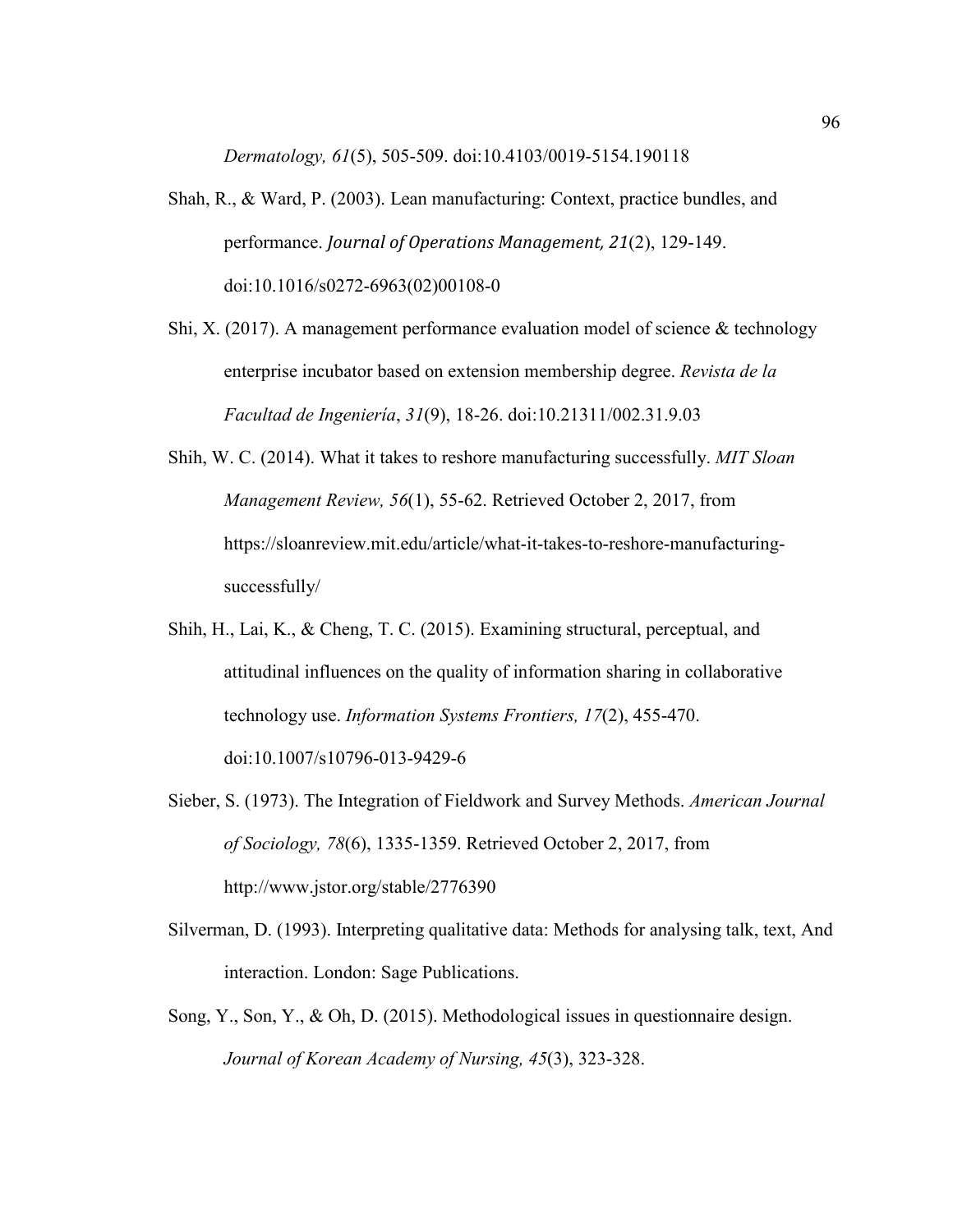doi:10.4040/jkan.2015.45.3.323

- Sousa, V. E., Matson, J., & Lopez, K. D. (2016). Questionnaire Adapting: Little Changes Mean a Lot. *Western Journal of Nursing Research, 39*(9), 1289-1300. doi:10.1177/0193945916678212
- Stuart, E. A., & Rhodes, A. (2017). Generalizing treatment effect estimates from sample to population: A case study in the difficulties of finding sufficient data. *Evaluation Review, 41*(4), 357-388. doi:10.1177/0193841X16660663
- Szymczyk, M., & Kamiński, B. (2014). Dynamics of innovation diffusion with two step decision process. *Foundations of Computing and Decision Sciences*, *39*(1), 39-53. doi:10.2478/fcds-2014-0004
- Tam, C., & Oliveira, T. (2016). Performance impact of mobile banking: Using the tasktechnology fit (TTF) approach. *International Journal of Bank Marketing*, *34*(4), 434-457. doi:10.1108/IJBM-11-2014-0169
- Thomas, J. R., Silverman, S., & Nelson, J. (2015). Research methods in physical activity, (7th ed.). Champaign, IL: Human Kinetic

Timmins, F. (2015). Surveys and questionnaires in nursing research. *Nursing Standard (Royal College of Nursing (Great Britain): 1987), 29*(42), 42-50. doi:10.7748/ns.29.42.42.e8904

Todorova, D. (2013). Exploring lean implementation success factors in job shop, batch shop, and assembly line manufacturing settings. Doctoral Dissertation. UMI Dissertation Publishing, UMI Number 3588229.

Torre, D. M., & Picho, K. (2016). Threats to internal and external validity in health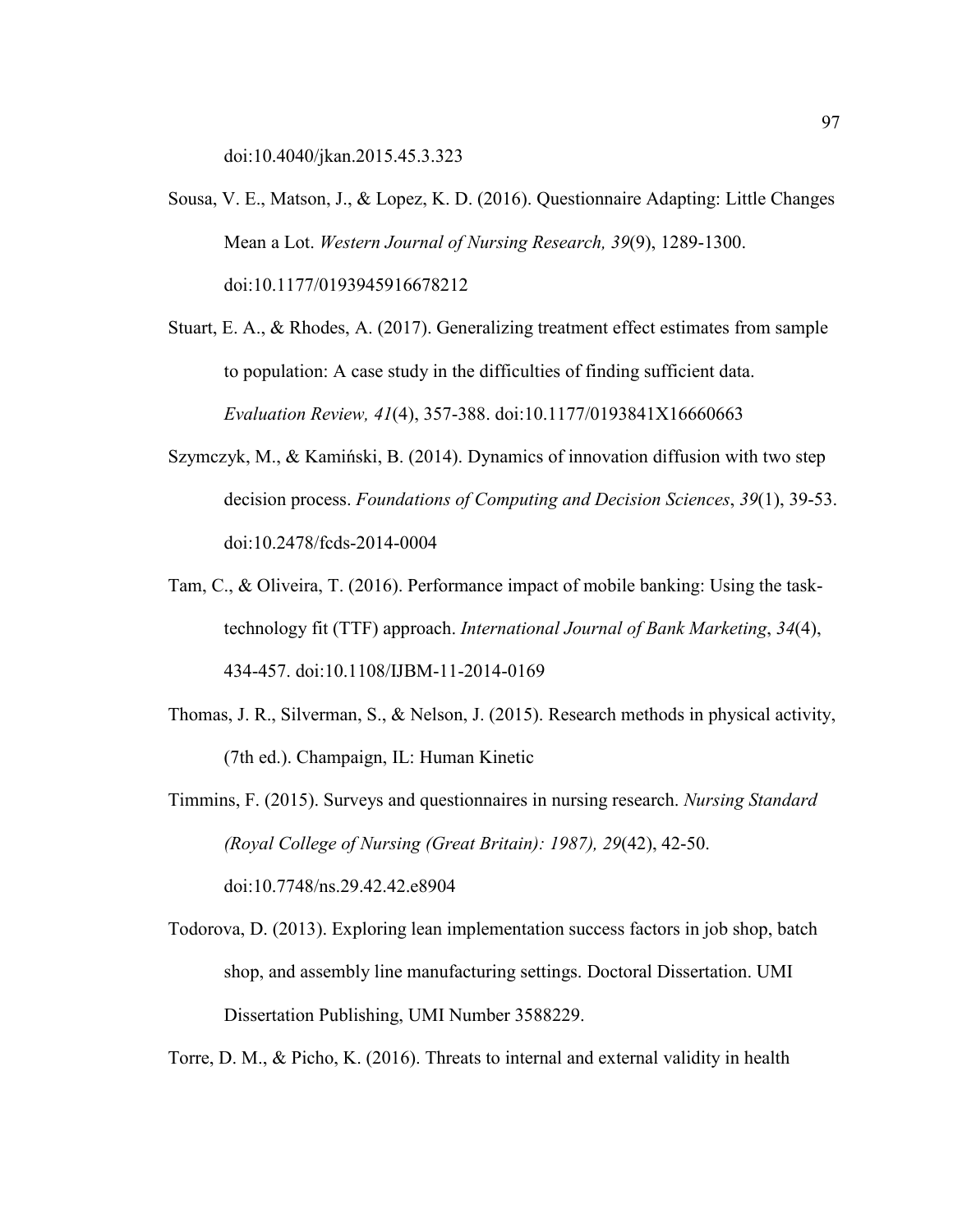professions education research. *Academic Medicine, 91*(12), e21-e21.

doi:10.1097/ACM.0000000000001446

Tripathi, A. K. (2017). Hermeneutics of technological culture. *AI & Society*, *32*(2), 137- 148. doi:10.1007/s00146-017-0717-4

Tripathi, S., & Jigeesh, N. (2015). Task-Technology fit (TTF) Model To Evaluate Adoption of CloudComputing: A Multi-Case Study. *International Journal of Applied Engineering Research*, *10*(3), 9185-9200. Retrieved from: http://www.ripublication.com/

- Treem, J. W., Dailey, S. L., Pierce, C. S., & Leonardi, P. M. (2015). Bringing technological frames to work: How previous experience with social media shapes the technology's meaning in an organization. *Journal of Communication, 65*(2), 396-422. doi:10.1111/jcom.12149
- Twycross, A., & Shields, L. (2004). Validity and reliability What's it all about? *Paediatric Nursing, 16*(10), 36-36. doi:10.7748/paed.16.10.36.s22
- Twycross, A., & Shields, L. (2004). Validity and reliability–What's it all about? Part 1 Validity in quantitative studies: This is one of a series of short papers on aspects of research by Alison Twycross and Linda Shields. *Paediatric Care*, *16*(9), 28-28. doi:16. 28. 10.7748/paed2004.11.16.9.28.c954.
- United States Department of Health and Human Services. (2016). Belmont Report 1979. Retrieved from http://www.hhs.gov/ohrp/humansubjects/guidance/belmont.html
- Van Mol, C. (2016). Improving web survey efficiency: The impact of an extra reminder and reminder content on web survey response. *International Journal of Social*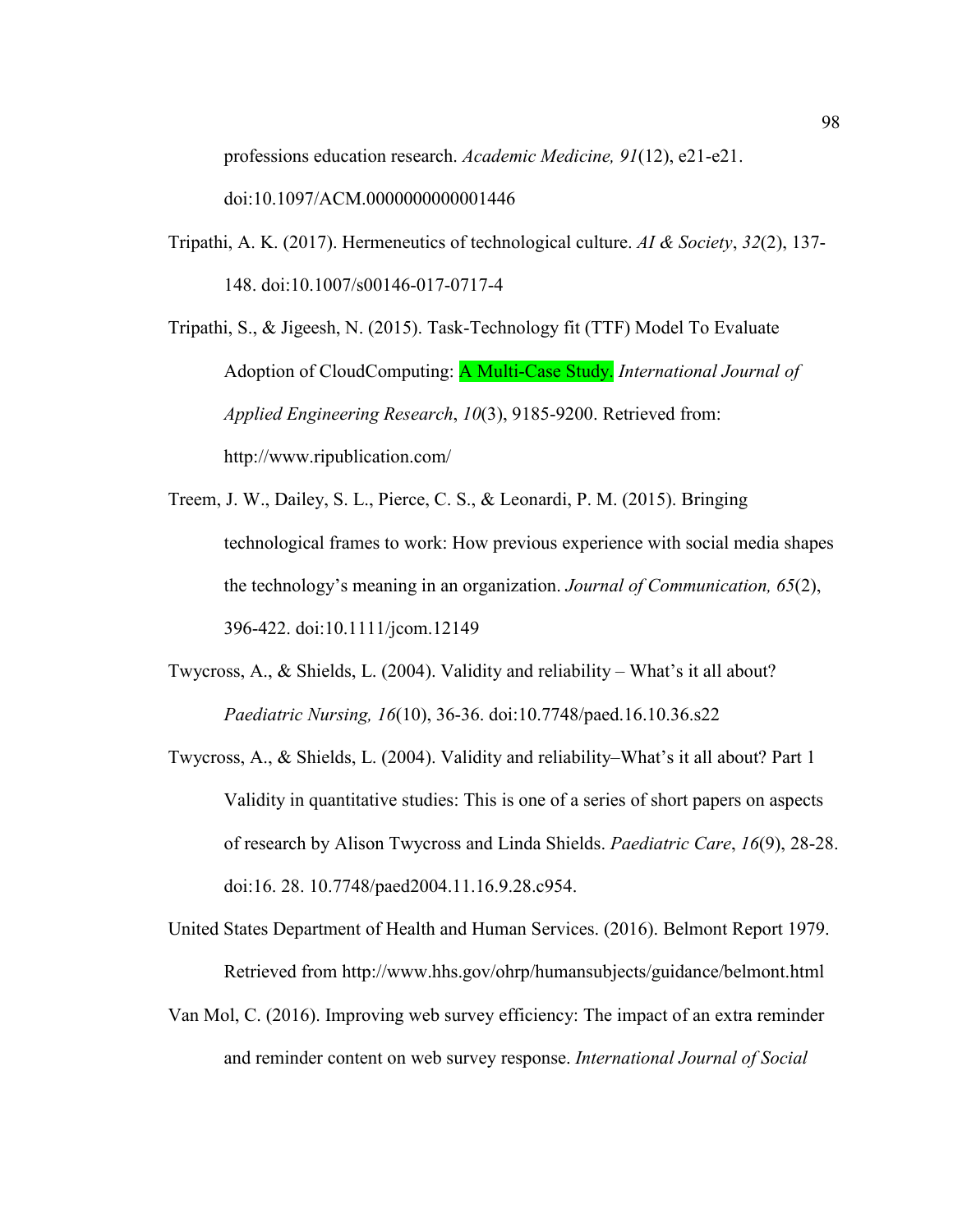*Research Methodology,20*(4). 317-327. doi:10.1080/13645579.2016.1185255

- Varela, C., Ruiz, J., Andrés, A., Roy, R., Fusté, A., & Saldaña, C. (2017). Advantages and Disadvantages of using the website SurveyMonkey in a real study: Psychopathological profile in people with normal-weight, overweight and obesity in a community sample. *E-methodology*, 77-89. doi:10.15503/emet2016.77.89
- Vindras, P., Desmurget, M., & Baraduc, P. (2012). When one size does not fit all: a simple statistical method to deal with across-individual variations of effects. *PLoS One*, 7(6), e39059. doi:10.1371/journal.pone.0039059
- Vieira da Cunha, J., Carugati, A., & Leclercq $\Box$ Vandelannoitte, A. (2015). The dark side of computer□mediated control. *Information Systems Journal*, 25(4), 319-354. doi:10.1111/isj.12066
- Voyer, S. D., & Voyer, D. (2015). Laterality, spatial abilities, and accident proneness. *Journal Of Clinical And Experimental Neuropsychology*, *37*(1), 27-36. doi:10.1080/13803395.2014.985191
- Vydiswaran, V. V., Zhai, C., Roth, D., & Pirolli, P. (2015). Overcoming bias to learn about controversial topics. *Journal of the Association for Information Science & Technology, 66*(8), 1655-1672. doi:10.1002/asi.23274
- Wasikie, M. (2016). Effect Of Technological Innovations On Customer Loyalty Among Commercial Banks In Eldoret Town. *Journal of Business and Management*, *18*(11), 147-167. doi: 10.9790/487X-181103147167.
- Watson, R. (2015). Quantitative research. *Nursing Standard (Royal College of Nursing (Great Britain): 1987), 29*(31), 44-48. doi:10.7748/ns.29.31.44.e8681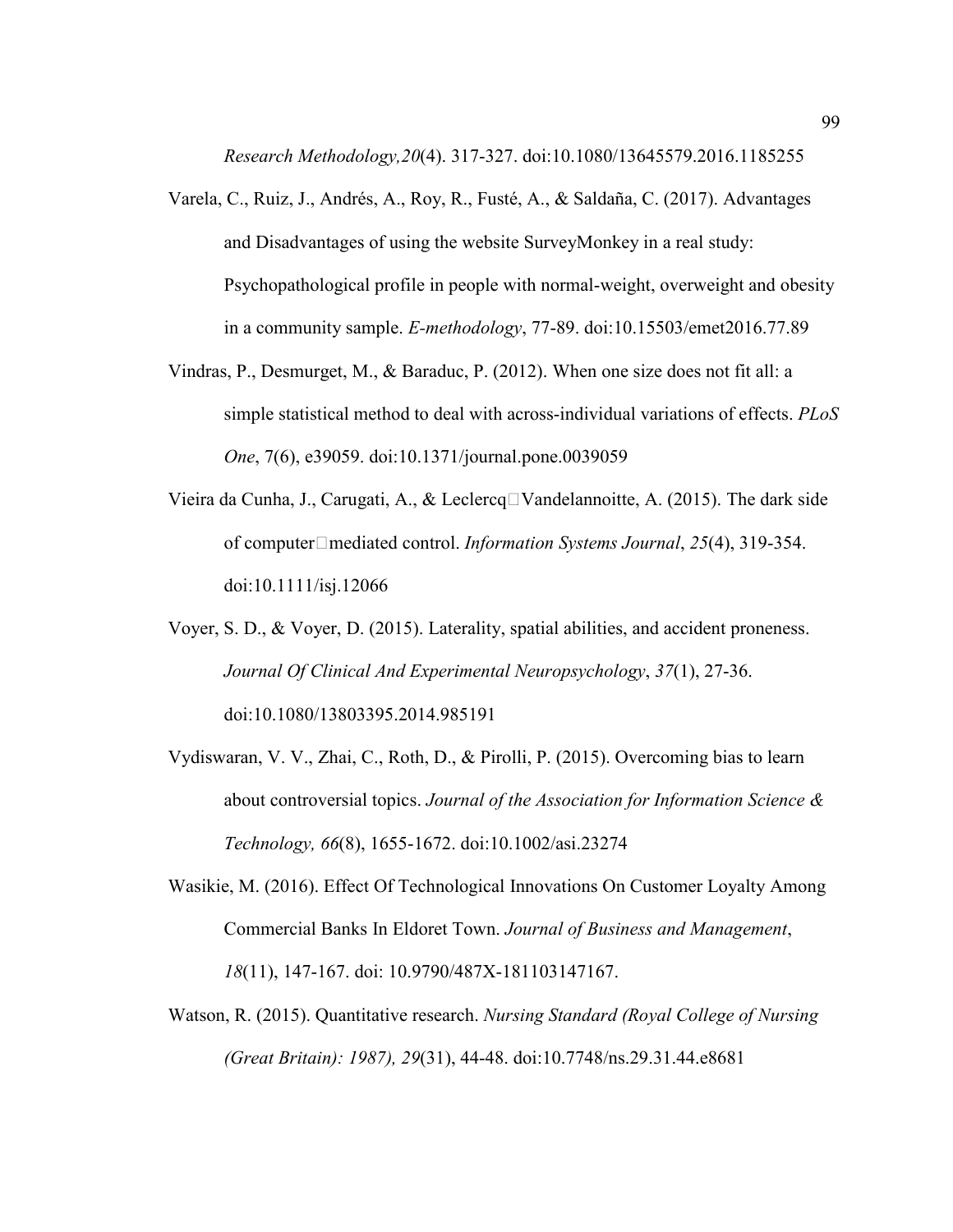- Wells, R. S., Kolek, E. A., Williams, E. A., & Saunders, D. B. (2015). "How We Know What We Know": A Systematic Comparison of Research Methods Employed in Higher Education Journals, 1996-2000 v. 2006-2010. *Journal of Higher Education*, *86*(2), 171–195. doi:10.1353/jhe.2015.0006
- Wilson, J., Arokiam, A., Belaidi, H., & Ladbrook, J. (2016). A simple energy usage toolkit from manufacturing simulation data. *Journal of Cleaner Production, 122*, 266-276. doi:10.1016/j.jclepro.2015.11.071
- Wu, B., & Chen, X. (2017). Continuance intention to use MOOCs: Integrating the technology acceptance model (TAM) and task technology fit (TTF) model. *Computers in Human Behavior*, *67*, 221-232. doi:10.1016/j.chb.2016.10.028
- Xiao, M., Meredith, R., & Gao, S. (2017). An exploratory study investigating how and why managers use tablets to support managerial decision-making. *Australasian Journal of Information Systems, 21*,1-15. doi:10.3127/ajis.v21i0.1706
- Yadav, O. P., Nepal, B. P., Rahaman, M. M., & Lal, V. (2017). Lean Implementation and Organizational Transformation: A Literature Review. *Engineering Management Journal*, *29*(1), 2-16. doi:10.1080/10429247.2016.1263914
- Yousafzai, S. Y., Foxall, G. R., & Pallister, J. G. (2010). Explaining Internet Banking Behavior: Theory of Reasoned Action, Theory of Planned Behavior, or Technology Acceptance Model? *Journal of Applied Social Psychology, 40*(5), 1172-1202. doi:10.1111/j.1559-1816.2010.00615.x
- Zhang, Z. (2016). Model building strategy for logistic regression: purposeful selection. *Annals of Translational Medicine*, *4*(6). doi:10.21037/atm.2016.02.15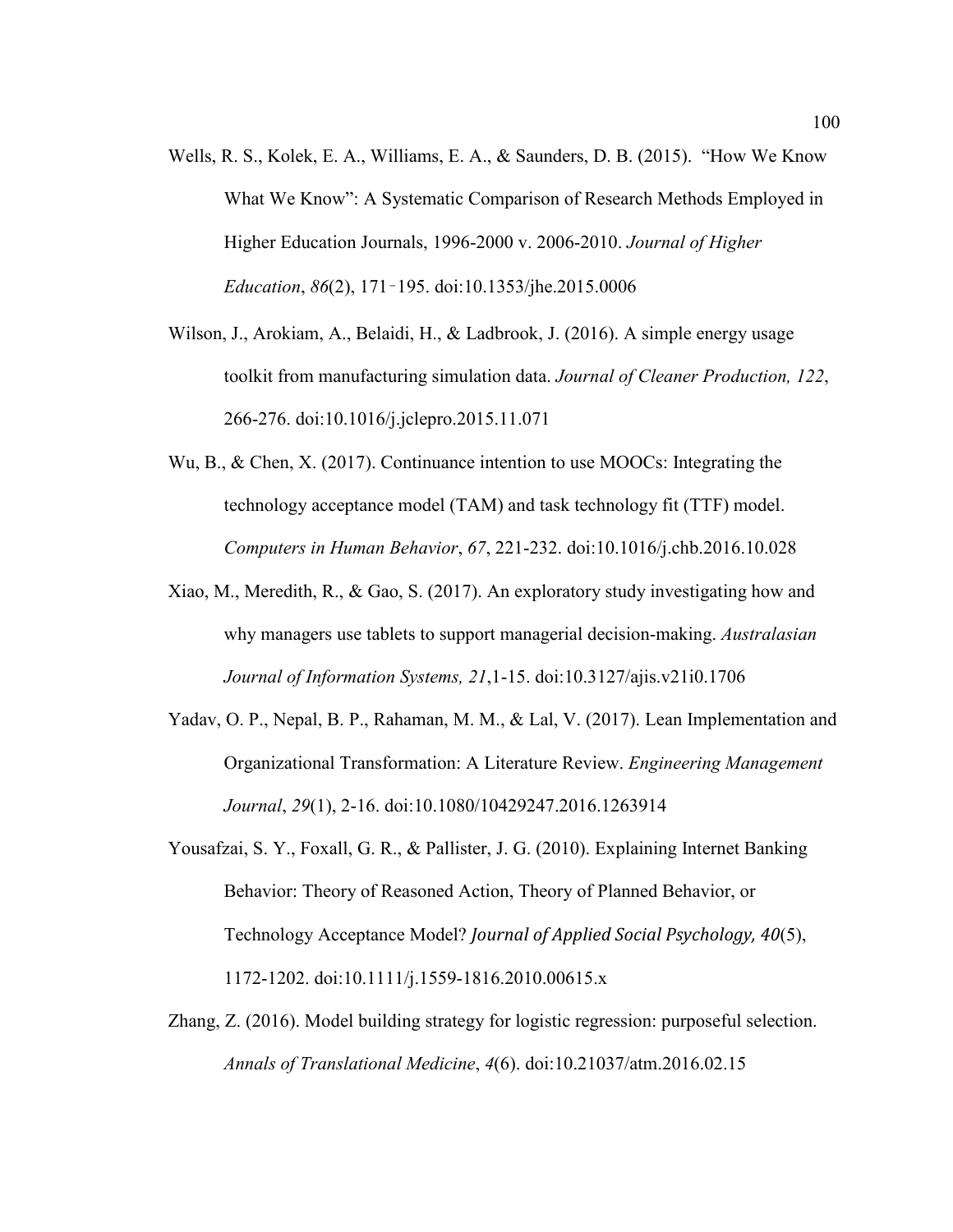- Zhang, Z., & Yuan, K. (2016). Robust coefficients alpha and omega and confidence intervals with outlying observations and missing data: Methods and software. *Educational and Psychological Measurement, 76*(3), 387-411. doi:10.1177/0013164415594658
- Zhu, X., & Lin, Y. (2017). Does lean manufacturing improve firm value? *Journal of Manufacturing Technology Management*, *28*(4), 422-437. doi:10.1108/jmtm-05- 2016-0071
- Zigurs, I., & Buckland, B. K. (1998). A theory of task/technology fit and group support systems effectiveness. *MIS quarterly*, *22*(3). 313-334. doi:10.2307/249668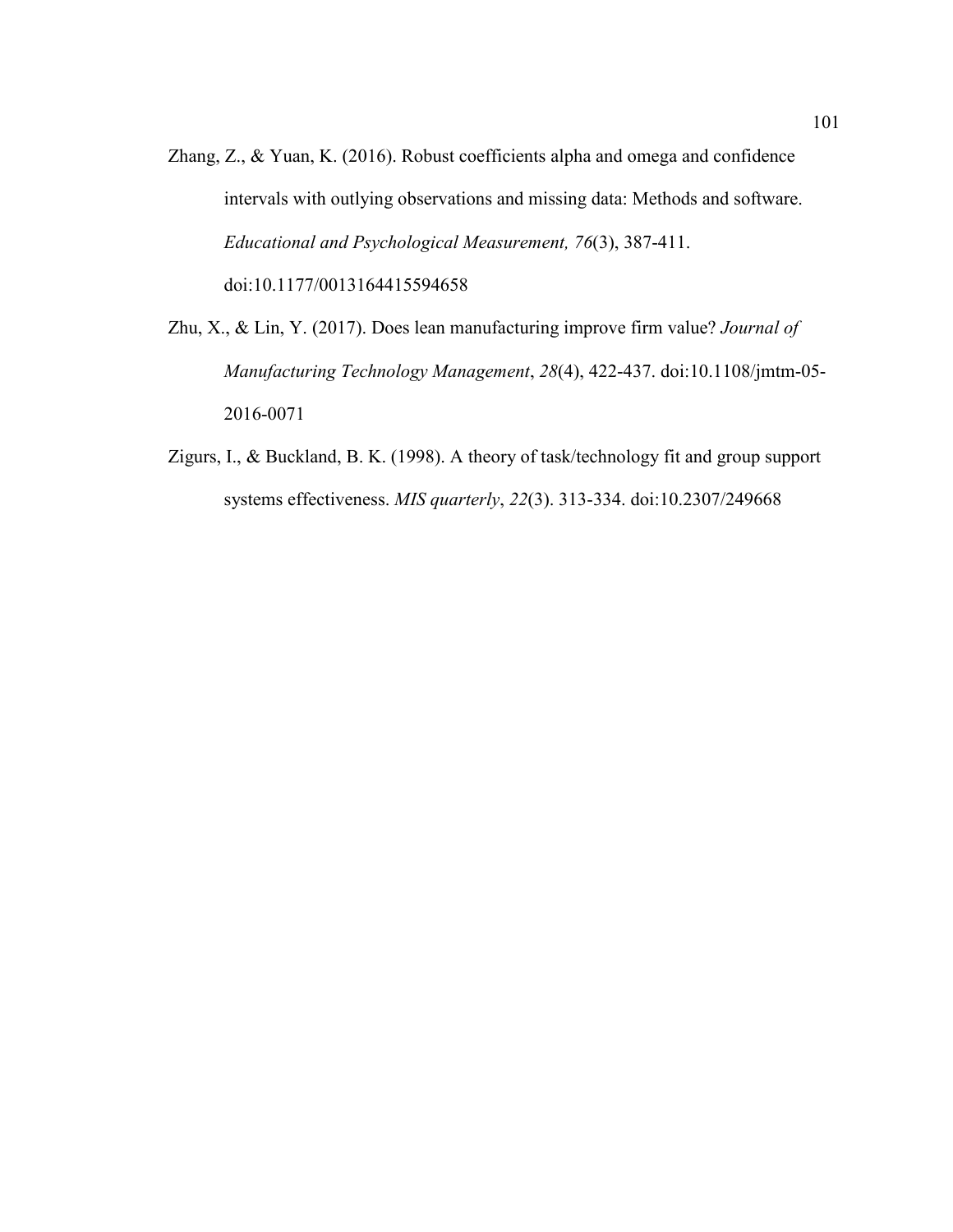Appendix A: Researcher's NIH Certificate

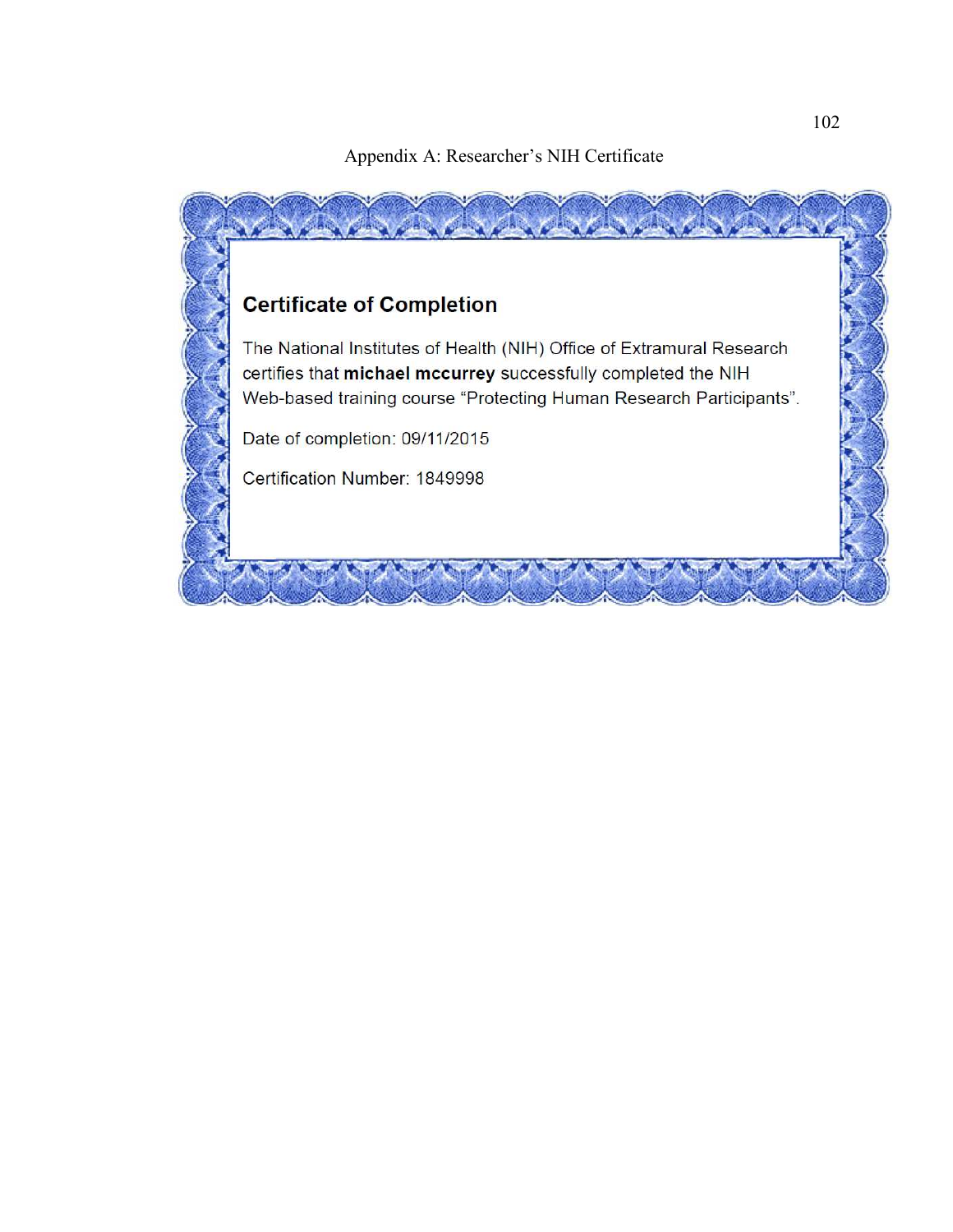## Appendix B: Confidentiality Agreement

Name of Signer:

Throughout the course of the collection of data for this research: "A quantitative correlational study of probabilistic algorithms, lean methodology techniques, and cell optimization results", I will have access to information, which is confidential and should not be disclosed. I acknowledge that the information must remain confidential and that improper disclosure of confidential information could be damaging to the participants of the research study.

By signing this Confidentiality Agreement, I acknowledge and agree that:

1. I will not disclose or discuss any confidential information with others, including

friends or family.

2. I will not in any way divulge, copy, release, sell, loan, alter or destroy any

confidential information except as properly authorized.

3. I will not discuss confidential information where others can overhear the

conversation. I understand that it is not acceptable to discuss confidential

information even if the participant's name is not used.

- 4. I will not make any unauthorized transmissions, inquiries, modification or purging of confidential information.
- 5. I agree that my obligations under this agreement will continue after termination of the research that I will perform.
- 6. I understand that a violation of this agreement will have legal implications.

Signing this document, I acknowledge that I have read the agreement, and I agree to comply with all terms and conditions stated above.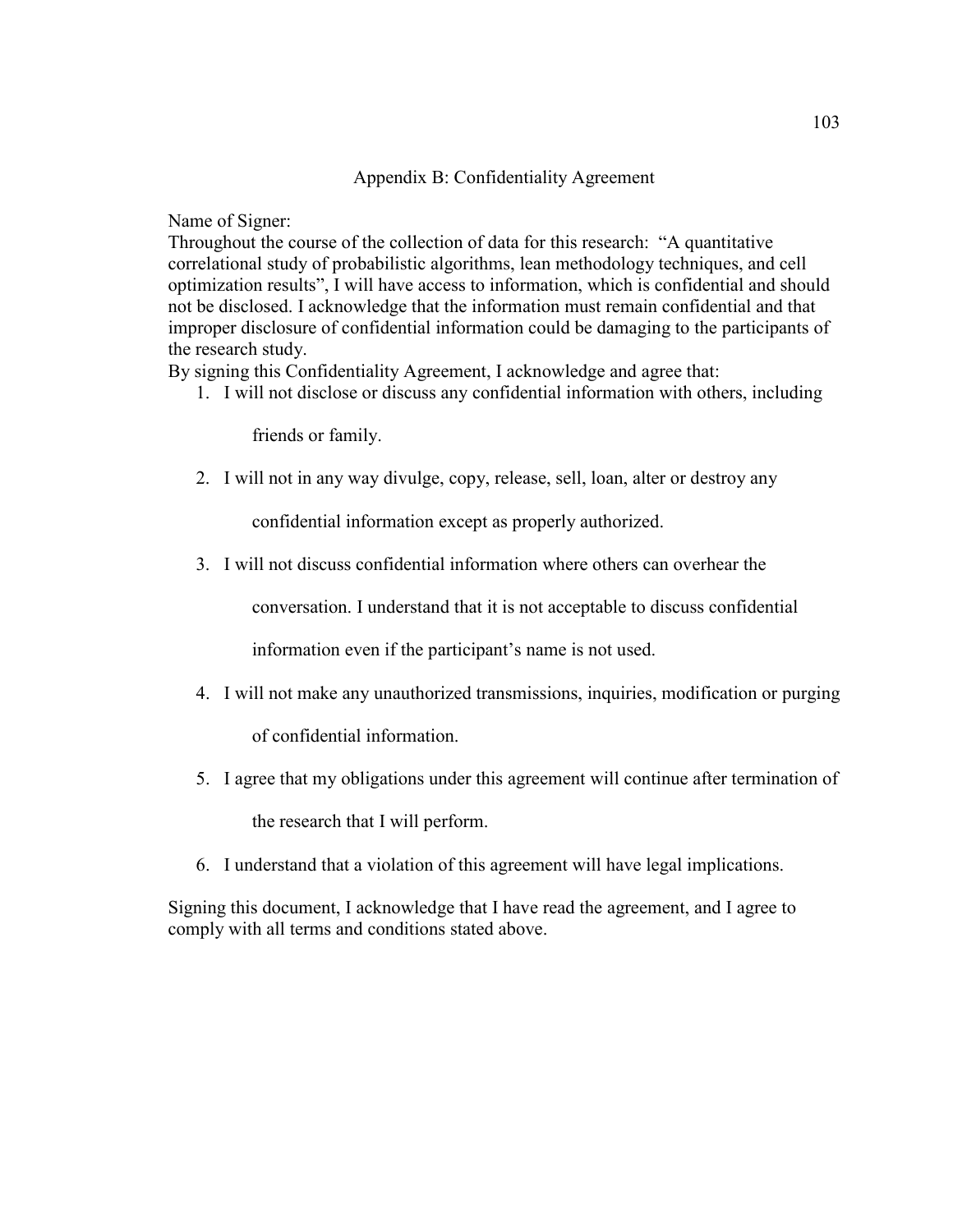Appendix C: Sample Size via G\*Power Analysis

[1] -- Thursday, December 08, 2016 -- 17:27:30 t tests - Correlation: Point biserial model<br>Analysis: A priori: Compute require A priori: Compute required sample size Input: Tail $(s)$  = One Effect size  $|\rho| = 0.3$ <br>  $\alpha$  err prob = 0.05  $\alpha$  err prob  $\alpha$  = Power (1-β err prob) = 0.95<br>Output: Noncentrality parameter  $\delta$ Noncentrality parameter  $\delta$  = 3.3133098 Critical t =  $1.6589535$ <br>Df =  $109$  $=$  109 Total sample size  $=$  111<br>Actual power  $=$  0.9503016 Actual power  $=$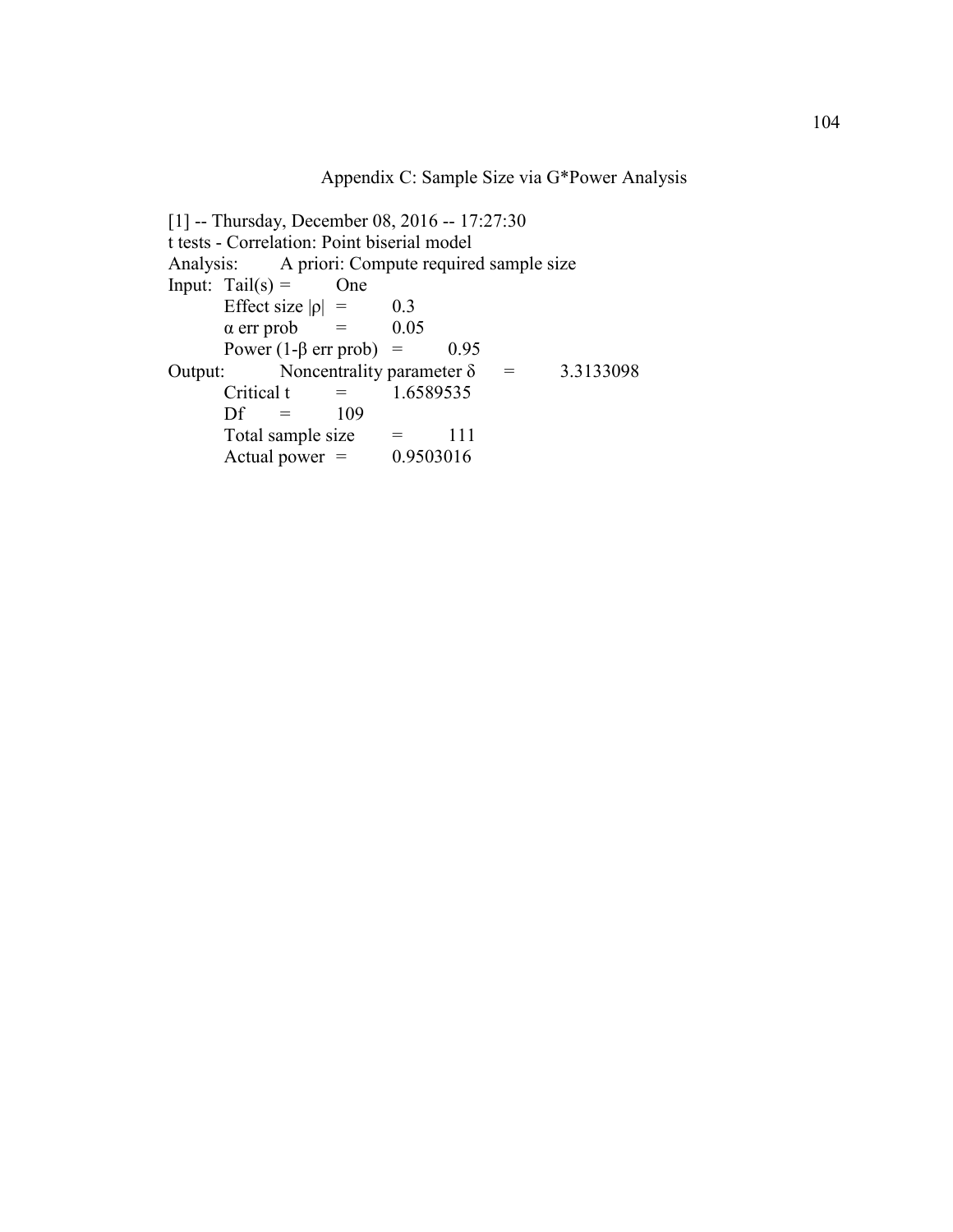Appendix D: Permission to Use Data Collection Instrument

Michael,

 You have my permission to use the dissertation survey instrument in your research study. I am looking forward to your completed research. Best wishes! Daniela ------------------------------------------------------------------------------------------------------------

---------

On Thu, Dec 1, 2016 at 1:58 PM, michael mccurrey wrote:

Dear Daniela Todorova:

 I am a doctoral student from Walden University writing my doctoral study titled "A quantitative correlational study of probabilistic algorithms, lean methodology techniques, and cell optimization results" under the direction of my doctoral committee chaired by Dr. Steven Case, who can be reached at phone/e-mail. The Walden University IRB Committee Chair can be contacted by:

e-mail

 I would like your permission to use the dissertation survey/questionnaire instrument in my research study. I would like to use and print your survey under the following conditions:

I will use the surveys only for my research study and will not sell or use it with any compensated or curriculum development activities.

• I will include the copyright statement on all copies of the instrument.

I will send a copy of my completed research study to your attention upon completion of the study.

If these are acceptable terms and conditions, please indicate so by replying to me through e-mail

Sincerely, Michael McCurrey Date: 12/1/2016 Name: Michael McCurrey Student at Walden University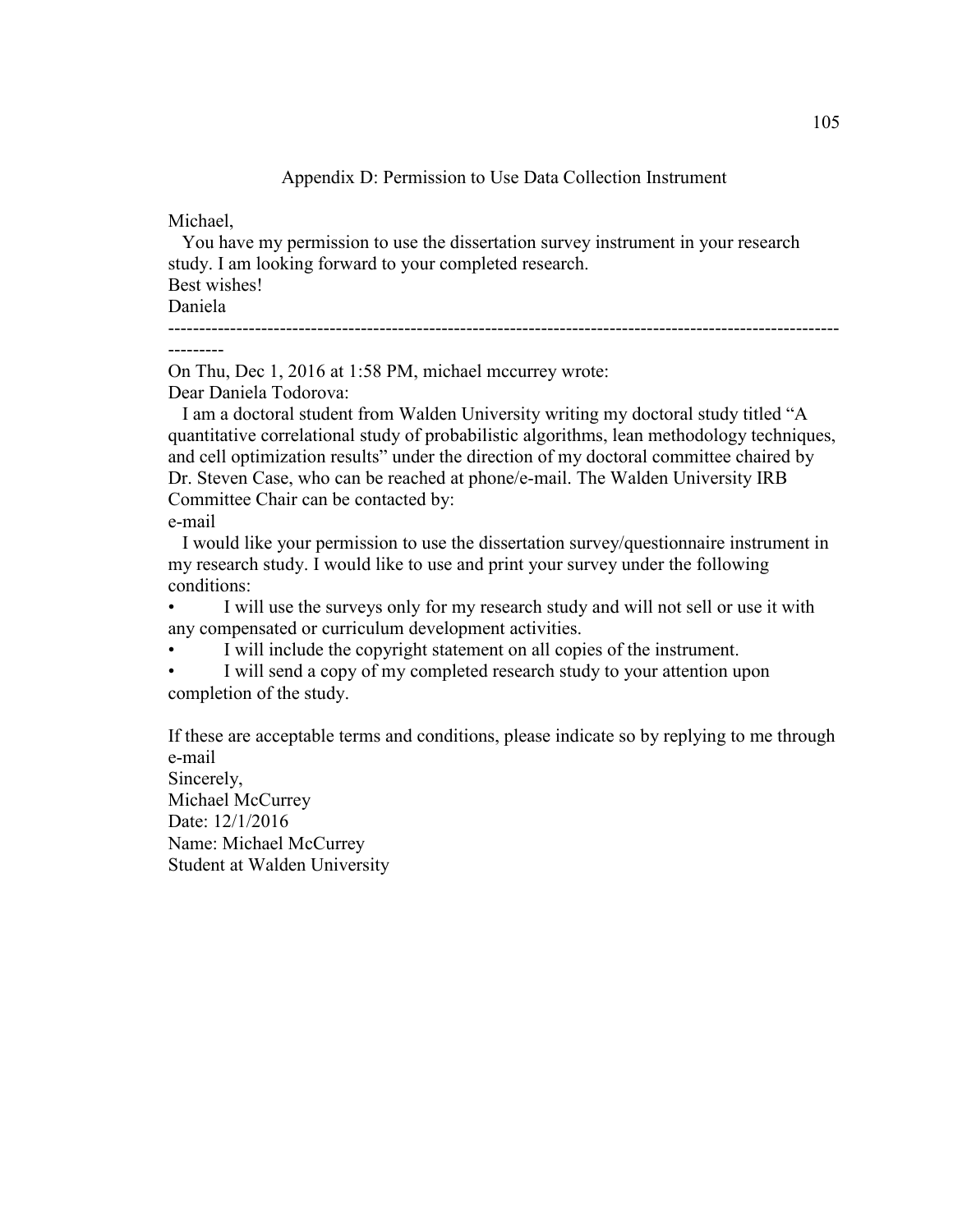From: Matthew Gunn To: Michael Mccurrey Subject: Re: Date: Wed, 23 May 2018 17:37:38 +0000 Michael, Yes, feel free to use the survey and alter it in any way you need for it to fit your study. I look forward to seeing your results. Good luck! Regards, Dr. Gunn

From: Michael Mccurrey Sent: Wednesday, May 23, 2018 11:08 AM To: Matthew Gunn Cc: Michael Mccurrey Subject: Dear Dr. Gunn: I am a doctoral student from Walden University writing my doctoral study under the direction of my committee chaired by Dr. Steven Case.

\_\_\_\_\_\_\_\_\_\_\_\_\_\_\_\_\_\_\_\_\_\_\_\_\_\_\_\_\_\_\_\_

I would like your permission to use the "The role of task difficulty in technology acceptance" survey/questionnaire instrument in my research study. I would like to use and print your survey under the following conditions:

I will use the surveys only for my research study and will not sell or use it with any compensated or curriculum development activities.

I will include the copyright statement on all copies of the instrument.

I will send a copy of my completed research study to your attention upon completion of the study.

If these are acceptable terms and conditions, please indicate so by replying to me through e-mail.

Sincerely, Michael McCurrey Walden University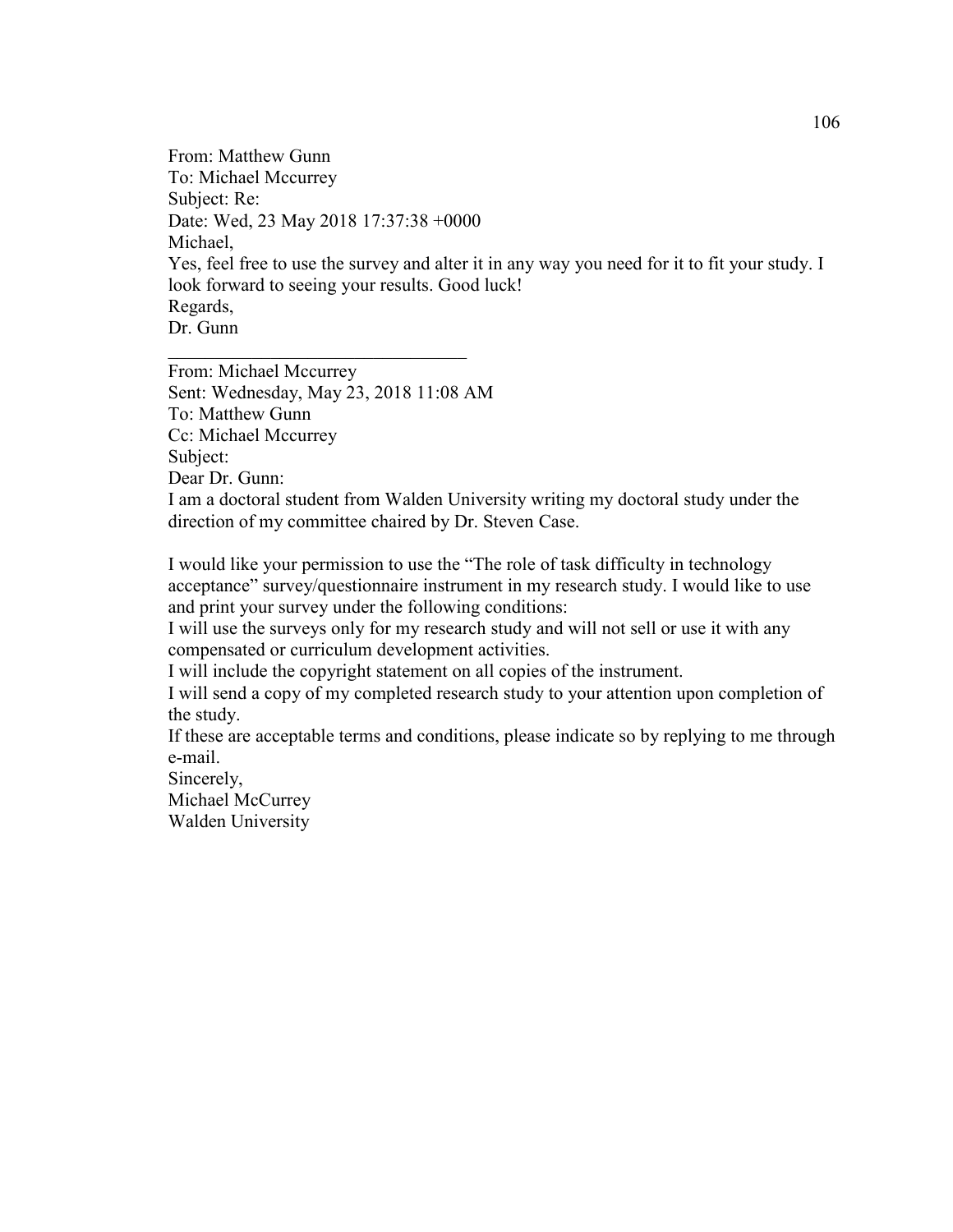| Item No.       |                                            | Part 1. Demographic Questions                                                                                                                                          |                                                                                                                        |  |  |  |  |
|----------------|--------------------------------------------|------------------------------------------------------------------------------------------------------------------------------------------------------------------------|------------------------------------------------------------------------------------------------------------------------|--|--|--|--|
| 1              | What is your<br>age range?                 | a. 75 years or older b. 65-74 years old c. 55-64 years old<br>d. 45-54 years old e. 35-44 years old f. $25-34$ years old<br>g. 18-24 years old h. Prefer not to answer |                                                                                                                        |  |  |  |  |
| $\overline{2}$ | What gender<br>do you<br>identify<br>with? | a. Female b. Male c. Prefer not to answer                                                                                                                              |                                                                                                                        |  |  |  |  |
| 3              | Ethnicity                                  | a. Asian/Pacific Islander b. Black/African American c. Native American<br>d. White/Caucasian<br>e. Hispanic<br>g. Prefer not to answer                                 | f. Other                                                                                                               |  |  |  |  |
| $\overline{4}$ | Education                                  | a. High school diploma/GED<br>c. Trade/technical/vocational training<br>e. Bachelor's degree<br>g. Doctoral degree<br>i. Prefer not to answer                          | b. Some college<br>d. Associate's degree<br>f. Master's degree<br>h. Professional degree<br>(M.D., J.D., D.M.D., etc.) |  |  |  |  |
| 5              | Marital<br><b>Status</b>                   | a. Single/ never married<br>c. Widowed<br>e. Separated                                                                                                                 | b. Married or domestic partnership<br>d. Divorced<br>f. Prefer not to answer                                           |  |  |  |  |

# Appendix E: Lean Manufacturing & Probabilistic Survey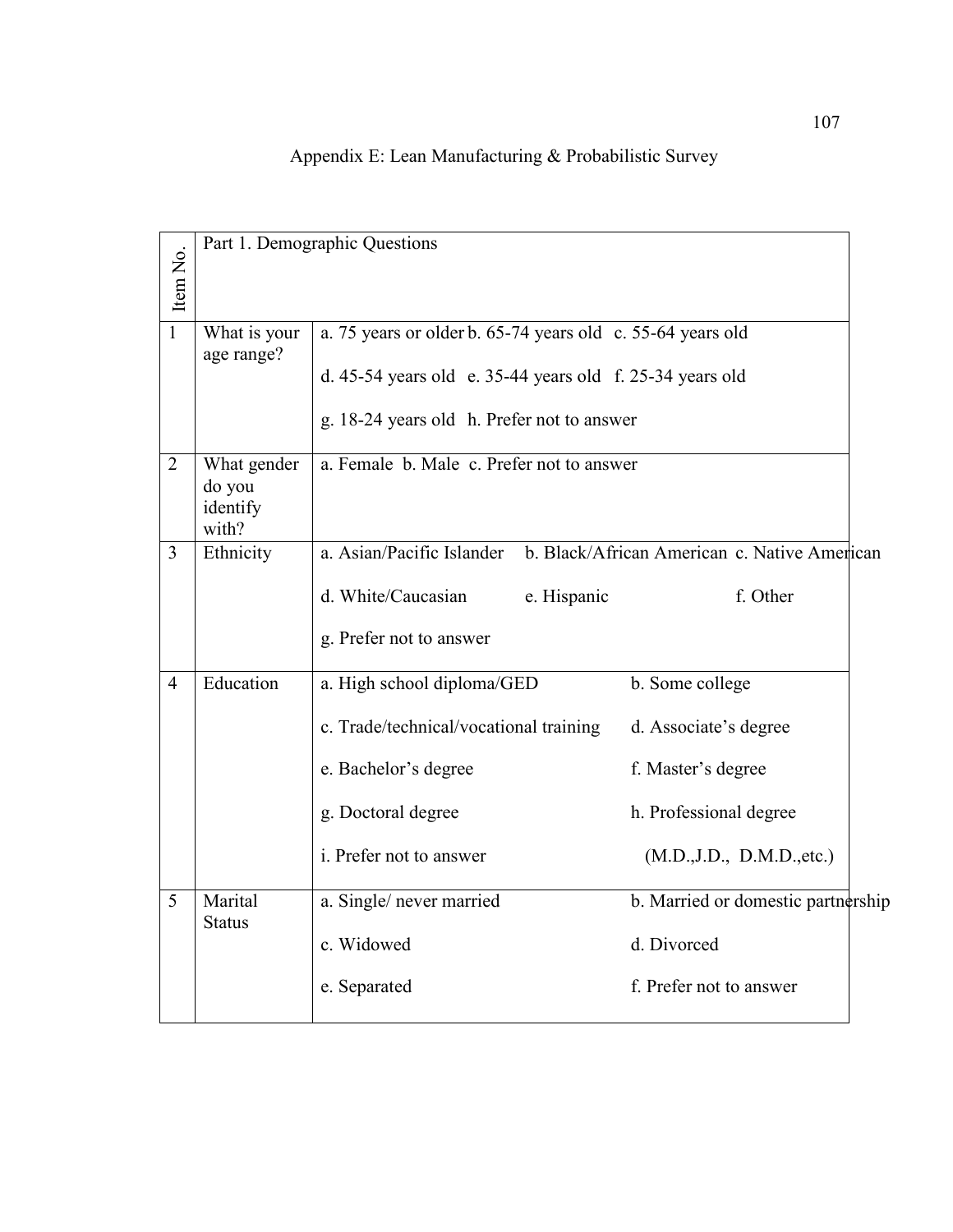| Item No. | Part 2. Manufacturing Questions<br>Please write or select one answer |                                                                                                                                                                                                          |         |                 |                                                                                                                                                                                                                                                                                                                                                                                                                                                                                          |  |
|----------|----------------------------------------------------------------------|----------------------------------------------------------------------------------------------------------------------------------------------------------------------------------------------------------|---------|-----------------|------------------------------------------------------------------------------------------------------------------------------------------------------------------------------------------------------------------------------------------------------------------------------------------------------------------------------------------------------------------------------------------------------------------------------------------------------------------------------------------|--|
| 6        | Total number<br>of employees<br>at the plant<br>location             |                                                                                                                                                                                                          |         |                 |                                                                                                                                                                                                                                                                                                                                                                                                                                                                                          |  |
|          | Categorize<br>your product<br>mix                                    | a. High Volume/High Variety<br>c. Medium Volume/Medium Variety                                                                                                                                           |         |                 | b. High Volume/Low Variety<br>d. Low Volume/High Variety                                                                                                                                                                                                                                                                                                                                                                                                                                 |  |
|          |                                                                      | e. Low Volume/Low Variety                                                                                                                                                                                |         |                 |                                                                                                                                                                                                                                                                                                                                                                                                                                                                                          |  |
|          | Definitions                                                          | <b>Job Shop:</b> high flexibility, many different products, and low<br>shop.<br>product to another. e.g. an injection molding.<br>e.g. an automobile plant.<br>a petroleum refinery or a sugar refinery. |         |                 | volumes, e.g. a machine tool shop, a machining center, a paint<br><b>Batch shop</b> : moderate flexibility, several products and moderate<br>volumes. Usually a set up time is required to change from one<br><b>Assembly line:</b> low flexibility, a few products, and high volumes.<br><b>Continuous flow</b> : very low flexibility, one product and very high<br>volume. Usually the product is measured by weight or volume. e.g.<br>(please make sure that the total is $100\%$ ) |  |
|          | What portion                                                         | Job Shop                                                                                                                                                                                                 |         |                 |                                                                                                                                                                                                                                                                                                                                                                                                                                                                                          |  |
|          | of your plant                                                        | <b>Batch Shop</b>                                                                                                                                                                                        |         |                 |                                                                                                                                                                                                                                                                                                                                                                                                                                                                                          |  |
|          | operations is:                                                       | Assembly Line                                                                                                                                                                                            |         |                 |                                                                                                                                                                                                                                                                                                                                                                                                                                                                                          |  |
|          |                                                                      | <b>Continuous Flow</b>                                                                                                                                                                                   |         |                 |                                                                                                                                                                                                                                                                                                                                                                                                                                                                                          |  |
|          |                                                                      | To what extent has your company                                                                                                                                                                          | $\circ$ | Not implemented |                                                                                                                                                                                                                                                                                                                                                                                                                                                                                          |  |
|          | implemented lean in your<br>manufacturing processes?                 |                                                                                                                                                                                                          | O       |                 | Not implemented but planning to                                                                                                                                                                                                                                                                                                                                                                                                                                                          |  |
|          |                                                                      |                                                                                                                                                                                                          |         | start           |                                                                                                                                                                                                                                                                                                                                                                                                                                                                                          |  |
|          |                                                                      |                                                                                                                                                                                                          | O       |                 | Implemented in some                                                                                                                                                                                                                                                                                                                                                                                                                                                                      |  |
|          |                                                                      |                                                                                                                                                                                                          |         |                 | manufacturing processes                                                                                                                                                                                                                                                                                                                                                                                                                                                                  |  |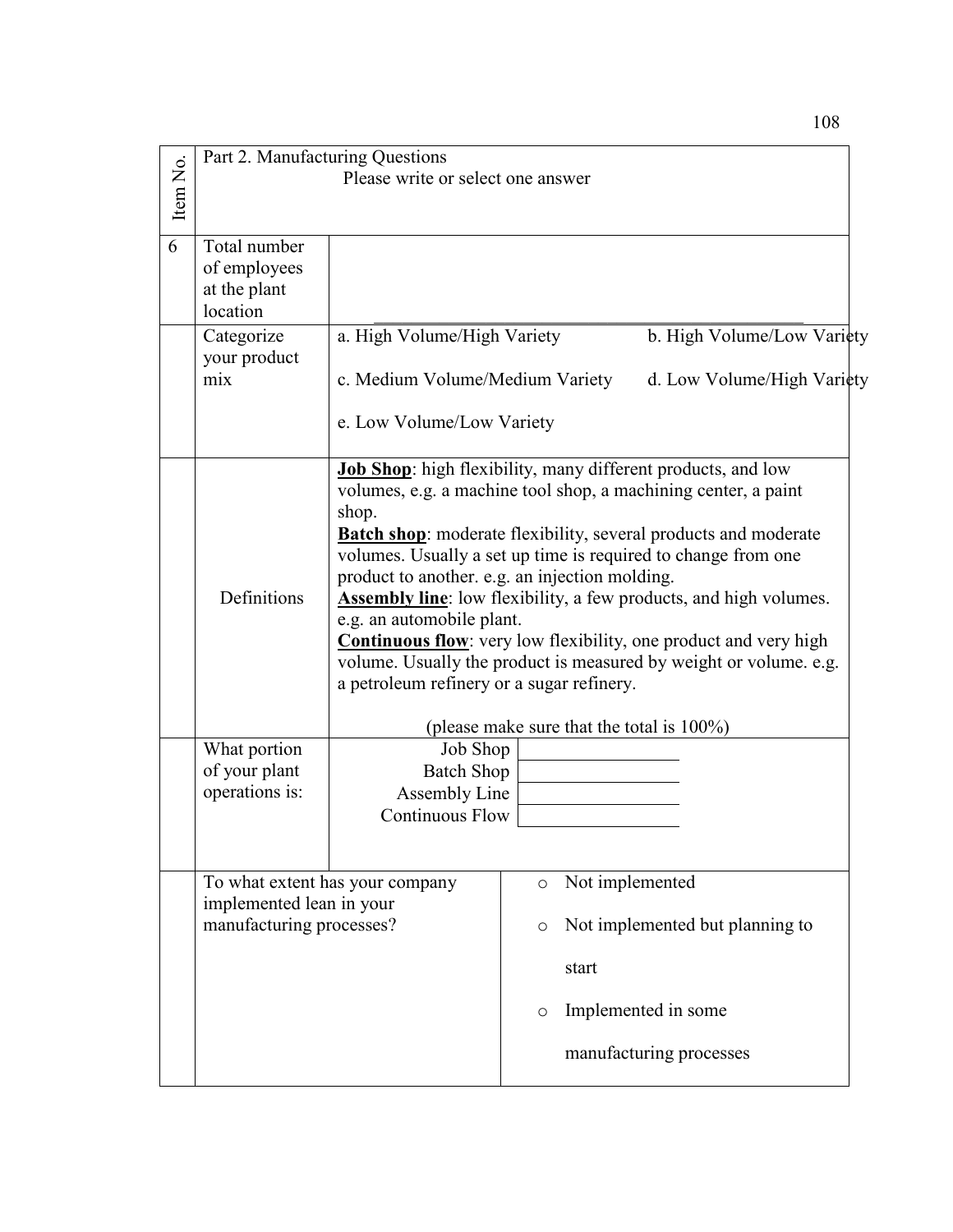|          |                                                   | Implemented in many<br>$\circ$    |
|----------|---------------------------------------------------|-----------------------------------|
|          |                                                   | manufacturing processes           |
|          |                                                   | Fully implemented lean<br>$\circ$ |
|          | For how many years has your<br>company used lean? |                                   |
|          |                                                   |                                   |
|          |                                                   |                                   |
|          | Is your company located in the USA                | Yes<br>$\Omega$                   |
|          |                                                   | No<br>$\Omega$                    |
|          |                                                   |                                   |
|          | In which country is located your<br>company?      |                                   |
|          |                                                   | Please type in                    |
|          | What is the ISIC code that most                   |                                   |
|          | closely represents your organization?             | Please type in                    |
|          | What is the SIC code that most                    |                                   |
|          | closely represents your organization?             | Please type in                    |
|          |                                                   |                                   |
|          | Part 3. Manufacturing Processes                   |                                   |
| Item No. |                                                   |                                   |
|          |                                                   |                                   |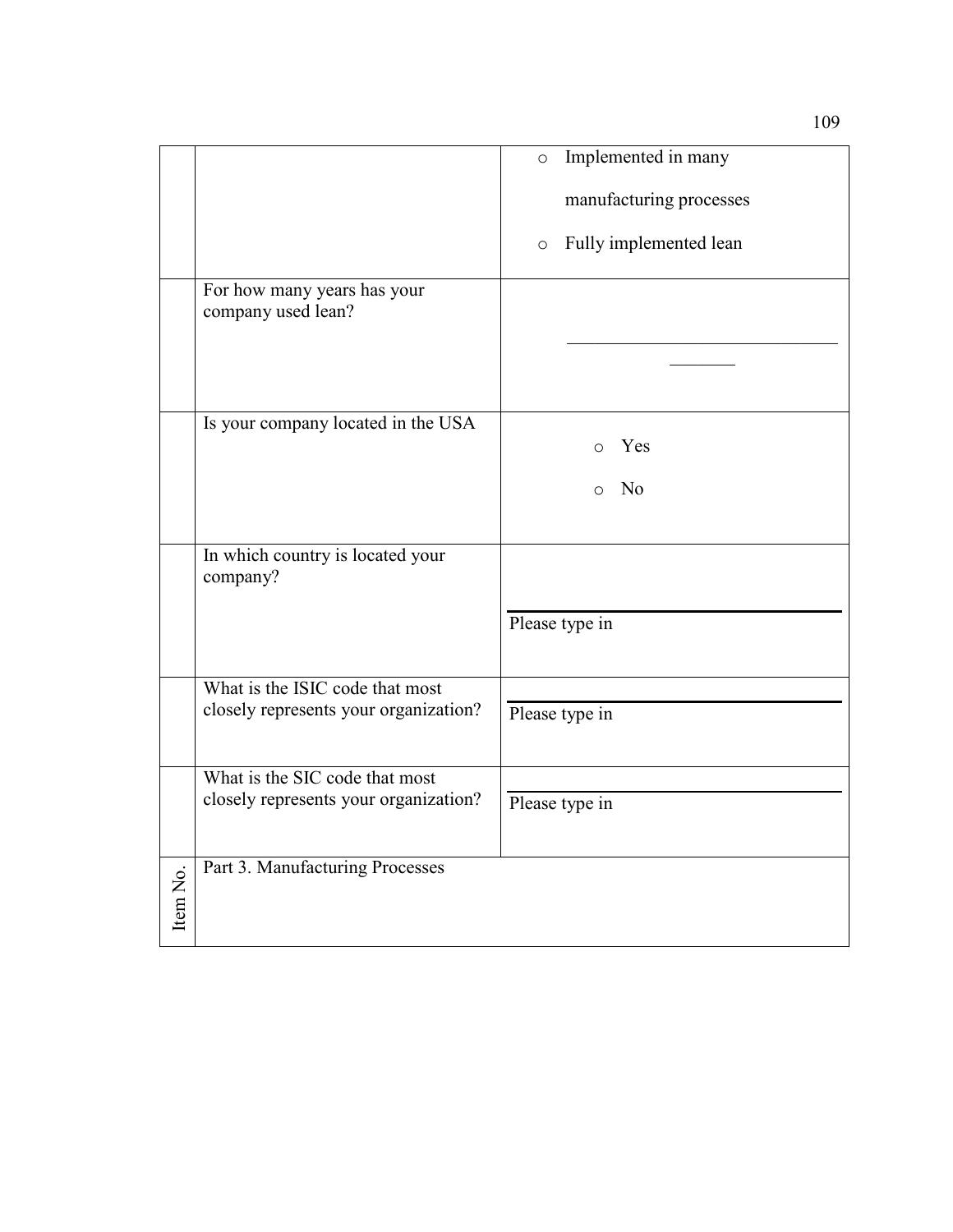| Our products are                                                    | $\circ$  | <b>Highly Customized</b> |                | $\circ$  | Somewhat                                     |                      |
|---------------------------------------------------------------------|----------|--------------------------|----------------|----------|----------------------------------------------|----------------------|
|                                                                     |          |                          |                |          | Customized                                   |                      |
|                                                                     | $\Omega$ |                          |                |          | Balanced Between Customized and Standardized |                      |
|                                                                     | $\circ$  | Somewhat                 |                | $\circ$  | Highly                                       |                      |
|                                                                     |          | Standardized             |                |          | Standardized                                 |                      |
| Our product volume<br>is                                            | $\circ$  | Very Low                 |                | $\circ$  | Somewhat Low                                 |                      |
|                                                                     | $\circ$  | Neither High, nor Low    |                |          |                                              |                      |
|                                                                     | $\circ$  | Somewhat High            |                | $\circ$  | Very High                                    |                      |
| Our manufacturing<br>processes are                                  | $\circ$  | <b>Highly Divergent</b>  |                | $\circ$  | Somewhat                                     |                      |
|                                                                     |          |                          |                |          | Divergent                                    |                      |
|                                                                     | $\circ$  |                          |                |          | Balanced of Divergent and Standardized       |                      |
|                                                                     | $\Omega$ | Somewhat                 |                | $\circ$  | Highly                                       |                      |
|                                                                     |          | Standardized             |                |          | Standardized                                 |                      |
| <b>External Just in Time</b>                                        |          | Strongly<br>Agree        | Agree          | Neutral  | Disagree                                     | Strongly<br>Disagree |
| We use JIT with our<br>suppliers                                    |          | $\Omega$                 | $\overline{O}$ | $\Omega$ | $\Omega$                                     | $\Omega$             |
| We do not produce a product,<br>unless the customer has order<br>it |          | $\Omega$                 | $\Omega$       | $\Omega$ | $\Omega$                                     | $\Omega$             |
| We link all processes to<br>customer demand through<br>Kanban       |          | $\Omega$                 | $\Omega$       | $\Omega$ | $\Omega$                                     | $\Omega$             |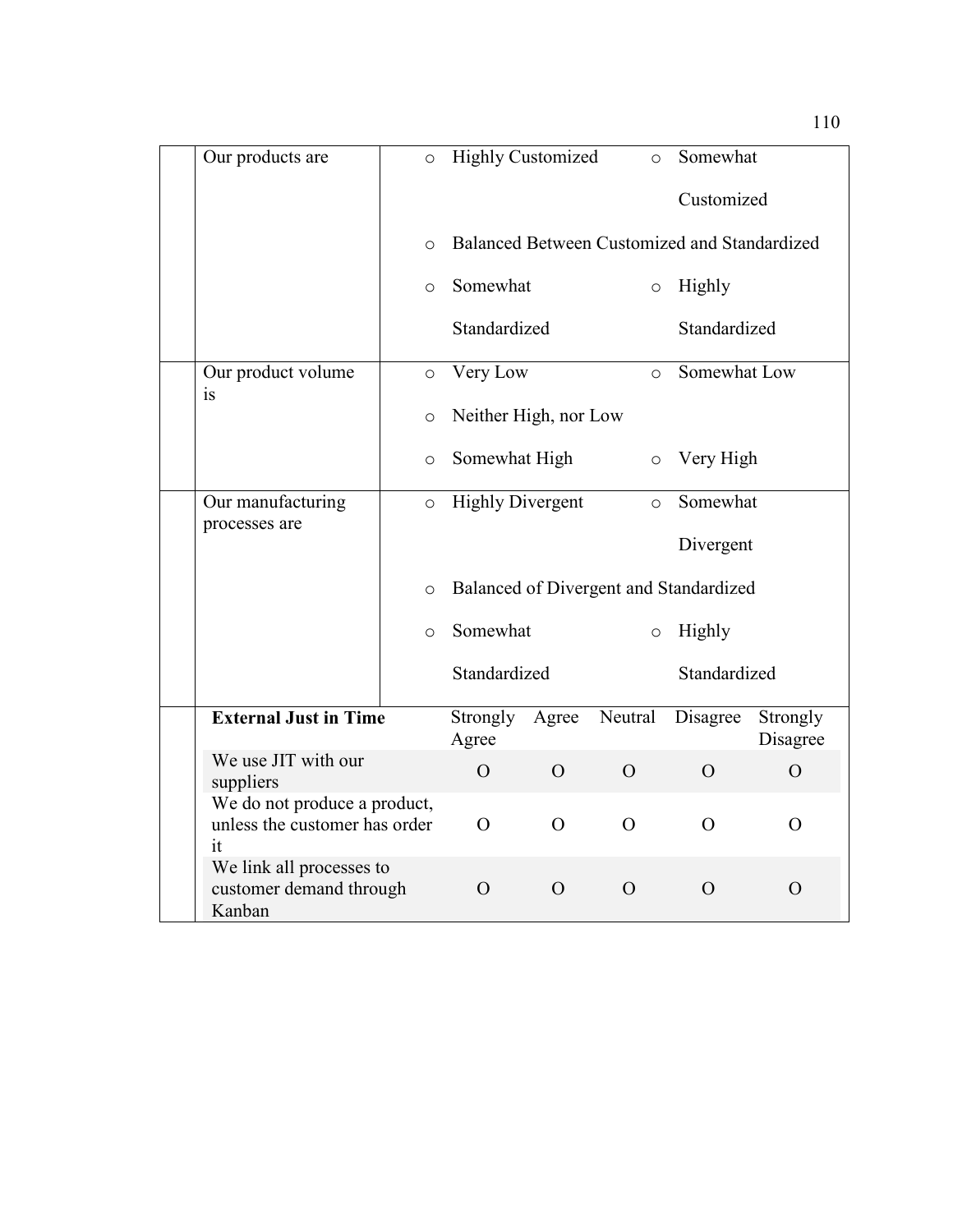| <b>Internal Just in Time</b>                                                    | Strongly<br>Agree | Agree          | Neutral        | Disagree       | Strongly<br>Disagree |
|---------------------------------------------------------------------------------|-------------------|----------------|----------------|----------------|----------------------|
| Production at each station is<br>"pulled" by demand from the<br>next station    | $\Omega$          | $\Omega$       | $\overline{O}$ | $\Omega$       | $\Omega$             |
| We use Kanban signals for<br>production control                                 | $\Omega$          | $\Omega$       | $\Omega$       | $\Omega$       | $\Omega$             |
| We produce exactly as many<br>pieces as needed                                  | $\Omega$          | $\Omega$       | $\Omega$       | $\Omega$       | $\Omega$             |
| <b>Continuous Flow</b>                                                          | Strongly<br>Agree | Agree          | Neutral        | Disagree       | Strongly<br>Disagree |
| Products are classified into<br>groups with similar<br>processing requirements  | $\overline{O}$    | $\Omega$       | $\Omega$       | $\overline{O}$ | $\overline{O}$       |
| Equipment is grouped to<br>produce a continuous flow of<br>families of products | $\Omega$          | $\Omega$       | $\Omega$       | $\overline{O}$ | $\overline{O}$       |
| Families of products<br>determine our factory layout                            | $\Omega$          | $\Omega$       | $\Omega$       | $\Omega$       | $\overline{O}$       |
| Heijunka                                                                        | Strongly<br>Agree | Agree          | Neutral        | Disagree       | Strongly<br>Disagree |
| Our production volume is<br>distributed evenly over time                        | $\Omega$          | $\Omega$       | $\Omega$       | $\Omega$       | $\Omega$             |
| We do not have peaks and<br>valleys in our production<br>schedule               | $\overline{O}$    | $\Omega$       | $\Omega$       | $\overline{O}$ | $\overline{O}$       |
| Our production mix is<br>distributed evenly over time                           | $\Omega$          | $\Omega$       | $\overline{O}$ | $\overline{O}$ | $\Omega$             |
| <b>Quick Setup</b>                                                              | Strongly<br>Agree | Agree          | Neutral        | Disagree       | Strongly<br>Disagree |
| Our employees achieve<br>setups that save time                                  | $\overline{O}$    | $\Omega$       | $\Omega$       | $\overline{O}$ | $\overline{O}$       |
| We are working to lower<br>setup times in our plant                             | $\overline{O}$    | $\Omega$       | $\overline{O}$ | $\mathcal{O}$  | $\mathcal{O}$        |
| We have low setup times of<br>equipment in our plant                            | $\Omega$          | $\overline{O}$ | $\overline{O}$ | $\Omega$       | $\overline{O}$       |
| Jidoka                                                                          | Strongly<br>Agree | Agree          | Neutral        | Disagree       | Strongly<br>Disagree |
| We detect process deviations<br>with automated technology                       | $\Omega$          | $\mathcal{O}$  | $\overline{O}$ | $\overline{O}$ | $\overline{O}$       |
| We detect quality deviations<br>with automated technology                       | $\Omega$          | $\Omega$       | $\overline{O}$ | $\Omega$       | $\overline{O}$       |
| Most inspections are done by<br>automated technology                            | $\Omega$          | $\mathbf{O}$   | $\mathbf{O}$   | $\mathcal{O}$  | $\mathbf{O}$         |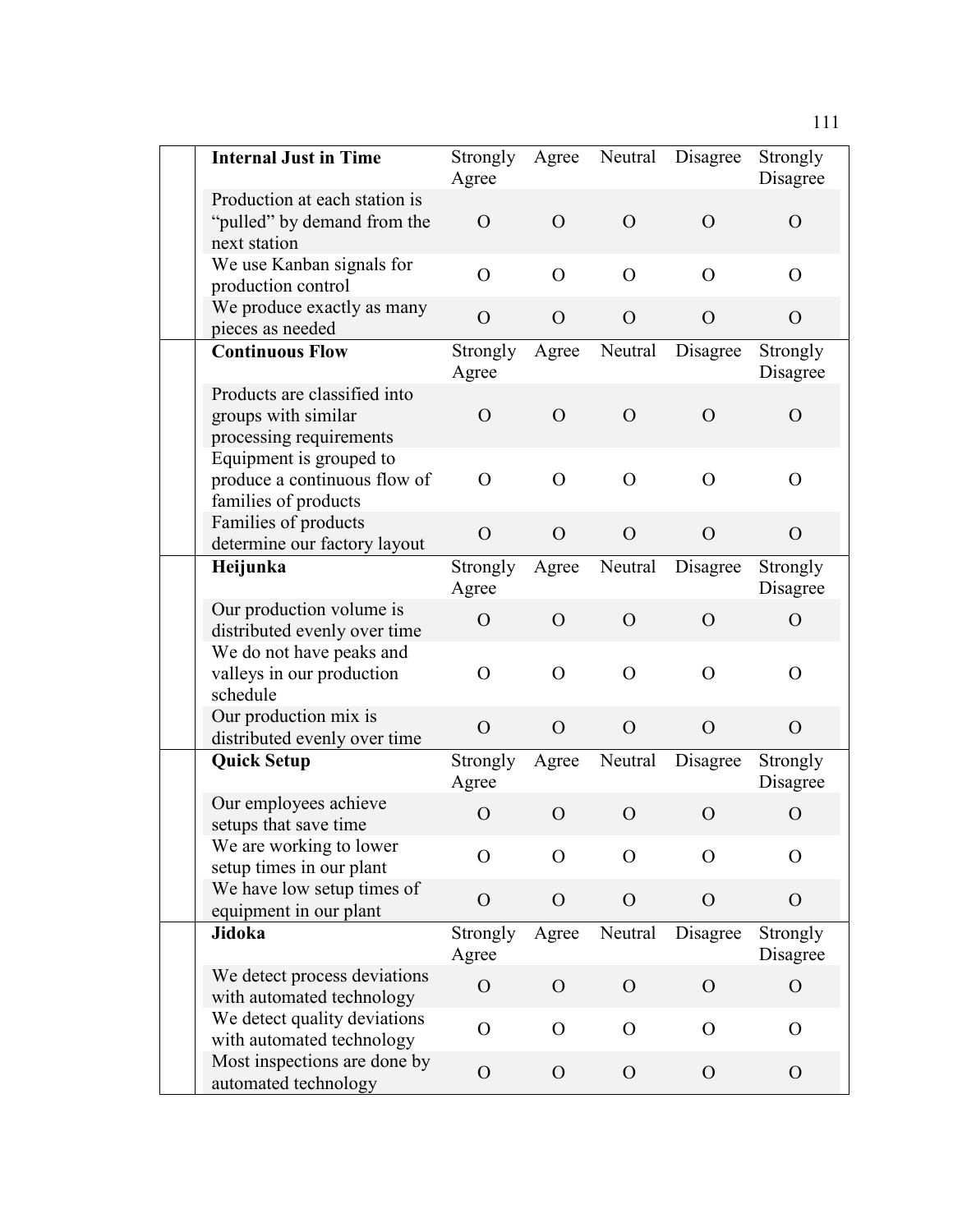| Poke-Yoke                                                                                                     | Strongly<br>Agree | Agree          | Neutral        | Disagree       | Strongly<br>Disagree |
|---------------------------------------------------------------------------------------------------------------|-------------------|----------------|----------------|----------------|----------------------|
| We have poke-yoke devices<br>designed for our work place<br>conditions                                        | $\Omega$          | $\Omega$       | $\Omega$       | $\Omega$       | $\Omega$             |
| We use simple, inexpensive<br>error proofing devices                                                          | $\Omega$          | $\Omega$       | $\Omega$       | $\Omega$       | $\Omega$             |
| Our poke-yoke devices are<br>used 100% of the time                                                            | $\overline{O}$    | $\Omega$       | $\Omega$       | $\Omega$       | $\overline{O}$       |
| Andon                                                                                                         | Strongly<br>Agree | Agree          | Neutral        | Disagree       | Strongly<br>Disagree |
| Everyone working on the<br>production floor is able to<br>stop the production line if a<br>defect is detected | $\overline{O}$    | $\Omega$       | $\Omega$       | $\Omega$       | $\Omega$             |
| We have a device to stop the<br>production line if a defect is<br>detected                                    | $\Omega$          | $\Omega$       | $\Omega$       | $\Omega$       | $\Omega$             |
| Our employees stop the<br>production line if a defect is<br>detected                                          | $\Omega$          | $\Omega$       | $\Omega$       | $\Omega$       | $\Omega$             |
| <b>Standardized Work</b>                                                                                      | Strongly<br>Agree | Agree          | Neutral        | Disagree       | Strongly<br>Disagree |
| Our work processes are<br>standardized                                                                        | $\overline{O}$    | $\Omega$       | $\Omega$       | $\Omega$       | $\overline{O}$       |
| We use our standards as a<br>basis for improvement                                                            | $\Omega$          | $\Omega$       | $\Omega$       | $\Omega$       | $\Omega$             |
| We change our work process<br>standards as needed for<br>improvement                                          | $\Omega$          | $\Omega$       | $\Omega$       | $\Omega$       | $\Omega$             |
| <b>5 S Systems</b>                                                                                            | Strongly<br>Agree | Agree          | Neutral        | Disagree       | Strongly<br>Disagree |
| We organize our work place<br>with labeled positions for<br>each tool                                         | $\Omega$          | $\Omega$       | $\Omega$       | $\Omega$       | $\Omega$             |
| We have cleaning<br>responsibilities assigned to<br>the team members                                          | O                 | $\overline{O}$ | $\overline{O}$ | $\overline{O}$ | $\overline{O}$       |
| We keep our workplace<br>organized                                                                            | $\overline{O}$    | $\mathbf{O}$   | $\Omega$       | $\mathbf{O}$   | $\overline{O}$       |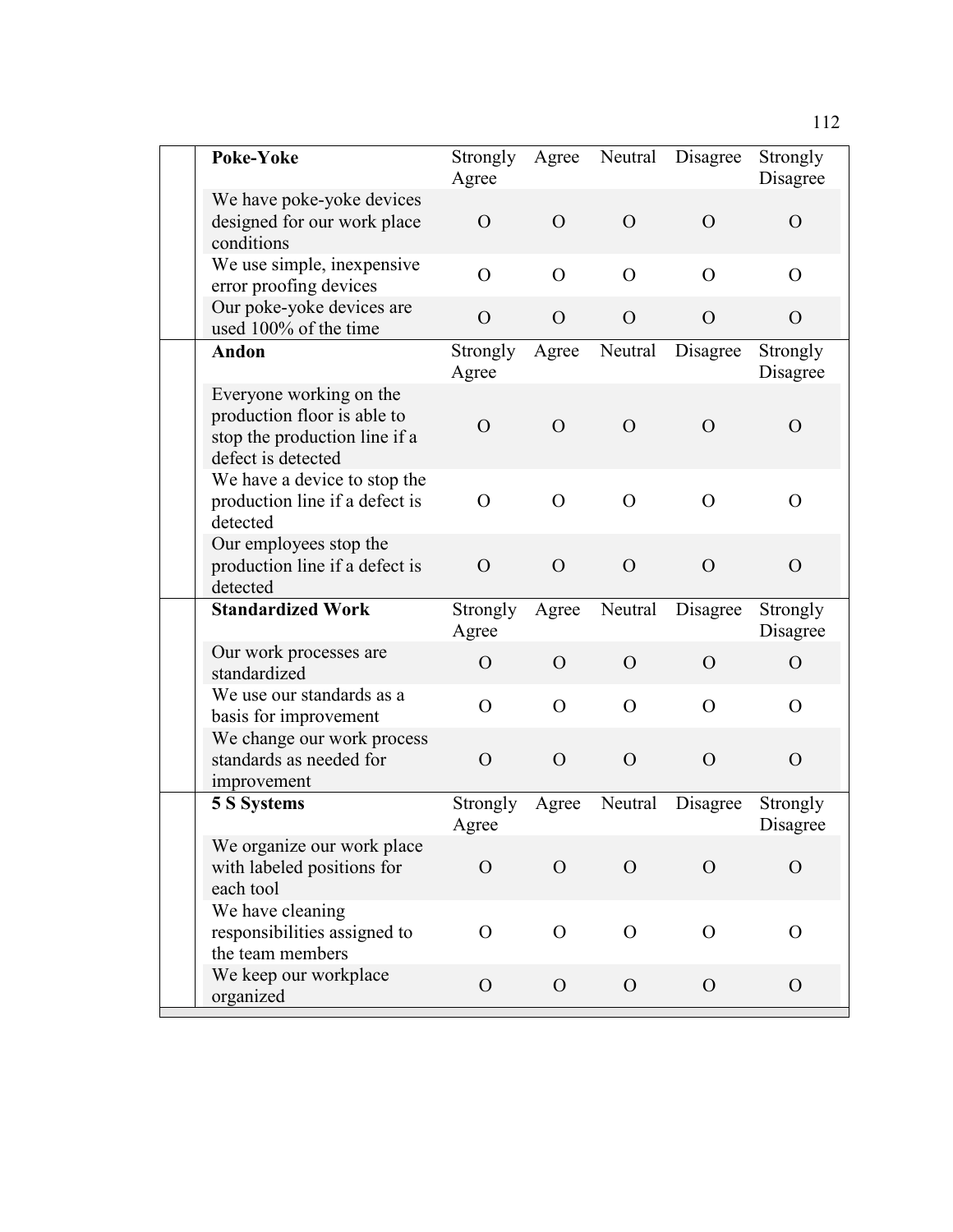|                  | Part 3. General Questions                                                                                                  |                                                          |       |                  |  |  |  |
|------------------|----------------------------------------------------------------------------------------------------------------------------|----------------------------------------------------------|-------|------------------|--|--|--|
| Item No.         |                                                                                                                            | Please circle one answer                                 |       |                  |  |  |  |
|                  |                                                                                                                            |                                                          |       |                  |  |  |  |
|                  |                                                                                                                            |                                                          |       |                  |  |  |  |
| 6.               | I use a computer at home                                                                                                   | a. Yes                                                   | b. No | c. Prefer not to |  |  |  |
|                  |                                                                                                                            |                                                          |       | answer           |  |  |  |
|                  |                                                                                                                            |                                                          |       |                  |  |  |  |
| 7.               | My organization has an IT policy                                                                                           | a. Yes                                                   | b. No | c. Prefer not to |  |  |  |
|                  |                                                                                                                            |                                                          |       | answer           |  |  |  |
|                  |                                                                                                                            |                                                          |       |                  |  |  |  |
| 8.               | I can choose which analysis tool I use.                                                                                    | a. Yes                                                   | b. No | c. Prefer not to |  |  |  |
|                  |                                                                                                                            |                                                          |       | answer           |  |  |  |
|                  |                                                                                                                            |                                                          |       |                  |  |  |  |
|                  |                                                                                                                            |                                                          |       |                  |  |  |  |
| 9.               | I regularly use a computer at work                                                                                         | a. Yes                                                   | b. No | c. Prefer not to |  |  |  |
|                  |                                                                                                                            |                                                          |       | answer           |  |  |  |
|                  |                                                                                                                            |                                                          |       |                  |  |  |  |
|                  |                                                                                                                            |                                                          |       |                  |  |  |  |
|                  |                                                                                                                            |                                                          |       |                  |  |  |  |
|                  |                                                                                                                            |                                                          |       |                  |  |  |  |
|                  | Circle the number that matches the degree to which you agree with each statement.<br>1=Strongly Disagree, 7=Strongly Agree |                                                          |       |                  |  |  |  |
|                  |                                                                                                                            |                                                          |       |                  |  |  |  |
| $\mathbf{1}$     |                                                                                                                            | I would prefer to use other software packages than those |       |                  |  |  |  |
| $\overline{0}$ . | provided by the company to complete my work                                                                                |                                                          |       | 1 2 3 4 5 6 7    |  |  |  |
|                  | assignments/tasks                                                                                                          |                                                          |       |                  |  |  |  |
|                  |                                                                                                                            |                                                          |       |                  |  |  |  |
| $\mathbf{1}$     | My company provides me with the training I need to use                                                                     |                                                          |       |                  |  |  |  |
| 1                | the provided software                                                                                                      |                                                          |       | 1 2 3 4 5 6 7    |  |  |  |
|                  |                                                                                                                            |                                                          |       |                  |  |  |  |
|                  |                                                                                                                            |                                                          |       |                  |  |  |  |
| 1                | Learning to use the software $-$ (analysis tools) was easy                                                                 |                                                          |       |                  |  |  |  |
| 2                | for me                                                                                                                     |                                                          |       | 1 2 3 4 5 6 7    |  |  |  |
|                  |                                                                                                                            |                                                          |       |                  |  |  |  |
| $\mathbf{I}$     | It would be easy for me to become skillful at a new                                                                        |                                                          |       | 1 2 3 4 5 6 7    |  |  |  |
| 3                | analysis tool.                                                                                                             |                                                          |       |                  |  |  |  |
| $\mathbf{1}$     | I find new company analysis tools easy to use.                                                                             |                                                          |       |                  |  |  |  |
| $\overline{4}$   |                                                                                                                            |                                                          |       | 1 2 3 4 5 6 7    |  |  |  |
|                  |                                                                                                                            |                                                          |       |                  |  |  |  |
| $\mathbf{1}$     | I generally find IT easy to understand.                                                                                    |                                                          |       | 1 2 3 4 5 6 7    |  |  |  |
| 5                |                                                                                                                            |                                                          |       |                  |  |  |  |
| $\mathbf{1}$     | As my IT based- tasks become difficult I am more                                                                           |                                                          |       |                  |  |  |  |
| 6                | willing to use company provided software                                                                                   |                                                          |       | 1 2 3 4 5 6 7    |  |  |  |
|                  |                                                                                                                            |                                                          |       |                  |  |  |  |
|                  |                                                                                                                            |                                                          |       |                  |  |  |  |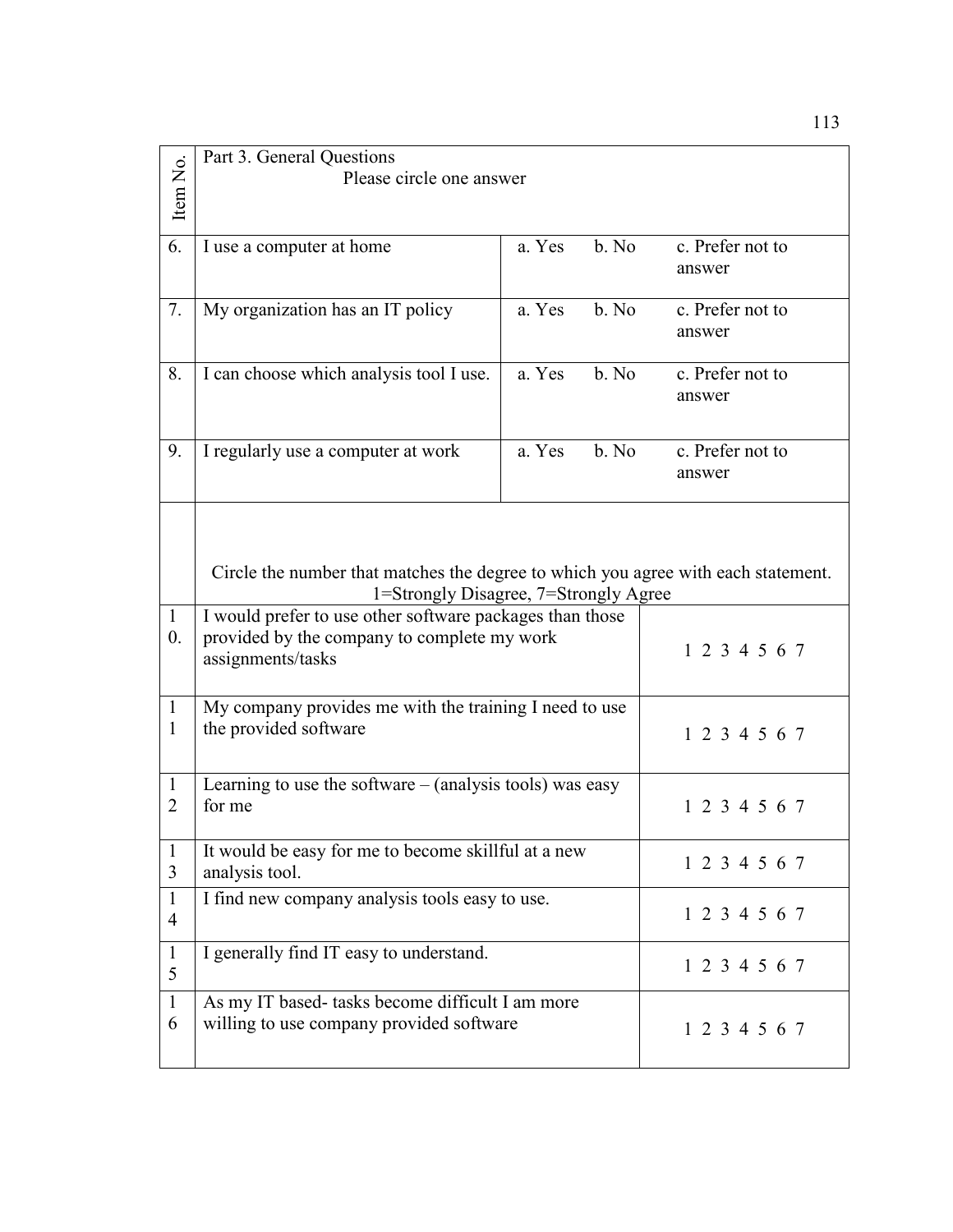| $\mathbf{1}$<br>$7\phantom{.0}$  | I find company provided software useful for completing<br>my tasks.                                                       | 1 2 3 4 5 6 7 |
|----------------------------------|---------------------------------------------------------------------------------------------------------------------------|---------------|
| $\mathbf{1}$<br>8                | Using company provided software provides me with<br>information that leads to better decisions                            | 1 2 3 4 5 6 7 |
| $\mathbf{1}$<br>9                | Using company provided software enhances my<br>effectiveness in my work.                                                  | 1 2 3 4 5 6 7 |
| 2<br>$\boldsymbol{0}$            | Company provided software increases my work<br>productivity                                                               | 1 2 3 4 5 6 7 |
| 2<br>$\mathbf{1}$                | Company provided software enhances my work<br>performance.                                                                | 1 2 3 4 5 6 7 |
| 2<br>$\overline{2}$              | There is an understandable sequence of steps than can be<br>followed in doing my work.                                    | 1 2 3 4 5 6 7 |
| 2<br>3                           | I often encounter problems that I cannot immediately<br>solve.                                                            | 1 2 3 4 5 6 7 |
| $\overline{2}$<br>$\overline{4}$ | I consider the tasks I must complete to be difficult.                                                                     | 1 2 3 4 5 6 7 |
| $\overline{2}$<br>5              | I frequently deal with work tasks that I consider difficult.                                                              | 1 2 3 4 5 6 7 |
| $\overline{2}$<br>6              | I can rely on others for assistance with completing a<br>task.                                                            | 1 2 3 4 5 6 7 |
| $\overline{2}$<br>$\overline{7}$ | I could complete my job using a particular software<br>package if I had never used a package like it before               | 1 2 3 4 5 6 7 |
| 2<br>8                           | I could complete my job using a particular software<br>package if I could call someone for help if I needed<br>assistance | 1 2 3 4 5 6 7 |
| 2<br>9                           | I could complete my job using a particular software<br>package if someone showed me how to do it first                    | 1 2 3 4 5 6 7 |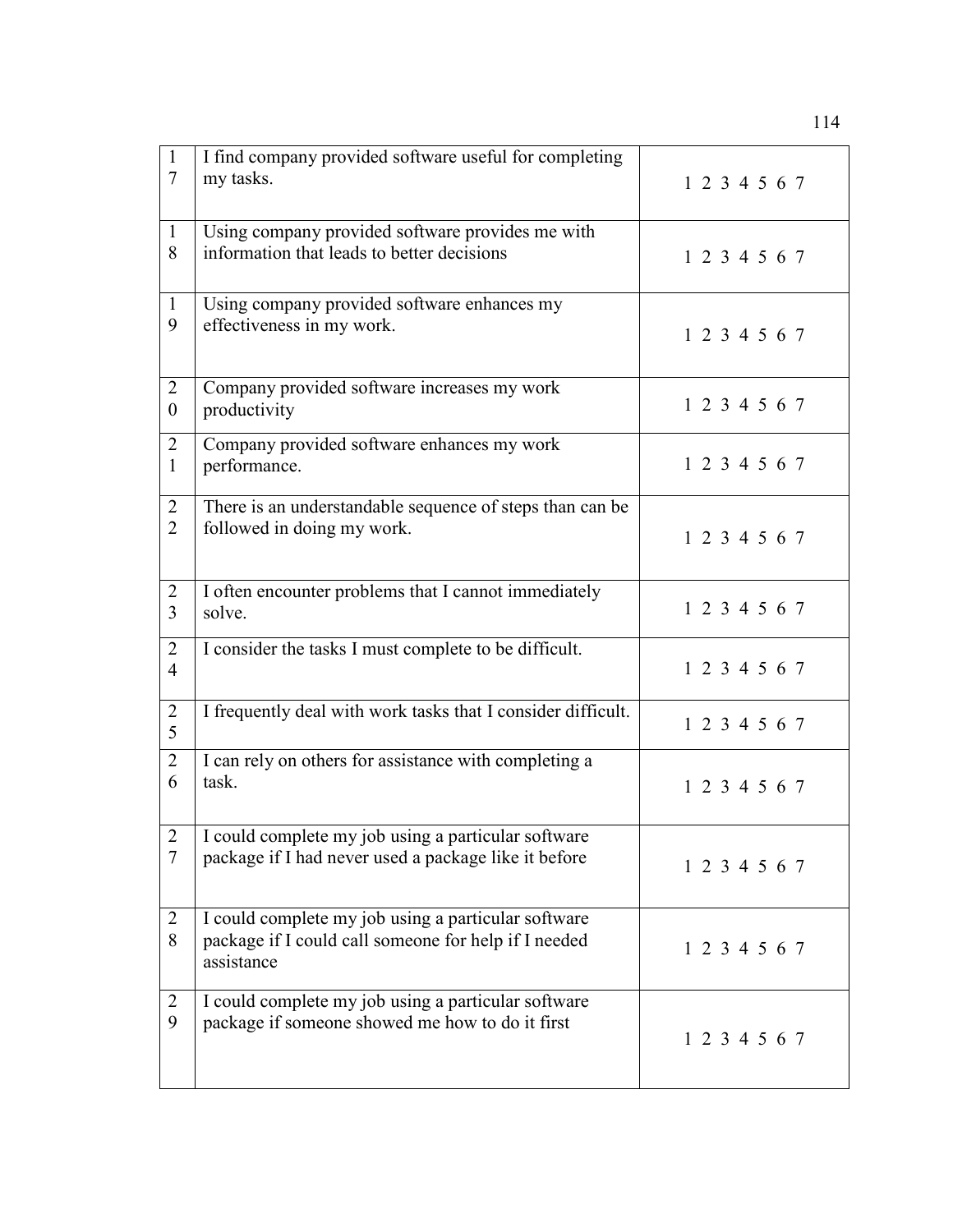| I could complete my job using a particular software<br>package if I had used similar packages before this one to<br>do the same job. | 1 2 3 4 5 6 7 |
|--------------------------------------------------------------------------------------------------------------------------------------|---------------|
|                                                                                                                                      | 1 2 3 4 5 6 7 |

#### **General**

- 1. How many employees are in your organization?
- 2. Categorize your product mix (select one)
	- o High Volume / High Variety
	- o High Volume / Low Variety
	- o Medium Volume / Medium Variety
	- o Low Volume / High Variety
	- o Low Volume / Low Variety
- 3. What percentage portion of your plant operation is: (total should equal 100)
- \_ Job Shop
- \_ Batch Shop
- $\angle$  Assembly Line
- \_ Continuous Flow
- 4. To what extent has your company implemented lean in your manufacturing processes?
	- o Not implemented
	- o Not implemented but planning
	- o Implemented in some manufacturing processes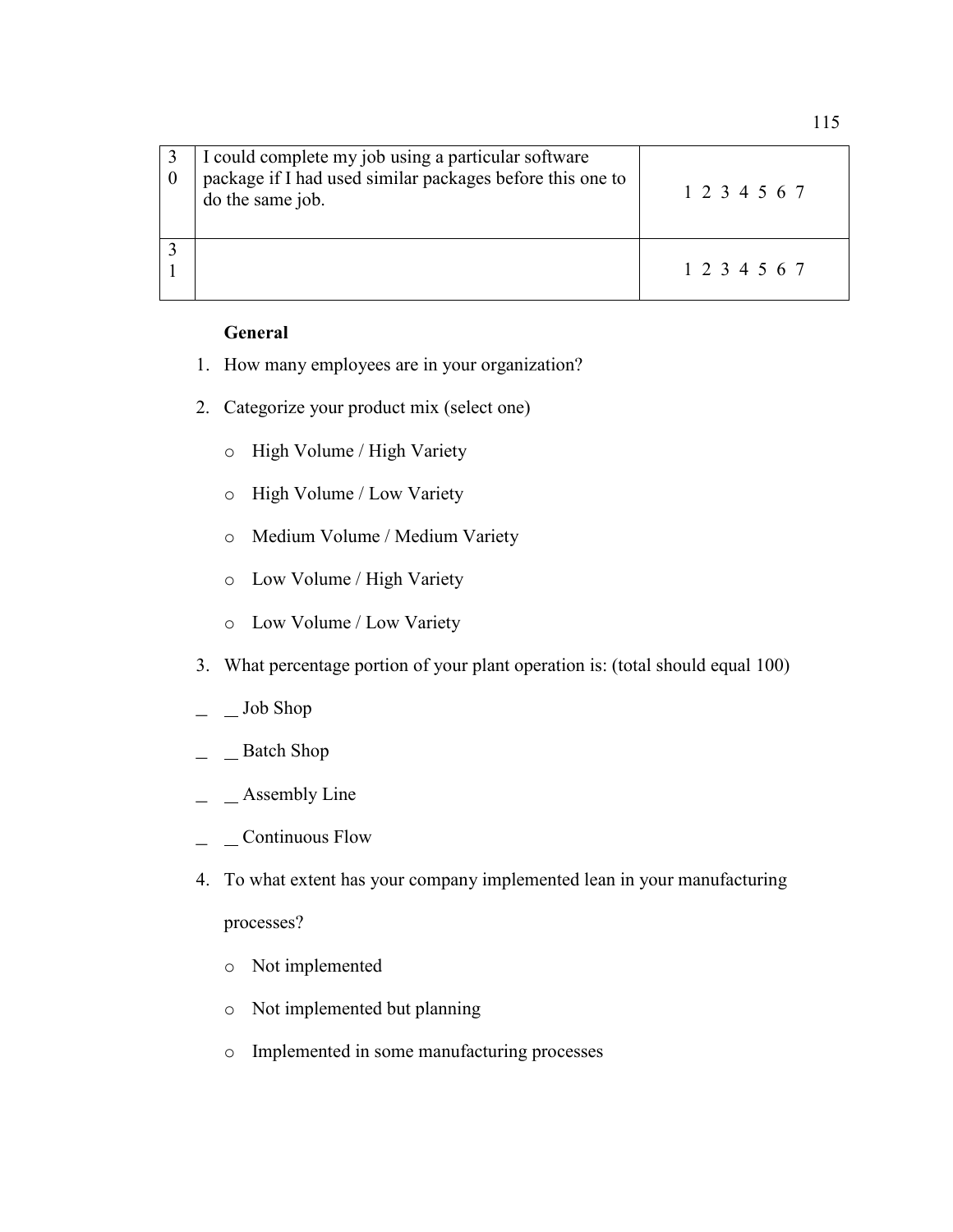- o Implemented in many manufacturing processes
- o Fully implemented
- 5. For how many years has your company used lean?
- 6. Is your company primarily located in the USA?
	- o Yes
	- o No

## **Manufacturing process**

- 7. What most closely defines your products:
	- o Highly Customized
	- o Somewhat Customized
	- o Balanced between customized and standard
	- o Somewhat standardized
	- o Highly standardized
- 8. What most closely defines your products volume:
	- o Very Low
	- o Somewhat Low
	- o Neither High, nor low
	- o Somewhat High
	- o Very High
- 9. Our manufacturing processes are:
	- o Highly Divergent
	- o Somewhat Divergent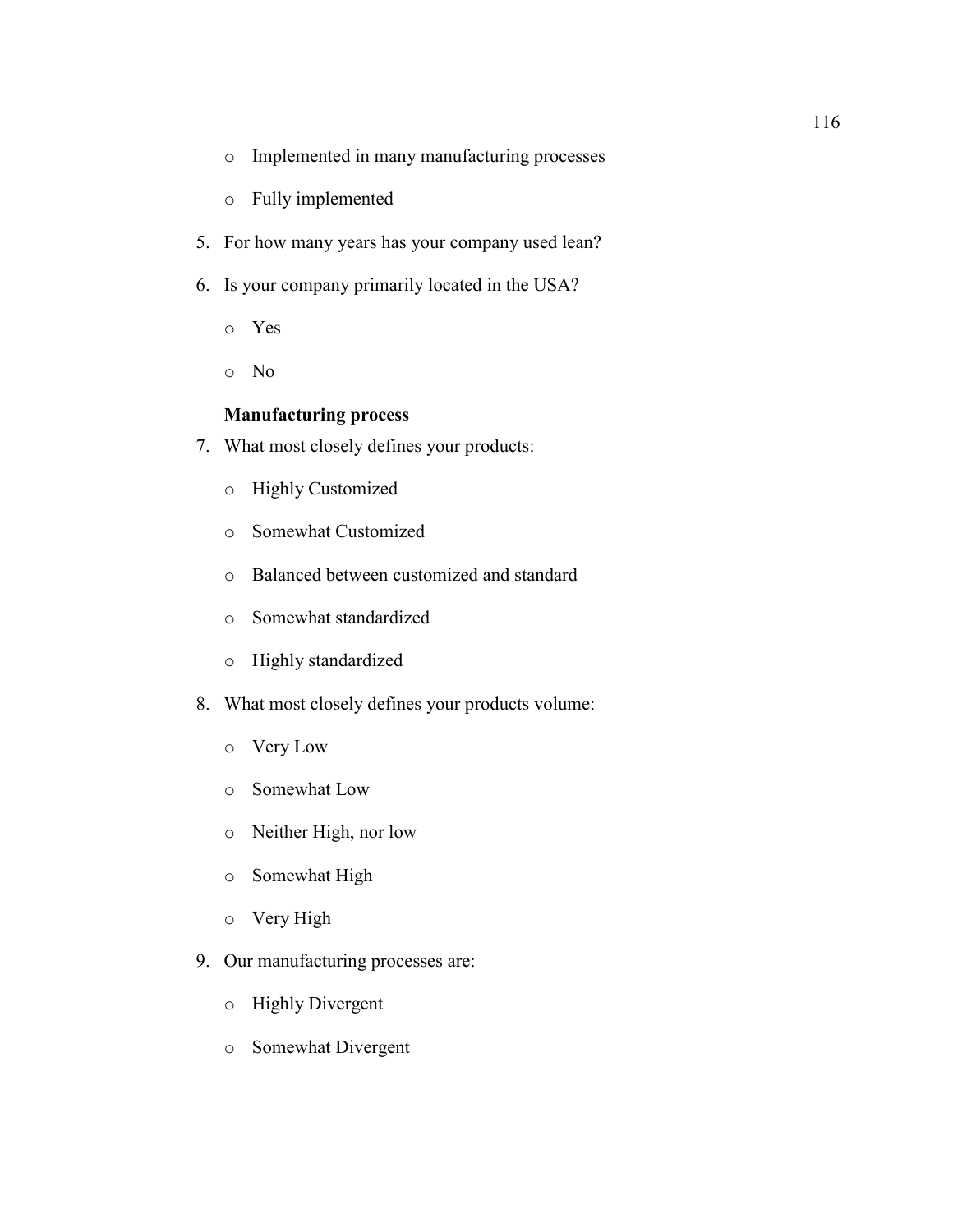- o Balance of Divergent and standard
- o Somewhat standard
- o Very Standardized
- 12. External Just in Time (JIT)
	- o We use JIT with our suppliers.
	- o We do not produce a product, unless a customer orders it.
	- o We link all processes to customer demand through Kanban.
- 13. Internal Just in Time
	- o Production at each station is "pulled" by demand from the next station
	- o We use Kanban signals for production control
	- o We produce exactly as many pieces as needed
- 14. Continuous Flow
	- o Products are classified into groups with similar processing requirements
	- o Equipment is grouped to produce a continuous flow of families of products
	- o Families of products determine our factory layout
- 15. Heijunka
	- o Our production volume is distributed evenly over time
	- o We do not have peaks and valleys in our production schedule
	- o Our production mix is distributed evenly over time

## 16. Quick Setup

- o Our employees achieve setups that save time
- o We are working to lower setup times in our plant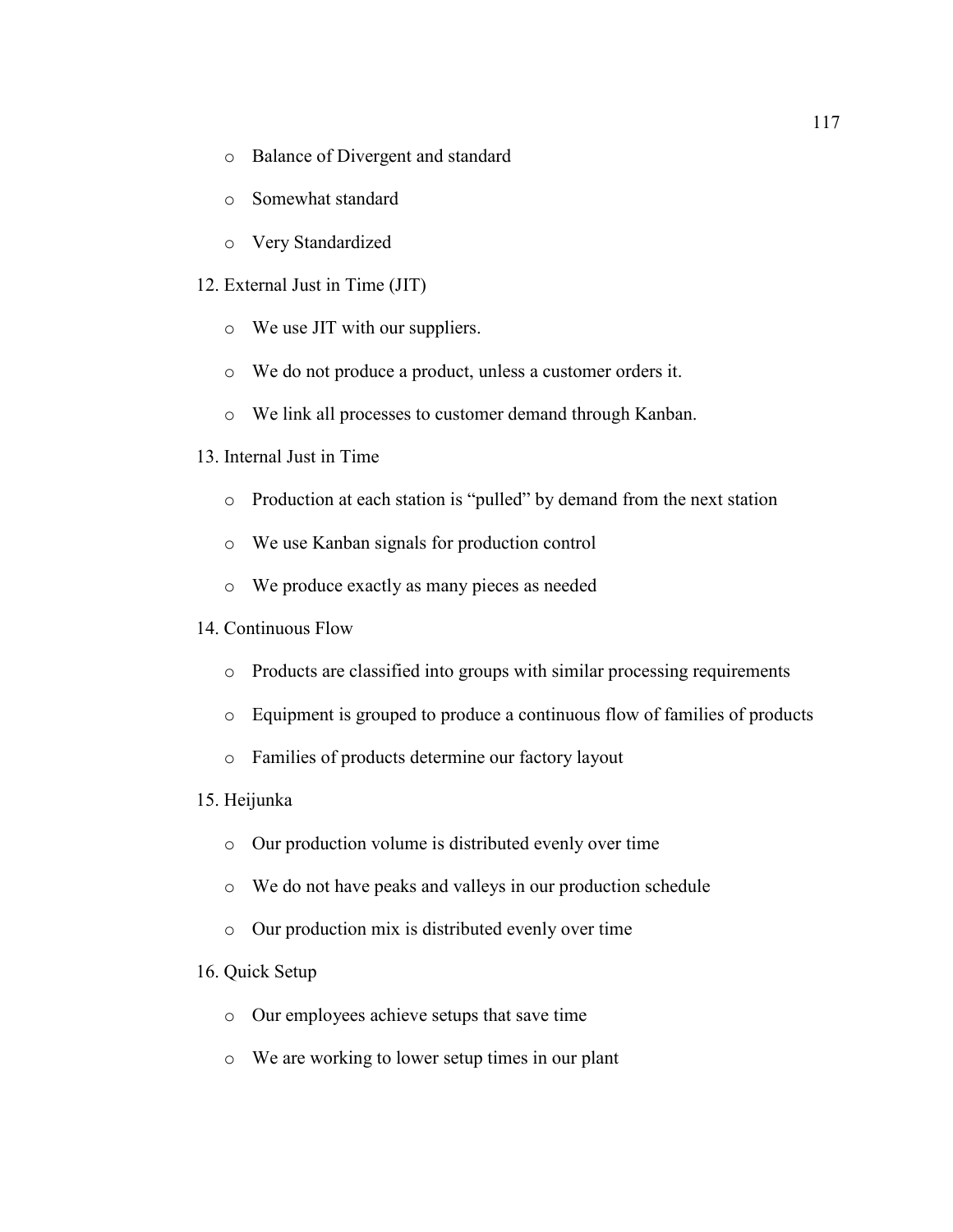o We have low setup times of equipment in our plant

#### 17. Jidoka

- o We detect process deviations with automated technology
- o We detect quality deviations with automated technology
- o Most inspections are done by automated technology

#### 18. Poke-Yoke

- o We have poke-yoke devices designed for our work conditions
- o We use simple, inexpensive error-proofing devices
- o Our poke-yoke devices are used 100% of the time
- 19. Standardized Work
	- o Our work processes are standardized
	- o We use our standards as a basis for improvement
	- o We change our work processes standards as needed for improvement

#### 20. 5 S systems

- o We organize our work place with labeled positions for each tool
- o We have cleaning responsibilities assigned to the team members
- o We keep our workplace organized
- 21. Total productive/Preventive Maintenance
	- o We dedicate a portion of every day to planned equipment maintenance related activities
	- o We maintain all our equipment regularly
	- o We maintain excellent records of all equipment maintenance related activities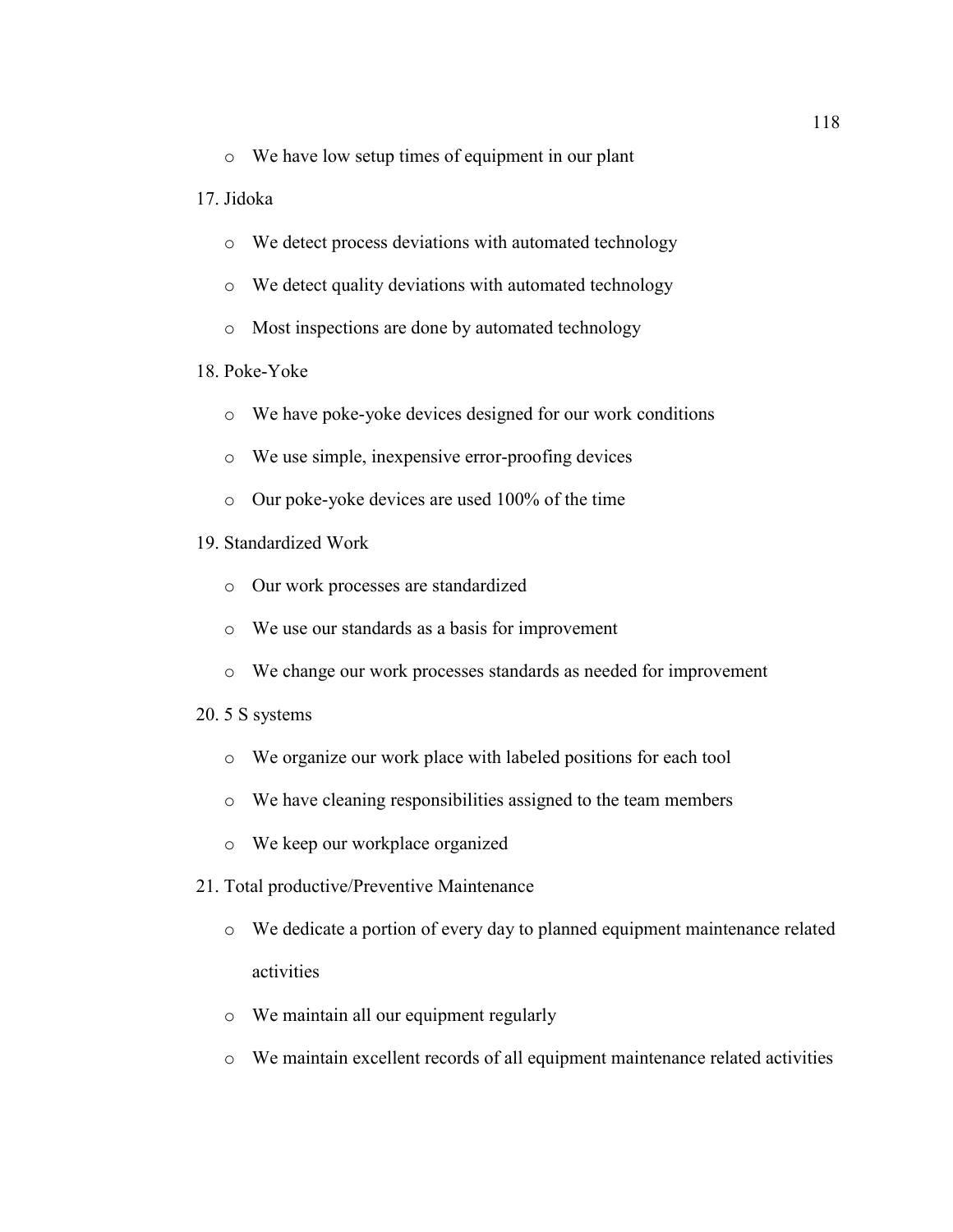- 22. Kaizen (Continuous Improvement
	- o Our employees participate in rapid improvement events
	- o Our employee's suggestions are generally implemented
	- o Our employees work to eliminate waste in an ongoing fashion

#### **Simulation**

- 23. Our companies experience with workflow simulation software is
	- o Our company has no history
	- o Our company has used it in the past, but not currently
	- o Our company actively uses software
- 24. My experience with workflow simulation software is
	- o I have no work history with workflow simulation software
	- o I have worked with workflow simulation software in the past
	- o I am actively using workflow simulation software
- 25. Operation performance since implementing simulation software (select all that

apply)

- We reduced overall production costs
- We improved quality
- We improved delivery on time
- 26. Cell optimization results since implementing simulation software
	- o Our expectation was not met
	- o Our expectation was mostly met
	- o Our expectation was met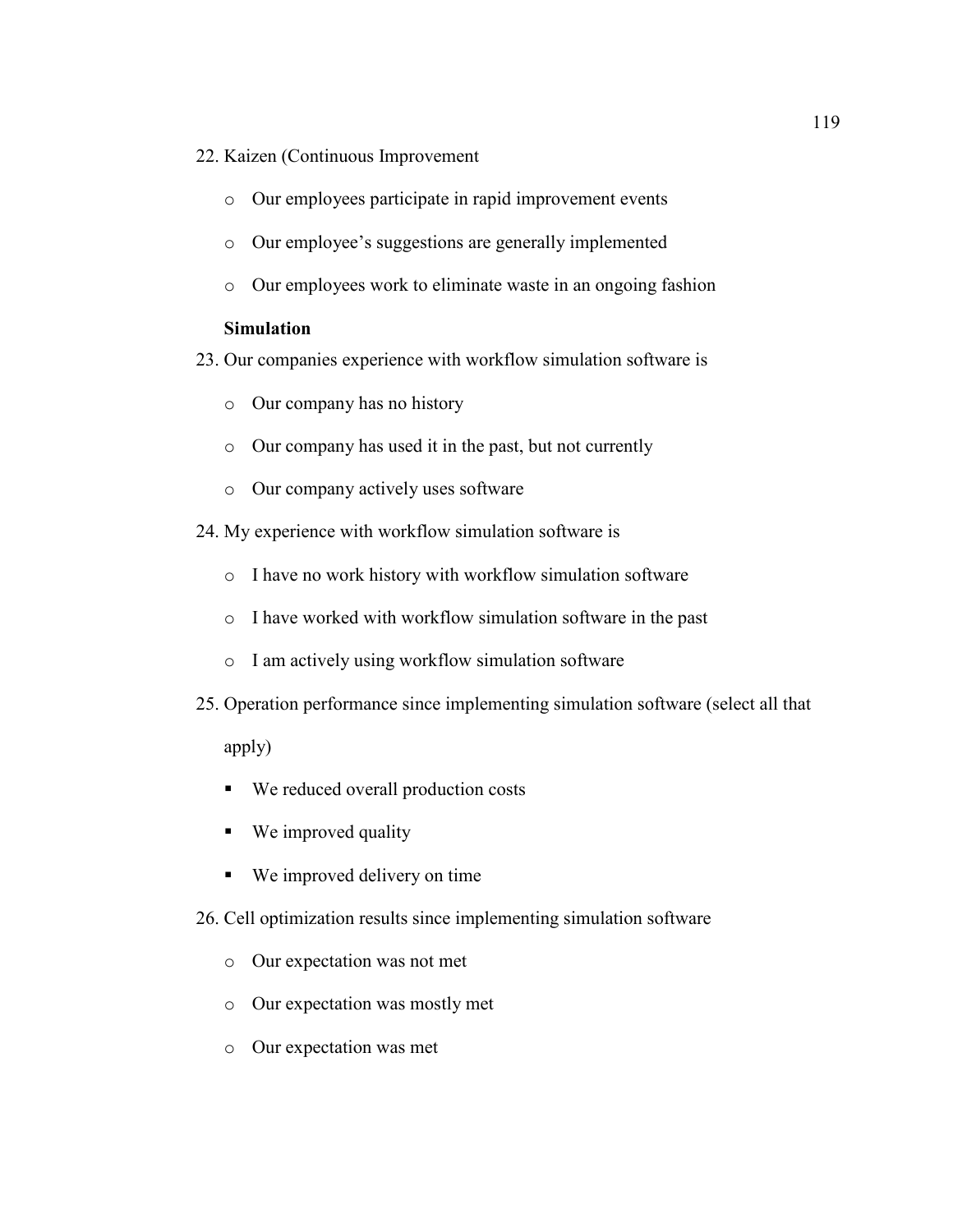27. Satisfaction with the simulation software (select all that apply)

- The use of software has met our expectations
- Our company has achieved cell optimization goals with the software
- We are pleased with our simulation software

# **Assembly Cell Modification**

- 28. Our company has a defined process to make changes in the assembly cell?
	- o Yes
	- o No
- 29. What methods have been used to make changes to assembly cell workflow (select all that apply)
	- o Manual adjustment
	- o Manual sketching (Whiteboard / Visio / Chalk)
	- o Predictive analytics
	- o Modeling software
	- o Other
- 30. Can employees make modifications to the assembly cell workflow automatously?
	- o Yes
	- o No
- 31. Analysts are aware of simulation software for assembly cell workflow changes?
	- o Yes
	- o No

# **Lean Processes**

32. Value Stream Mapping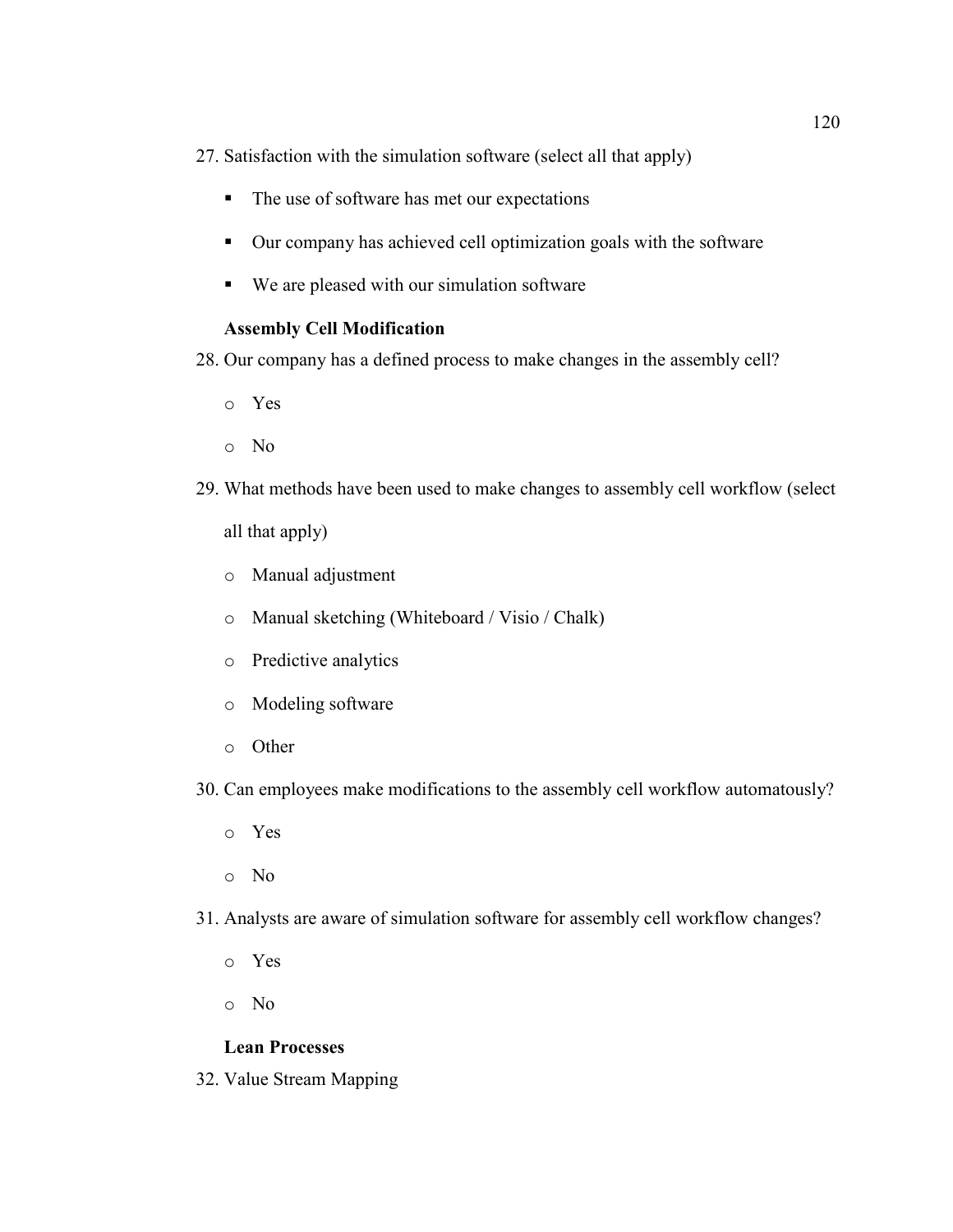- o We use value stream mapping to eliminate muda
- o We use VSM to improve our business process
- o We use VSM to improve our production flow

#### 33. Muda

- o Our workers identify non-value-added activities
- o We are working to minimize non-value-added activities
- o Everybody participates in eliminating non-value-added activities
- 34. Operation performance since implementing lean
	- o We reduced overall production costs
	- o We improved quality
	- o We improved delivery on time
- 35. Firm performance since implementing lean
	- o Our sales have increased
	- o Our market share has increased
	- o Our return on investments has increased
- 36. Satisfaction with the lean program
	- o The use of lean has met our expectations
	- o Our company has achieved lean program goals
	- o We are pleased with our lean program
- 37. Your lean knowledge (check all that apply)
	- o Lean experienced
	- o Lean training